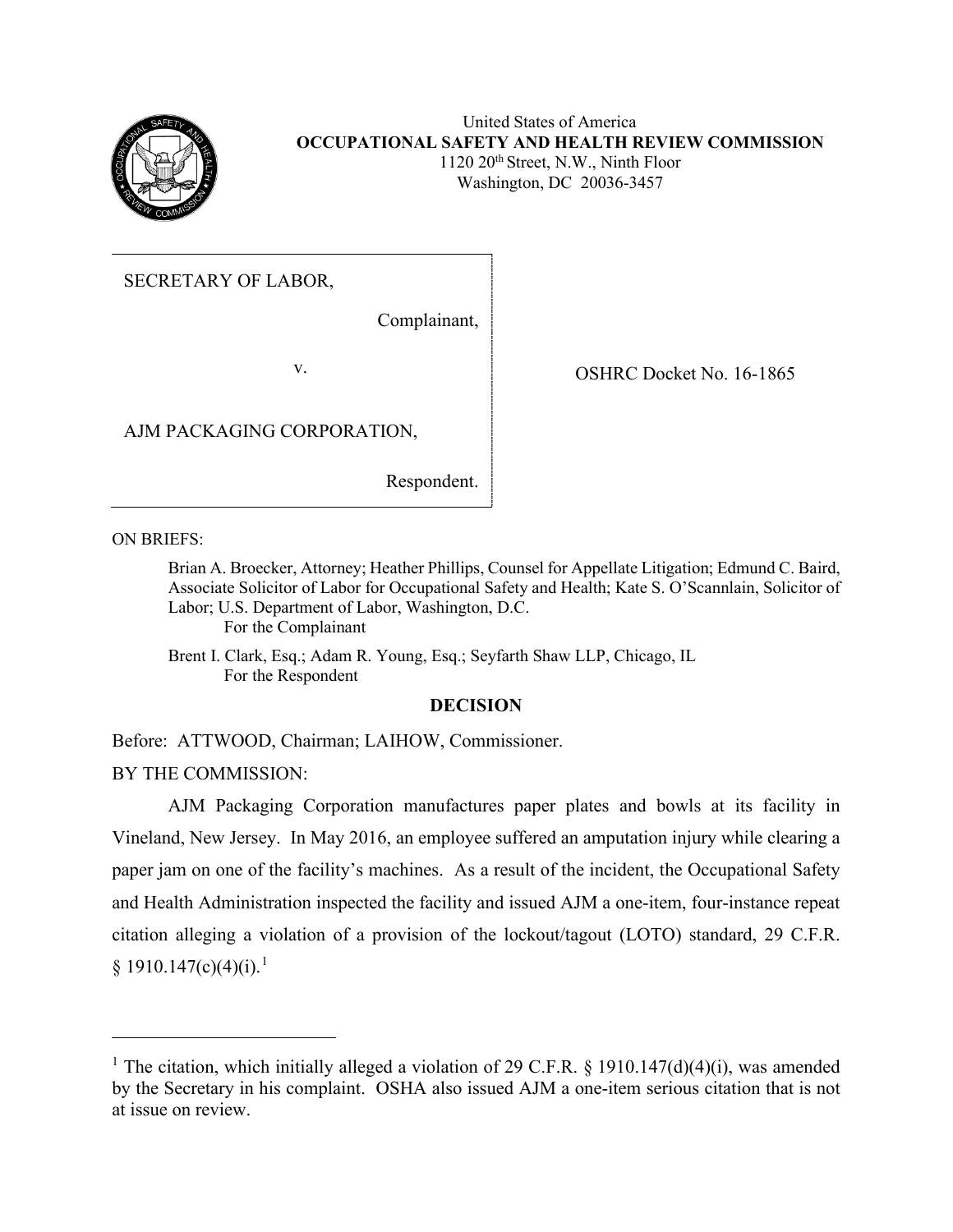Following a hearing, Administrative Law Judge William S. Coleman vacated the citation in its entirety. Only Instance (d) of the alleged violation is at issue before the Commission. For the reasons discussed below, we affirm the judge and vacate Instance (d).

#### **BACKGROUND**

To produce the paper products manufactured at AJM's facility, the company uses machines referred to as "Peerless Cutting Machines" or "PCMs." In 2016, AJM operated about 33 PCMs at its facility, which were arranged in the central production area, the "floor," in two parallel rows. The output end of every machine faced toward a center aisle. Employees known as "adjusters" operate the PCMs and perform any necessary machine adjustments, such as clearing paper jams, to ensure that the paper products are formed correctly. Between eight and twelve adjusters typically work each shift,<sup>2</sup> and experienced adjusters normally operate three or four PCMs at a time. Adjusters operate the PCM using a control panel located on the "operator's side" of the machine. $3$ 

The production process begins with the PCM's mechanical paper feeder pulling a sheet of paper into the cutting, or "blanking," die of the machine. The cutting die then cuts five holes through the sheet of paper to produce five circle-shaped "blanks," which the PCM then forms into plates or bowls. After the cutting die creates the blanks, the paper remnant, or "scrap," drops a short distance onto the PCM's scrap chute. A burst of forced air from an air nozzle located at the end of the scrap chute on the operator's side expels the scrap from the chute. The scrap blows out of the PCM through an opening on the non-operator, or "discharge," side of the PCM, where it falls into a bin positioned below the opening.

The scrap chute on each PCM is a piece of solid steel sheet metal that weighs approximately 30 pounds; it is about five feet long and runs horizontally across the width of the PCM from the

 $<sup>2</sup>$  The facility has three eight-hour shifts per day.</sup>

 $3$  The PCM can be shut down in three ways—by turning off the machine using the disconnect switch on the control panel and locking it out, by activating one of three emergency stop, or "estop," buttons, or by opening the rear access doors, which are interlocked. AJM has established written LOTO procedures, both general and machine-specific, for each of its machines. The company trains adjusters as "authorized employees" and issues them personal locks that they must always keep on their belt loops. *See* 29 C.F.R. § 1910.147(b) (defining "authorized employee" as "[a] person who locks out or tags out machines or equipment in order to perform servicing or maintenance on that machine or equipment").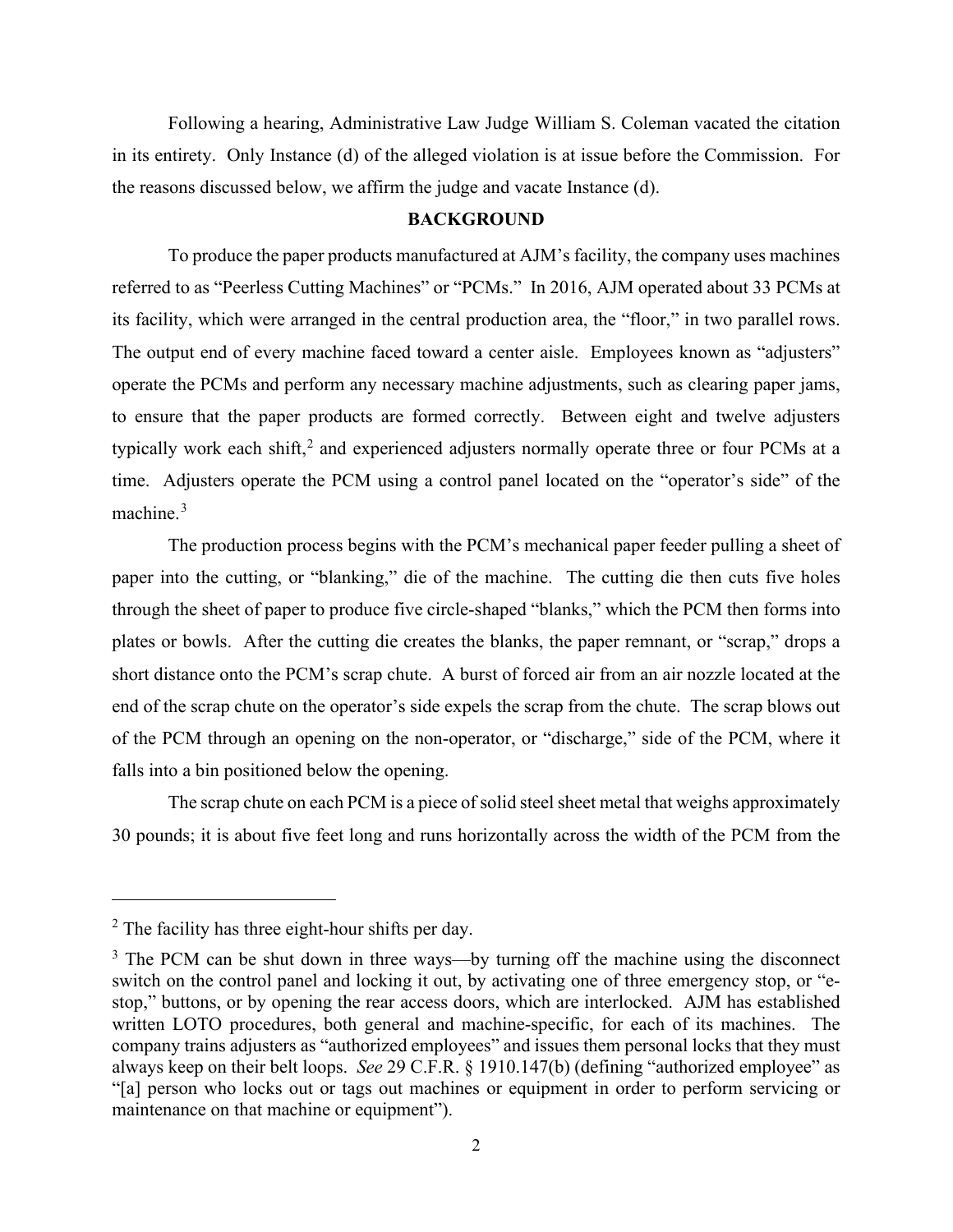operator's side to the discharge side. There are two bends in the scrap chute—one right-angle bend and one approximate 30-degree angle bend—that give the chute a shape that resembles the letter "J" when viewed from the operator's side. When the scrap chute is in its operating position, its "J" shape is canted clockwise about 45 degrees, so that the interior angles of the scrap chute form a cradle onto which the scrap paper falls.

The scrap chute is not powered by any device or mechanism. It is possible, however, to pivot the scrap chute upward by hand by reaching through a guarded opening on the operator's side of the machine or by reaching through an opening below the rear access doors. When in its canted operating position, the scrap chute's own weight keeps it from pivoting or moving upward during machine operations. If the scrap chute is pivoted to an upright position by hand, there is nothing on the PCM that allows for it to be secured in that position. It can remain balanced in place or fall by force of gravity to its canted operating position. AJM prohibited lifting the scrap chute to clear paper jams in February 2015, following an injury to one of its adjusters.<sup>4</sup>

On May 8, 2016, an adjuster discovered that blanks were jammed near the cutting die of a PCM he was operating. To unjam the machine, he engaged the e-stop button on the control panel to shut down the machine, walked to the back of the PCM, opened the interlocked rear access doors, and observed about 60 blanks jammed near the cutting die. He then reached up and tried to pull the blanks out with his hand, but they were too tightly jammed for him to do so. He returned to the operator's side of the machine, opened the scrap chute guard, and lifted the scrap chute to its upright position. The adjuster then returned to the opened rear access doors and from that position he again reached up into the machine to remove the jammed blanks. He succeeded in removing them, but as he was finishing, the scrap chute fell from its upright position and pinched his middle finger against the cutting die, resulting in the amputation of part of his finger.

## **DISCUSSION**

The Secretary alleges a violation of  $\S$  1910.147(c)(4)(i), which provides: "Procedures shall be developed, documented and utilized for the control of potentially hazardous energy when employees are engaged in the activities covered by this section." With respect to Instance (d), the

<sup>&</sup>lt;sup>4</sup> The 2015 incident occurred when an adjuster attempted to clear a paper jam located in the cutting die. Because he did not shut down the PCM, the cutting die continued to reciprocate. The adjuster inserted his arm into the machine through an opening below the rear access doors and pushed up on the scrap chute so that it pivoted upwards. This created space for his fingers to contact the reciprocating cutting die and resulted in an amputation injury.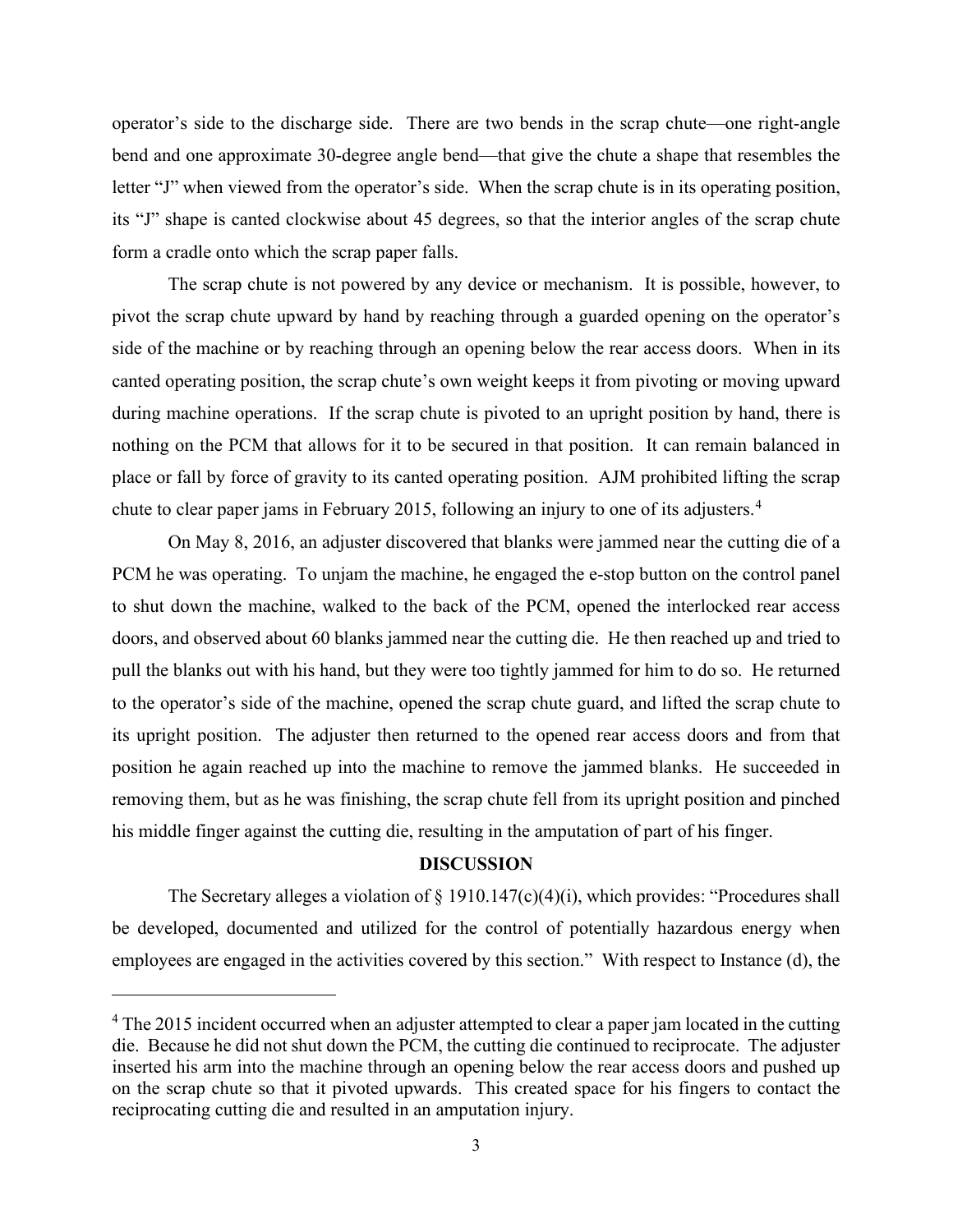amended citation describes the alleged violation as follows: "Lockout procedures were not utilized and lockout devices were not affixed by an authorized employee performing tasks such as, but not limited to, clearing jams on the Peerless Cutting Machine . . . . "<sup>5</sup>

To establish a violation, the Secretary must prove that the cited standard applies, there was a failure to comply with the standard, employees were exposed to the violative condition, and the employer knew or should have known of the violative condition with the exercise of reasonable diligence. *See Briones Utility Co.*, 26 BNA OSHC 1218, 1219 (No. 10-1372, 2016); *Astra Pharm. Prods., Inc.*, 9 BNA OSHC 2126, 2129 (No. 78-6247, 1981), *aff'd in pertinent part,* 681 F.2d 69 (1st Cir. 1982). Of these elements, only applicability and constructive knowledge are at issue on review. 6

## **I. Applicability**

The LOTO standard "covers the servicing and maintenance of machines and equipment in which the *unexpected* energization or start up of the machines or equipment, or *release of stored energy* could cause injury to employees." 29 C.F.R. § 1910.147(a)(1)(i) (second emphasis added). It "applies to the control of energy during servicing and/or maintenance of machines and equipment." 29 C.F.R. § 1910.147(a)(2)(i). For purposes of the LOTO standard, "[s]ervicing and/or maintenance" means "[w]orkplace activities . . . where the employee may be exposed to the *unexpected* energization or startup of the equipment or release of hazardous energy." 29 C.F.R. § 1910.147(b) (emphasis in original).

In finding that the LOTO standard applied to the violative condition alleged in Instance (d), the judge agreed with the Secretary that hazardous gravitational energy accumulates when the PCM's scrap chute is raised to clear a paper jam, a servicing and maintenance activity, and therefore must be controlled by a physical restraint, such as a block, to prevent it from

<sup>&</sup>lt;sup>5</sup> Although the amended citation includes "tasks such as, but not limited to, clearing jams," the Secretary in both his post-hearing brief and his brief on review maintains that the violative condition at issue relates specifically to employees raising the scrap chute to clear paper jams. Likewise, the citation is limited to the circumstances that occurred "on or about May 8, 2016," which involved the employee raising the scrap chute to clear a paper jam.

 $6$  The judge found no evidence of actual knowledge. That finding is not at issue on review.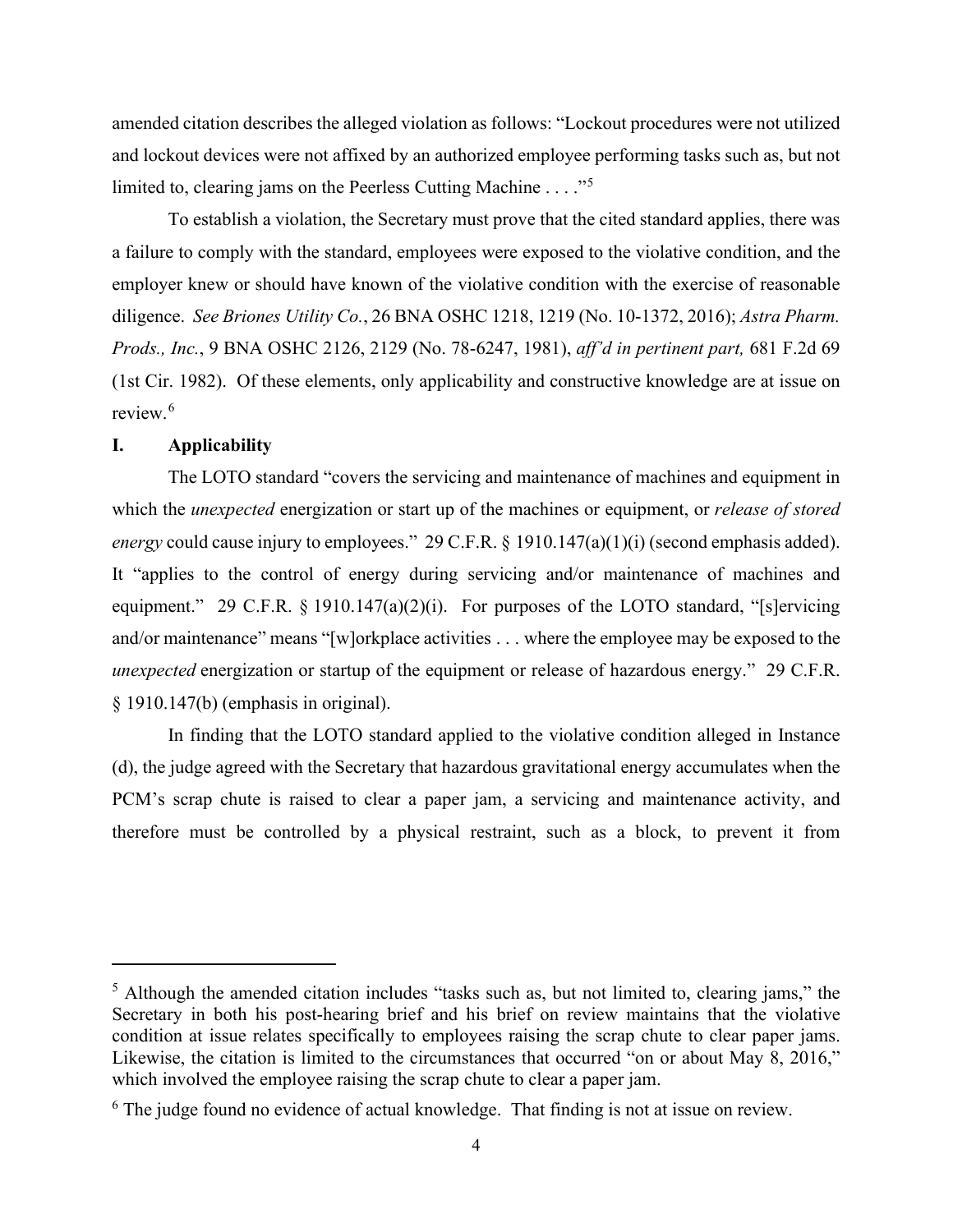unexpectedly falling and injuring an employee.<sup>7</sup> As it did before the judge, AJM argues on review that the LOTO standard cannot apply to the raised scrap chute because it was not until the employee lifted the scrap chute during the servicing activity (i.e., clearing the paper jam) that any stored energy became an issue. Specifically, AJM asserts that the PCM was in a "zero mechanical state" at the time of the incident and that the scrap chute, held down by gravity, was at rest until lifted by the employee to clear the jam.<sup>8</sup> In other words, AJM claims the LOTO standard does not apply to energy unrelated to a machine's normal production function—that is, energy created by an ancillary machine component that is at rest and does not require an energy isolating device to keep it at rest. 9

 $<sup>7</sup>$  There is no dispute that clearing a paper jam is a servicing and/or maintenance activity covered</sup> by the LOTO standard. *See* 29 C.F.R. § 1910.147(b) (servicing and/or maintenance "activities include lubrication, cleaning or *unjamming* of machines or equipment and making adjustments or tool changes" (emphasis added)). Although AJM argues that lifting the scrap chute to clear a paper jam was not a service or maintenance task because it was " '*categorically*' prohibited, an illegitimate activity," the fact that the practice was prohibited is not relevant in the context of applicability. It is, however, a consideration for the knowledge element of the Secretary's case, as we discuss below.

<sup>8</sup> AJM's reliance on the fact that the PCM was rendered to a "zero mechanical state" before the employee began clearing the paper jam is misplaced given that OSHA explicitly rejected the concept of zero mechanical state in the LOTO standard preamble: "[E]very power source that can produce movement of a machine member must be locked out." Control of Hazardous Energy Sources (Lockout/Tagout), 54 Fed. Reg. 36,644, 36,678 (Sept. 1, 1989) (Final Rule). OSHA further explained that it had reviewed the consensus standard that adopts the concept of zero mechanical state "and believes that adoption of this OSHA standard will better effectuate the purposes of the [Occupational Safety and Health] Act. The OSHA standard requires the adoption and utilization of a complete program for the control of hazardous energy, including energy sources not specifically addressed by the [consensus] standard." *Id.* In short, the LOTO standard is more expansive and, as explained below, also includes the requirement to control for gravitational energy not created by a machine's mechanical processes.

 $9$  AJM does not dispute, however, that gravitational energy in general is a type of energy covered by the LOTO standard. Indeed, the text of the standard, as supported by the preamble, plainly includes "gravitational energy" as a form of "other energy" covered by the standard. *See* 29 C.F.R. § 1910.147(b) (defining "energy source" as "[a]ny source of electrical, mechanical, hydraulic, pneumatic, chemical, thermal, or *other* energy" (emphasis added)); Lockout/Tagout, 54 Fed. Reg. at 36,666 (explaining that "energy" includes "potential energy due to pressure, gravity, or spring"); *see also Arcadian Corp.*, 17 BNA OSHC 1345, 1348 (No. 93-3270, 1995) (considering legislative history where plain meaning of statutory language is clear only to determine whether there is express legislative intent to the contrary), *aff'd*, 110 F.3d 1192 (5th Cir. 1997); *Otis Elevator Co.*, 24 BNA OSHC 1081, 1082-83 (No. 09-1278, 2013), *aff'd*, 762 F.3d 116 (D.C. Cir. 2014) (finding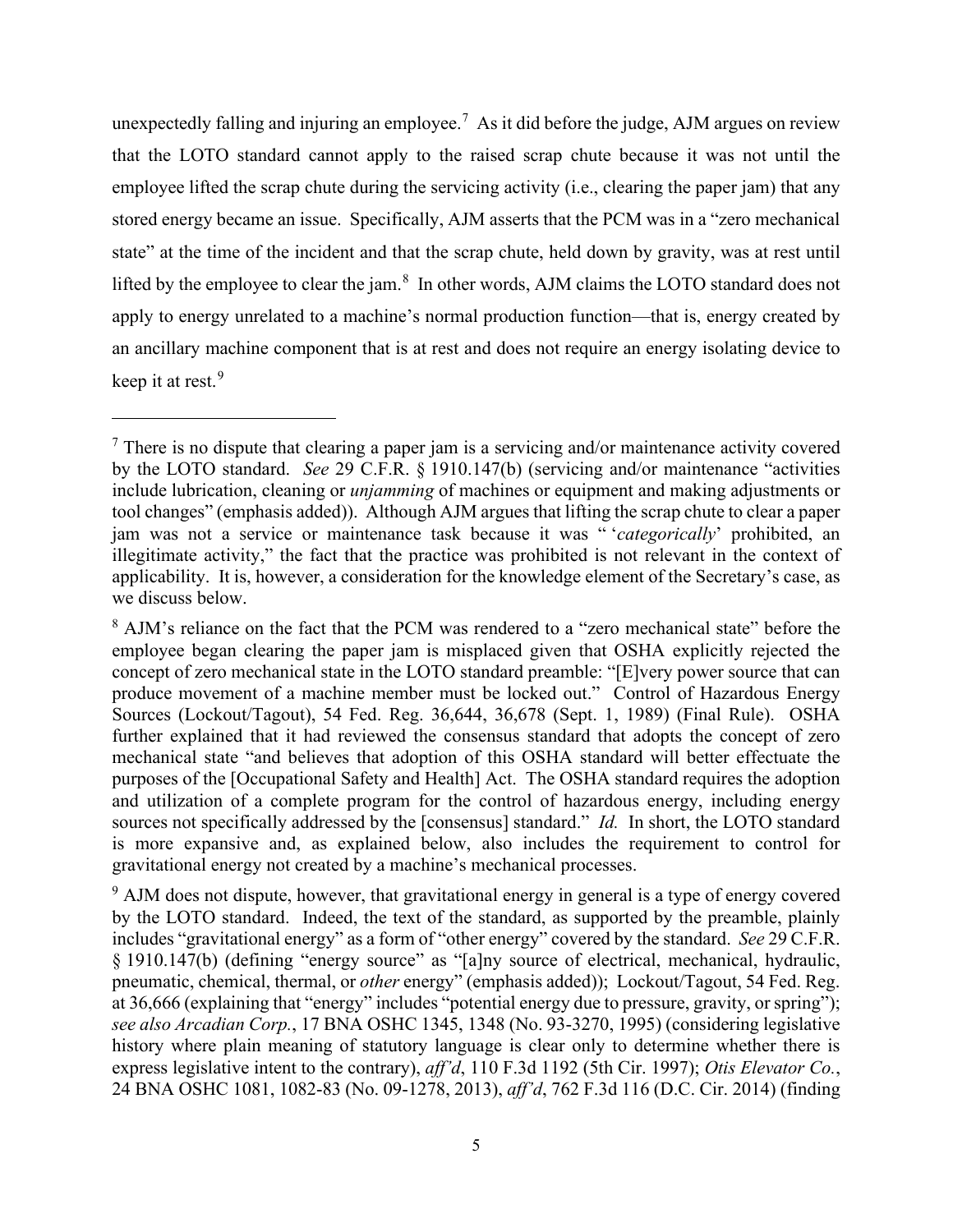Like the judge, we reject this argument. The temporal component suggested by AJM is simply not present in the text of the LOTO standard. As the judge noted, the definition of "servicing and/or maintenance" makes no reference to whether the unexpectedly released energy is present either before or after the employee begins a servicing or maintenance activity. 29 C.F.R. § 1910.147(b). This reading is supported by the plain text of various provisions of the LOTO standard, which state that the standard applies to all energy sources that could unexpectedly release energy and injure an employee at any point during a servicing and/or maintenance activity. 29 C.F.R. § 1910.147(a)(1)(i) (standard "covers servicing and maintenance of machines . . . in which the unexpected release of stored energy could cause injury to employees"); 29 C.F.R. § 1910.147(a)(2)(i) (standard "applies to the control of energy during servicing and/or maintenance of machines and equipment"); 29 C.F.R.  $\S$  1910.147(c)(4)(i) (procedures must be "utilized for the control of potentially hazardous energy *when employees are engaged in the activities covered by this section*" (emphasis added)).

Contrary to AJM's claim on review, this reading of the LOTO standard is consistent with its preamble. *See Arcadian Corp.*, 17 BNA OSHC 1345, 1348 (No. 93-3270, 1995) (considering legislative history where plain meaning of statutory language is clear only to determine whether there is express legislative intent to the contrary), *aff'd*, 110 F.3d 1192 (5th Cir. 1997). It is true, as AJM points out, that the preamble explains in reference to 29 C.F.R. § 1910.147(d)(5) that "energy [that] may still be present in a system that has been isolated from the energy source [must] be controlled *before* an employee attempts to perform work." Control of Hazardous Energy Sources (Lockout/Tagout), 54 Fed. Reg. 36,644, 36,677 (Sept. 1, 1989) (Final Rule) (emphasis added). But the provision itself states that "[i]f there is a possibility of reaccumulation of stored energy to a hazardous level, verification of isolation *shall be continued until the servicing or maintenance is completed*, or until the possibility of such accumulation no longer exists." *See* 29 C.F.R. § 1910.147(d)(5)(ii) (emphasis added). In addition, as OSHA explained in the preamble, "the [LOTO] standard is intended to control energy as it relates to the energy isolating device and the machine or equipment being serviced, and that the only stored or residual energy addressed by the standard is that which could reenergize that equipment *or be released while the servicing operation is being performed*." Lockout/Tagout, 54 Fed. Reg. at 36,678 (emphasis added).

potentially hazardous stored kinetic energy in elevator's jammed chain assembly due to weight of partially opened freight elevator gate).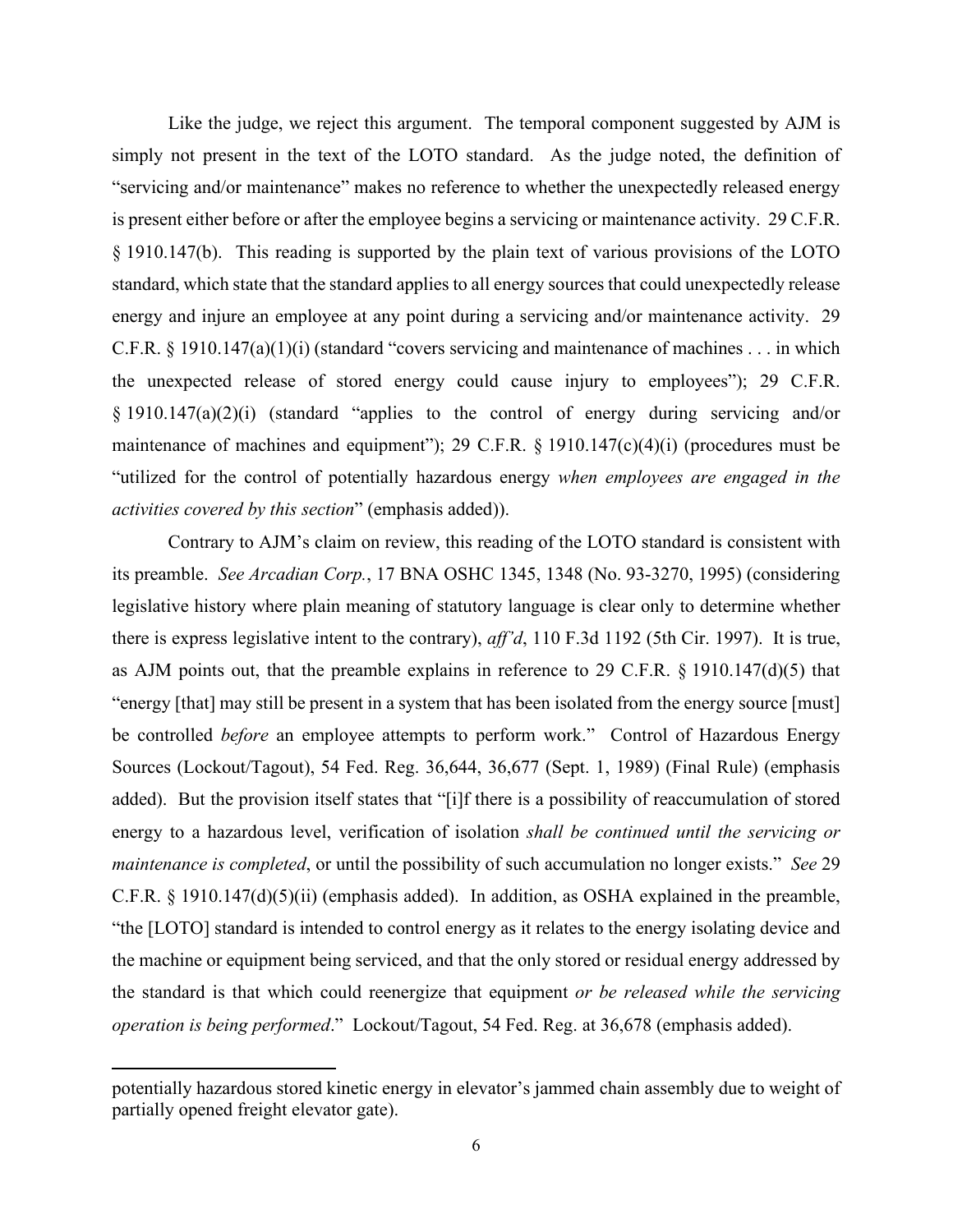AJM fails to recognize that the stored gravitational energy in a raised scrap chute "could . . . be released while the servicing operation is being performed," regardless of when that energy was created. *Id.* Indeed, OSHA explained that employers must use a standardized energy control procedure while preparing for, conducting, *and completing* servicing of equipment because "simply shutting down the machine or equipment has not proven to prevent accidents when there is an unexpected energization or start up of the machine or equipment *or the release of stored energy*." Lockout/Tagout, 54 Fed. Reg. at 36,661 (emphasis added); *see id.* at 36,653 ("The procedure would outline the necessary steps to be taken to prepare for, conduct, and complete servicing of equipment  $\dots$ "), 36,661 (describing the standardized procedure used to control hazardous energy). Finally, the preamble also states that the employer must "ensure that the control measures are used by employees *whenever* they might be exposed to injury from the unexpected energization or start up of machines or equipment *or the release of stored energy*." *Id.* at 36,670 (emphasis added). In short, the LOTO standard requires that an employer control energy *throughout* the servicing and/or maintenance activity, not only before the activity begins.

For these reasons, we affirm the judge's finding that the LOTO standard applies to the violative condition at issue in Instance (d).

## **II. Constructive Knowledge**

To establish constructive knowledge, the Secretary must prove that, with the exercise of reasonable diligence, the employer should have known of the conditions constituting the violation. *Jacobs Field Servs. N. Am.*, 25 BNA OSHC 1216, 1218 (No. 10-2659, 2015). "The knowledge element is directed to the physical conditions that constitute a violation, and the Secretary need not show that an employer understood or acknowledged that the physical conditions were actually hazardous." *Danis Shook Joint Venture XXV*, 19 BNA OSHC 1497, 1501 (No. 98-1192, 2001) (citation omitted), *aff'd*, 319 F.3d 805 (6th Cir. 2003); *see also S. Hens, Inc. v. OSHRC*, 930 F.3d 667, 676 (5th Cir. 2019) ("The showing required to establish knowledge is of the physical conditions constituting the violation, not of the specific OSHA regulation or of the probable consequences of the violation."). Reasonable diligence is based on several factors, including an employer's obligations to implement adequate work rules and training programs, adequately supervise employees, anticipate hazards, take measures to prevent violations from occurring, and enforce work rules when violations are discovered. *See S.J. Louis Constr. of Tex.*, 25 BNA OSHC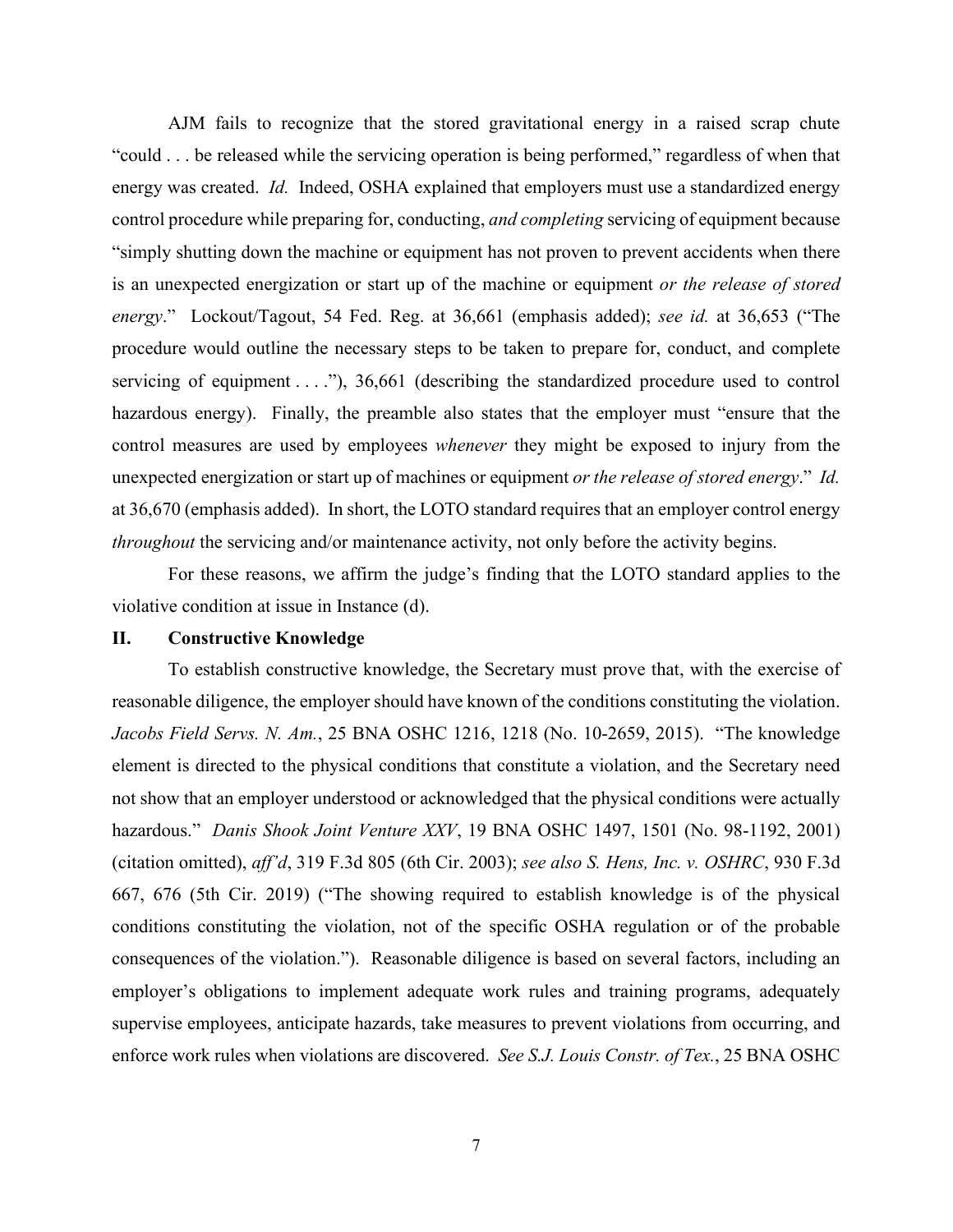1892, 1894 (No. 12-1045, 2016); *Thomas Indus. Coatings, Inc.*, 23 BNA OSHC 2082, 2088-89 (No. 06-1542, 2012).

The cited provision states that LOTO procedures are required "when employees are engaged in the activities covered by this section." In this case, the "covered" activity is raising the scrap chute "to remove an accumulation of blanks from the cutting dies." Thus, for purposes of the knowledge inquiry, the question on review is whether AJM should have known with the exercise of reasonable diligence that employees raised the PCM's scrap chute to clear paper jams. The judge found the record lacked sufficient evidence to establish that AJM should have known of this practice. For the reasons that follow, we agree with the judge that the Secretary failed to establish AJM had constructive knowledge.<sup>10</sup>

## *Adequacy of Work Rule and Training*

In February 2015, AJM established and trained its adjusters on the following work rule:

All adjusters: NEVER raise the scrap [chute] to clear a jam. This [chute] acts as a guard when clearing out jams from under the machine. Exposure to the scrap knife is extremely dangerous while the machine is running. To clear a jam, you must go under the machine and remove the jam with the sc[ra]p [chute] in place. NEVER try to reach in from the sides of the machine. This is a part of our safety S[tandard] O[perating] P[rocedures] and is strictly enforced.

 $10$  The Secretary also argues that constructive knowledge can be based on what he claims is the Plant Manager's failure to exercise reasonable diligence. *See Otis Elevator Co.*, 21 BNA OSHC 2204, 2208 (No. 03-1344, 2007) (supervisor's knowledge imputable to employer). Under the circumstances of this case and given that this matter may be appealed to the Third Circuit, an analysis of constructive knowledge based on the Plant Manager's conduct depends on many of the same facts considered in our analysis of reasonable diligence that follows. *See Penn. Power & Light Co. v. OSHRC*, 737 F.2d 350, 357-58 (3d Cir. 1984) (supervisor's knowledge imputable to employer, but where supervisor participates in violative conduct, supervisor's knowledge only imputable where supervisor's participation was foreseeable); *Kokosing Constr. Co.*, 21 BNA OSHC 1629, 1632 (No. 04-1665, 2006), *aff'd*, 232 F. App'x 510 (6th Cir. 2007) (unpublished) (finding that supervisor could have known of the violative condition with the exercise of reasonable diligence); *see also* 29 U.S.C. § 660(a) (employers may seek review in the circuit in which the violation occurred, the circuit in which the employer's principal office is located, or in the District of Columbia Circuit); 29 U.S.C. §660(b) (Secretary may seek review in the circuit where the violation occurred or in the circuit in which the employer's principal office is located); *Kerns Bros. Tree Serv.*, 18 BNA OSHC 2064, 2067 (No. 96-1719, 2000) (citation omitted) ("Where it is highly probable that a Commission decision would be appealed to a particular circuit, the Commission has . . . applied the precedent of that circuit in deciding the case—even though it may differ from the Commission's precedent."). Accordingly, the conclusions we reach in that analysis apply equally to any theory of constructive knowledge based on the actions of the Plant Manager.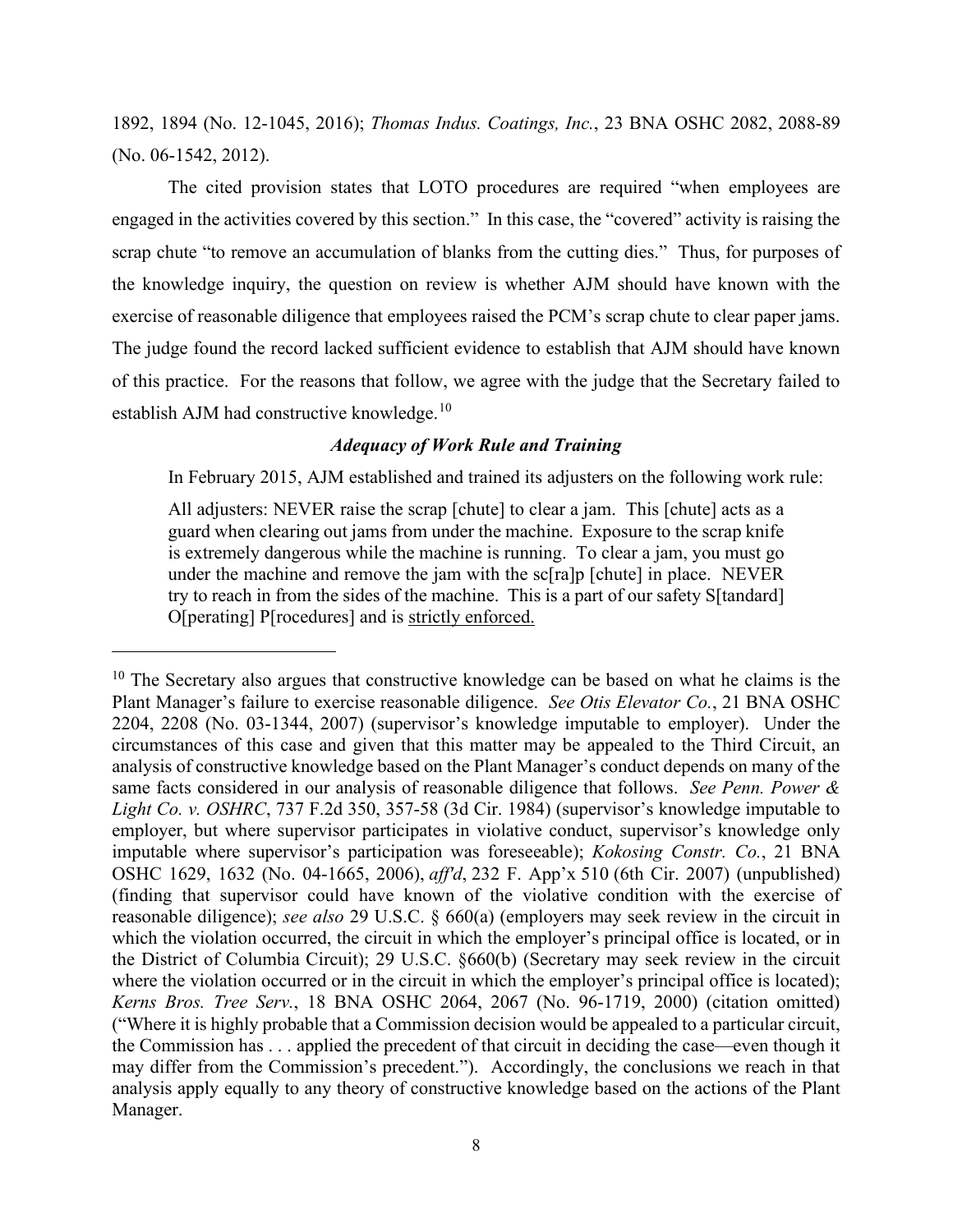The judge found that "even though the rule was not intended to protect adjusters from the gravitational energy present in the raised scrap chute," it was nonetheless adequate because "compliance with the rule would have the unintended ancillary effect of preventing the hazardous physical condition involved in instance [(d)] from materializing."

"The Commission has consistently held that an employer's work rules must simply 'reflect[] the requirements of the cited standard.' " *MasTec N. Am., Inc.*, No. 15-1574, at 9 (OSHRC 2021) (citations omitted); *see also Armstrong Utilities, Inc.*, No. 18-0034, at 10 (OSHRC 2021). As noted above, the obligation to "develop[], document[] and utilize[]" LOTO procedures only arises "when employees are engaged in the activities covered by th[e] [LOTO standard]." 29 C.F.R. § 1910.147(c)(4)(i). In this regard, AJM's work rule reflects the cited provision's requirements because it prohibits employees from engaging in the cited activity that triggers the requirement for LOTO procedures. Indeed, it would be illogical for AJM to establish a work rule that lays out LOTO procedures for raising the scrap chute when clearing a paper jam given that employees are prohibited from doing that in the first place. Thus, we find that AJM's work rule is adequate.

We also find the Secretary failed to prove AJM's efforts to implement and communicate this work rule were deficient. AJM's initial efforts to communicate and train employees on the rule were clear and direct. The rule was provided to adjusters on February 9, 2015, and 27 adjusters, including the adjuster injured in 2016, signed a form acknowledging that they had received training on the rule. Several supervisors, including the Assistant Plant Manager, testified that at the time the rule was implemented, adjusters were trained on the rule, understood the rule, and did not express any confusion about the rule. The Assistant Plant Manager testified that he went over the rule step by step with each adjuster, including the injured adjuster, while they were standing at their machines. Furthermore, the two former and three current employees who testified at the hearing and worked as adjusters for AJM in February 2015, including the injured adjuster, all stated that they were aware of and understood the rule.<sup>11</sup>

The Secretary argues that despite initially training adjusters on the work rule, AJM failed to provide subsequent formal or written training on the rule either during classroom or on-the-floor

 $11$  This group of five employees includes two former adjusters, one current adjuster, and two current foremen who worked as adjusters in February 2015. A total of five former adjusters testified at the hearing, but only two of them were employed by AJM in February 2015.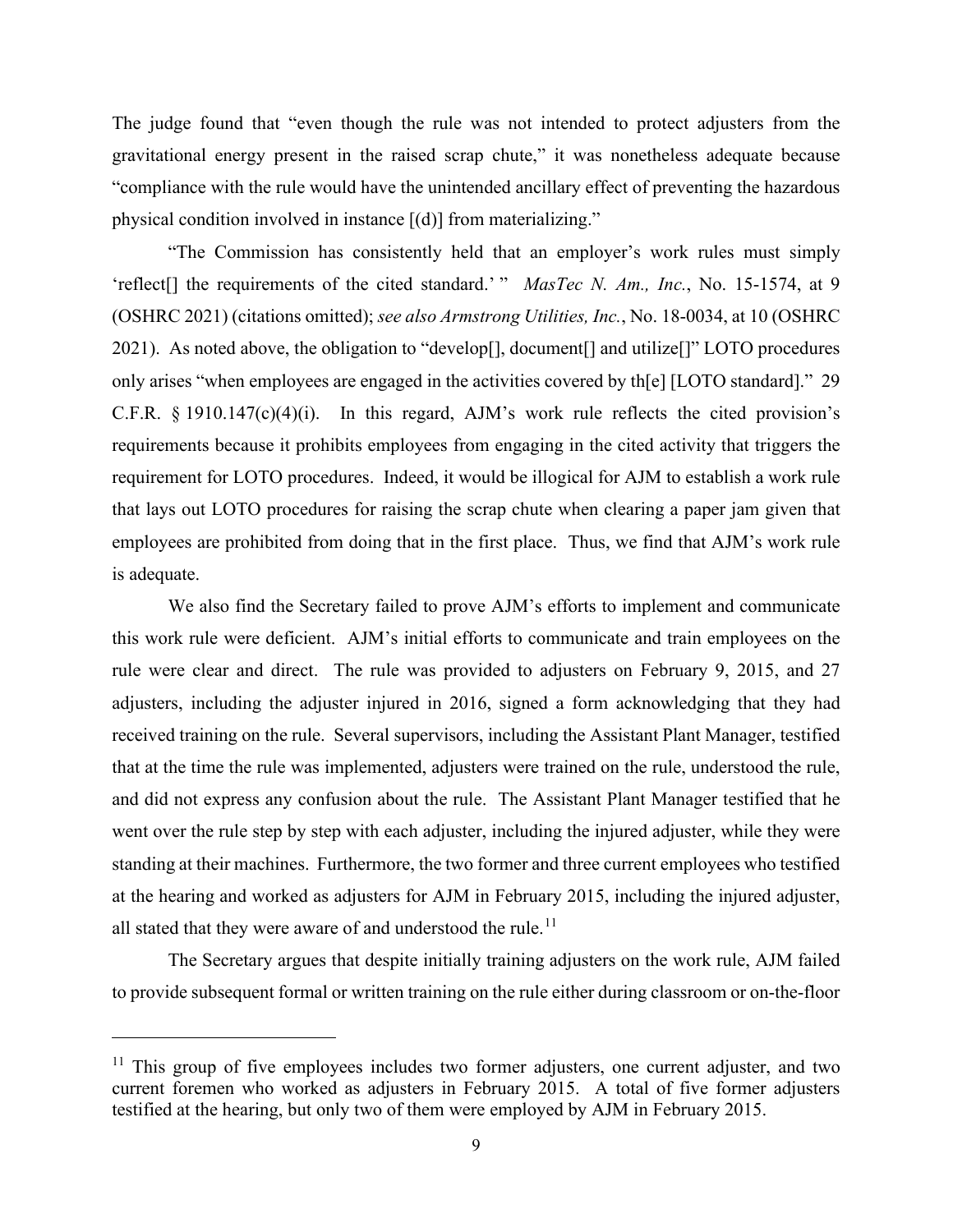training. But the Secretary failed to prove that the rule was not conveyed informally during onthe-floor training provided to trainees by experienced adjusters who knew the rule. In fact, the Secretary did not ask any witnesses whether new adjusters were trained on the work rule or whether AJM's supervisors had informed or instructed adjuster-trainers to provide training on it. Rather, the Secretary asserts that any informal training that took place was inadequate because AJM "often" shortened the amount of time it spent informally training adjuster-trainees on the floor.<sup>12</sup> However, the amount of time that AJM spent training adjuster-trainees does not speak to whether during such training the work rule was adequately communicated to trainees. Moreover, the Secretary never explains what length of on-the-floor training would be reasonably necessary under the circumstances. Without this evidence, there is simply no basis to conclude that AJM's subsequent informal communication or training was inadequate.<sup>13</sup>

For all these reasons, we find the Secretary failed to establish that the company's communication of its work rule to employees was inadequate.

## *Adequacy of Supervision*

It is undisputed that AJM's various production supervisors—including the Assistant Plant Manager, the Production Manager, Foremen, and Assistant Foremen—spend the majority of their time on the production floor, observing and monitoring employees, including adjusters, and ensuring compliance with safety rules. The Human Resources Manager also walks the floor each day, and the Plant Manager occasionally observes the production floor and can view the machines from his office. The Secretary claims that this monitoring cannot possibly be considered effective because the testimony of five former adjusters shows that adjusters frequently raised scrap chutes at the facility to clear paper jams, and a raised scrap chute would and should have been "readily detectible" to any supervisor observing the work. But as the judge acknowledged in his decision, there is a "clear divide" in the evidence on the basic premise underlying the Secretary's

<sup>&</sup>lt;sup>12</sup> Three former adjusters testified that they received two, two and a half, and three weeks of training, respectively, while two current foremen who started as adjusters and one current adjuster all testified that they were trained for "a couple of months," "around 90 days," and six months, respectively.

 $13$  The Secretary also claims that AJM's informal training was inadequate because on-the-floor training included adjuster-trainees being shown practices that violated AJM's work rules, including the rule prohibiting raising the scrap chute. But only one adjuster hired after February 2015 testified in that regard, and his testimony concerned reaching into the scrap chute of an operating machine, not raising the chute to clear jams.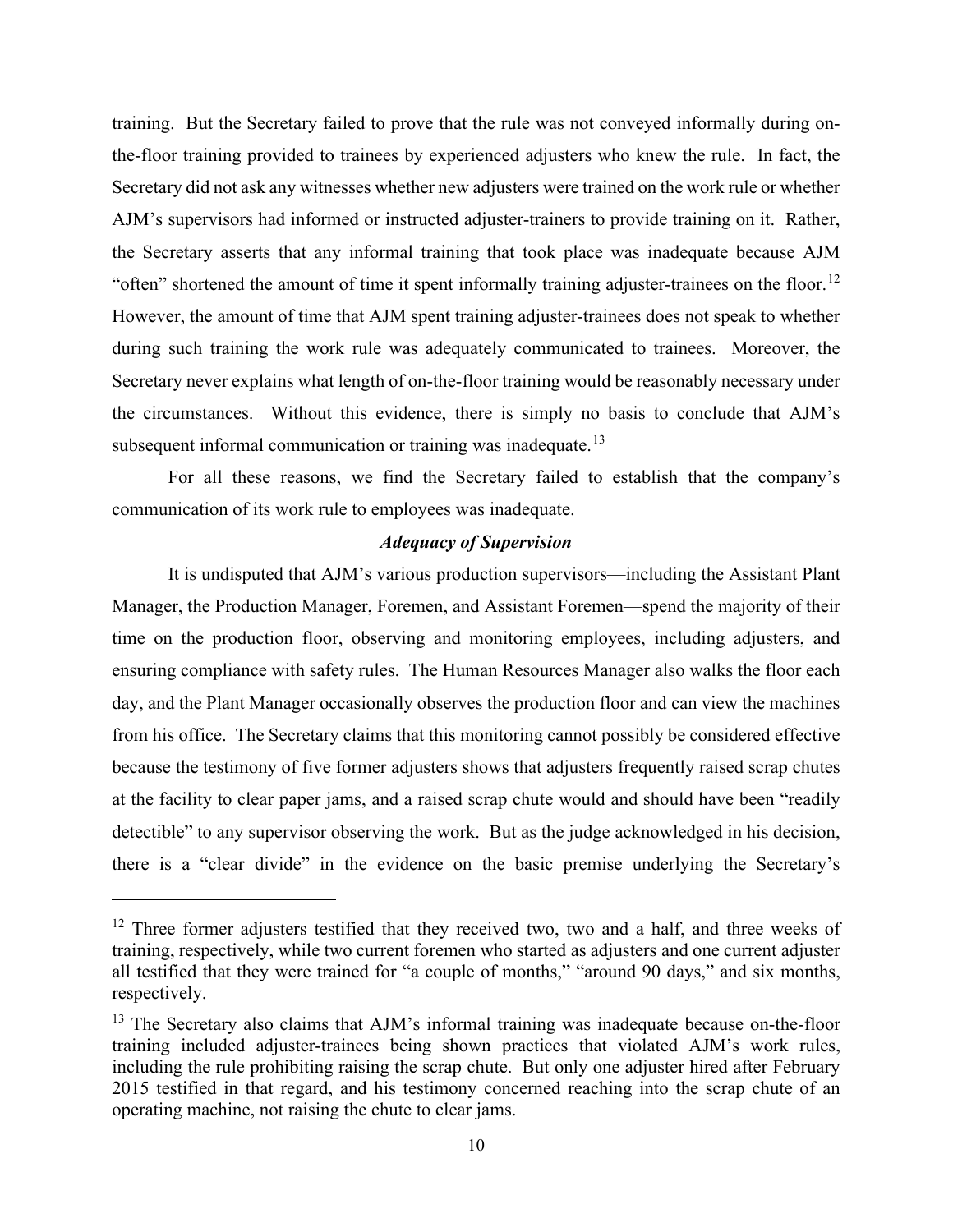argument—the prevalence of lifting the scrap chute to clear a paper jam. Specifically, four of the five former adjusters called by the Secretary testified that they raised the scrap chute one to three times per day per machine to clear paper jams after the 2015 work rule was instituted, and that floor supervisors and other adjusters engaged in that practice as well.<sup>14</sup> At the same time, the eight current supervisors and one current adjuster called by AJM testified that they never lifted the scrap chute to clear a jam and had never seen adjusters raise the scrap chute to clear a jam.<sup>15</sup>

Faced with this contradictory testimony, the judge determined that all of these witnesses were equally credible, discrediting only part of the testimony of one former adjuster.<sup>16</sup> Specifically, the judge found that "the testimony of former and current employees regarding their practices after the rule was implemented was facially credible" and "[i]t is entirely believable that [all but one of the former adjusters who testified] lifted the scrap chute in the manner and frequency with which they testified."<sup>17</sup> He also found that testimony from the former adjusters "that they had observed floor supervisors [raise the scrap chute to clear jams] is no more credible than the testimony of two of the supervisors they identified who essentially controverted having violated the rule themselves." In short, the judge credited the former adjusters' testimony that they themselves lifted the scrap chute *regularly* to clear paper jams and had seen floor supervisors do so, and also credited the current employees' testimony (including that of floor supervisors) that

 $14$  The fifth adjuster testified that he raised the scrap chute once a day to clean the rails but did not testify that he raised it to clear paper jams. One of the four adjusters who testified that he raised the scrap chute to clear jams also testified he raised the scrap chute to tighten screws. Given that the alleged violative condition relates only to raising the scrap chute to clear paper jams, any testimony related to raising the scrap chute for other reasons is not relevant.

<sup>&</sup>lt;sup>15</sup> In its briefs on review, AJM characterizes its employee witnesses as seven supervisors and two adjusters. However, one of the employees AJM counts as a current adjuster is an assistant foreman (and was a foreman trainee at the time of the 2016 incident), though he had worked as an adjuster in the past and in the period between the incident and his testimony.

 $16$  The judge determined that the testimony of one former adjuster who said he lifted the scrap chute 10 to 15 times a day to clear paper jams over the three weeks he worked for AJM as an adjuster-trainee was the "possible exception" to his finding that the witnesses were equally credible. We likewise give no credit to the adjuster's testimony regarding the frequency with which he raised the scrap chute.

 $17$  In making this finding, the judge considered the testimony of the former adjusters who said they raised the scrap chute for reasons other than clearing paper jams. As noted, none of that testimony is relevant to the violative condition alleged here. We therefore do not consider it in our analysis here.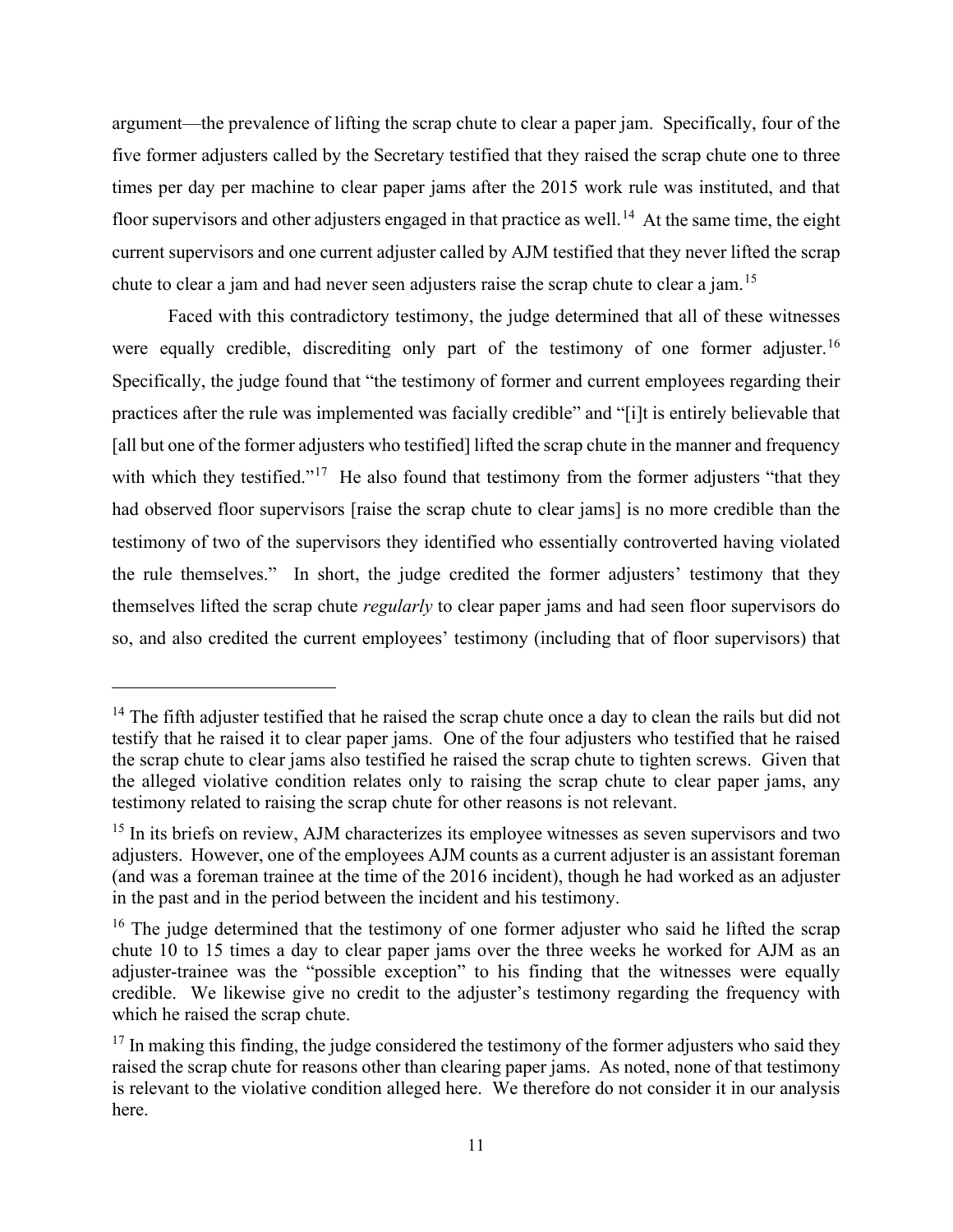they themselves *never* lifted the scrap chute to clear paper jams and had *never* seen anyone do so. This means he was unable to resolve the conflicting testimony regarding the prevalence of this practice. Accordingly, the judge concluded the Secretary failed to proffer sufficient evidence to establish by a preponderance of the evidence that AJM failed to adequately supervise its adjusters regarding compliance with the rule.

We find no basis for disturbing the judge's determination that the former adjusters and the current employees were equally believable, and therefore, we also credit their respective testimony except where it directly conflicts. *See, e.g., Metro Steel Constr. Co.*, 18 BNA OSHC 1705, 1706 (No 96-1459, 1999) (Commission ordinarily defers to judge's credibility findings when based on demeanor of witnesses or other factors peculiarly observable by judge). Thus, we credit the former employees' testimony that it was their own practice to regularly lift the scrap chute to clear paper jams, the current adjuster's testimony that he never lifted the scrap chute to clear jams, and all of the current employees' testimony that they had never seen anyone lift the scrap chute to clear jams. And absent evidence in the record that would allow us to assess the credibility of either set of these employees with respect to whether floor supervisors and *other* employees violated the work rule, our inquiry here is limited to whether—in light of the four former adjusters' credible testimony that *they* had previously lifted the scrap chute to clear paper jams—AJM's supervisors should have been aware that there were four employees violating the work rule.

On that issue, we find that the record is again lacking. First, testimony from the former adjusters shows that their scrap chute lifts were relatively infrequent and of short duration. One former adjuster testified that he only "rarely" raised the scrap chute to clear paper jams. Another adjuster simply said he lifted the scrap chute "whenever [he] needed to clear [a paper jam]" with no explanation of how often that occurred. A third adjuster testified he lifted the scrap chute to clear paper jams, but while the judge agreed that this adjuster did perform this action to some degree, his testimony as to how often he did so has been discredited. And the adjuster injured in 2016 testified he would raise the scrap chute "like four times . . . per shift." In short, four adjusters—three on one shift and one on a different shift—were raising scrap chutes to clear paper jams, with the record showing that three were doing so only occasionally over the course of an eight-hour shift.

With respect to the duration of their lifts, none of the former adjusters explained precisely how long clearing a paper jam would take. Three of them simply said the scrap chute remained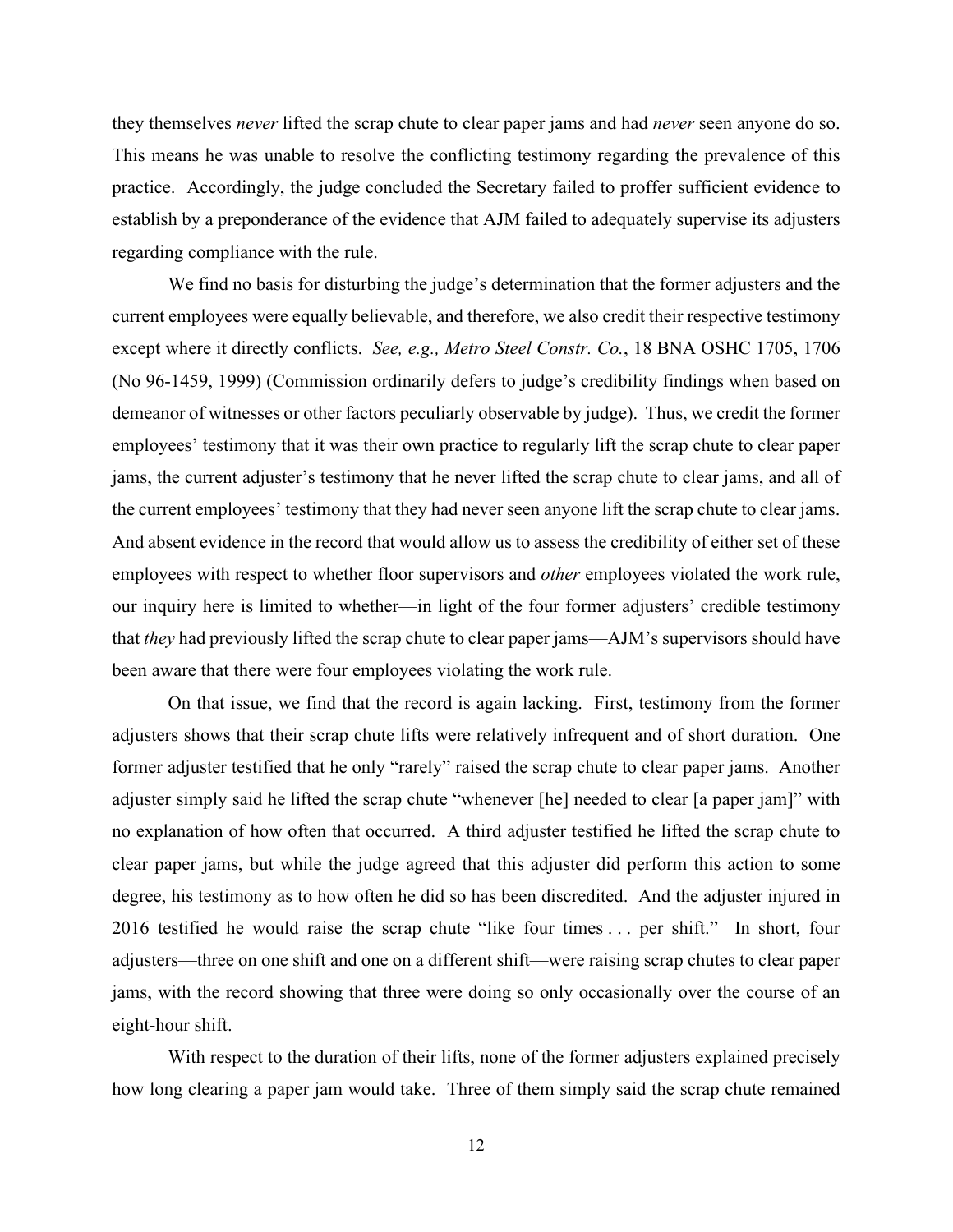upright long enough to pull out any paper. Only the injured adjuster testified that the scrap chute was normally up for one minute when he raised it to clear a jam. During the 2016 incident, however, when he had to go back and forth between the operator's side of the machine and the rear doors to clear the jam, the scrap chute was raised for four to five minutes. Given this testimony and that of the adjusters who said their goal was to get their machines running again as quickly as possible, we find that any lifts to clear a jam were usually of short duration.

Second, it is not clear that a raised scrap chute would, as the Secretary claims, have been readily apparent to any supervisor walking the production floor.<sup>18</sup> The Plant Manager claimed that anyone observing the adjusters would be able to see whenever a scrap chute was raised because the end of it sticks out of the machine on the discharge side, and when the scrap chute is raised, the whole chute is at "an upright position instead of a 45[-]degree angle." However, the record makes clear that for the PCM to remain operational, the scrap chute cannot be raised while the machine is operating. As a result, supervisors would have to look for the raised scrap chute whenever they saw that a PCM had stopped operating, as indicated by a blinking red light on the top of the machine. Indeed, supervisors testified that they were required to check whenever they saw that a machine was no longer operating. But the Production Manager, who spends the majority of his time on the production floor, testified that the light was visible only from five feet away, so supervisors could not always tell when a light was lit while walking down the center aisle during their rounds, particularly if they were some distance away from the inoperative machine. In short, a supervisor may not have been in the vicinity for the brief period of time a machine's red light was on or the scrap chute was raised.

Under these circumstances, we find the record evidence falls short of establishing that the AJM supervisors monitoring the production floor should have observed the few and relatively fleeting occasions when the scrap chute was raised in violation of the company's work rule. Accordingly, we find the Secretary failed to establish that AJM's continuous safety monitoring by multiple supervisors was inadequate. *See, e.g., N.Y. State Elec. & Gas Corp.*, 19 BNA OSHC 1227, 1231 (No. 91-2897, 2000) (finding safety program adequate where, in addition to

<sup>&</sup>lt;sup>18</sup> As noted above, testimony from some of the former adjusters that they raised the scrap chute for reasons other than clearing a paper jam is not relevant to the alleged violative condition here. But even if considered, we find that the evidence would still be insufficient to establish that the adjusters were raising the scrap chutes for a duration or frequency such that AJM supervisors should have detected it.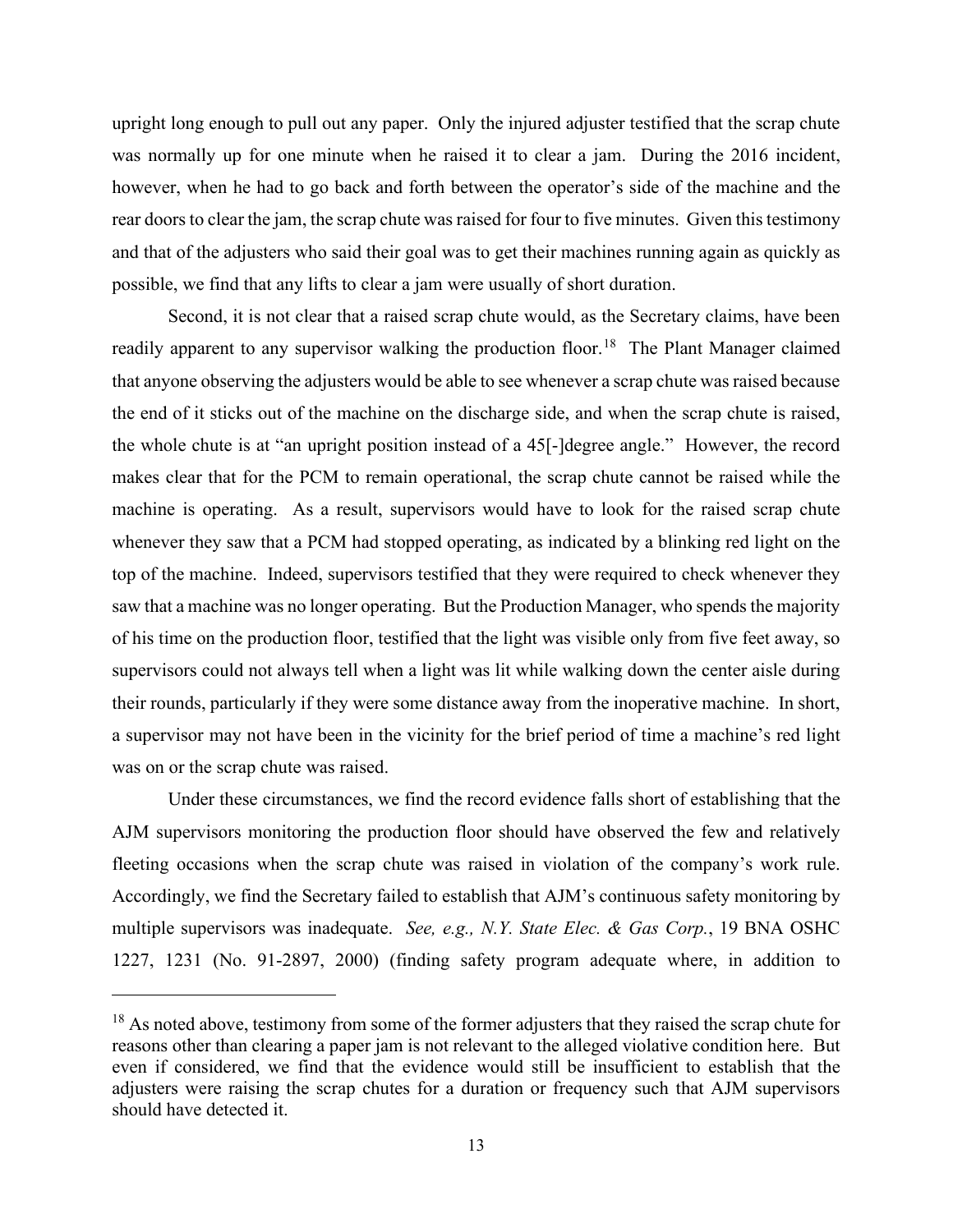supervisory surprise audits, foreman inspected each site for safety compliance twice a day and spent thirty to forty minutes at each visit); *Kerns Bros. Tree Serv.*, 18 BNA OSHC 2064, 2070 (No. 96-1719, 2000) (finding safety program adequate where either company's co-owner or safety director inspected between 75 percent and 95 percent of the company's work sites each day to monitor employee compliance with safety rules).

## *Anticipating Hazards*

In terms of adequately anticipating hazards to which its employees may be exposed, the judge found that AJM's supervisors uniformly and credibly believed that adjusters had no need to raise the scrap chute to clear paper jams. He also determined, and we agree, that the evidence presented by the Secretary was insufficient to establish that there was a widespread practice of lifting the scrap chute to clear paper jams among adjusters. On review, the Secretary argues that testimony from the adjusters shows they apparently found it helpful to raise the scrap chute when clearing a paper jam. But that has no bearing on whether *AJM* should have anticipated hazards related to that practice. And, as the judge found, AJM's supervisors all testified there was no reason to raise the scrap chute and that doing so would not make the work go faster. Thus, we agree with the judge that AJM had no reason to anticipate that adjusters would violate its work rule and thus be exposed to the violative condition.

In addition, the record does not support the Secretary's claim that prior injuries suffered by adjusters at the facility should have alerted the company that adjusters were exposed to a hazard related to raising the scrap chute. The evidence shows that all but one of those previous injuries occurred while adjusters were performing work activities that did not involve raising the scrap chute.<sup>19</sup> And the one prior incident that did involve raising the scrap chute to clear a paper jam is what led AJM to establish its work rule prohibiting the practice.<sup>20</sup> Accordingly, we find the

 $19$  The prior incidents were described as follows in the record: laceration when cutting die dropped; laceration while improperly inserting hand in cylinder to clear scrap paper from cutting die; cut/fracture to pinky while clearing scrap from operator side of a running machine; and amputation from cutting die while clearing paper jam.

 $20$  As described above, that incident differed from the incident at issue here in that the adjuster did not shut down the PCM or raise the scrap chute to balance it in the upward position. Instead of the scrap chute falling on his fingers, his fingers contacted the reciprocating cutting die as he was pushing the scrap chute upward from the rear of the machine.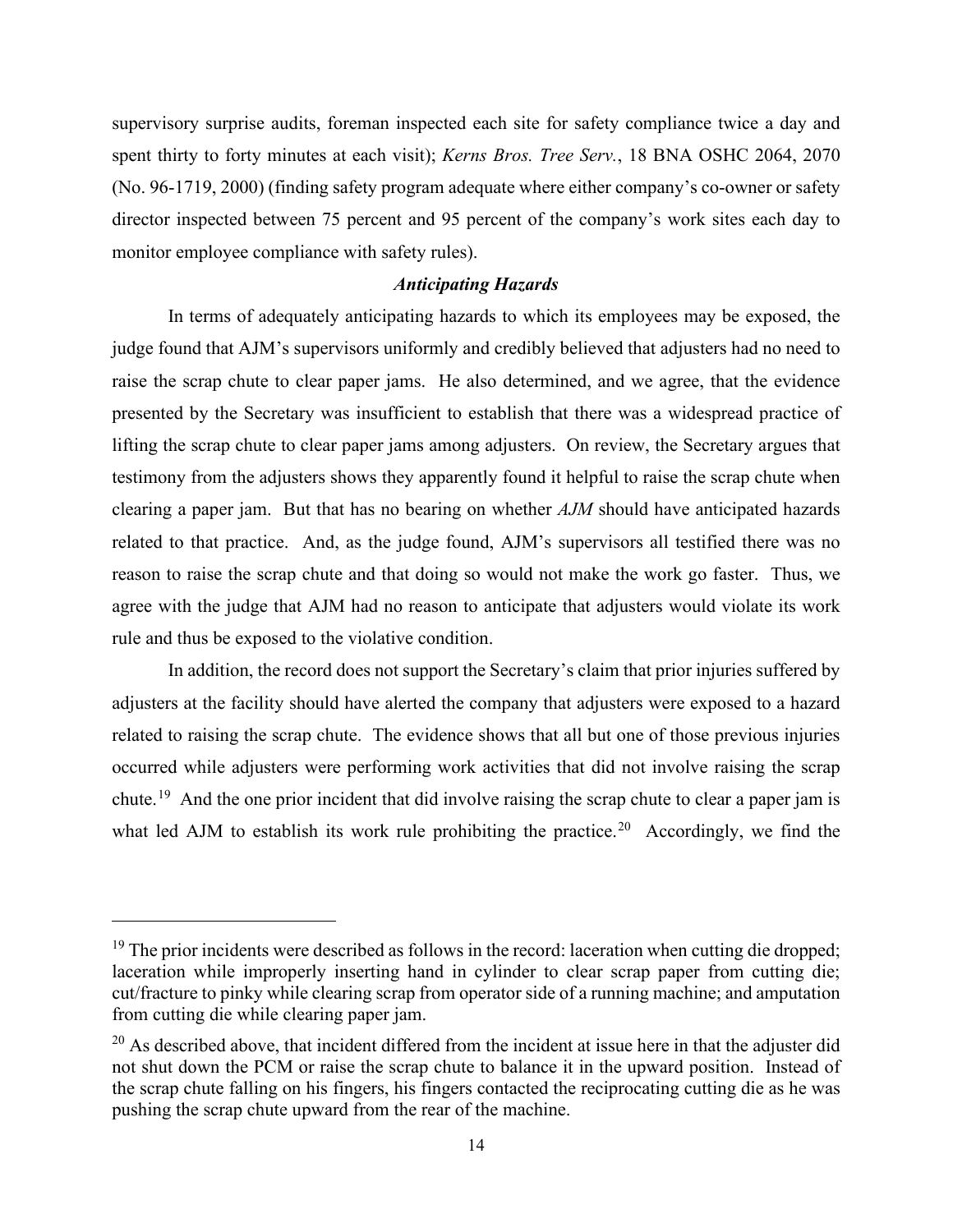Secretary failed to show that AJM did not adequately anticipate hazards associated with raising the scrap chute while clearing paper jams.

## *Enforcement of Work Rules*

Last, we agree with the judge that the Secretary failed to establish that AJM's disciplinary program was ineffective or inadequate. AJM has a general progressive disciplinary policy for violations of "safety regulations or common safety practices," and the record contains 88 documented disciplinary actions for violations of that policy. The company also has a separate progressive disciplinary policy for violations of its LOTO program.21 We find that AJM's extensive documentation of disciplinary actions supports the judge's conclusion that the Secretary failed to prove AJM inadequately enforced its safety program. *See S.J. Louis*, 25 BNA OSHC at 1900 (record of numerous safety-related disciplinary actions shows implementation of progressive disciplinary policy even though no recent disciplinary actions for violation at issue); *Thomas Indus.*, 23 BNA OSHC at 2088-89 (discipline adequate where employer had disciplined employees for violations of its safety program and disciplinary reports show that employees involved in fall protection violation at issue had never been disciplined for personally violating fall protection rules).

We are also not persuaded by the Secretary's claim that AJM's reliance on undocumented verbal discipline means the company failed to enforce its work rules adequately. The Commission has held that verbal discipline coupled with documented written discipline can constitute effective enforcement. *Compare S.J. Louis*, 25 BNA OSHC at 1900 (finding effective enforcement where record shows company provided corrective informal training and disciplinary actions when it discovered safety work rule violations), and *Aquatek Sys. Inc.*, 21 BNA OSHC 1400, 1402 (No. 03-1351, 2006 (finding that verbal reprimand demonstrates employer enforced safety rules), *with Stark Excavating Inc.*, 24 BNA OSHC 2218, 2221 (No. 09-0004, 2014) (consolidated) (evidence of *only* verbal discipline undermined progressive disciplinary policy where the policy expressly required written warnings). And, as the judge found, the record shows that the Plant Manager instructed supervisors to "use their own latitude" to issue verbal warnings or written discipline, if

 $21$  Although, as the Secretary points out, none of the disciplinary records submitted into evidence were issued pursuant to the LOTO program disciplinary policy, it appears that employees who violated the LOTO program were issued discipline under the company's general disciplinary policy, as was the case for the injured adjuster.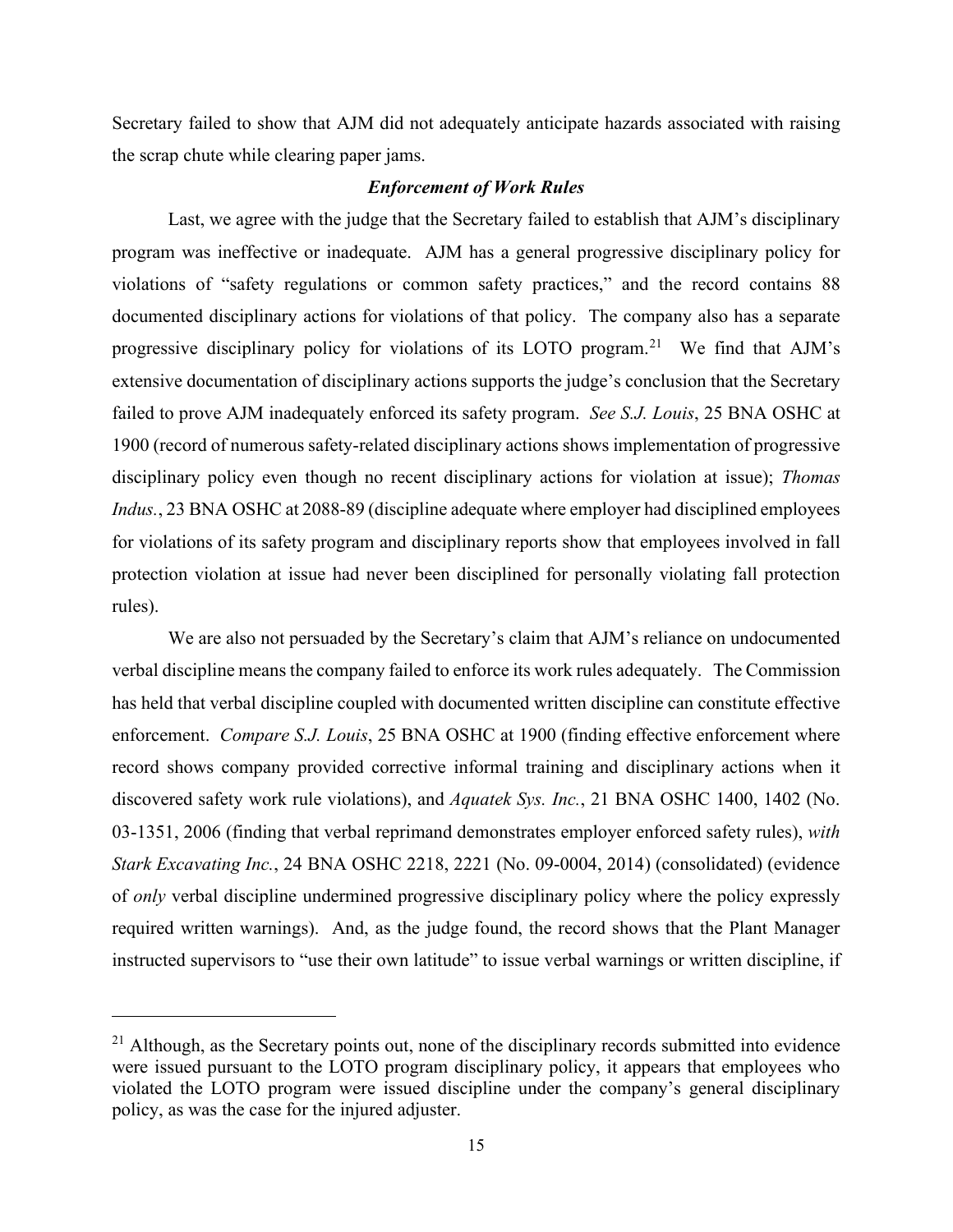necessary, and AJM's supervisors testified that they commonly relied on verbal warnings and counseling to address observed safety violations.

Finally, contrary to the Secretary's argument, AJM's decision to delay disciplining the injured adjuster does not support a finding of ineffective enforcement. *See Precast Servs, Inc..*, 17 BNA OSHC 1454, 1456 (No. 93-2971, 1995) ("Commission precedent does not rule out consideration of post-inspection discipline, provided that it is viewed in conjunction with preinspection discipline."), *aff'd*, 106 F.3d 401 (6th Cir. 1997). It is undisputed that the company waited twelve days to discipline the employee and that it normally issues discipline within a day of an infraction. The Secretary attempts to compare this to the eight-month disciplinary delay that occurred in *Cooper/T. Smith Corp. d/b/a Blakeley Boatworks Inc.*, No. 16-1533, at 7 (OSHRC 2020), which the Commission found weighed in favor of ineffective enforcement. But considering the record evidence of enforcement here, we find that one instance of discipline delayed for days, not months, is insufficient to establish that AJM's overall enforcement efforts were ineffective. *See Thomas Indus.*, 23 BNA OSHC at 2088-89 (where employer had established that it had disciplined employees for safety violations in the past, employer's decision to forgo discipline in one instance did not establish ineffective enforcement). Accordingly, we find the Secretary failed to prove that AJM's disciplinary program was inadequate.

## *Conclusion*

For all these reasons, we find that the Secretary failed to show that AJM should have known of the conditions constituting the alleged violation. Accordingly, we vacate Instance (d) of Repeat Citation 2, Item 1.

SO ORDERED.

 $\sqrt{s/2}$ 

 Cynthia L. Attwood Chairman

 $\sqrt{s/2}$ 

Amanda Wood Laihow

Dated: April 1, 2022 Commissioner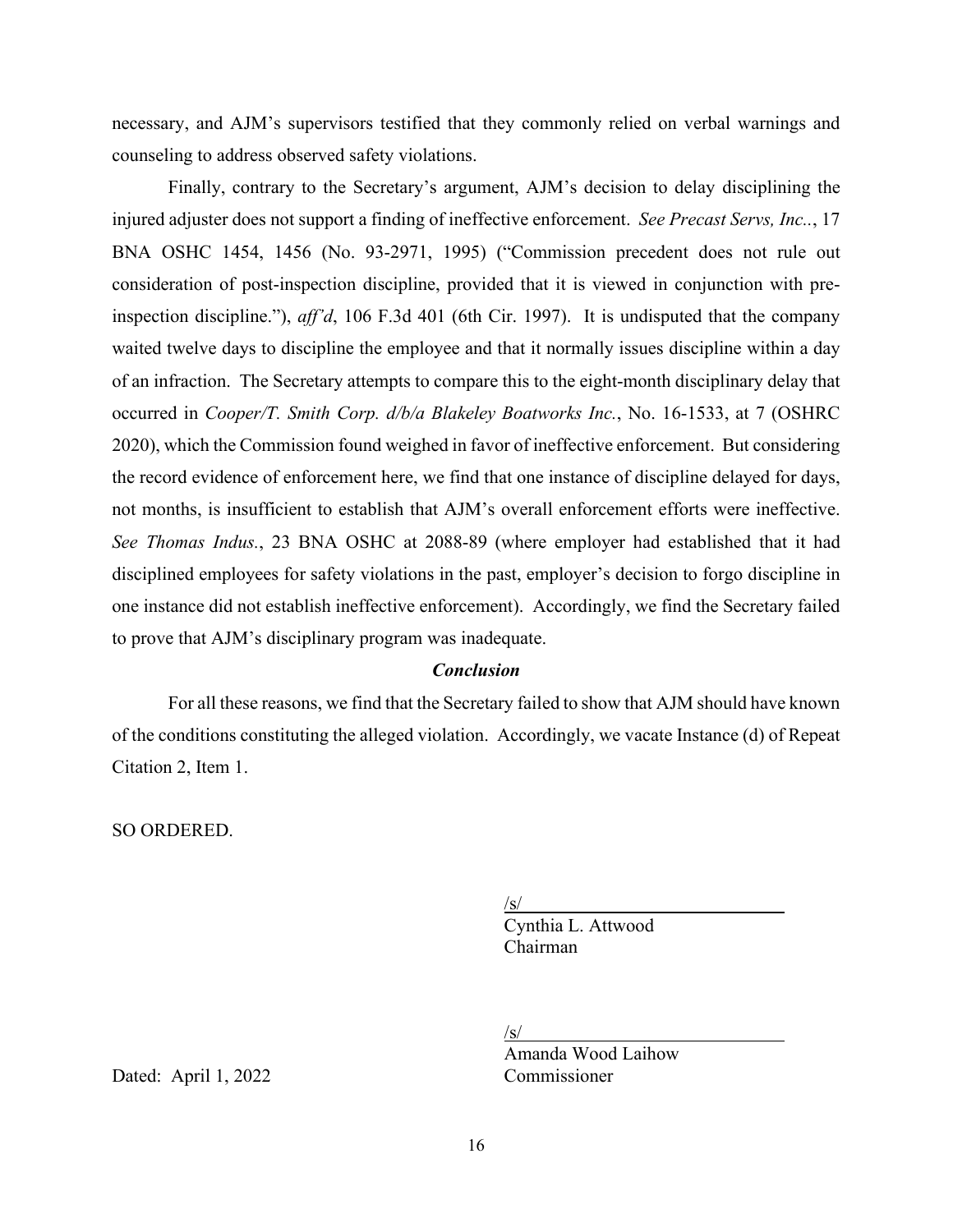

United States of America **OCCUPATIONAL SAFETY AND HEALTH REVIEW COMMISSION** 1120 20<sup>th</sup> Street, N.W., Ninth Floor Washington, D.C. 20036-3457

SECRETARY OF LABOR,

Complainant,

AJM PACKAGING CORPORATION,

Respondent.

v. SHRC Docket No. 16-1865

## **DECISION AND ORDER**

APPEARANCES:

For the Complainant:

David M. Jaklevic, Esq. U.S. Department of Labor New York, New York

For the Respondent:

Brent I. Clark, Esq. Adam R. Young, Esq. Seyforth Shaw LLP Chicago, Illinois

BEFORE: William S. Coleman Administrative Law Judge

## **I. INTRODUCTION**

The Respondent, AJM Packaging Corporation (AJM), manufactures paper plates and

bowls at a facility in Vineland, New Jersey. AJM makes the paper products with large machines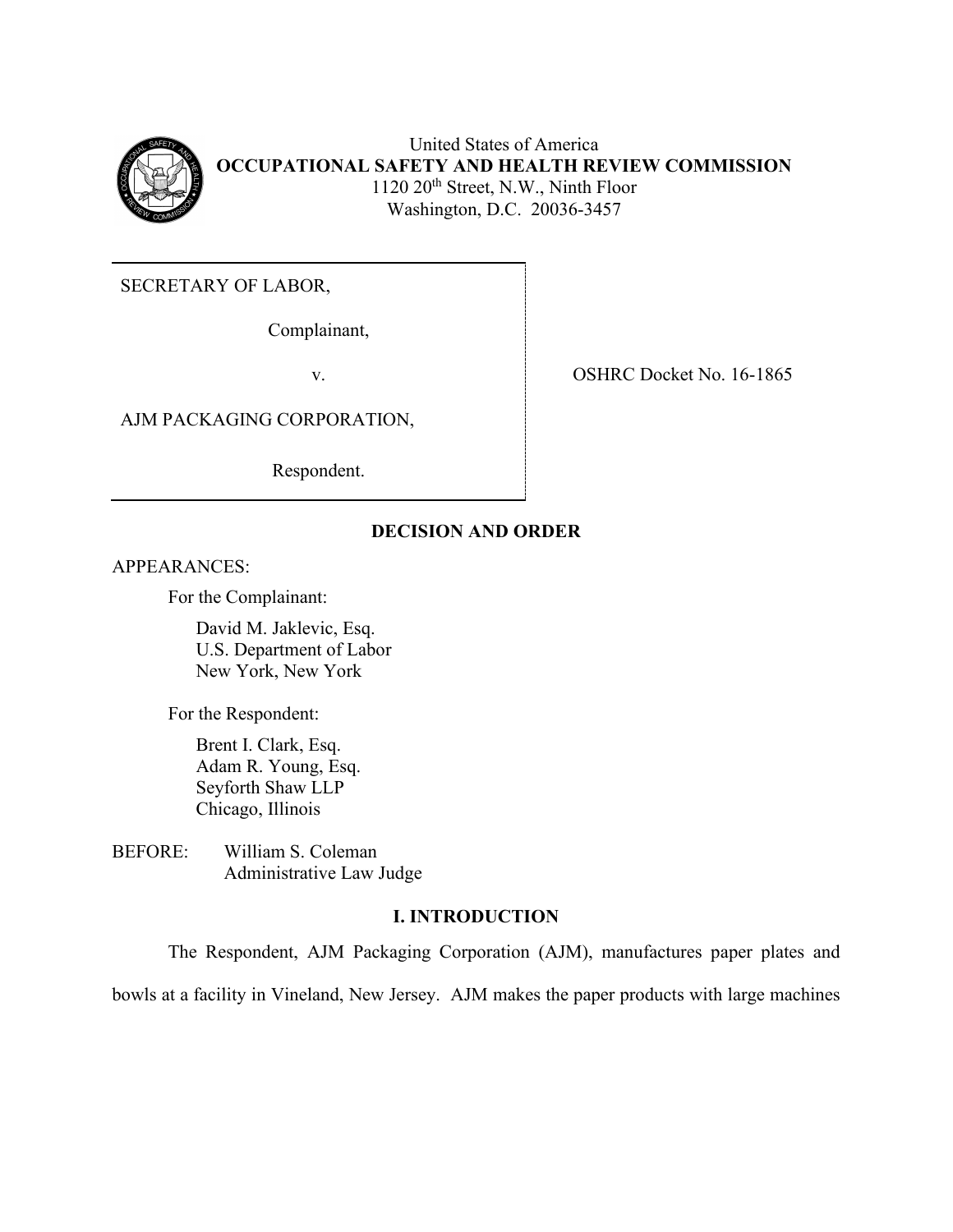called "Peerless Cutting Machines" (PCMs).<sup>1</sup> (Ex. C-44; Ex. R-18 at 13). AJM operates about thirty-three PCMs at its Vineland facility. (T. 734, 1725).

Upon receiving a report that an amputation injury had occurred at the Vineland facility on May 8, 2016, the area office of Occupational Safety and Health Administration (OSHA) located in Marlton, New Jersey, assigned a compliance safety and health officer (CO) to conduct an inspection and investigation. The investigation resulted in OSHA issuing to AJM a one-item repeat citation and a one-item serious citation on September 30, 2016.

The one-item repeat citation (as the Secretary amended in his complaint pursuant to Commission Rule  $34(a)(3)$ ) alleges that AJM violated the "control of hazardous energy (lockout/tagout)" (LOTO) standard, 29 C.F.R. § 1910.147, specifically subparagraph (c)(4)(i) thereof, which provides: "Procedures shall be developed, documented and utilized for the control of potentially hazardous energy when employees are engaged in the activities covered by this section." AJM is alleged to have violated that provision in four discrete instances (designated instances "a", "b", "c" and "d") in the following identical manner for each instance: "Lockout procedures were not utilized and lockout devices were not affixed by an authorized employee performing tasks such as, but not limited to, clearing jams on the Peerless Cutting Machine." Instances "a", "b" and "c" were alleged to have occurred on or about August 25, 2016, with each instance pertaining to a different PCM. Instance "d" relates to the amputation injury that had precipitated the investigation and was alleged to have occurred "on or about" May 9, 2016. <sup>2</sup>

<sup>&</sup>lt;sup>1</sup> The name "Peerless Cutting Machine" is derived from the name of the manufacturer, Peerless Machine & Tool Corporation. The citation identifies the machines using this name, although it is not apparent from the record that either AJM or Peerless ever used this nomenclature.

 $2$  In actuality, the amputation injury occurred on May 8, not May 9. AJM argues that the allegation that the violation occurred "on or about" May 9 fails to meet the requirement set forth in section 9(a) of the Occupational Safety and Health Act that a citation "describe with particularity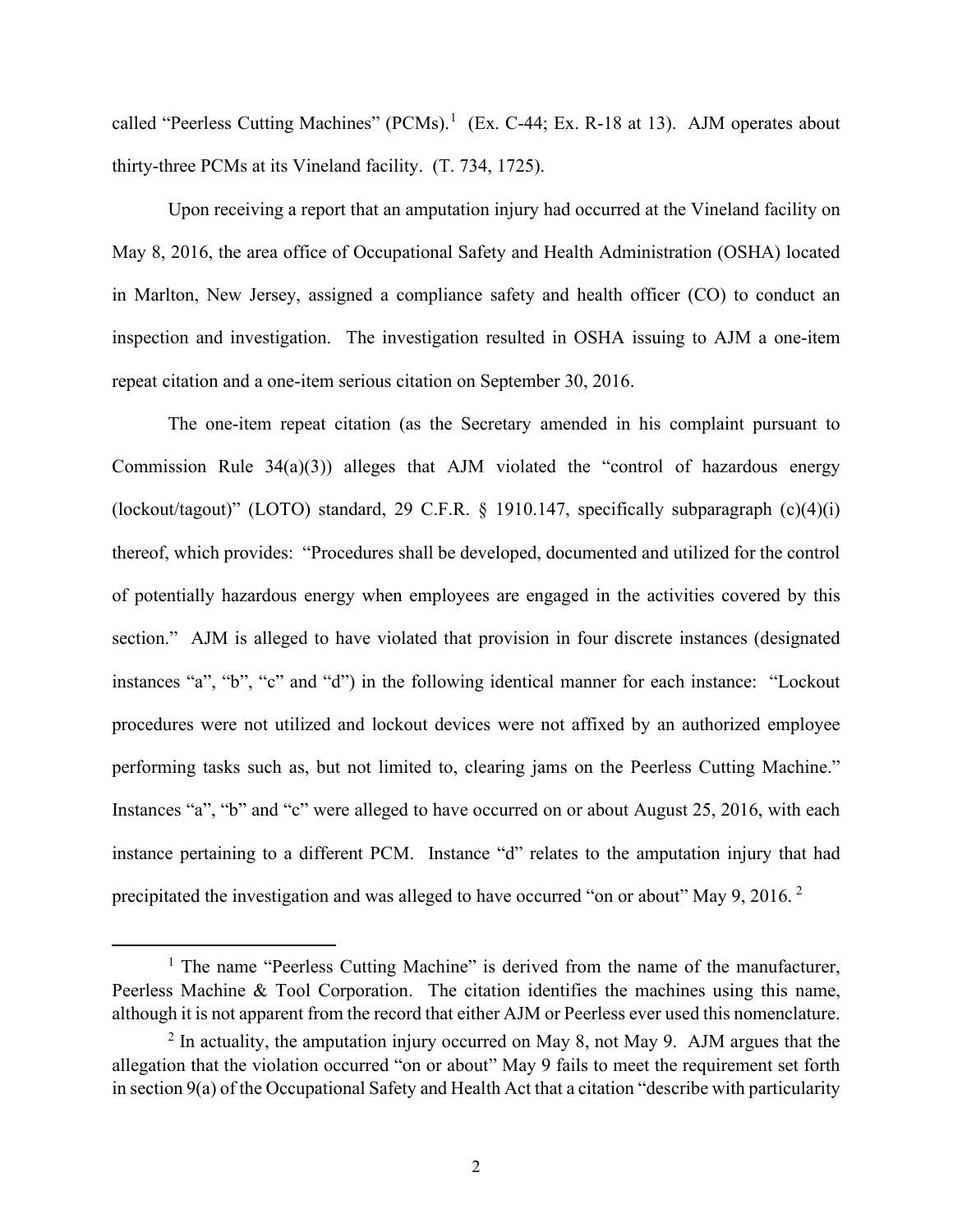The one-item serious citation (as was twice amended, first in the Secretary's complaint and again during the course of the hearing) alleges that AJM violated the "hand protection" standard codified at 29 C.F.R. § 1910.138(a), which provides in relevant part as follows: "Employers shall select and require employees to use appropriate hand protection when employees' hands are exposed to hazards such as those from … thermal burns; and harmful temperature extremes." The amended citation alleges that AJM violated this standard on or about August 17, 2016 in the following manner: "[AJM] did not provide or ensure use of hand protection to employees who were exposed to harmful temperatures from the paper products exiting the Peerless Cutting Machines." (Complaint dated 2/13/2017, ¶ VIII, amended at T. 370-71).

AJM timely contested the citations and proposed penalties, bringing the matter before the independent Occupational Safety and Health Review Commission (Commission) under section 10(c) of the Occupational Safety and Health Act of 1970, 29 U.S.C. §§ 651–678 (Act). 29 U.S.C. § 659(c). The matter was assigned to the undersigned administrative law judge, who conducted

the nature of the violation." 29 U.S.C. § 658(a). (Resp't Br. 49-50). That argument is rejected. The purpose of the particularity requirement of section 9(a) is to provide to an employer "fair notice of the nature of the alleged violation." *Meadows Indus., Inc.*, 7 BNA OSHC 1709, 1710- 11 (No. 76-1463, 1979). A citation can meet this requirement without going into "minute detail." *Id.* Although section 9(a) does not explicitly require that a citation allege the *time* that an alleged violation occurred, Commission Rule 34(a)(2)(ii) does require that the Secretary's complaint in Commission proceedings state "with particularity" the "time, location, place and circumstances" of each alleged violation. 29 C.F.R.  $\S$  2200.34(a)(2)(ii).

The allegation in both the original citation and the subsequent complaint that the violation described in instance "d" occurred "on or about May 9" is sufficiently particular to meet the requirements of both section 9(a) and Commission Rule 34(a)(2)(ii). AJM received fair notice of the nature of the alleged violation and understood instance "d" to pertain to the amputation injury that had occurred on May 8. (*See e.g.*, T. 44-50). AJM does not argue (and has not demonstrated) that its defense on the merits was prejudiced by the way the citation (or the subsequent complaint) averred the time of the alleged violation. *See Gold Kist, Inc.*, 7 BNA OSHC 1855, 1862 (No. 76– 2049, 1979) (rejecting argument that citation be dismissed for lack of particularity where the employer's ability to defend on the merits was not prejudiced).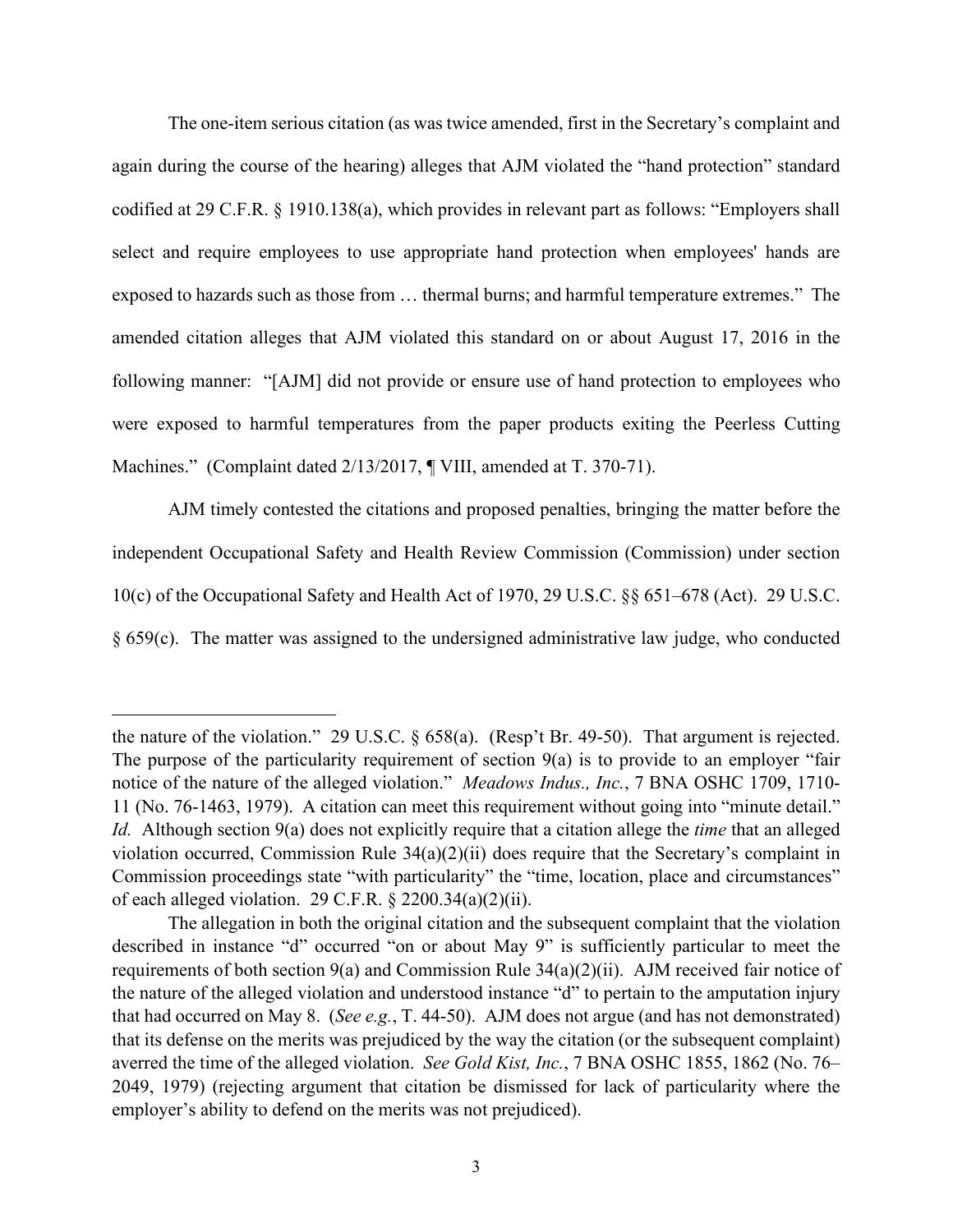an evidentiary hearing in Philadelphia, Pennsylvania, on the following dates: October 17 to 19,

2017; January 30 to February 2, 2018; and March 6 and 8, 2018. Post-hearing briefing was

completed on June 18, 2018.

The principal issues presented, and the decisions thereon, are as follows:

• Did the Secretary prove by a preponderance of the evidence that on August 25, 2016 employees Beals, Mendieta, or Thompson bypassed the scrap chute guard of an operating PCM to reach into the scrap chute to remove scrap paper? (Citation 2, item 1, instances "a", "b" & "c";  $\S$  1910.147(c)(4)(i))

> *Decision:* No. The Secretary did not prove that any of those employees violated the terms of the cited LOTO standard in the manner averred by instances "a", "b" or "c".

• Did the Secretary prove by a preponderance of the evidence that AJM should have known of the physical condition that violated the LOTO standard that occurred on May 8, 2016 (the physical condition being a raised scrap chute that could unexpectedly fall and cause injury to an employee clearing a paper jam)? (Citation 2, item 1, instance "d"; § 1910.147(c)(4)(i))

> *Decision*: No. The Secretary did not prove AJM had failed to exercise reasonable diligence to prevent or discover the physical condition that constituted a LOTO violation, and thus failed to establish the "employer knowledge" element of the alleged violation.

• Did the Secretary prove by a preponderance of the evidence that the residual heat present in the stacks of paper plates and bowls that exit the PCMs was likely to expose employees' hands to thermal burns or harmful temperatures? (Citation 1, item 1; § 1910.138(a)).

*Decision*: No. The Secretary did not prove that employees were likely to be exposed to a significant risk of thermal injury and thus did not establish that the hand protection standard applies.

The Secretary having failed to meet his burden to prove the alleged violations, both

citations must be vacated.

## **II. FINDINGS OF FACT**

Except where the following findings indicate that the evidence was insufficient to establish

a certain fact or indicates the absence of evidence bearing on a matter of fact, the following facts

were established by at least a preponderance of the evidence: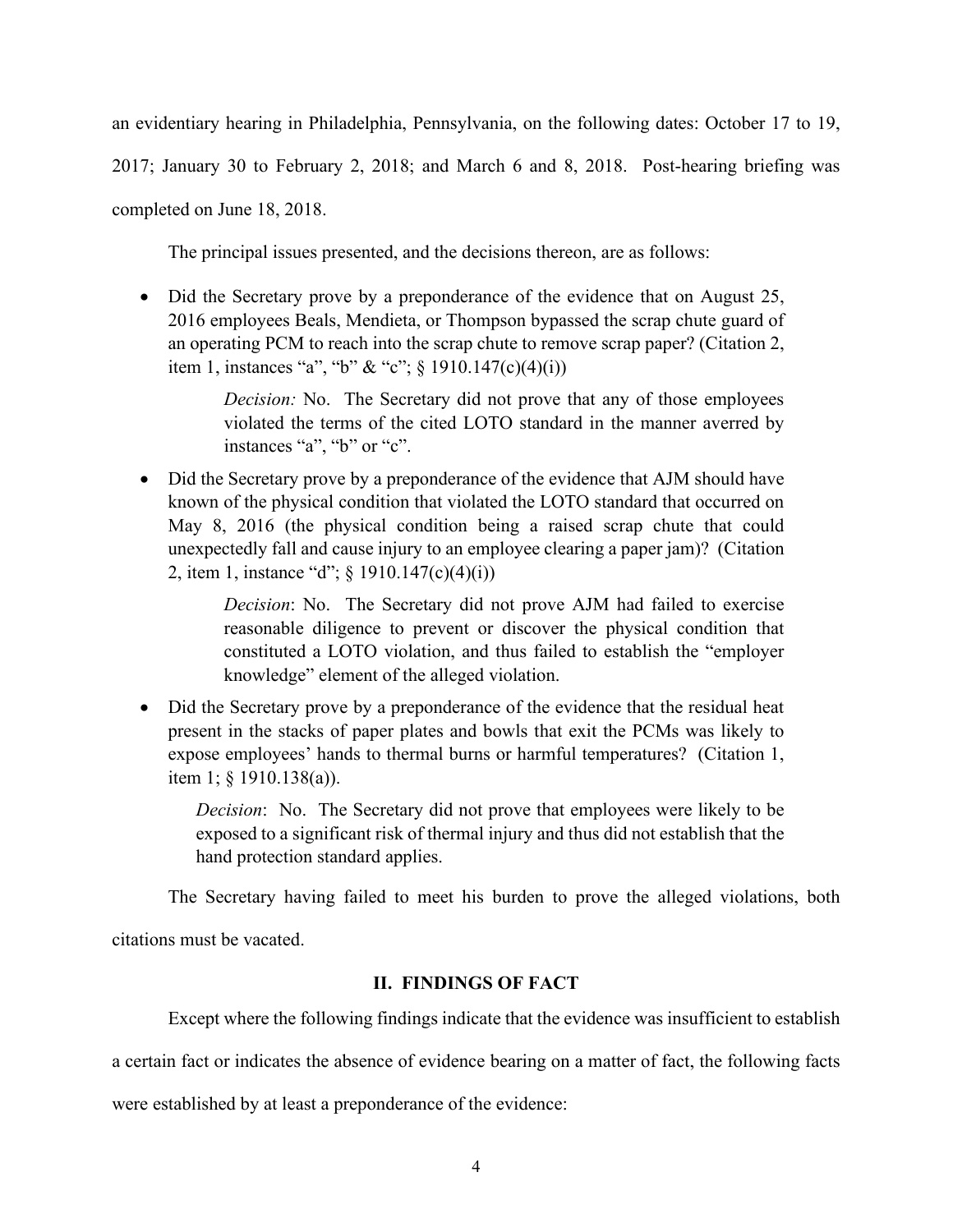1. AJM Packaging Corporation (AJM) is a Michigan corporation and maintains its headquarters in that state. AJM manufactures and distributes paper products, including paper plates and bowls. (Answer ¶ 2; T. 716-17, 2441). AJM operates eight manufacturing facilities across the United States including facilities in Georgia, Michigan, California, and New Jersey. (T. 716, 732-33). AJM distributes its products to major U.S. retailers. (T. 2732). AJM employs approximately 2,100 employees across the company. (T. 733). AJM is engaged in a business that affects interstate commerce. (Answer dated 3/6/2017, ¶¶ II & III).

2. In 2009, AJM opened a facility in Vineland, New Jersey, to produce paper plates and bowls. (T. 573, 2441). The Vineland facility (Facility) operates 24 hours a day, with three eighthour shifts. (T. 733). In 2016, about 250 employees worked at the Facility, about 100 of whom staffed the first shift. (T. 732-33, 1433, 1866).

3. AJM makes the paper plates and bowls at the Facility with machines that were manufactured by a company named Peerless Machine & Tool Corporation ("Peerless"). (T. 448, 747, 1157-64; Exs. C-6; Ex. R-15 at 5-7). The machines are identified in this Decision using the acronym "PCM." (*See* footnote 1, *supra*). Peerless designed the PCMs that AJM owned and operated at the Facility sometime before 1968, though the record does not indicate the year or years that Peerless manufactured any of the PCMs used at the Facility. (T. 1157, 1162).

4. In 2016, AJM operated about 33 PCMs at the Facility, all of which were located on the Facility's central production area, or "floor," with each PCM identified by a number (numbers 1 through 33). (T. 734-35, 2457). The PCMs were arrayed on the floor in two rows in the manner depicted in a schematic of the Facility at Exhibit C-2. This two-row configuration created a central aisle between the rows, with the output end of every machine facing inward toward the aisle. (T. 734, 737; Ex. C-2). All the PCMs were substantially similar in design and functionality.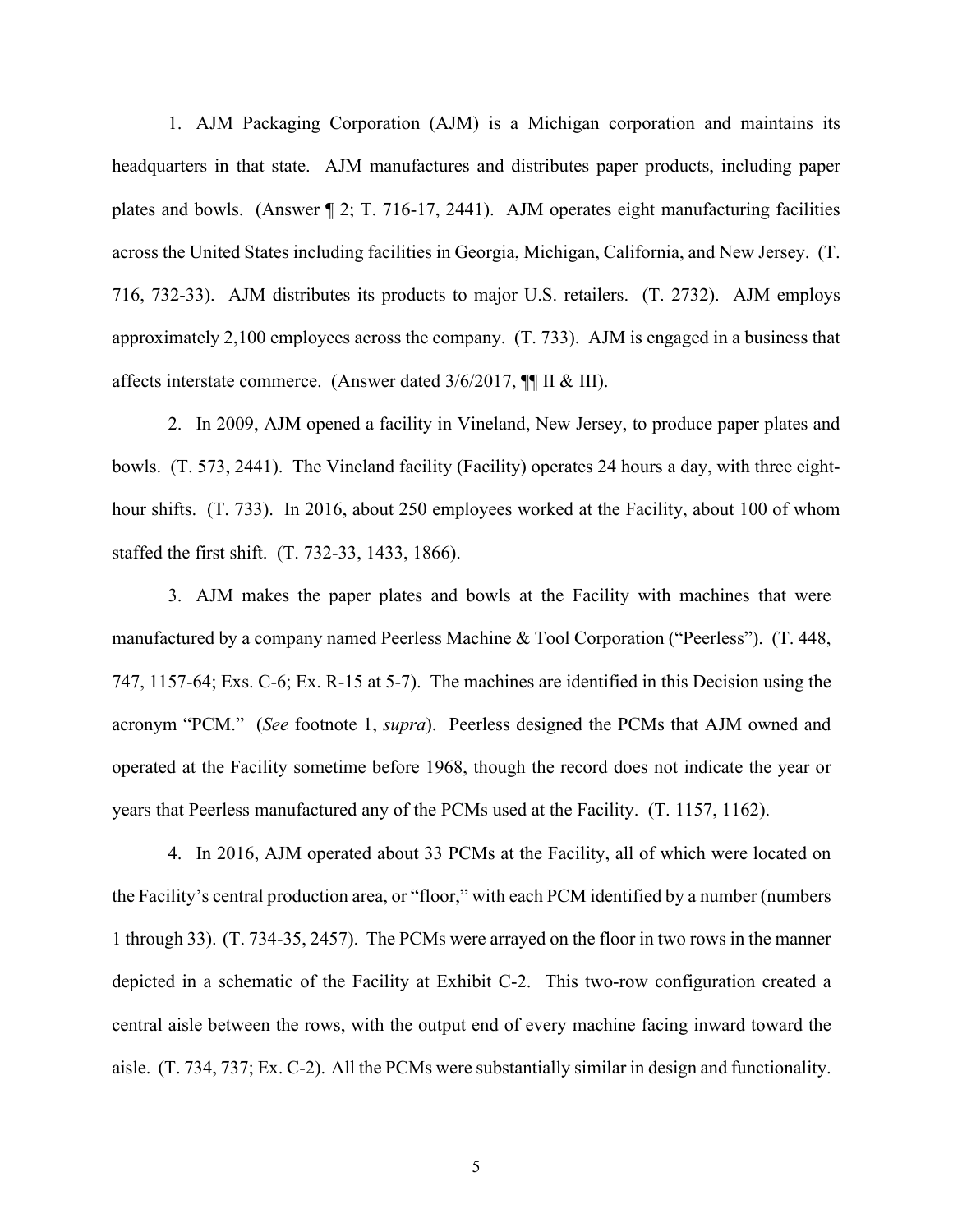### **Employee Roles**

5. Employees called "adjusters" operate the PCMs. (T. 57-58, 764). (The activity of adjusters is the subject of the LOTO citation.) Adjusters are responsible for observing the overall function of the PCMs, ensuring that the paper plates and bowls are formed correctly, and performing adjustments on the PCMs to ensure proper functioning. (T. 70-71, 170, 181-82, 303, 764-65, 2732-33). Servicing tasks that adjusters perform include adjusting the rails, changing the air levels, replacing springs, and clearing paper jams that are simple enough not to require the intervention of AJM's maintenance mechanics. (T. 73-74, 182-83, 305-06, 653-54, 1434-35, 1947-48, 2021-22, 2340-41). Between eight and twelve adjusters typically work each shift. (T. 1435, 2104, 2234-35). Experienced adjusters normally operate three or four PCMs at a time. (T. 171-72, 641, 2017-18, 2392-93, 2459, 2733).

6. Employees called "packers" are responsible for removing finished plates and bowls from a runout table placed at the end of each PCM and then packing the product into plastic bags. (T. 764, 2000-01). (The activity of the packers is the subject of the hand protection citation.) Packers also check the quality of the finished plates and bowls and make sure the stacks of product have the correct quantity. (T. 2001-02). About half of the employees present for any given shift are packers. (T. 1935-36).

7. Employees called "balers" collect and bale scrap paper that is generated by the PCMs. (T. 2174-75).

## **Manufacturing Process**

8. The operation of the PCMs begins with the adjuster mounting a cylindrical roll of paper, about four feet wide, on a stand located at the rear of the PCM. (T. 60-61, 747-48, 1731- 32, 1585-86, 2012; Ex. C-6; Ex. C-51; Ex. R-18 at 8). The adjuster feeds the roll of paper upward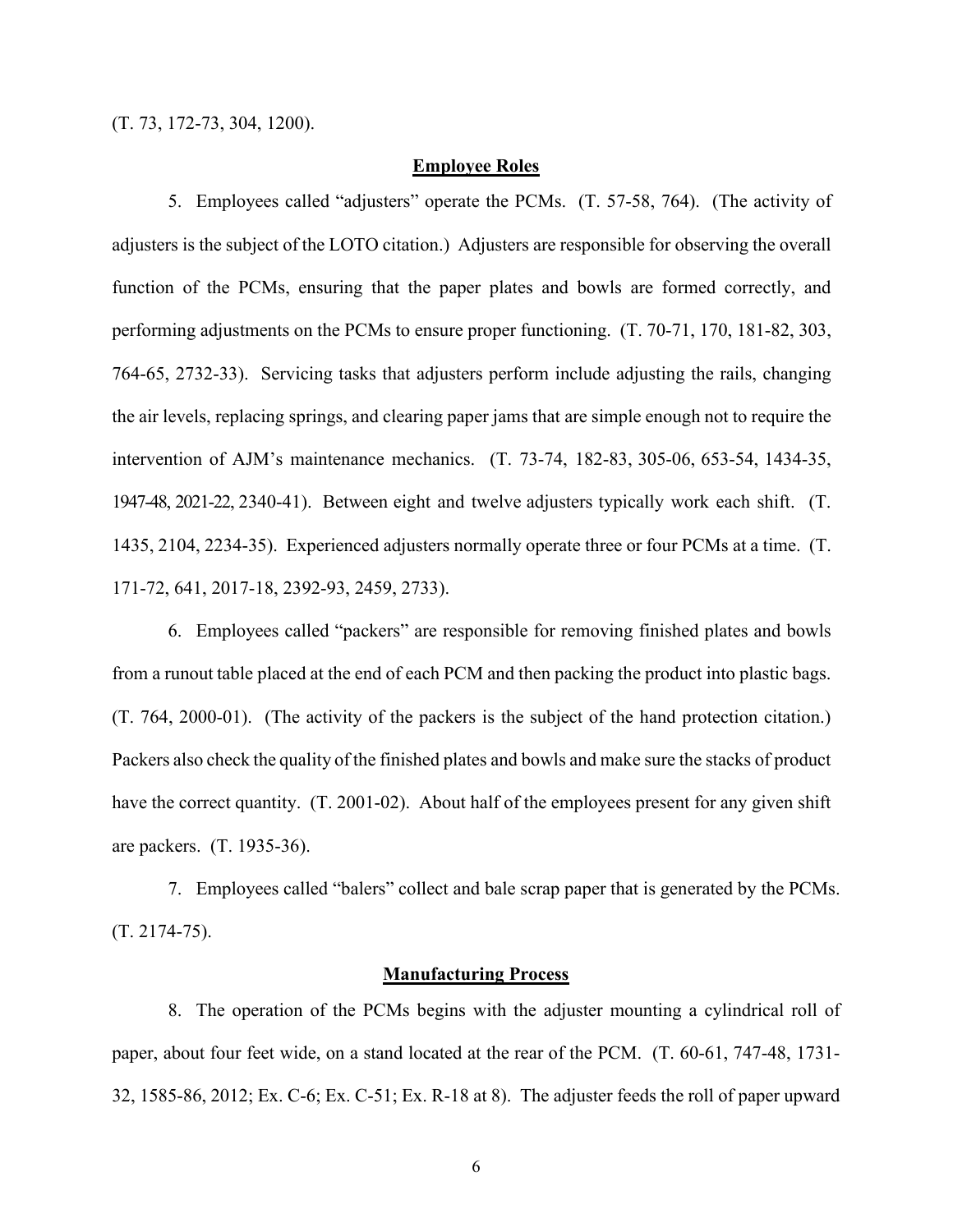towards a mechanical paper feeder that is located at the top rear of the PCM. (T. 58-60, 605, 748- 49, 1731-32, 2349-50; Ex. C-6).

9. The PCM has a control panel located on what is known as the "operator's side" of the machine. (T. 2042-44; Ex. C-16). After feeding the roll into the paper feeder, the adjuster goes to the PCM's control panel and manipulates the controls to feed the paper downward through the feeder and into the PCM, where during production the paper passes into the cutting die (also referred to as the "blanking die" and the "cutting head."). (T. 86-87, 749, 751, 601-02, 2736). The cutting die is a large orange-colored component that reciprocates in an up-and-down motion and is set to complete about 45 cutting cycles per minute. (T. 62-63, 187, 1140-41, 2503; *see* video clips at Exs. C-25  $\&$  C-26). In each cutting cycle the cutting die cuts five holes through the sheet of paper to produce five flat circle-shaped "blanks" (which moments later the PCM will form into plates or bowls). (T. 749-50, 1173, 2025; 2031; 2582).

10. After the cutting die creates the flat circular blanks, the remnant of the paper (known as "scrap" or "skeletons") drops a short distance onto the PCM's "scrap chute." (The scrap chute is a piece of sheet metal situated adjacent to the cutting die and extends horizontally across the width of the machine; the scrap chute is described in greater detail *infra* [[1] 17–21) After the scrap paper drops into the scrap chute, a burst of forced air from an air nozzle located at the end of the scrap chute on the PCM's operator's side expels the skeleton from the scrap chute. The skeleton exits the PCM through an opening on the non-operator side (or discharge side) of the PCM, where it falls into a bin positioned below the opening. (T. 752, 1023-24, 2029, 2031, 2542; *see* video clips at Exs. C-23, C-25 & C-26). The skeletons are expelled in-time with the movement of the cutting dies, so that a skeleton exits the PCM at a rate of about 45 times per minute. (*See* video clips at Exs. C-23 & C-25).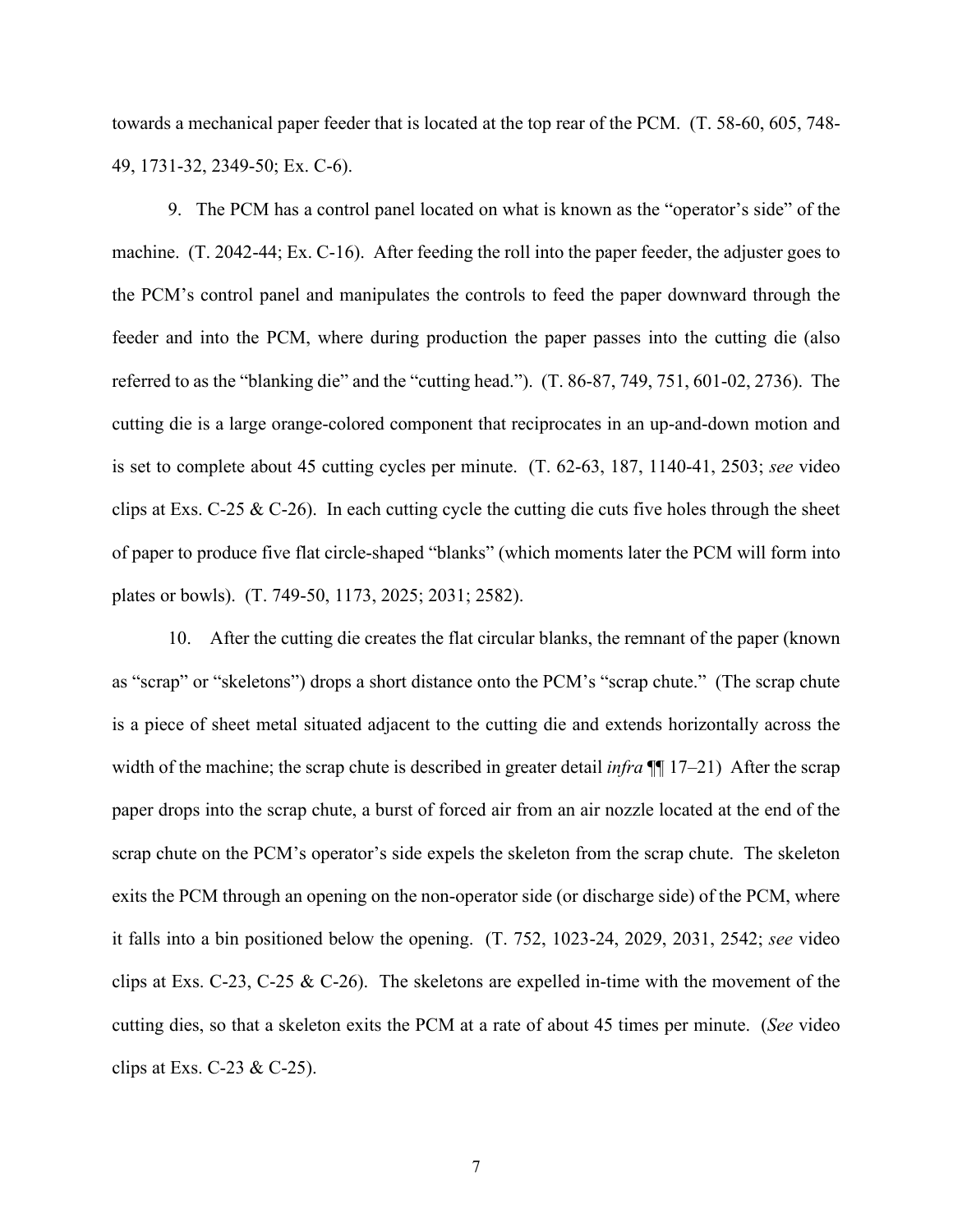11. At the same time that the scrap paper drops into the scrap chute, the flat circular blanks drop by force of gravity underneath the scrap chute onto internal inclined metal rails. (T. 2027-28; video clip at Ex. C-26). Each blank falls onto its own rail, which functions like a slide to guide the blanks to the heated forming dies. (T. 177, 2027-28; *see* video clip at Ex. C-25). The movement of the blanks down the rails is halted by a mechanical component called the "blank stop." (T. 2027-28). The blank stop catches the blanks and then releases them in time with the cutting die to control the flow of blanks into the forming dies. (T. 1172-74, 1915). Once released by the blank stop, the blanks continue to slide down the rails to the heated forming dies. (T. 63- 69, 2027-28).

12. The forming dies use pressure and heat to form the flat circular blanks into the desired three-dimensional plate or bowl shape. (T 1266-67). Five sets of forming dies are positioned across the machine. (T. 66-67). Each set of forming dies consists of a top die and a bottom die. (1266-68). The forming dies open as the blanks approach from the rails and then compress together around the blanks as the blanks pass through. (T. 187-88, 1267-70). The forming dies typically operate between 250- and 350-degrees Fahrenheit but may operate as high as 425 degrees Fahrenheit in cold or humid weather. (T. 1268-71).

13. After the forming dies open, the newly formed plate or bowl drops onto a horizontal conveyor that transports the product to a "stacker" for each of the five lanes, where the stacked plates are shaken or agitated so that they nest into a neat stack. (T. 1267, 2199; Ex. C-19). The plates or bowls accumulate in the stacker until the programmed quantity for a complete stack is reached. The programmed quantity of plates or bowls in a complete stack varies depending on customer orders, but common sizes include an 8-stack, a 25-stack, a 50-stack, and a 100-stack. (T. 1267, 2296-98). When a complete stack has accumulated in the stacker, the PCM automatically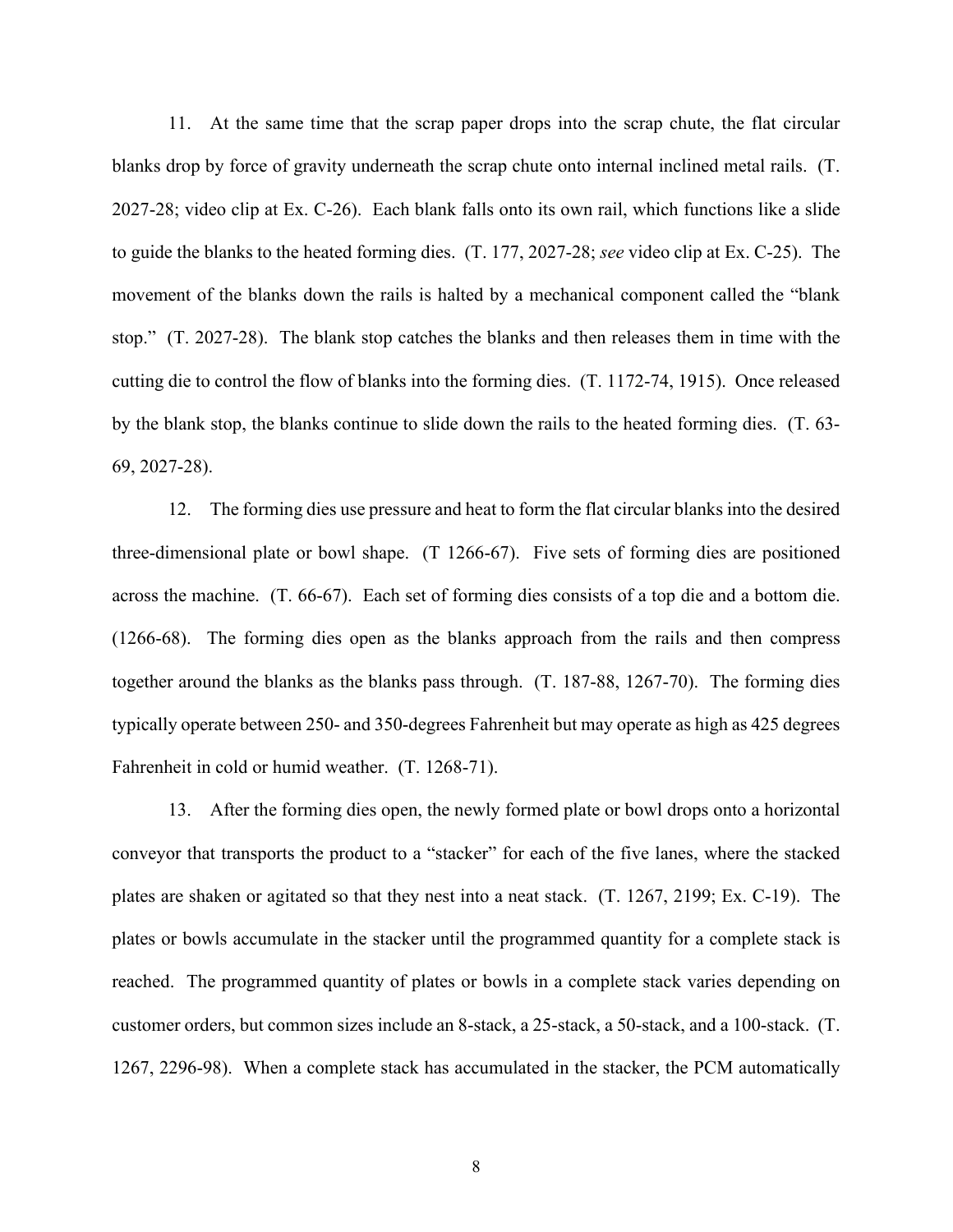discharges the stack onto another conveyor that deposits the stacks onto a wood run-out table situated at the front of each PCM. (T. 1267-68, 2196-98). The plate or bowl on the bottom of each stack would have been the first plate in that stack to have left the heated forming die, and the plate or bowl on the top of the stack would have been the last item in that stack to have left the forming die. (T. 2198-2201).

14. Once a stack reaches the run-out table, a packer picks them up with their hands and then steps a short distance to a machine called a "bagger" that the packer uses to package the stack in a plastic bag. (T. 547, 1267-68, 2200-05; Ex. C-19).

15. The PCMs can process single-ply and multi-ply paper. When single-ply paper is processed, each lane produces about 45 plates per minute, and a stack of eight plates would accumulate about every 10 seconds. When four-ply paper is processed, each cutting cycle results in the production of four plates per lane per cutting cycle (for a rate of about 180 plates per lane per minute, so that a stack of 100 plates would accumulate in about 35 seconds). (T. 2197-99, 2298-2300).

16. The run-out table is sufficiently wide to permit at least two stacks of plates or bowls to accumulate on the table while the PCMs continue to discharge stacks of product onto the table. (Ex. C-19; Ex. R-18 at 5, 14, 15, 26, 27; Ex. C-23). A stack that is nearest the location where the packers handle them would have been discharged from the stacker for a longer period than the stack that followed it. (T. 2019-20; Ex. R-18 at 26 & 32). There is no evidence regarding the duration that the finished stacks may remain on the run-out table before the packer must handle the stack to prevent the stacks of product from overflowing the run-out table.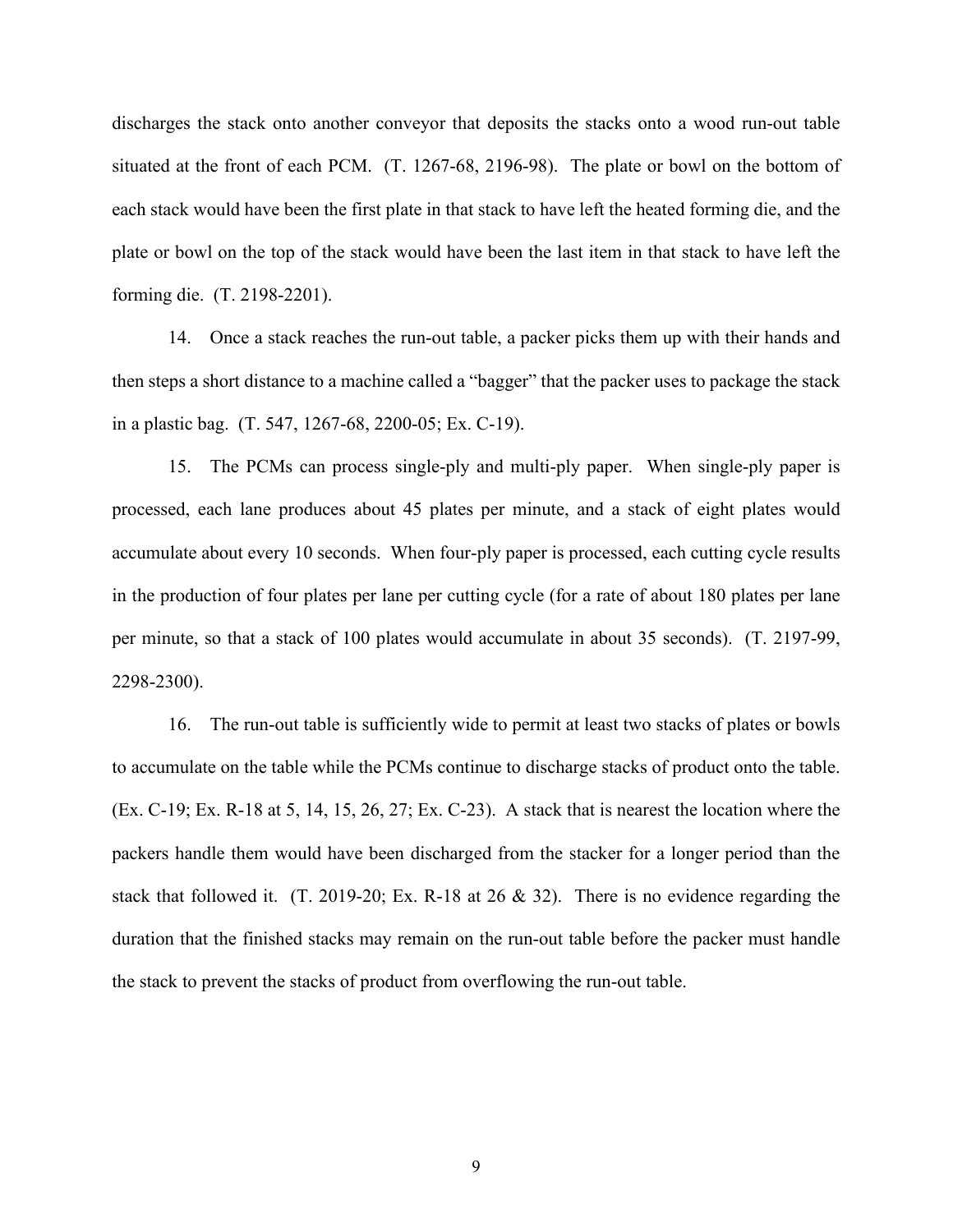# **PCM Components and Features The Scrap Chute**

17. The scrap chute on the PCMs is a piece solid steel sheet metal, weighing approximately 30 pounds, that is about five feet long and runs horizontally across the width of the PCM from the operator's side to the discharge side. (T. 592, 2542). There are two bends in the sheet metal—one right-angle bend, and one approximate 30-degree angle bend. These two bends give the scrap chute a shape that resembles the letter "J" when it is viewed from the operator's side. When the scrap chute is in its operating position, its "J" shape is canted clockwise about 45 degrees, so that the interior angles of the scrap chute form a cradle onto which the scrap paper falls. (T. 590-92; Ex. C-12).

18. Sometime before the Facility opened in 2009, AJM modified the way the scrap chutes were mounted and secured in the PCMs. (T. 1335). As Peerless originally designed and manufactured the PCMs, the scrap chute was fixed in place in the canted operating position described above and could be moved only by first removing mounting hardware, which would require several minutes to do. (T. 1167-70, 1178). AJM modified the way the scrap chute was mounted so that it could be pivoted counterclockwise from its tilted operating position about 45 degrees (so that its "J" shape was oriented upright) without having to remove the mounting bracket. (T. 591, 1096; compare Ex. C-12 [scrap chute depicted in canted operating position] & Ex. C-5A [scrap chute depicted in upright raised position]). With this modification, it became easier for workers to reach into the scrap chute area through the opening that was protected by the scrap chute guard (the scrap chute guard is described in detail *infra* ¶¶ 25–27) because the mounting bracket did not present a physical obstacle to doing so. (T. 1342-46).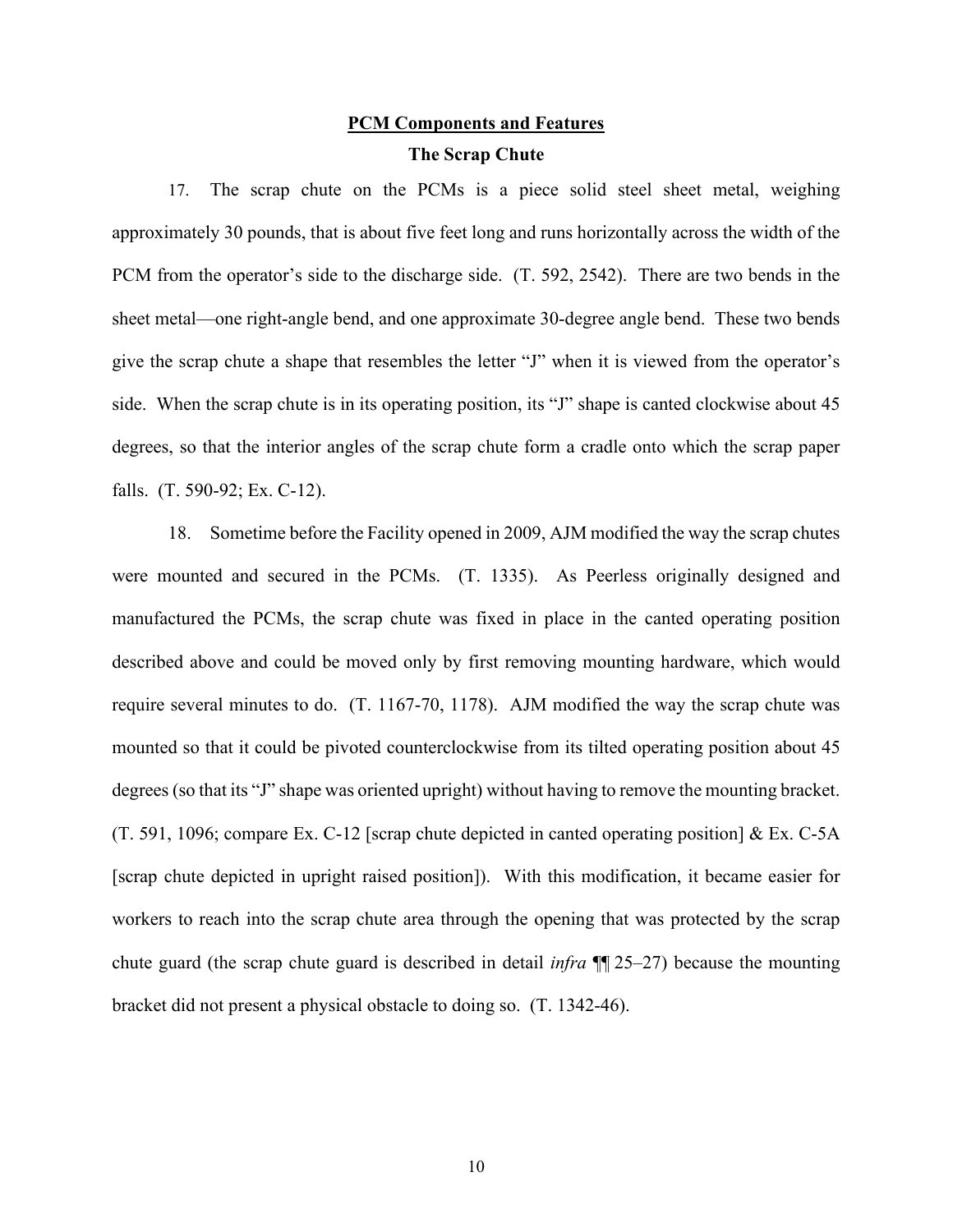19. After a scrap chute is pivoted up to an upright position, it could remain balanced in place, but if jostled it could fall by force of gravity and return to its canted operating position. (T. 211-12, 222, 592, 361-62, 616; Ex. C-5).

20. The scrap chute is not powered by any device or mechanism, and it does not move during machine operations from its canted operating position. (T. 538, 2541-43). When the scrap chute is in its operating position, its weight keeps it from pivoting or moving upward by itself during operations. (T. 538-39).

21. At the time of OSHA's 2016 inspection, an employee could pivot the scrap chute upward while positioned in two different locations: (a) from the side of the scrap chute, by reaching through the opening protected by the scrap chute guard located on the operator's side (the scrap chute guard is described *infra* ¶¶ 25–27); and (b) from below the scrap chute, by pushing up on the scrap chute from the rear of the PCM while positioned near the PCM's rear access doors (the rear access doors are described *infra* ¶¶ 33–34). (T. 591, 615-1, 656, 1096, 1346-47).

22. After AJM modified the way the scrap chutes were mounted, AJM did not provide adjusters with any means to block a raised scrap chute to prevent it from falling to its canted operating position. (T. 361, 591, 1096). Only the counterbalance of the scrap chute's weight kept it in an upright position. (T. 361, 591, 1096).

## **Machine Guards**

23. AJM did not acquire the PCMs in use at the Facility when they were newly manufactured, but rather acquired previously owned PCMs from sources other than the manufacturer. (T. 1372). In addition to modifying the manner in which Peerless had designed the scrap chutes to be mounted as described above, AJM further modified the PCMs by designing and installing some components that are unique to the PCMs that AJM owned and operated. (T. 1162).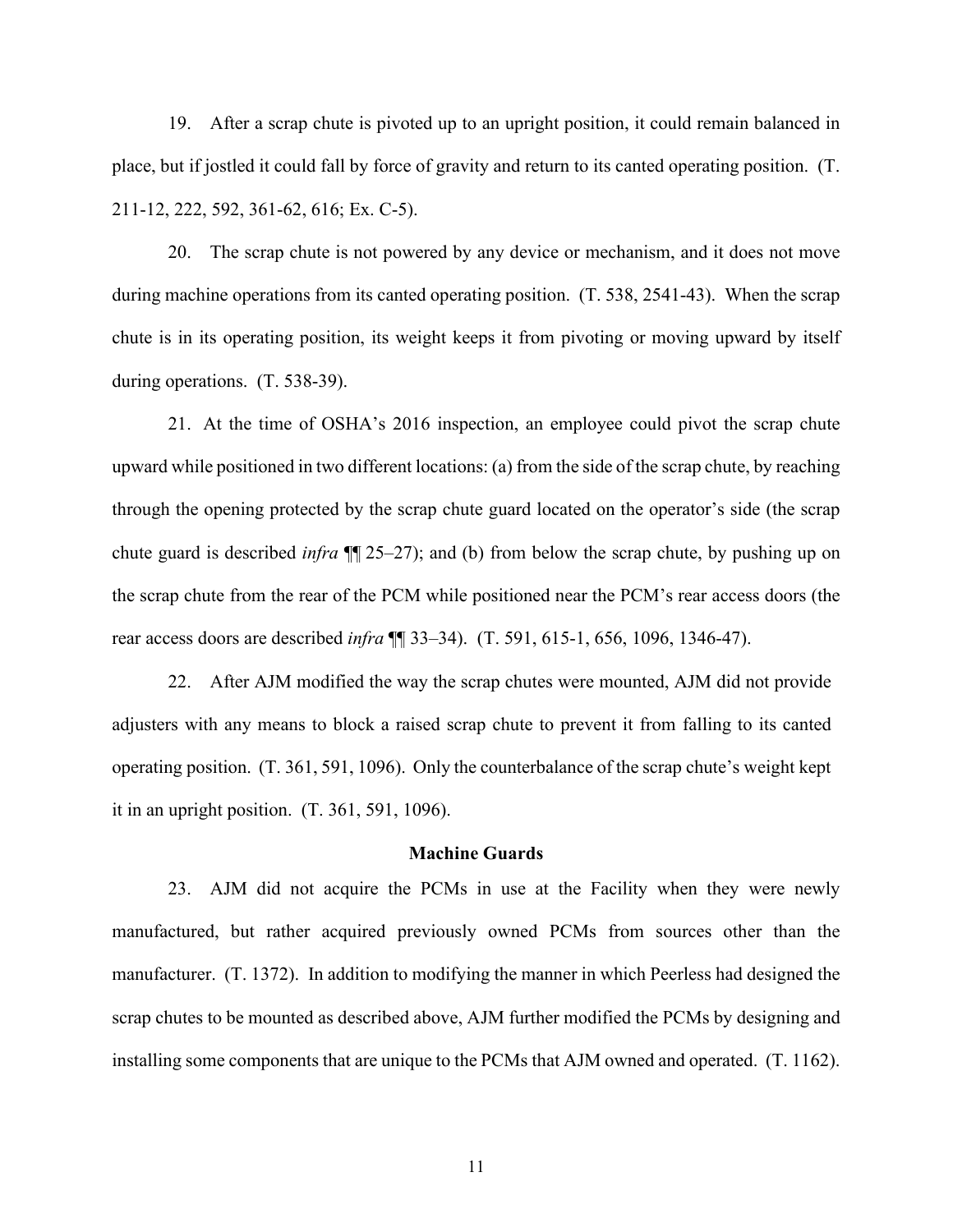24. The PCMs as originally manufactured had an exterior framework that extended about two feet out from the operator's side and that had guards or barriers that were designed with "interlocks" so that the PCM would shut down when opened. (T. 1185, 1215-27). AJM removed that exterior framework and designed and installed two door-like guards that did not have an interlock feature (one for the scrap chute and the other for the forming die), so that the PCMs could run even if the guards were open. (T. 623-33, 1325-26, 1364; Ex. C-4).

25. AJM designed and installed a guard for the scrap chute that was a rectangular hinged metal door (hereinafter referred to as "scrap chute guard") on the exterior frame on the operator's side of the PCM. (T. 587-88; Ex. C-4A, door marked with the number "2"). The scrap chute guard appears to be about 12 inches high by about 15 inches wide and is canted at the same angle as the scrap chute in its operating position. (Ex. C-12). The scrap chute guard's hinge was on the higher (right) side of the guard and a handle was on the lower (left) side, so that if the guard were opened it would fall shut by force of gravity unless it was held open or propped open. (T. 82, 2463-64, 2572).

26. The face panel of the scrap chute guard was made of metal grating, so that when the guard was closed the interior scrap chute area of the PCM (and any scrap paper in that area) was visible through the grating. (T. 587-88; photo at Ex. C-5; video clip at Ex. C-25). The scrap chute guard could be opened by turning its handle to unlatch it and then pulling outward and upward on the handle to open it. (T. 2049). This action of opening the scrap chute guard could be swiftly completed. (T. 1902, 1968-70, 2306-07). AJM designed the scrap chute guard to allow employees easier and quicker access to the scrap chute. (T. 1326).

27. The scrap chute guard that AJM designed and installed had no "interlock" feature, so a PCM would operate regardless whether the scrap chute guard was closed or open.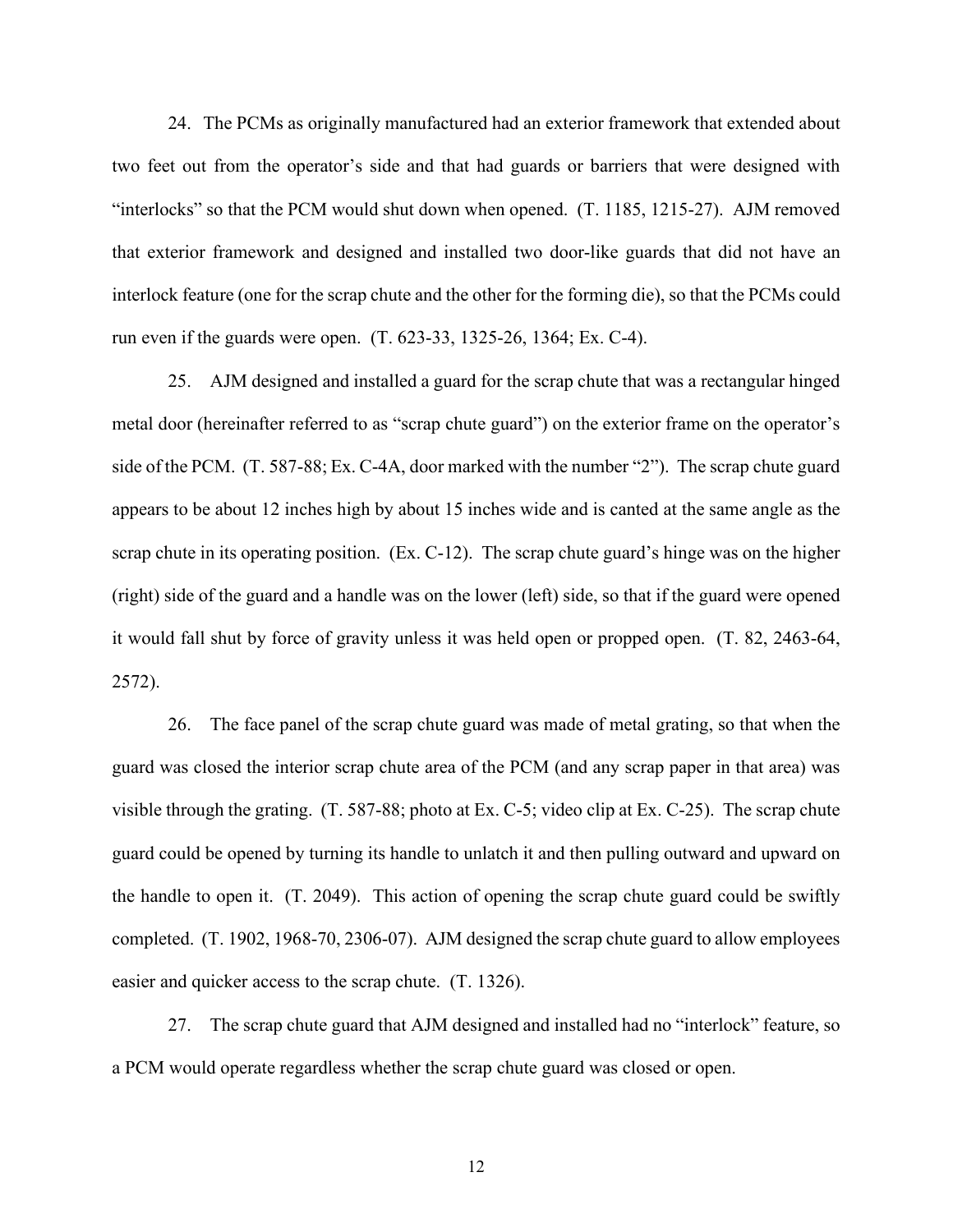28. A second metal door-like guard that AJM designed and installed was known as the "forming die guard." The forming die guard is located below and to the left of the scrap chute guard and was similar in size to the scrap chute guard. (T. 1580; Ex. C-4A, door marked with the number "1"). The forming die guard was not hinged, but it could be removed from the PCM by first twisting a handle to unlatch it and then pulling on two handles to remove it. Like the scrap chute guard, the forming die guard also did not have an interlock feature, so the PCM would continue to run if the guard were removed when the machine was operating. (T. 587-88, 1842, 1912-13).

29. Peerless had manufactured the PCMs with safety interlock features to prevent operators from being exposed to the moving parts inside the scrap chute and forming die areas of operating machines. (T. 1186-87). After Peerless learned that AJM was operating PCMs from which this interlock feature had been removed or bypassed, Peerless informed AJM in 2001 and again in 2008 that it believed this modification was unsafe because it enabled the machine to continue operating when the scrap chute guard or the forming die guard (both of which were designed and installed by AJM, not Peerless) were open. (T. 1203-12, 1360-66; Exs. C-44, C-49, C-5A). Peerless' stated concerns did not cause AJM to modify the scrap chute guard or the forming die guard to include a safety interlock feature.

#### **Cutting Die Guards**

30. After OSHA commenced the investigation, AJM began installing "cutting die guards" (also referred to as "finger guards" and "blanking die guards") inside the scrap chute area of all the PCMs at the Facility in a measure to protect employees hands and arms from contacting the cutting die when accessing the scrap chute area through the opening that is guarded by the scrap chute guard. (Ex. C-11, T. 308-09, 311-13, 589-90, 691, 820-22, 1091-92, 1275, 2130, 2511, 2530; Ex. R-18 at 29). By August 25, 2016 (the date of three alleged instances of the LOTO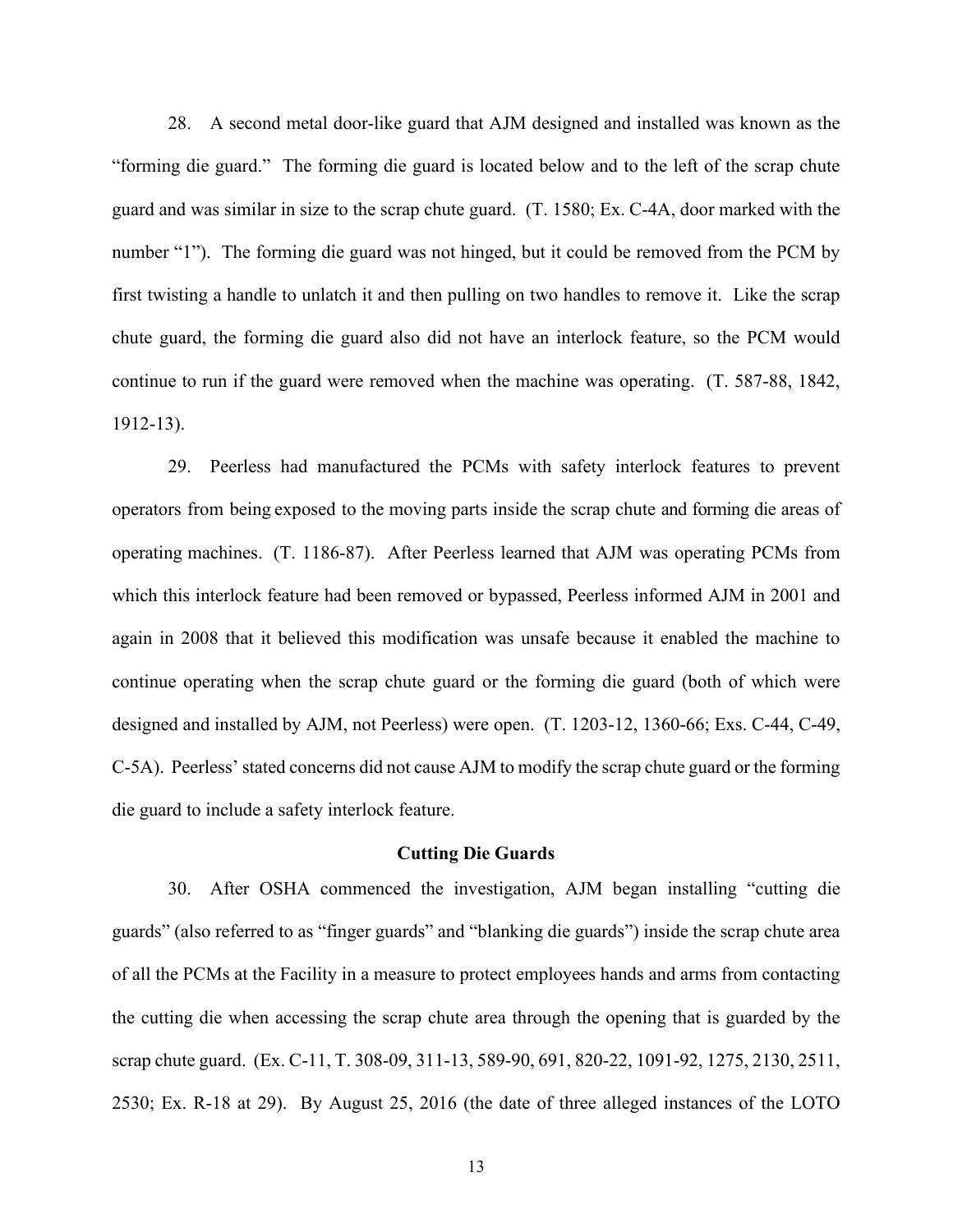citation), a cutting die guard had been installed on four PCMs (nos. 7, 9, 13 and 14). (T. 691, 1011-12, 2530, 2511). PCM #13 was being operated by Brandon Mendieta during the CO's walkaround on that day. (PCM #13 is identified in connection with instance "b" of the LOTO citation.) Even for PCMs in which cutting die guards had been installed, AJM required employees to continue to abide by the work rule that the scrap chute guard remain in place when the PCMs were in operation. (T. 1967, 2431-33, 2512-15).

31. The evidence is insufficient to establish that an employee would be exposed to hazardous energy when opening the scrap chute guard and inserting a hand or arm into the scrap chute of an operating PCM on which a cutting die guard had been installed. (T. 163, 1012-13, 1914, 1968, 1880-81, 2012, 2130).

32. In PCMs in which cutting die guards had *not* been installed, the scrap chute area of the PCMs was hazardous. (T. 2305-06, 2431-33). The cutting die is located near the edge of the scrap chute, and an arm or hand inserted into the scrap chute area could make contact with the cutting die and would necessarily come within a least few inches of the cutting die. (T. 188-190, 313-14, 318-19, 1144, 2129; Exs. C-12 & C-26). If a hand or finger contacted the cutting die while the cutting die is reciprocating, a serious laceration or amputation injury would be likely. (T. 87, 1143-44). Contact with the cutting die can cause a laceration even when the cutting die is not reciprocating. (T. 590).

#### **Interlocked Rear Access Doors**

33. At the rear of each PCM are two adjacent doors ("rear access doors") that open and close like French doors, with the right door hinged on its right side and the left door hinged on its left side. Each door is about three feet high and two feet wide. The surface of the PCM on which the doors are mounted is on a plane that is declined at about a 45 degree angle, and so when the doors are unlatched they fall open downward toward the floor by force of gravity (although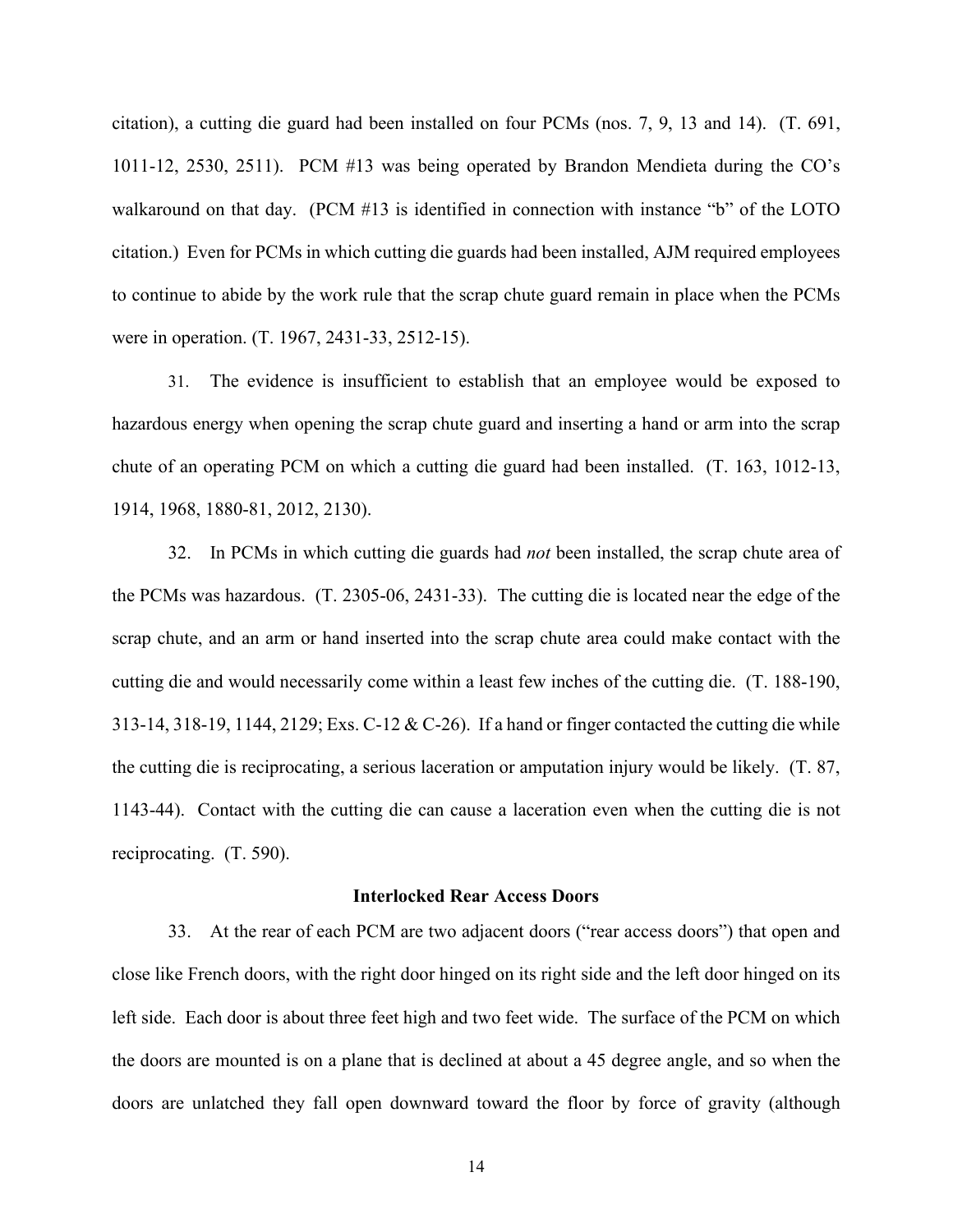pneumatic cylinders slow the pace at which the doors fall open). (T. 603-06, 1145, 2066, 2274, 2485; Exs. C-22, R-18 at 23). The face panels of the rear access doors are metal grating, and so when the doors are closed the machinery behind them is visible through the grating. (Ex. R-18 at 23).

34. The rear access doors are not visible from the PCM's control panel. (Ex. C-22). To get to the rear access doors from the control panel, adjusters must walk to the rear of the PCM. (T. 606, 1909-10).

35. The rear access doors provide access to the underside of the cutting die, the scrap chute, and other internal machine components. (T. 625-26, 1909-12, 2352-53, 2487-88, 2582-83). It is routine for adjusters to open the rear access doors to clear paper jams, and typically this must be done for each PCM about four to six times per shift. (T. 2488).

36. The rear access doors have a safety interlock, whose circuitry involves a micro-switch that is spring loaded and that must be depressed to activate power to the PCM. (T. 2487). A PCM will not run when a rear access door is open, because the non-depressed micro-switch breaks the circuit to the machine. (T. 2719). The micro-switch is designed so that if it fails, it must fail in the open (off) position, opening the circuit and cutting power to the system. (T. 1876-77, 2487, 2787-88). AJM trains its employees that the rear access doors have this interlock feature and that they are not required to utilize LOTO procedures when accessing the PCMs through the rear access doors. (T. 1912, 1977-78, 2274, 2321-22, 2328, 2353-55).

37. AJM allows employees to open the rear access doors and access the PCMs through the open doors without using LOTO procedures because AJM determined that the PCMs could not operate when the doors were open. (T. 1910, 2414-17). There was no scientific, technical, or other specialized evidence that AJM was incorrect when it concluded that after a rear access door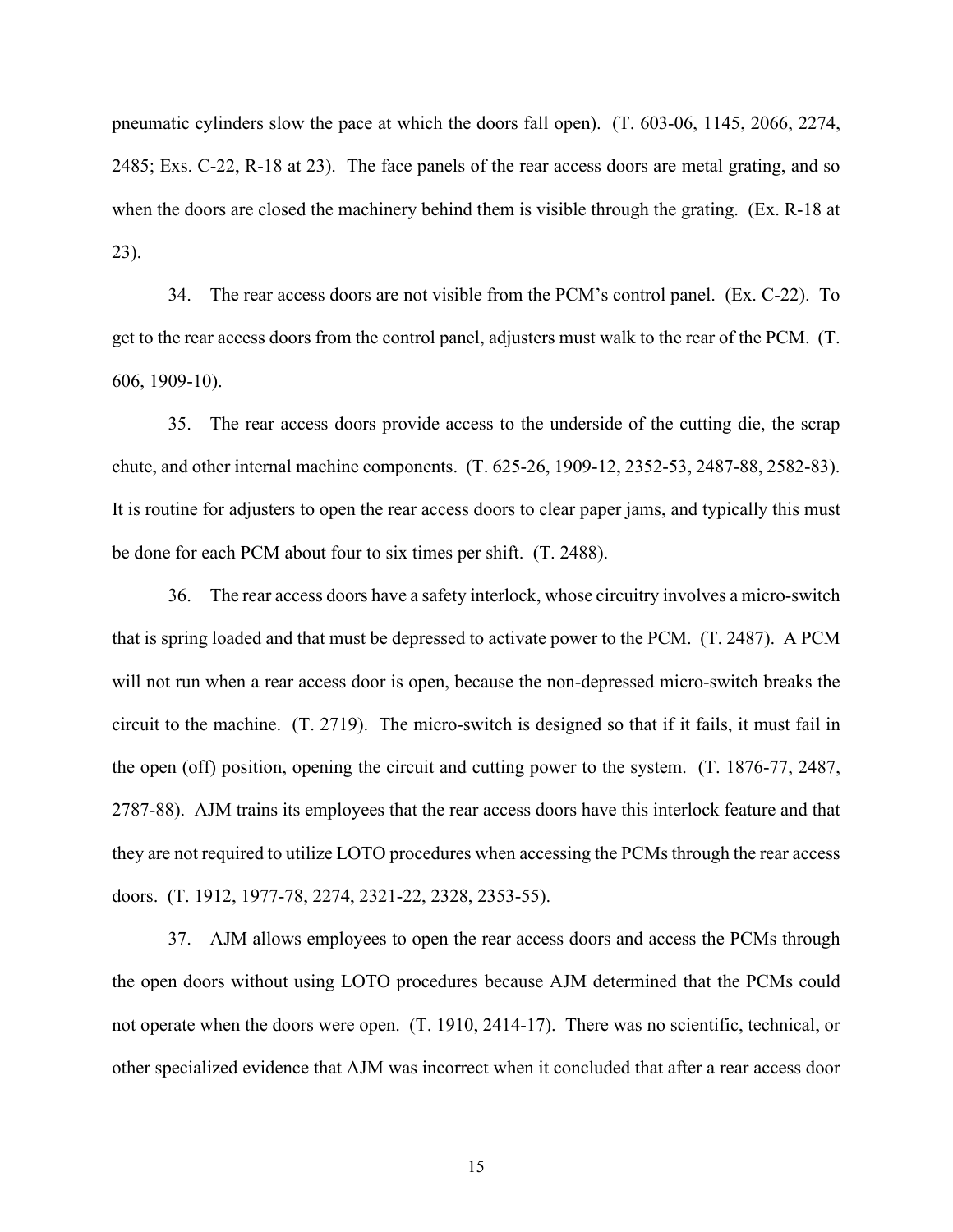is opened that a PCM is not capable of unexpectedly energizing or starting up, or releasing any stored hazardous energy, even if the control circuitry for the interlocked rear access door was to fail. (E.g., T. 2274, 2719, 2788).

## **Emergency Stops (E-stops)**

38. The PCMs are equipped with three emergency stop buttons, known as "e-stop" buttons. (T. 621-22). One e-stop button is located on the control panel on the operator's side, another is located near the run-off table, and another is located on the PCM's discharge side. (T. 354-55, 583, 622, 1228, 1993, 2350; *see* R-18 at 3, 7, 24). When an e-stop is activated, it breaks the circuit to all power to the PCM and the machine shuts down. (T. 583-84, 621-22).

39. The e-stops are on the same electrical circuit as the interlocked rear access doors and have the same electrical effect on the machine in terms of cutting the circuit when they are activated. (T. 620-22, 1227-28, 2487). When an e-stop breaks or stops functioning, it does so in the "off" position, rendering it impossible to restart the machine. (T. 1876-77, 2481-82).

40. The e-stop on the control panel is situated such that it is within arm's reach of a normal sized adult who is accessing the scrap chute through the scrap chute guard. (T. 618-20, 2350-51, 2255; *see* R-18 at 3).

41. When an e-stop button is depressed to engage the e-stop, the button itself illuminates with a red-colored light. (T. 1993, 2254). Engaging an e-stop also causes another red-colored light located on the top of the PCM to illuminate, signifying that the PCM is not running. (T. 2269, 2579). To restart a PCM after an e-stop has been engaged, the e-stop must be disengaged by turning and pulling on the e-stop button, and then the adjuster must execute a prescribed startup procedure. The startup procedure includes an administrative procedure that entails the adjuster surveying the entire machine, returning to the control panel, hollering the word "clear," and then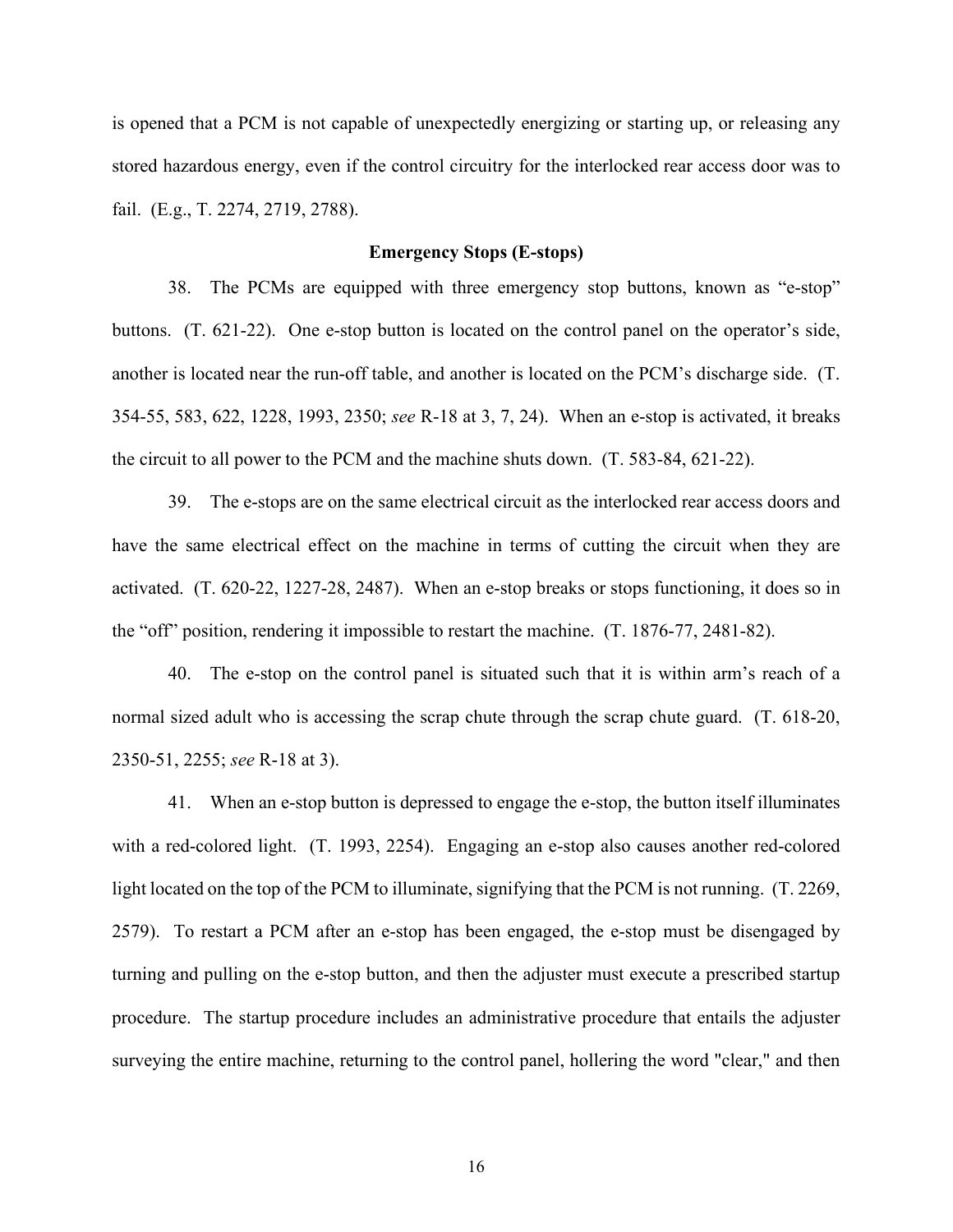waiting a few beats before restarting the PCM from the control panel. (T. 2267, 2482-83, 2267- 68; Ex. R-19). The PCMs make an audible beeping noise upon restarting. (T. 160).

42. No scientific, technical or other specialized evidence was presented that would establish that after an e-stop on a PCM has been engaged, that the PCM is capable of unexpectedly energizing, starting up, or releasing any stored hazardous energy, even in the circumstance in which the e-stop were to fail.

#### **Lockout/Tagout**

43. AJM has a general energy control program at the Facility, called the Control of Hazardous Energy Lockout/Tagout Policy, that generally governs LOTO at the Facility. (T. 432; Ex. C-3). AJM trains adjusters as "authorized" employees (as that term is defined in 29 C.F.R. § 1910.147(b)) and issues adjusters personal locks that they must keep on their belt loops. (T. 2789).

44. AJM has developed written machine-specific LOTO procedures for each of its machines, including the PCMs. (T. 413-14, 2474-75; Ex. R-15). These machine-specific procedures are tagged on each machine. (T. 2474-76). AJM conducts monthly unannounced random inspections requiring selected authorized employees to demonstrate proficiency in executing a machine's LOTO procedure. (T. 1481-86, 2160, 2417-18; Ex. R-5).

## **Clearing Paper Jams LOTO Method and E-Stop Method**

45. Paper may become jammed in a variety of locations in PCMs, including the feeder, the cutting die, the scrap chute, the rails, and the forming dies. (T. 74, 87-90, 306, 2037-38, 2042- 44, 2488-89). The adjusters are generally responsible for clearing paper jams. (T. 73-74, 87-90, 183, 194, 305).

46. AJM uses the term "paper jam" to describe scrap paper improperly accumulating in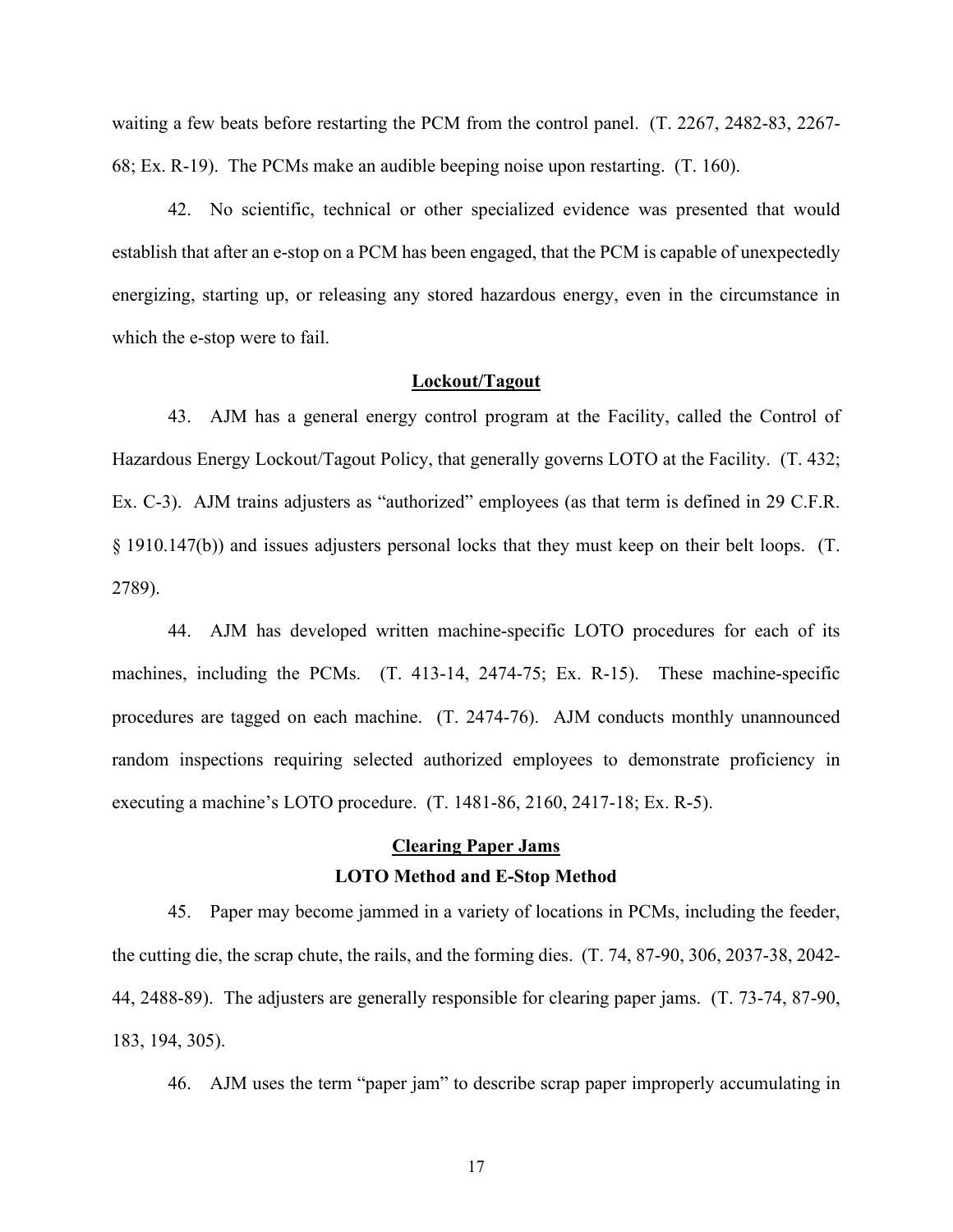the scrap chute, even in those circumstances when the PCMs continue to operate and produce finished products despite the accumulation. (T. 2253, 2290, 2292, 2314).

47. It is a common occurrence for scrap paper to fail to be discharged from the scrap chute and sometimes accumulate there over multiple cycles of the cutting die. (T. 87-90, 183-85, 196, 225-26, 306, 2037-39, 2491-92, 2534-35). This can happen in a variety of ways. Scrap sometimes accumulates because the air nozzle malfunctions and fails to blow it out. (T. 87-90, 183-84, 306, 2037-38). Dull blades on the cutting die can result in scrap paper accumulating in the scrap chute. (T. 306). Sometimes the scrap paper gets snagged on the air nozzle or on the frame. (T. 196, 225-26). Sometimes the exit portal on the discharge side becomes blocked, causing scrap paper to back up in the scrap chute. (T. 185).

48. The PCMs shut down automatically when sensors that are located between the forming die and the stacker detect that newly formed plates are not exiting the forming die. (T. 2041, 2101). The accumulation of scrap paper in the scrap chute sometimes triggers these sensors and causes the PCM to shut down automatically. (T. 2041). But it is also possible for scrap paper to accumulate in the scrap chute and for finished plates and bowls to continue to exit the forming die. In that situation, a PCM would not shut down automatically but would continue to run until an employee manipulated the controls or engaged an e-stop. (T. 2041).

49. Regardless whether a PCM shuts down automatically when scrap paper fails to be discharged from the scrap chute, an adjuster is required to remove the scrap paper from the scrap chute. This is typically done by the adjuster reaching into the scrap chute to remove the scrap paper by hand, and not by using a tool or instrument. (T. 330, 2488-89).

50. In clearing scrap paper from the scrap chute, AJM allows employees to access the scrap chute through the scrap chute guard on the operator's side of a PCM by shutting down the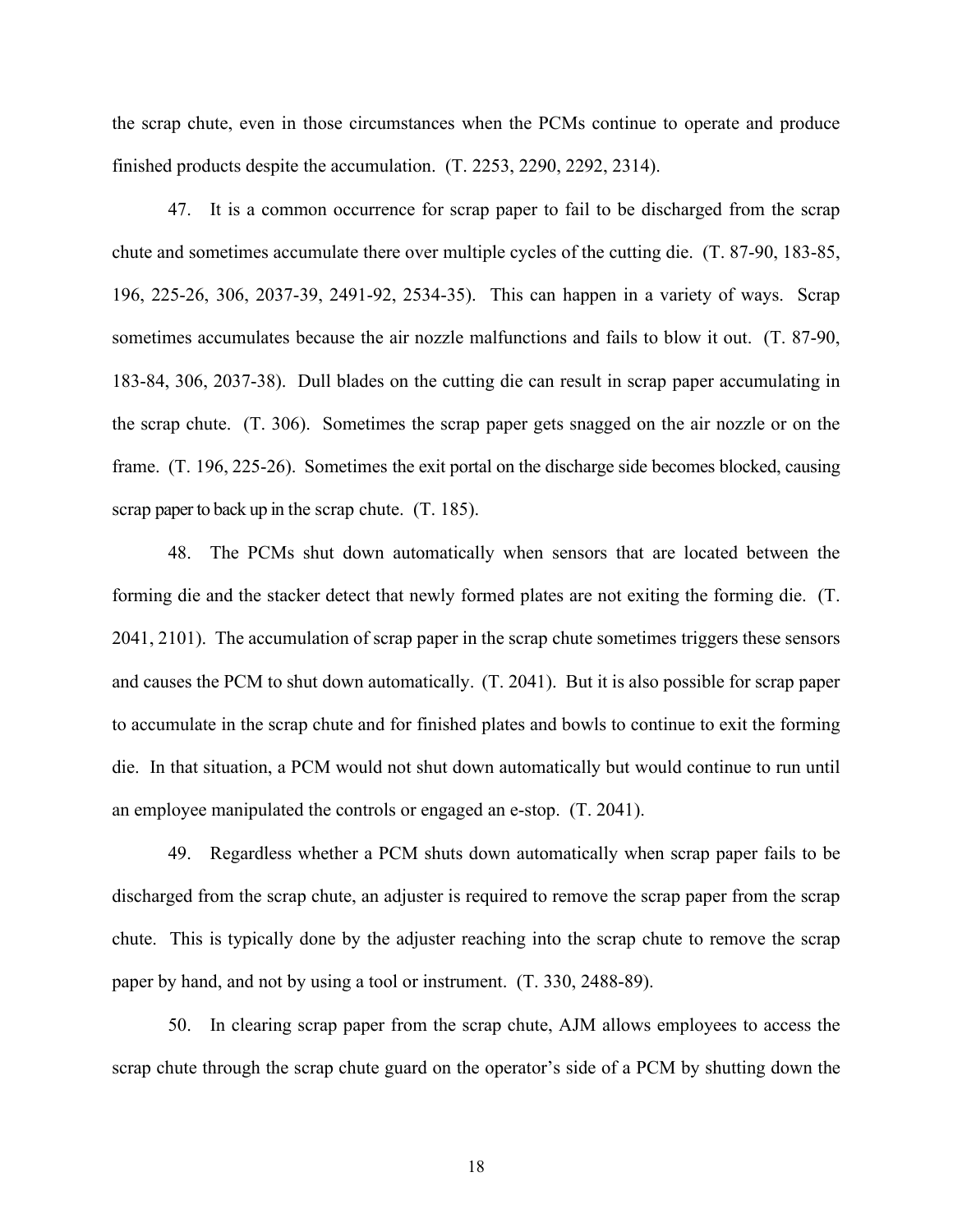PCM in one of two ways. One way is for the employee to implement the PCM's LOTO procedures. The other way is for the employee to stop the PCM by engaging the e-stop button located on the control panel, opening the scrap chute guard and then reaching into the scrap chute to grasp and remove the scrap paper manually (all the while remaining within arm's reach of the e-stop), and then re-starting the machine using a prescribed protocol. (T. 228-29, 353-54, 588, 2253-55, 2419-20, 2278, 2816-17, 2632). [NOTE: For ease of reference, these two methods for clearing paper jams by accessing the scrap chute through the open scrap chute guard are henceforth referred to respectively as the LOTO Method and the E-Stop Method.]

51. If in the course of clearing a paper jam using the E-Stop Method it becomes necessary for the adjuster to move away from within arm's reach of the e-stop, the employee must abandon use of the E-Stop Method and continue only after executing the PCM's LOTO procedure. (T. 240).

52. There is no evidence that any of the three adjusters who were operating the PCMs identified in instances "a", "b" or "c" of the LOTO citation were utilizing the E-Stop Method at the time that the violative conditions were alleged to have occurred on August 25, 2016.

53. There was no scientific, technical, or other specialized evidence that employees who serviced or maintained the PCMs by utilizing the E-Stop Method would be exposed to the unexpected energization or startup of the PCM or the release of hazardous energy.

#### **Bypassing Scrap Chute Guard to Clear Paper Jams**

54. Some adjusters developed a practice of sometimes *not* using either the LOTO Method or the E-Stop Method to clear scrap paper from the scrap chute. Instead, some adjusters sometimes bypassed the scrap chute guard of operating PCMs and reached inside the scrap chute area to manually grab and remove the scrap paper as the PCM continued to run. (T. 87-89, 92-93, 194, 199-201, 316-19, 660-62, 1127). Some adjusters learned this technique from other adjusters early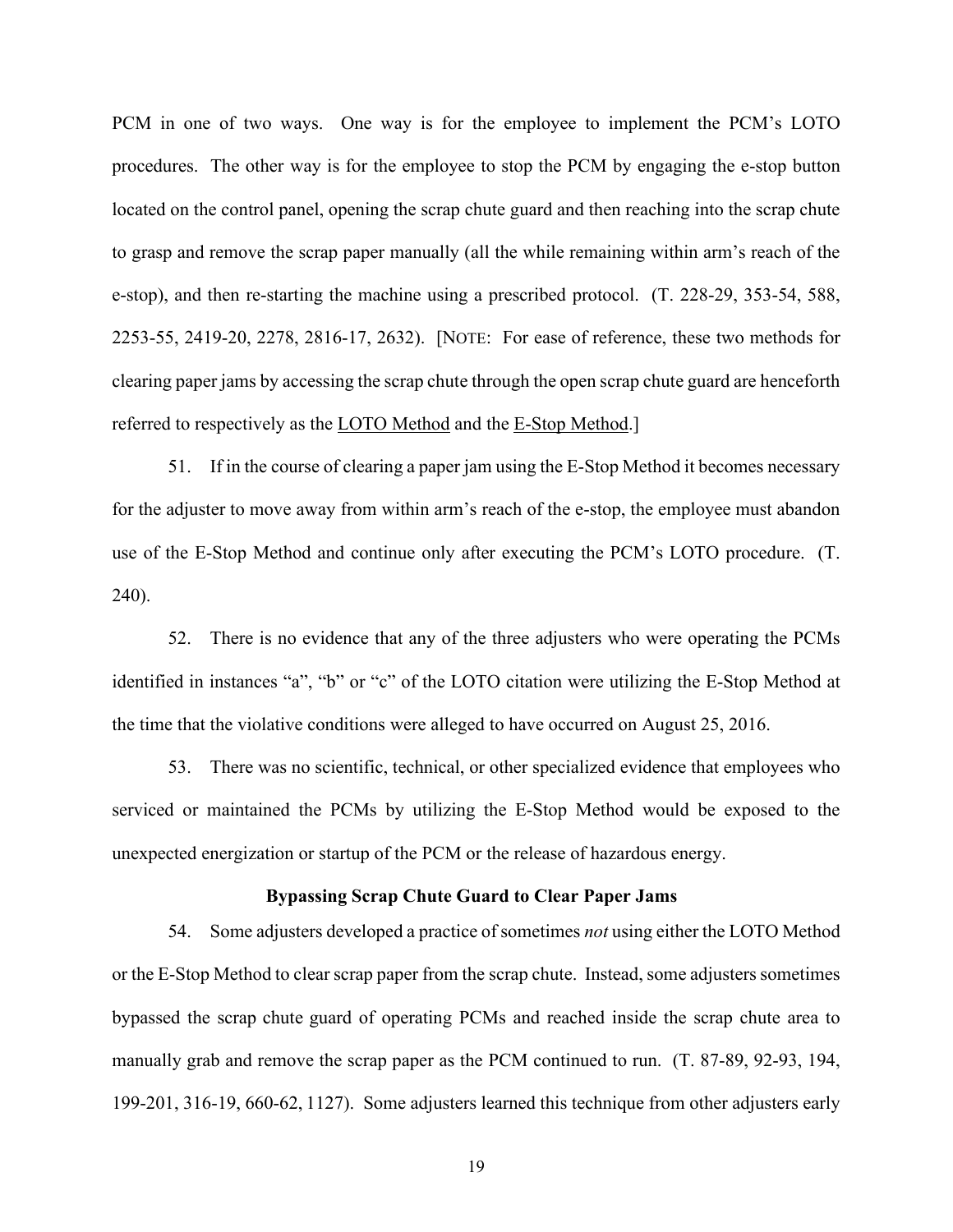in their employment. (T. 92-93, 201-03, 319-21, 334, 662-63, 670-72). Use of this technique violated AJM's work rule that all guards be closed while a PCM is running.

### **Work Rules for Adjuster Servicing Activities**

55. On February 6, 2015, an adjuster sustained an amputation injury at the Facility while attempting to clear a paper jam located in the cutting die. (T. 467-69, 601-02; Ex. C-37 at 47). In his effort to clear the paper jam, the employee stopped paper feeding to the cutting die, but he did not shut down the PCM so the cutting die continued to reciprocate in its cutting action. (T. 634- 35). With the PCM cycling in this way, the employee moved to the rear of the PCM near the interlocked rear access doors, and without opening the rear access doors (and thus not activating the interlock feature of those doors) he inserted his arm into the machine through an opening that is near the rear access doors. (T. 631-32). With the cutting die continuing to reciprocate, the employee pushed up on the scrap chute so that it pivoted upwards. The lifting of the scrap chute created space for his fingers to contact the reciprocating cutting die and resulted in him sustaining the amputation injury. The amputation injury was not caused by the scrap chute falling down from its raised position, but rather was the result of the scrap chute's raised position creating a space through which the employee could insert his hand and expose his hand to the reciprocating cutting die. (T. 629-36).

56. The activity related to the amputation injury on February 6, 2015 resulted in OSHA issuing a citation to AJM in July 2015 that alleged two violations of two different provisions of the LOTO standard, specifically §§ 1910.147(c)(4)(i) and 1910.147(d)(4)(i). (Exs. C-27, C-28). Those alleged violations became a final order of the Commission on August 11, 2015, by operation of an informal settlement agreement resolving the citation. (T. 852-53, 855-60; Ex. C-30).

57. A few days after the amputation injury on February 6, 2015, AJM instituted a rule that prohibited adjusters from raising the scrap chute to clear a paper jam. (T. 1051-52, 2422-23;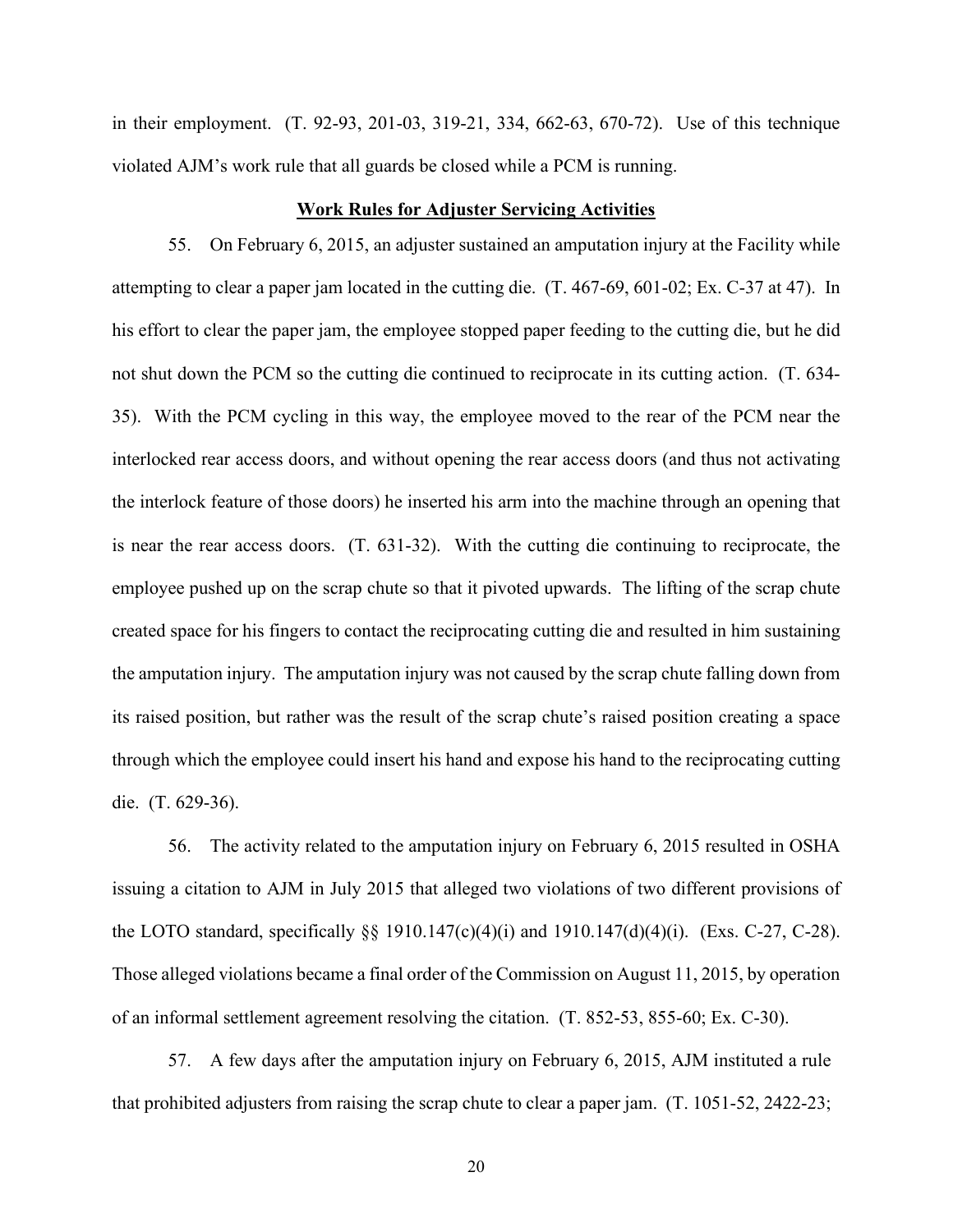Ex. R-14 at 3-5). AJM trained adjusters on the new rule and documented that training by having

the adjusters sign a training document that provided as follows:

The following employees have received training on; [sic] not to raise the scrap shoot  $[sic]<sup>3</sup>$  to clear a jam.

All adjusters: NEVER raise the scrap shoot [sic] to clear a jam. This shoot [sic] acts as a guard when clearing out jams from under the machine. Exposure to the scrap knife is extremely dangerous while the machine is running. To clear a jam, you must go under the machine and remove the jam with the scarp [sic] shoot [sic] in place. NEVER try to reach in from the sides of the machine. This is part of our safety SOP and is strictly enforced. (Lock out Tag out)

In the training document, the ending parenthetical phrase "(Lock out Tag out)" was handwritten, while the remainder was in bold typeface. (Ex. R-14 at 3-5). The term "scrap knife" in the document is a reference to the cutting die.

# **May 8, 2016 Injury to W.F.**

58. An employee with the initials W.F. was one of the 27 adjusters whom AJM trained in February 2015 on the new rule not to raise the scrap chute to clear paper jams. (Ex R-14 at 4). On May 8, 2016, about 15 months after the new rule was implemented, W.F. sustained a partial amputation of his middle finger as he was attempting to clear a paper jam located in the cutting die of PCM #16.

59. W.F. sustained the injury when the PCM was shut down because he had activated an e-stop and he had also opened the interlocked rear access doors. W.F. had raised the scrap chute in trying to clear the paper jam, and he had finished clearing it when the scrap chute fell

<sup>&</sup>lt;sup>3</sup> The use of the word "shoot" for its homonym "chute" is understandable in that scrap paper literally shoots out of the scrap chute's discharge portal at the rate of about 45 times per minute. (*See* video clip at Ex. C-23).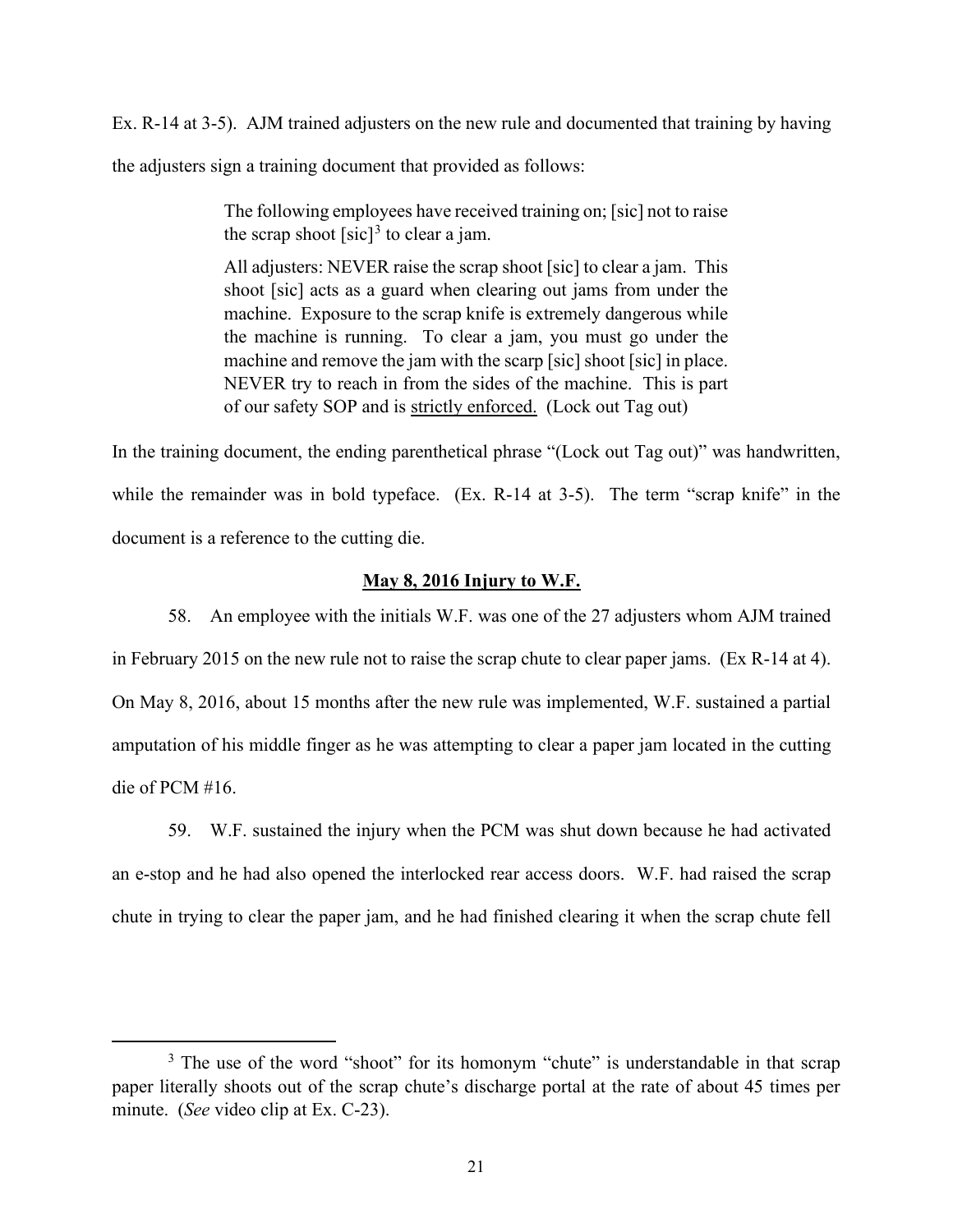from its raised position and pinched his middle finger against the stationary cutting die. (T. 469- 71, 602-03, 2734-35, 2792; Ex. C-37 at 60).

60. W.F.'s actions immediately preceding his amputation injury were as follows. W.F. discovered that blanks were jammed near the cutting die. (T. 2735-37). Despite the jam, the PCM had continued to cycle, so W.F. shut down the PCM by engaging the e-stop button on the control panel. (T. 2737-38; Ex. C-16). W.F. then walked to the back of the PCM, opened the rear access doors, and saw about 60 blanks jammed near the cutting die. (T. 2738-41; Ex. C-22). He reached up and tried to pull the blanks out with his hand, but they were too tightly jammed for him to do so. (T. 2741-44)*.* W.F. believed that his effort to remove the jammed blanks was being impeded by the scrap chute. He returned to the operator's side of the machine, opened the hinged scrap chute guard to access the scrap chute, and then pivoted the scrap chute up to its raised position. He then attempted to remove the jammed blanks by reaching his arm through the open scrap chute guard, but without success. (T. 602-03, 2741-45). W.F. then returned to the opened rear access doors and from that position he again reached up into the machine to remove the jammed blanks. (T. 2745-46). He succeeded in removing the jammed blanks from that position, and as he was finishing the scrap chute fell from its upright position and pinched his middle finger against the then stationary cutting die, resulting in the amputation of part of the finger. (T. 510-11, 603, 2746). The scrap chute had been in its raised position for about four to five minutes before it fell. (T. 2747). W.F. was taken to the hospital for treatment. He returned to work about four or five days later. (T. 530, 2112, 2761).

61. On May 25, 2016, about twelve days after W.F. returned to work, AJM imposed formal discipline on W.F. (a written warning) for having violated the work rule that prohibited raising the scrap chute. (T. 530-31, 2114-18, 2761; Ex. R-9 at 4).

22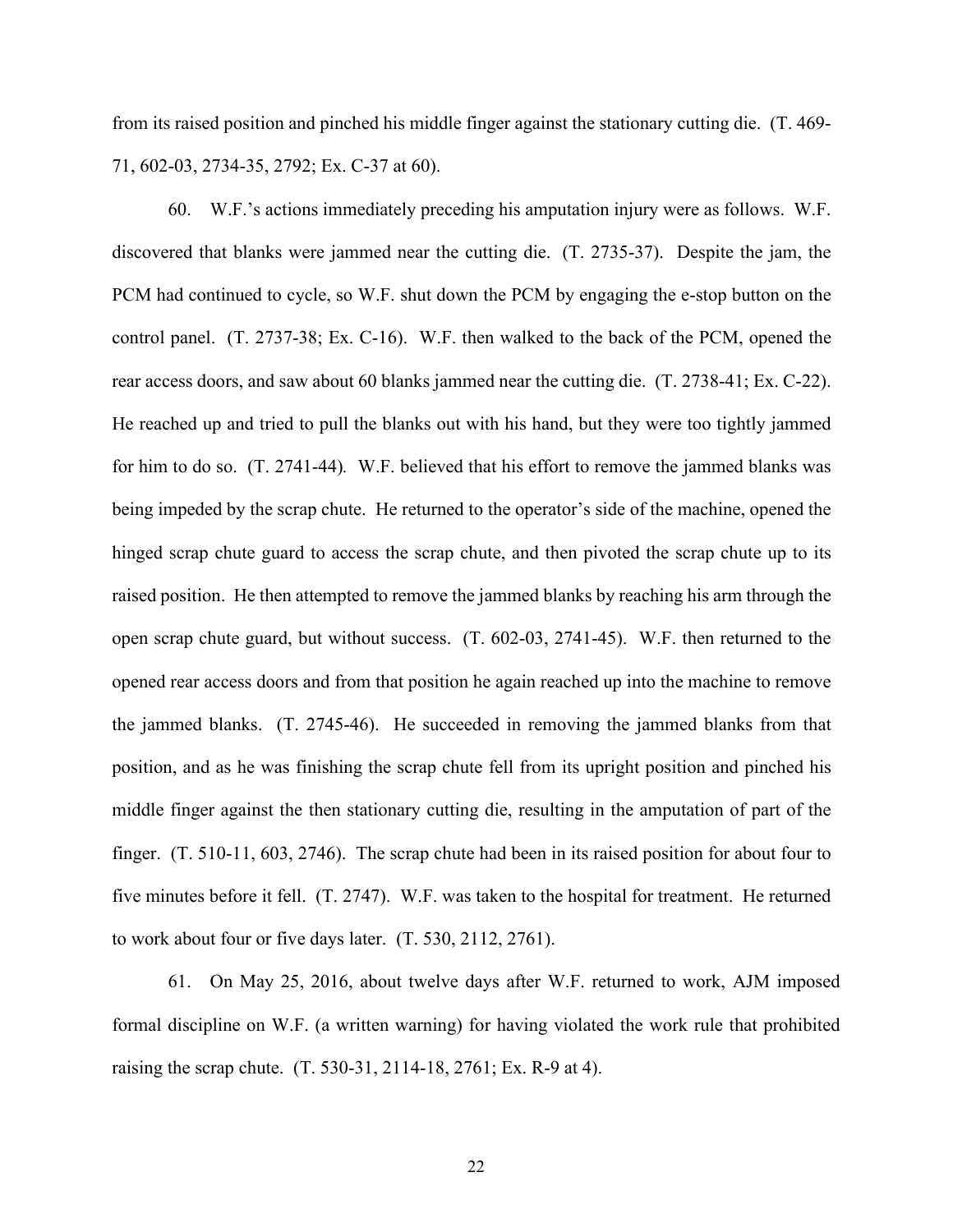62. None of the PCMs were outfitted with any means to secure the scrap chute in place once it had been raised to its upright position. AJM has never trained or instructed adjusters to attempt to secure the scrap chute in place after raising it to its upright position and has never provided adjusters with any means to do so. (T. 535, 591, 1096, 2744).

63. W.F. learned to lift the scrap chute during his initial on-the-floor training in 2012, and it was his common practice to lift the scrap chute when clearing paper jams. (T. 2731-32, 2746-47). AJM did not prohibit that practice until after the amputation injury that had occurred in February 2015. Before he was injured, W.F. lifted the scrap chute to clear paper jams approximately four times per shift, and he typically left the scrap chute in the raised position for at least one minute each time. (T. 2748). W.F. continued to do this even after he had been instructed in February 2015 on the new rule not to lift the scrap chute to clear paper jams. 4

64. WF's attempt to clear the paper jam on May 8, 2016 during which he was injured constituted a service or maintenance activity and was not itself part of normal production operations.

65. AJM did not have actual knowledge before the amputation injury that W.F. had raised the scrap chute while attempting to clear the paper jam on PCM #16.

66. The evidence is insufficient to establish that AJM failed to exercise reasonable diligence to prevent or discover that W.F. had raised the scrap chute of a PCM to an upright position while clearing a paper jam on May 8, 2016 (thereby creating gravitational energy that could unexpectedly release and cause him injury).

<sup>4</sup> Sometime after W.F.'s amputation injury, AJM again modified the scrap chute by securing it in its canted operating position with pins that would have to be removed in order to raise the scrap chute. (T. 594).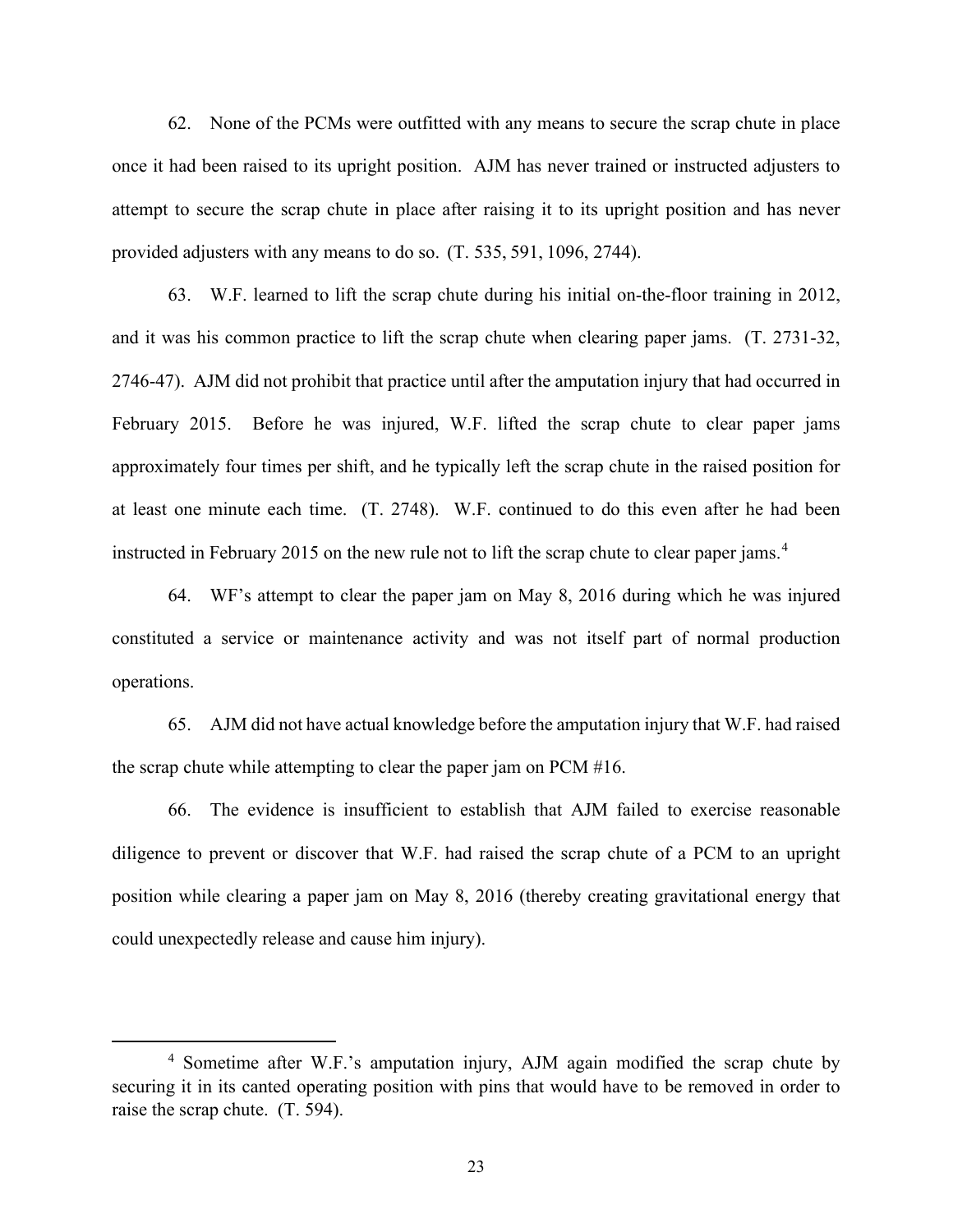### **2016 OSHA Inspection**

67. On May 26, 2016, the CO conducted an on-site inspection at the Facility and inspected PCM #16, which was the PCM involved in the amputation injury that had precipitated the inspection. (T. 961-64).

68. On August 25, 2016, the CO returned to the Facility to investigate a complaint pertaining to cutting die guards having been installed on some PCMs but not on others. (T. 792). The CO conducted a walkaround inspection of the production floor, during which the plant manager (Roger Finckbone) and the human resource manager (Robert Cutler) accompanied him.

69. The CO testified that during the walkaround he first observed adjuster Brandon Mendieta sticking his hand into an operating PCM (PCM #13) to remove scrap paper from the scrap chute area. (T. 830).

70. The CO testified that he then observed another adjuster (James Beals) doing "the exact same function" as the CO had just seen Mendieta do. (T. 831).

71. The CO testified that he then turned his attention back to Mendieta and saw him removing scrap a second time from the same operating PCM (#13) by inserting his forearm into the scrap chute, and that Mendieta then "walked away from the machine, leaving the scrap chute door wide open." (T. 832).

72. The CO testified that in between the two times he observed Mendieta reach into PCM #13, he observed James Beals place his hand inside the scrap chute and remove scrap paper of another operating PCM (PCM #27), in a movement that took one to three seconds. (T. 819, 823- 24). The CO did not make any comment or remark to either Finckbone or Cutler that he had seen Beals reach inside an operating PCM. (T. 1068, 1590, 2519).

73. Neither Finckbone nor Cutler observed Beals reach in the PCM in the manner that the CO testified he had witnessed. Finckbone saw Beals do something else—he observed Beals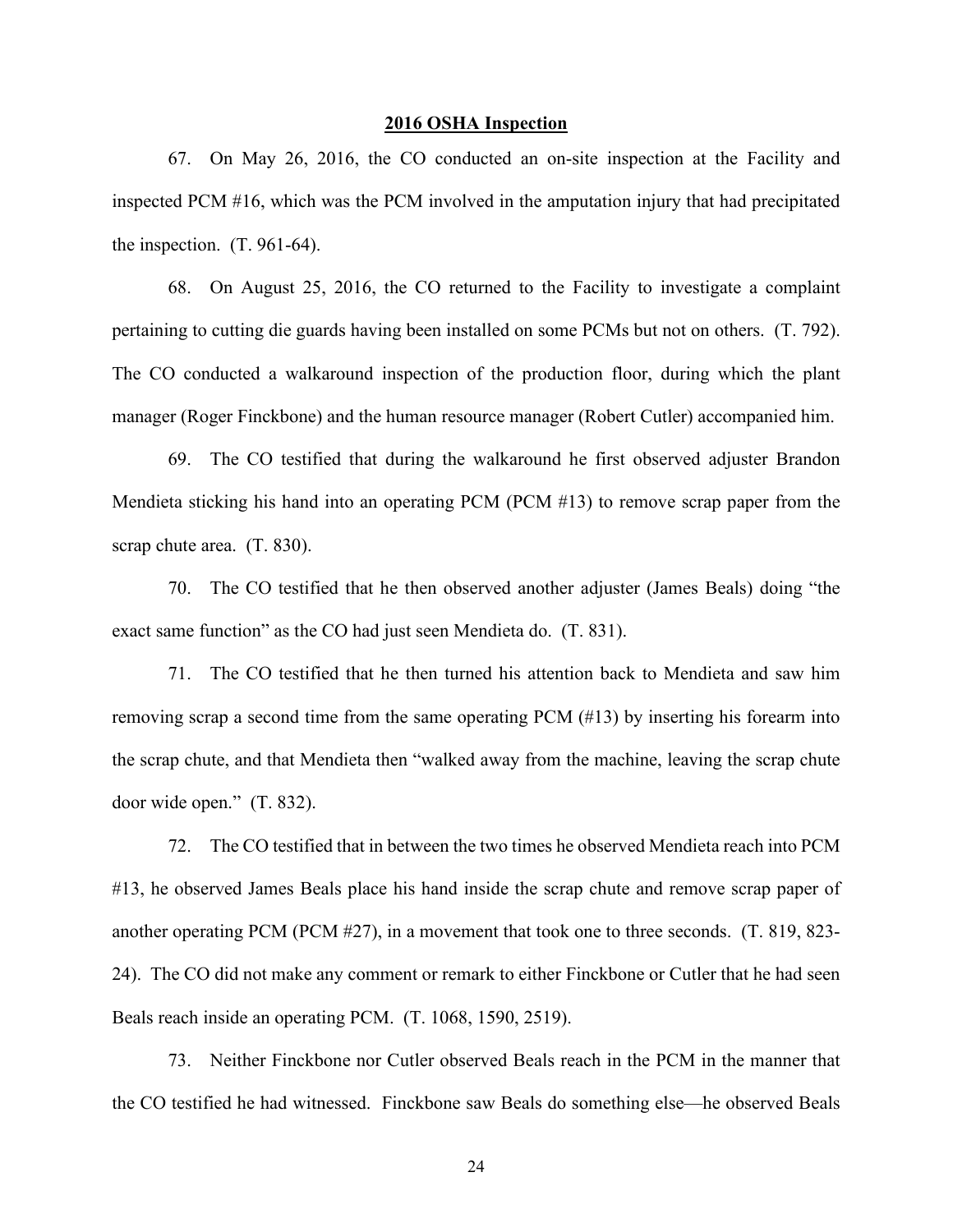open the scrap chute guard of PCM #27 while the machine was operating and peer into the scrap chute area. Finckbone further observed Beals rapidly close the scrap chute guard after Beals realized that Finckbone was observing him violate the work rule that all guards be closed during machine operations. (T. 1589, 2516-18, 2516-17, 1589). Finckbone instructed his staff to issue a written warning to Beals for this violation of a work rule, but no such warning was issued. (T. 2529-30).

74. The CO testified that he then saw adjuster Andrew Thompson open the scrap chute guard of PCM #30, reach his hand into the scrap chute area up to mid-forearm, remove the excess scrap paper, and close the scrap chute guard, in movements that took only one to three seconds. (T. 839). The CO did not tell either Finckbone or Cutler what he believed he had seen Thompson do. (T. 1068). The CO observed Cutler approach Thompson and speak to him, although the CO could not hear what was being said between them. (T. 840). When Cutler returned to the CO's side, he remarked to the CO that Thompson would be "retrained," and there was no further discussion between the two about Thompson's activities. (T. 840, 1065-66).

75. When the CO saw Cutler speaking privately to Thompson in the course of the CO's walkaround, Cutler was reprimanding Thompson for having left the forming die guard off the PCM. (T. 1588).

76. During the CO's investigation, the plant manager (Finckbone), the human resources manager (Cutler), and one of the floor supervisors (Lena Mays), each told the CO that employees were required to employ LOTO procedures whenever clearing a paper jam, and that there were no exceptions to this policy. (T. 779-81, 2853). In their communications with the CO over the course of the inspection and investigation, none of AJM's managers or floor supervisors volunteered the information that adjusters had the option to utilize the E-Stop Method when clearing scrap paper

25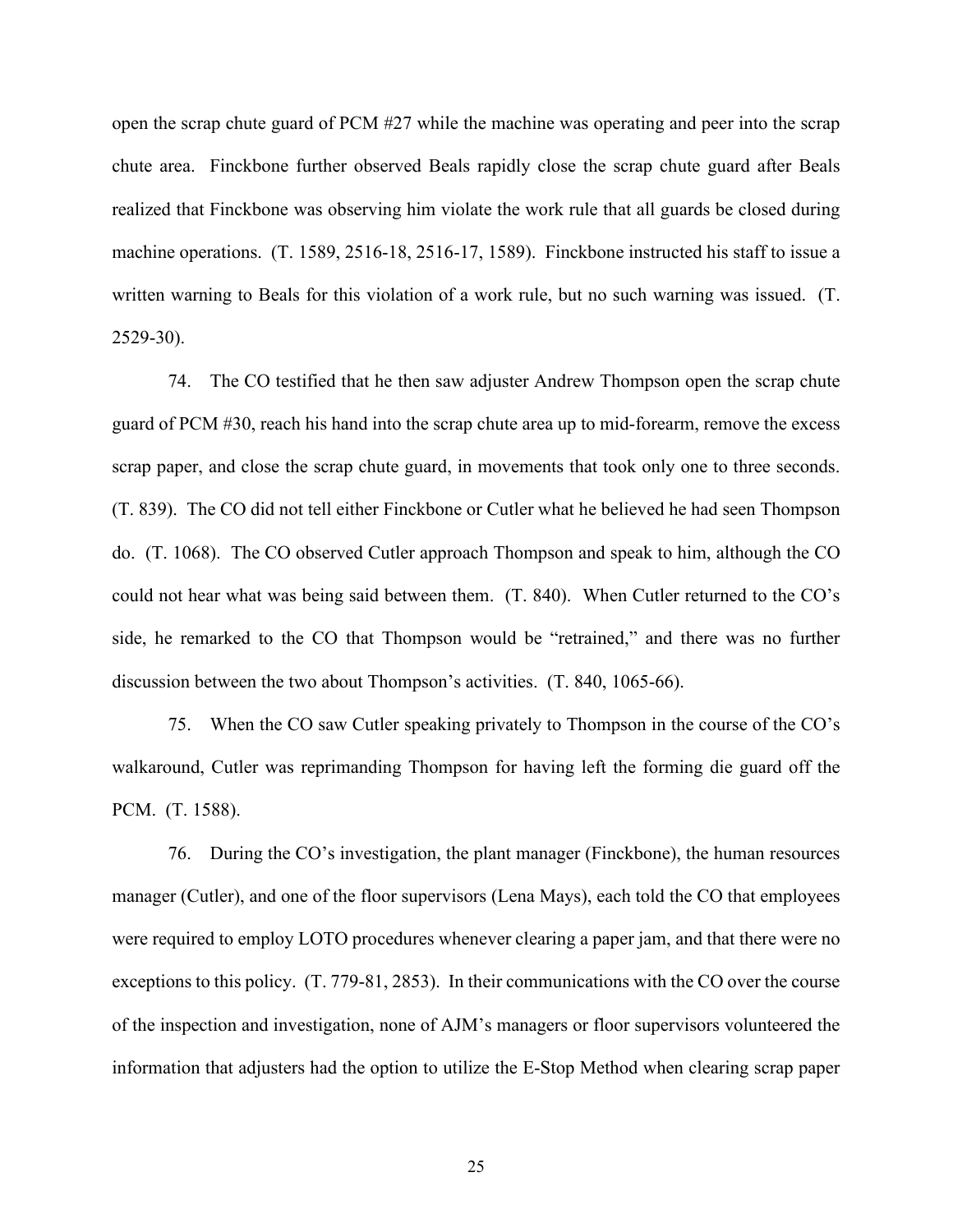from the scrap chute area, or ever mentioned to the CO the existence of the E-Stop Method. (T. 2851, 2853).

# **Training**

77. New employees who are hired to become adjusters initially receive classroom training on a variety of subjects, and then they are assigned to work alongside an experienced adjuster whose task is to teach the new employee how to do the various tasks necessary to operate the PCMs. This aspect of new adjuster training is known as "on-the-floor" training, and the new employees being trained are known as "adjuster-trainees." The duration of an adjuster-trainee's on-the-floor training varies from three to six months. (T. 1740-42, 1925-26, 2014-15). The on-thefloor training is deemed completed once the adjuster-trainee demonstrates to the trainer proficiency in 93 tasks that are detailed on a five-page "New Adjuster Checklist." (Ex. R-35 at 5- 10; Ex. R-41 at 59-65; T. 2083-90). There are at least three or four experienced adjusters who are designated to provide on-the-floor training to adjuster-trainees, although the record does not indicate the precise number. (T. 2430-31). There is no evidence addressing what training or instructions the experienced adjusters receive, if any, regarding the content and manner of conducting on-the-floor training of the adjuster-trainees.

### **Supervision on the Production Floor**

78. AJM's production managers spend the majority of their time on the production floor, observing and monitoring the activities of the 8 to 12 adjusters who are on the floor during any given shift, as well as monitoring the activities of the packers and other workers on the production floor. (T. 1432-33, 1435, 1592, 1861-62, 1881-82, 1929, 1931-32, 1934, 2188-89, 2335-37, 2455- 57, 2565-66).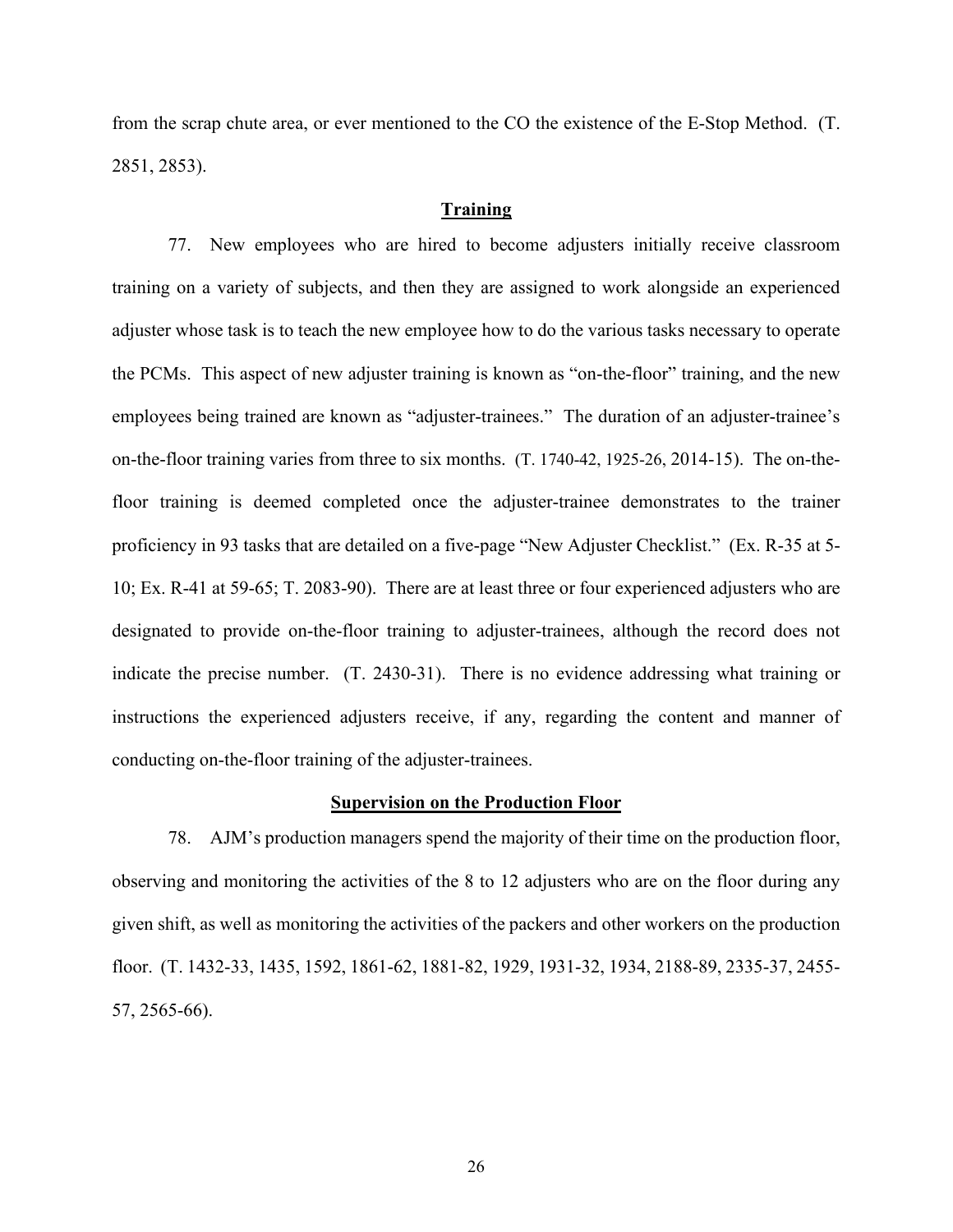### **Discipline**

79. AJM has a formal written disciplinary policy that includes a rule (Rule 6) that addresses safe work practices, and which provides as follows:

> Non-compliance with safety regulations or common safety practices or *failing to immediately* reporting [sic] injures [sic] to supervisor is strictly prohibited. Conduct such as, but not limited to, running on the premises, horseplay, throwing objects, pushing or shoving, failure to wear safety apparel, *or* performing an unsafe act *will not be tolerated.* 1st Violation – Written Warning 2nd Violation – 3 Day suspension 3rd Violation – Discharge

(Ex. R-22, at 3).

80. AJM's supervisors and managers have discretion not to apply the progressive disciplinary protocol specified in Rule 6, but rather are permitted to render informal oral discipline and corrective action to an offending employee in lieu of initiating the formal discipline prescribed by the disciplinary policy. (T. 527-28, 1473-75, 2166, 2180-81, 2292, 2453-54, 2534).

81. AJM's written LOTO policy specifies a progressive discipline protocol for violations of that policy that is marginally more lenient than the progressive discipline protocol set forth in Rule 6. The progressive discipline protocol set forth in the LOTO policy provides for imposing an oral warning for a first violation, a written warning for a second violation, and termination for a third violation. (Ex. C-3 at 10). There is no evidence that AJM had ever disciplined an employee for a violation of the LOTO policy.

82. From time to time, AJM imposed progressive discipline at the Facility for safety violations according to the progressive discipline protocol set forth in Rule 6. The 104 documented instances of discipline for Rule 6 violations reflected in the record occurred in the years 2013 to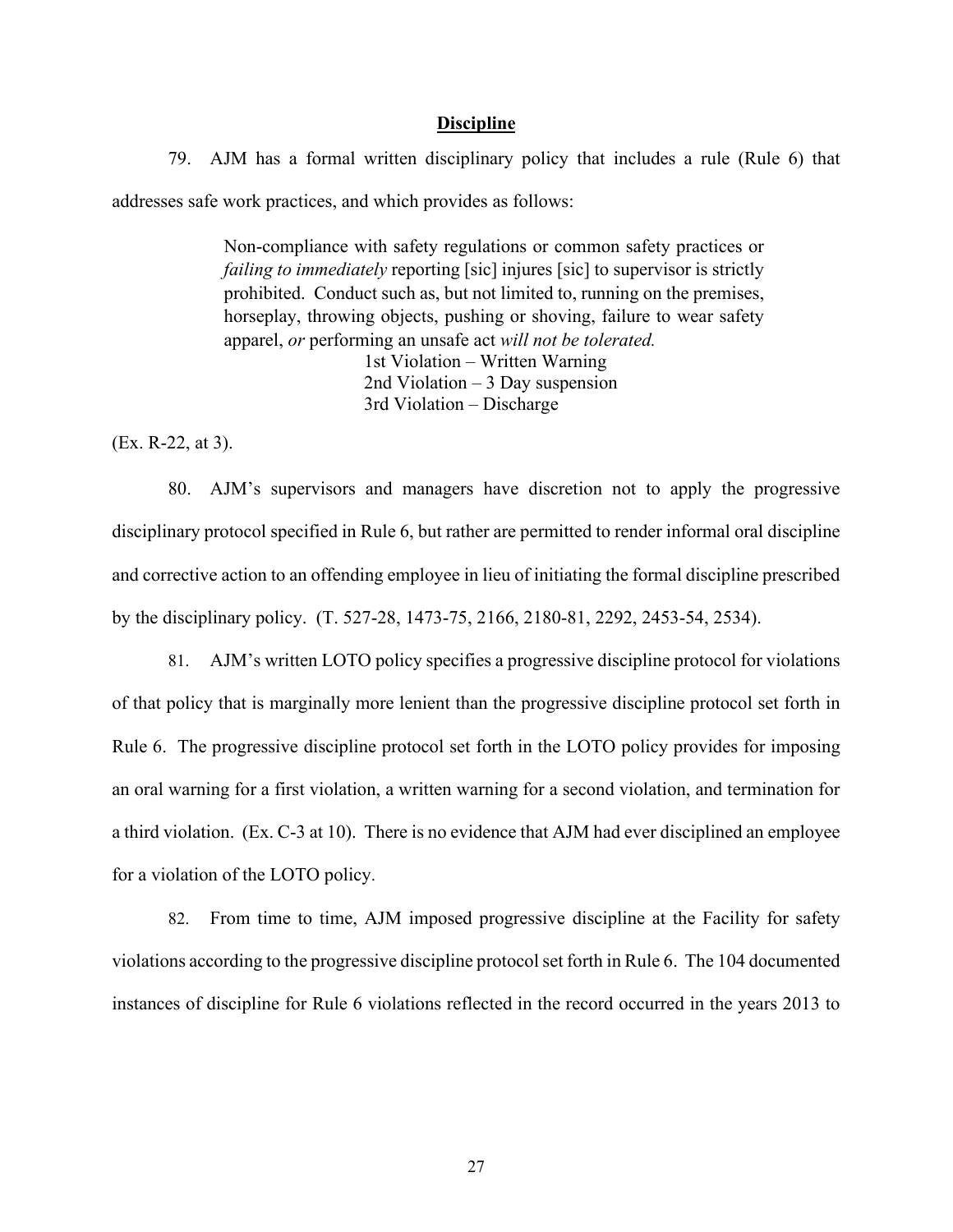2017.<sup>5</sup> Ninety-seven of those 104 disciplinary events were for first offenses. (Ex. R-6; Ex R-23; Ex. R. 26 at 2–3, 9–10, 12-13; Ex. R-27 at 18). Eighteen of those 104 documented disciplinary events occurred after the citation was issued on September 30, 2016, and seventeen of those eighteen were for first offenses. (*Id.*) For the eight documented second violations of Rule 6, the prescribed three-day suspension was waived for three them. (Ex. R-6 at 1 and 81; Ex. R-26 at 9). AJM did not present documentation of any employee at the Facility having been cited for a third violation of Rule 6, for which termination is the prescribed sanction. The only evidence of an employee being terminated for a violation of safety rules was a single instance of an employee having been under the influence of alcohol when he sustained an amputation injury while trying to clear a paper jam from an operating PCM. (T. 2543-44; Ex. R-23 at 2).

<sup>&</sup>lt;sup>5</sup> The documentation of disciplinary action reflected in Exhibits R-6, R-23, R-26, and R-27 has not been represented to reflect all documented discipline for violations of Rule 6 taken at the Facility in the years 2013 to 2017. The record does not contain information on the total number of documented instances of discipline for Rule 6 violations over that period.

There are 94 documented instances of discipline for Rule 6 violations in Exhibit R-6. There are six additional instances of documented discipline for Rule 6 violations in Exhibit R-23 at pages 4–7, 10–13, and 54. There are three additional instances of Rule 6 violations documented in Exhibit R-26 at pages 2, 3, 9, 10, 12 & 13. There is one additional Rule 6 violation reflected in Exhibit R-27 at page 18.

The disciplinary events reflected in Exhibit R-23 at pages 14–53 and 62–92 are duplicates of discipline reflected in Ex. R-6.

The discipline reflected at pages 55–61 of Exhibit R-23 involves a violation of Rule 7 pertaining to threatening conduct and is a duplicate of the documentation reflected in Exhibit R-26 at pages 21-29. That discipline does not involve a Rule 6 "safe work practices" violation.

The documentation regarding employee injuries reflected in Exhibit R-23 at pages 1–3 and 9 does not indicate any discipline having been taken with respect to those four employee work injuries. However, as to the amputation injury reflected by the incident report dated 2/24/2014 at page 2 of Exhibit 23, there was testimonial evidence that the injured employee was fired after AJM received test results indicating that he had been impaired by alcohol when he sustained the injury. (T. 2543-44). However, no documentation of disciplinary action taken against that employee was identified or offered in evidence.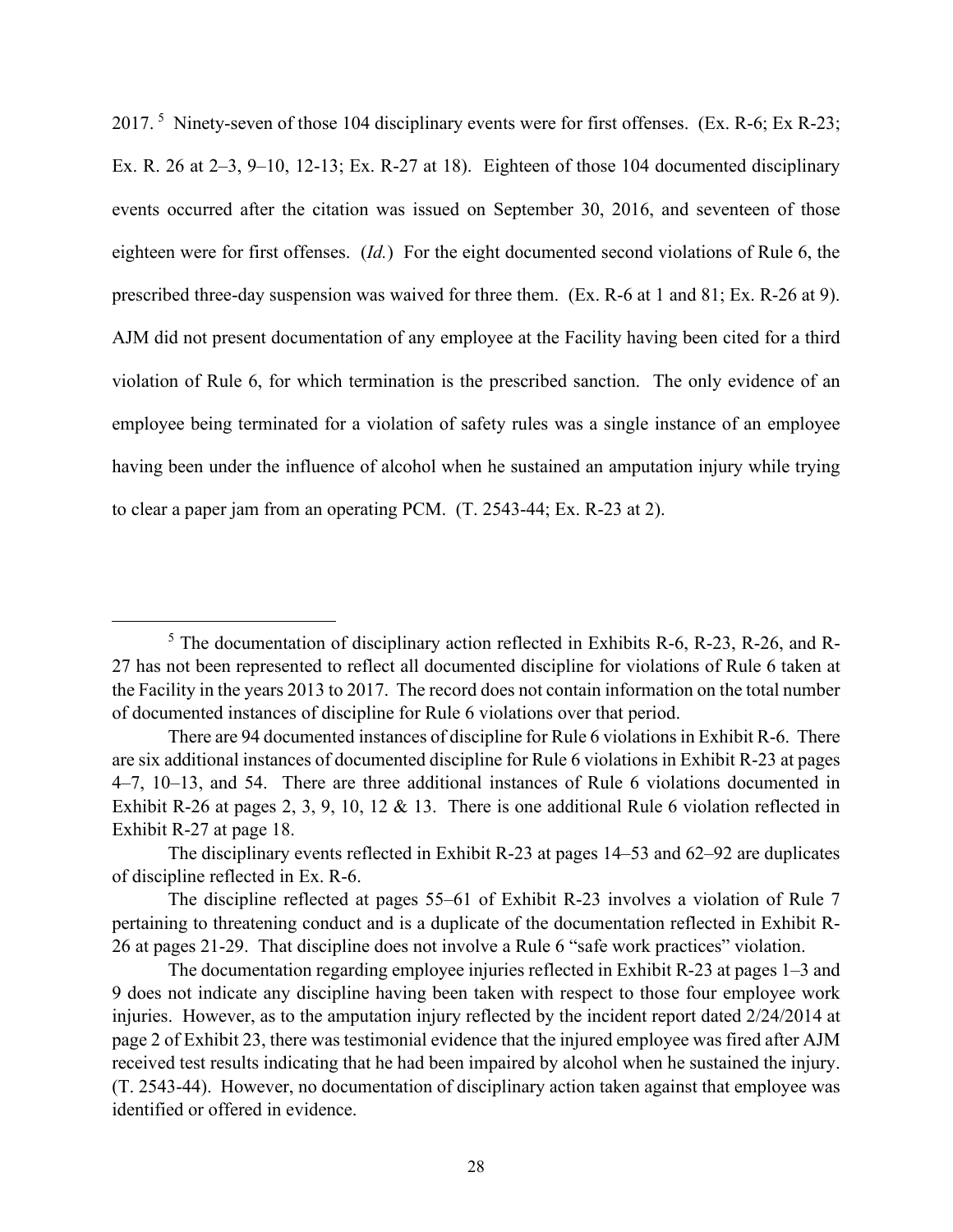### **Glove Policy**

83. After the finished paper plates and bowls exit the forming die of a PCM, they travel a short distance by conveyors to a part of the PCM called the "stacker." When a sufficient stack of the plates or bowls amass in the stacker (typically between 8 and 100 items in a stack) the stack proceeds on another conveyor to the wooden runout table. (T. 2196-99). The employees called "packers" then pick up the stacks with their hands. (T. 483-84). The stacks arrive on the runout table still retaining heat that had been transferred to them from the brief time each plate or bowl was compressed in the heated forming die. (T. 2006). The amount of time a blank spends in the heated forming die is necessarily some fraction of 1.33 seconds.

84. Packers work eight-hour shifts picking up stacks of plates and bowls as they exit the PCMs and then bagging them. (T. 553, 483-84). The packers pick up thousands of stacks over the course of each shift. (T. 483-84, 553-55).

85. AJM requires that packers handling the stacks do so with either clean bare hands or while wearing clean gloves. (T. 486-87). For sanitation purposes, AJM requires that packers who have an open wound or a bandage on their hand, or who are wearing fingernail polish, wear cotton gloves that AJM provides. (T. 486, 515-17).

86. AJM does not supply protective gloves to packers or other employees to protect the employees from the heightened temperature of the stacks of paper products. But some packers who are not required to wear gloves for hygiene reasons choose to wear gloves that they supply themselves, some to protect from paper cuts and friction from twisting plastic bags, and some to insulate their hands from the temperature of the plates. (T. 1937, 2004, 558; 804-08, 814). Approximately 75-80% of packers on the third shift choose not to wear gloves. (T. 1937).

87. The forming dies of the PCMs operate at temperatures of between 250 and 350 °F, but in colder weather the upper die may operate up to 375 °F and the lower die may operate up to

29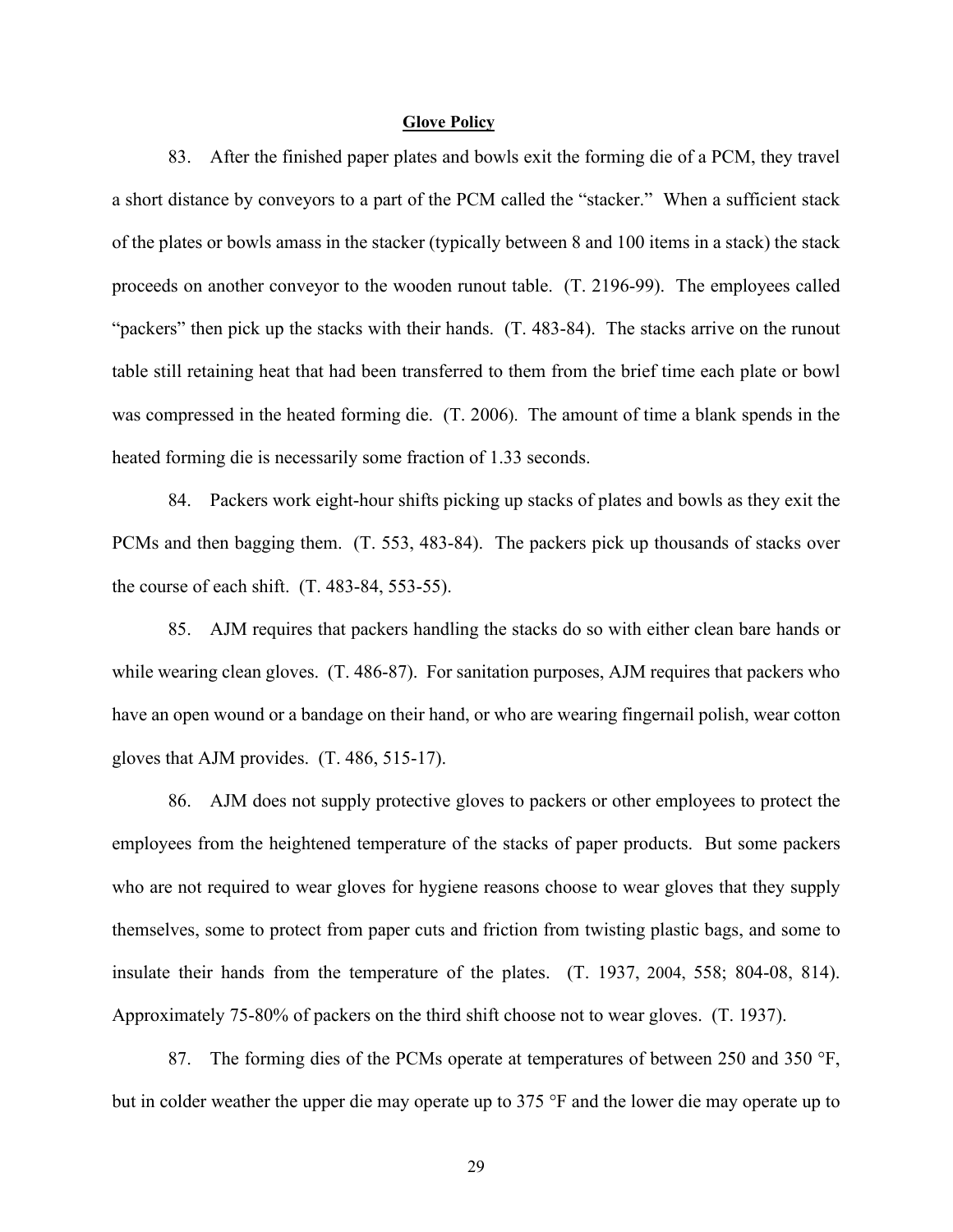425 °F. (T. 1268). No evidence was presented of any measured temperatures of the finished stacks of paper plates or bowls. (T. 233-34, 867).

88. There is no evidence of any packer or any other employee having ever been burned or blistered from the temperature of the plates exiting the PCMs. There is no evidence of any member of management receiving a complaint or report of any thermal injury to hands caused by handling the stacks of paper plates and bowls.

### **III. DISCUSSION**

To establish a violation of an OSHA standard, the Secretary must show by a preponderance of the evidence that: (1) the cited standard applies; (2) there was noncompliance with its terms; (3) employees had access to the violative conditions; and (4) the cited employer had actual or constructive knowledge of those conditions. *Donahue Indus. Inc.,* 20 BNA OSHC 1346, 1348 (No. 99-0191, 2003).

As discussed below, the Secretary failed to meet his burden to establish either the LOTO or the hand protection citation, so both citations must be vacated.

# **A. Control of Hazardous Energy (LOTO) Citation – § 1910.147(c)(4)(i)**

The Secretary alleges AJM violated subparagraph (c)(4)(i) of the LOTO standard (§ 1910.147), which provides as follows: "(4) *Energy control procedure.* (i) Procedures shall be developed, documented and utilized for the control of potentially hazardous energy when employees are engaged in the activities covered by this section."

The amended LOTO citation alleges that AJM violated  $\S$  1910.147(c)(4)(i) in four discrete instances (designated as instances "a", "b", "c" and "d"). Instances "a", "b" and "c" were all alleged to have occurred on or about August 25, 2016, and to have involved respectively PCMs #27 (operated by James Beals), #13 (operated by Brendan Mendieta) and #30 (operated Andrew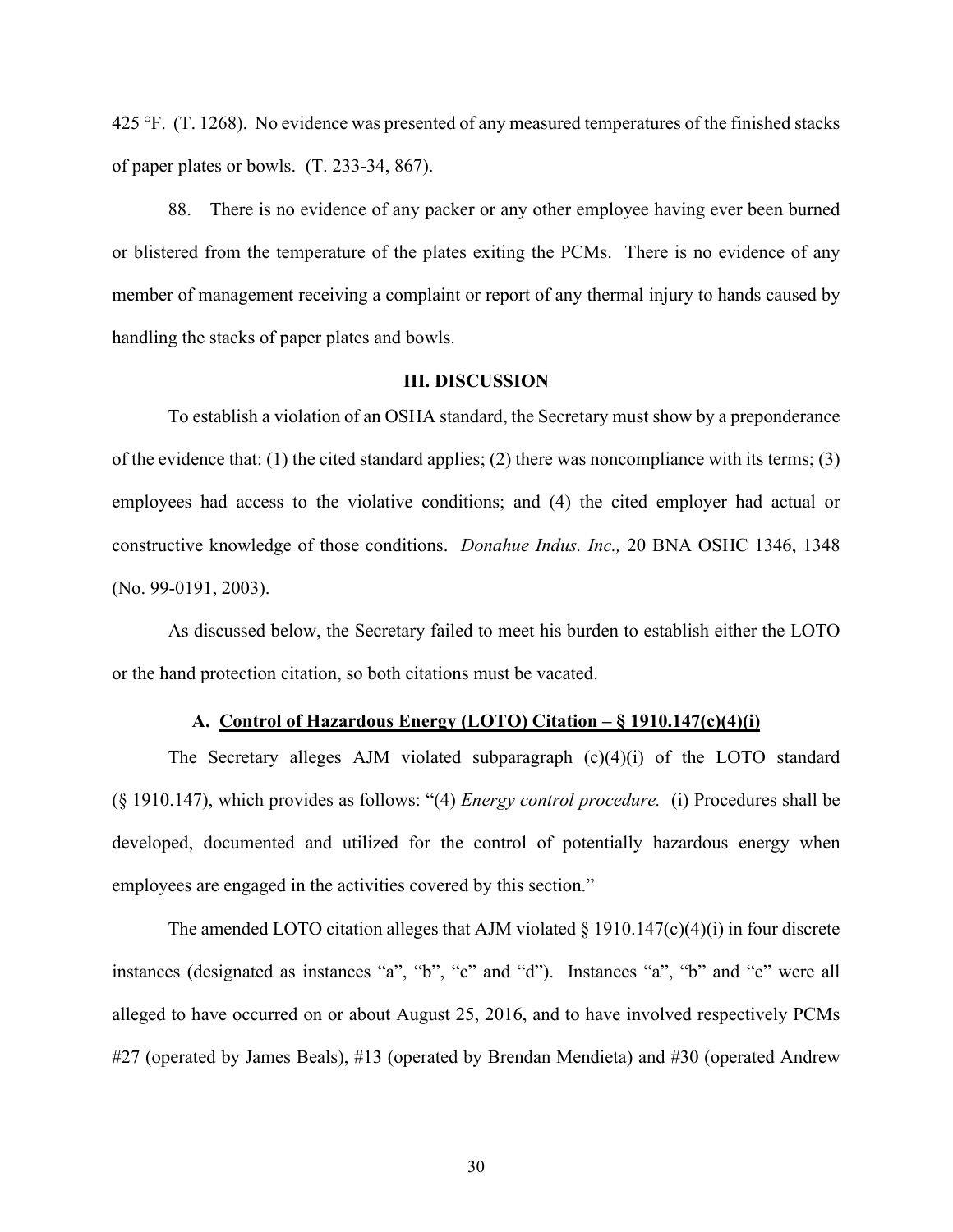Thompson). Instance "d" was alleged to have occurred on or about May 9, 2016 in connection with the amputation injury involving PCM #16 (operated by W.F.).<sup>6</sup>

For each of the four instances of the alleged LOTO violation, the Secretary's complaint sets forth identical descriptions of the manners in which AJM is alleged to have violated the standard. Each of the four instances avers that "[l]ockout procedures were not *utilized* and lockout devices were not affixed by an authorized employee performing tasks such as, but not limited to, clearing jams on the Peerless Cutting Machine." (Emphasis added). Each of the four alleged instances was tried on this theory as pleaded—the alleged failure to utilize LOTO procedures.<sup>7</sup>

With respect to instances "a", "b" and "c", the Secretary's theory of the case, as defined by the complaint and then developed by the evidence presented in his case in chief, was that on August 25, 2016, three different adjusters operating three different PCMs bypassed the scrap chute guard and inserted their arm or hand into the scrap chute of an operating PCM to remove scrap paper from the scrap chute area.

# **1. The LOTO Standard Applies to Instances "a" and "c"**

The LOTO standard applies to the conduct alleged to have occurred with respect to instances "a" and "c".

The LOTO standard's "scope" provision states that the "standard covers the servicing and maintenance of machines and equipment in which the unexpected energization or start up of the

 $6$  As to the amputation injury having occurred on May 8, not on May 9, see footnote 2, *supra*.

 $<sup>7</sup>$  The averment in each instance that "lockout devices were not affixed" is a remnant of the</sup> allegations of the original LOTO citation item (subsequently amended by the Secretary's complaint), which had alleged four instances of a violation of  $\S$  1910.147(d)(4)(i), which provides: "Lockout or tagout devices shall be affixed to each energy isolating device by authorized employees." (Complaint, 2/13/2017). AJM does not dispute that lockout devices had not been affixed in connection with any of the alleged instances.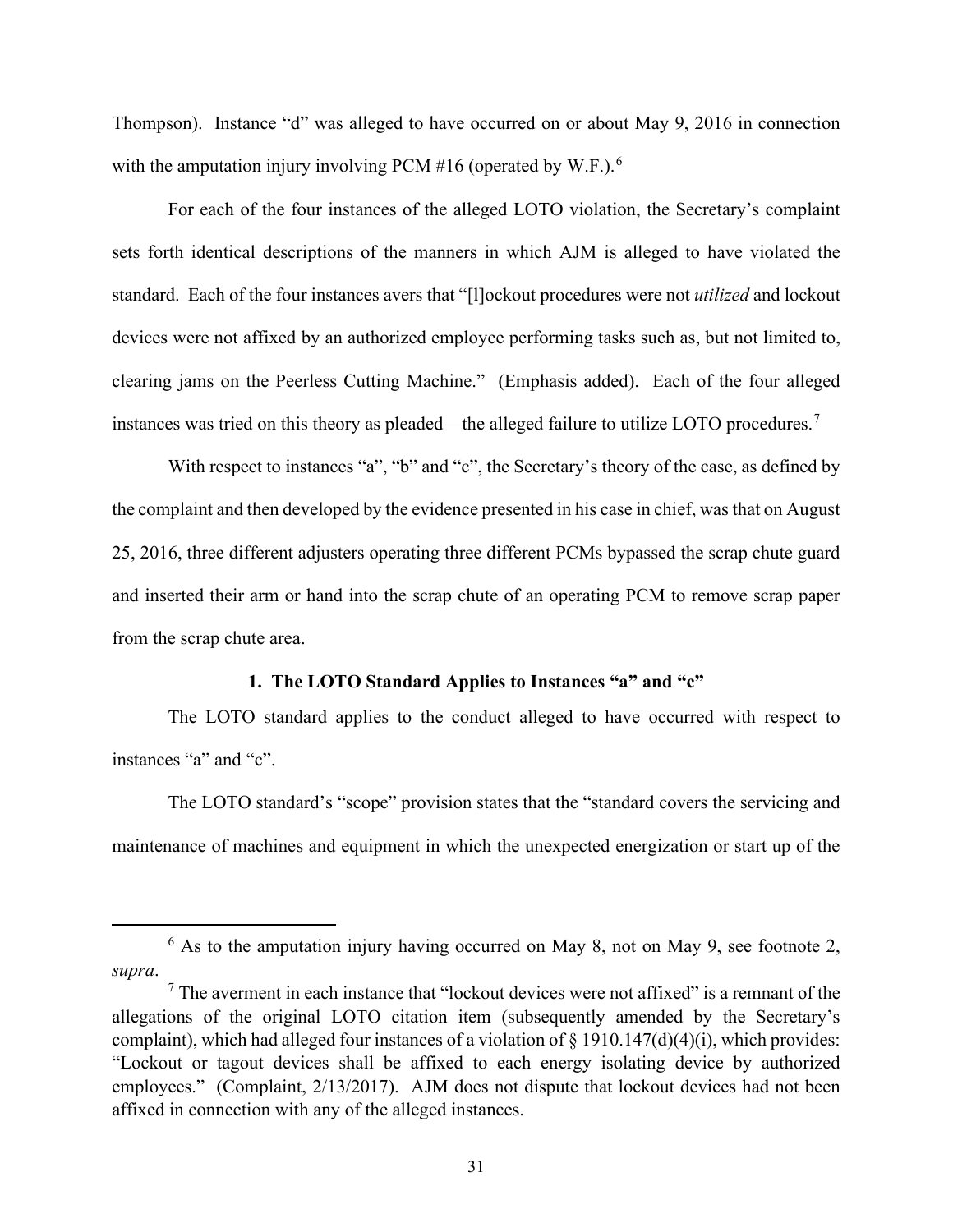machines or equipment, or release of stored energy could cause injury to employees."  $§ 1910.147(a)(1)(i).$ 

An adjuster's act of manually clearing scrap paper from the scrap chute area of a running PCM (as the Secretary alleges occurred in instances "a" and "c") constitutes a servicing activity within the meaning of the term "servicing and/or maintenance" as defined in § 1910.147(b).<sup>8</sup> See *Sec'y of Labor v. Action Elec. Co.*, 868 F.3d 1324, 1335 (11th Cir. 2017) (noting that the issue of the applicability of the LOTO standard does not necessarily turn on the "workplace activities" identified in the standard's definition of "servicing and/or maintenance," but rather that the standard's "clear thrust … is broadly to ensure safety where an employee performs legitimate workplace activities directed at the relevant machine" where the employee may be exposed to hazardous energy while engaged in such activities); *Otis Elevator Co. v. Sec'y of Labor*, 762 F.3d 116, 123 (D.C. Cir. 2014) (determining the text of the LOTO standard contemplates its application to "unjamming" work, and also "comports with the standard's preventative purpose").

Whether an energy source presents the potential for hazardous energy involves a twopronged test: (1) whether unexpected energization, start up or release of stored energy could occur, and (2) if it can occur, whether it could cause injury to employees. *Otis Elevator*, 762 F.3d at 121; *see also* § 1910.147(c)(1) (requiring employers to establish a LOTO program "where the

 $8$  The LOTO standard defines the term "servicing and/or maintenance" in  $\frac{8}{9}$  1910.147(b) as follows:

*Servicing and/or maintenance*. Workplace activities such as constructing, installing, setting up, adjusting, inspecting, modifying, and maintaining and/or servicing machines or equipment. These activities include lubrication, cleaning or unjamming of machines or equipment and making adjustments or tool changes, where the employee may be exposed to the unexpected energization or startup of the equipment or release of hazardous energy.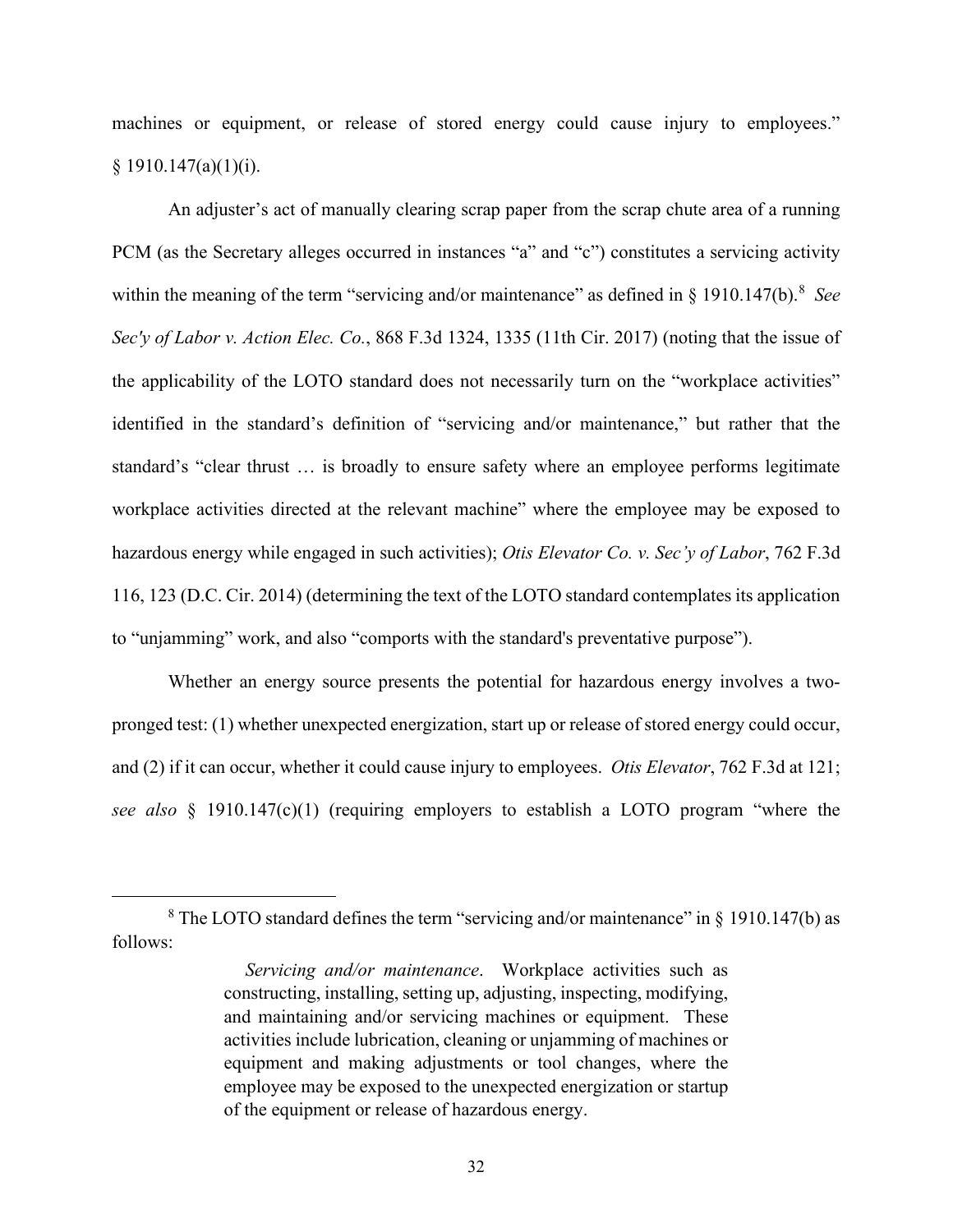unexpected energizing, start up or release of stored energy could occur and cause injury"); Control of Hazardous Energy Sources (Lockout/Tagout), 54 Fed. Reg. 36644, 36666 (Sept. 1, 1989) (to be codified at 29 C.F.R. pt. 1910) ("If an energy source does not have the capability of causing injury to employees, it is not 'hazardous energy' within the scope of this standard.").

As set forth in ¶ 32 of the Findings of Fact, the clearing of scrap paper from the scrap chute of a running PCM that lacked a cutting die guard involves placing a hand or arm within inches of the PCM's reciprocating cutting die and would expose an employee to the hazardous energy present in the reciprocating cutting die. This is the service activity that is alleged to have occurred with respect to instances "a" and "c". PCMs #27 and #30, (the machines identified respectively in instances "a" and "c") had not yet been outfitted with cutting die guards on the day of those alleged violations (August 25, 2016), and thus the cited LOTO standard applies to the activity alleged for those two instances. *See Burkes Mechanical, Inc.*, 21 BNA OSHC 2136, 2139-40 (No. 04-475, 2005) (rejecting argument that the LOTO standard was not applicable on the asserted ground that "employees were aware the conveyor was running while they cleaned underneath it.").

### **2. The LOTO Standard Was Not Proven to Apply to Instance "b"**

Instance "b" pertains to PCM #13 and the alleged conduct of adjuster Brandon Mendieta on August 25, 2016 of twice reaching into the PCM's scrap chute to remove scrap paper when the machine was running. PCM #13 was one of four PCMs at the Facility on August 25, 2016 on which a cutting die guard had been installed. (Findings of Fact ¶ 30). As found in ¶ 31 of the Findings of Fact, the evidence was insufficient to establish that any employee who inserted an arm or hand into the scrap chute of an operating PCM that was outfitted with a cutting die guard could contact the cutting die. Even though AJM maintained a work rule forbidding employees from opening guards while PCMs were running (including PCMs in which a cutting die guard had been installed), the evidence was insufficient to establish that it was possible for employees to sustain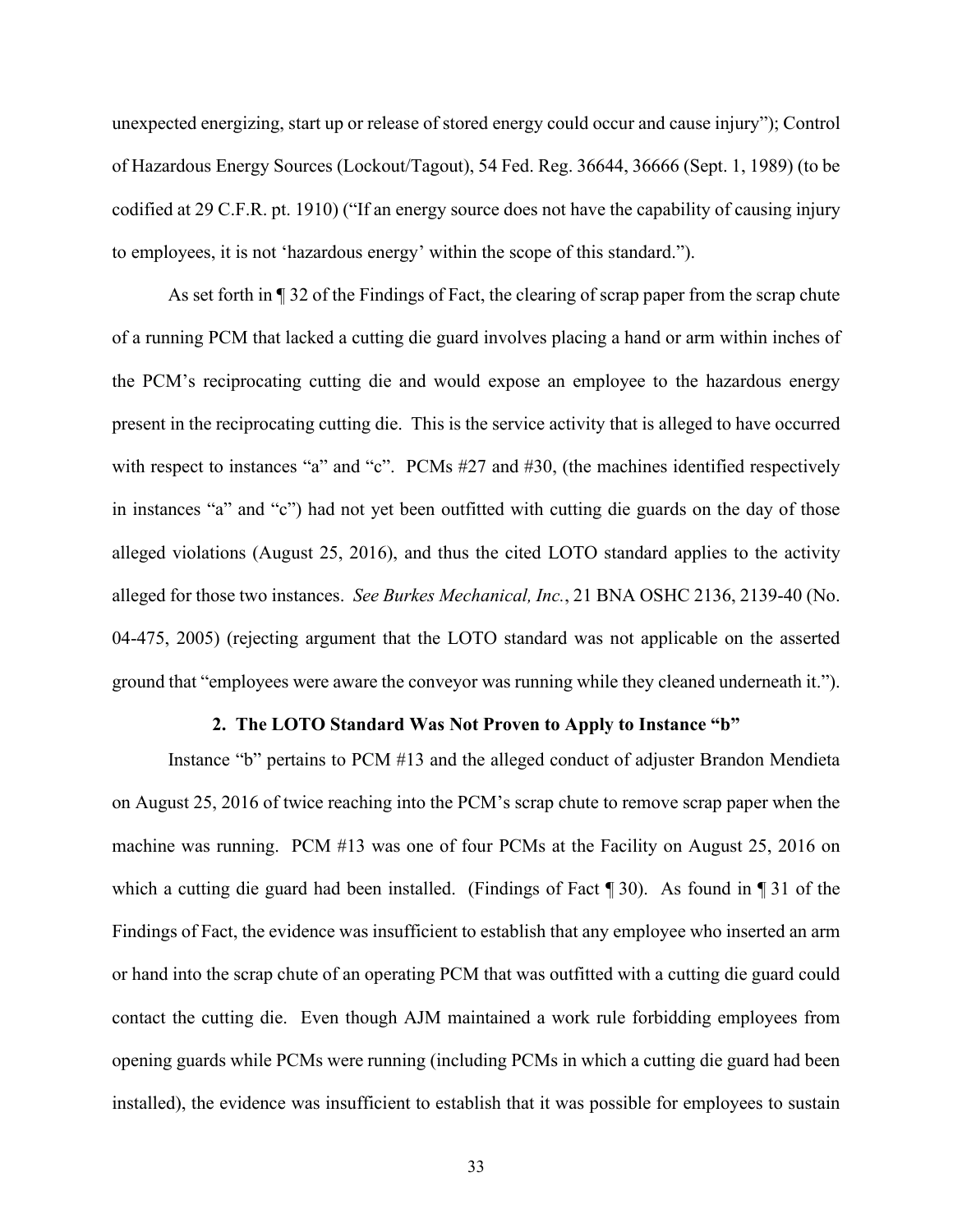an injury from the reciprocating cutting die when bypassing the scrap chute guard and inserting a hand or arm into the scrap chute of an operating PCM on which a cutting die guard had been installed. *See Gen. Motors Corp., GM Parts Div.*, 11 BNA OSHC 2062, 2066 (No. 78-1443, 1984) (consolidated) ("An employer's safety recommendations do not establish that such precautions were necessary in order to comply with a standard"), *aff'd*, 764 F.2d 32 (1st Cir. 1985). An essential element in determining whether the LOTO standard applies to any given workplace activity is that an employee could be injured while engaging in that activity. *Otis Elevator Co.*, 762 F.3d at 121. That essential element is absent with respect to the service activity alleged in instance "b" involving PCM #13 on August 25, 2016.  $9$ 

# **3. The LOTO Standard Applies to Instance "d"**

The Secretary's theory as to instance "d" is that hazardous gravitational energy is present in a raised scrap chute that must be controlled during service or maintenance activities by a physical restraint such as a block to prevent it from unexpectedly falling and injuring an employee. (Sec'y Br. at 27-28).

AJM argues that the LOTO standard is inapplicable to instance "d", contending that the standard does not apply to gravitational energy that is "manually created by an employee after rendering the machine to a zero mechanical state." (Resp't Br. 52). This argument is rejected.

<sup>9</sup> While the evidence was insufficient to establish that any zone of danger existed in the scrap chute area that is accessed through the opening that is accessed through scrap chute guard of operating PCMs outfitted with cutting die guards, the evidence was similarly not conclusive with respect to whether the cutting die guard was adequate to protect employees from injury under those circumstances. The issue of whether the cutting die guard meets the minimum requirements of the machine guarding standard at subpart O of 29 C.F.R. pt. 1910 was not a matter put in issue by the pleadings, was not actually tried by the parties, and is not adjudicated herein. *See McWilliams Forge Co., Inc.*, 11 BNA OSHC 2128, 2129-30 (No. 80-5868, 1984) ("Trial by consent [under FRCP 15(b)] may be found only when the parties knew, that is, squarely recognized, that they were trying an unpleaded issue.")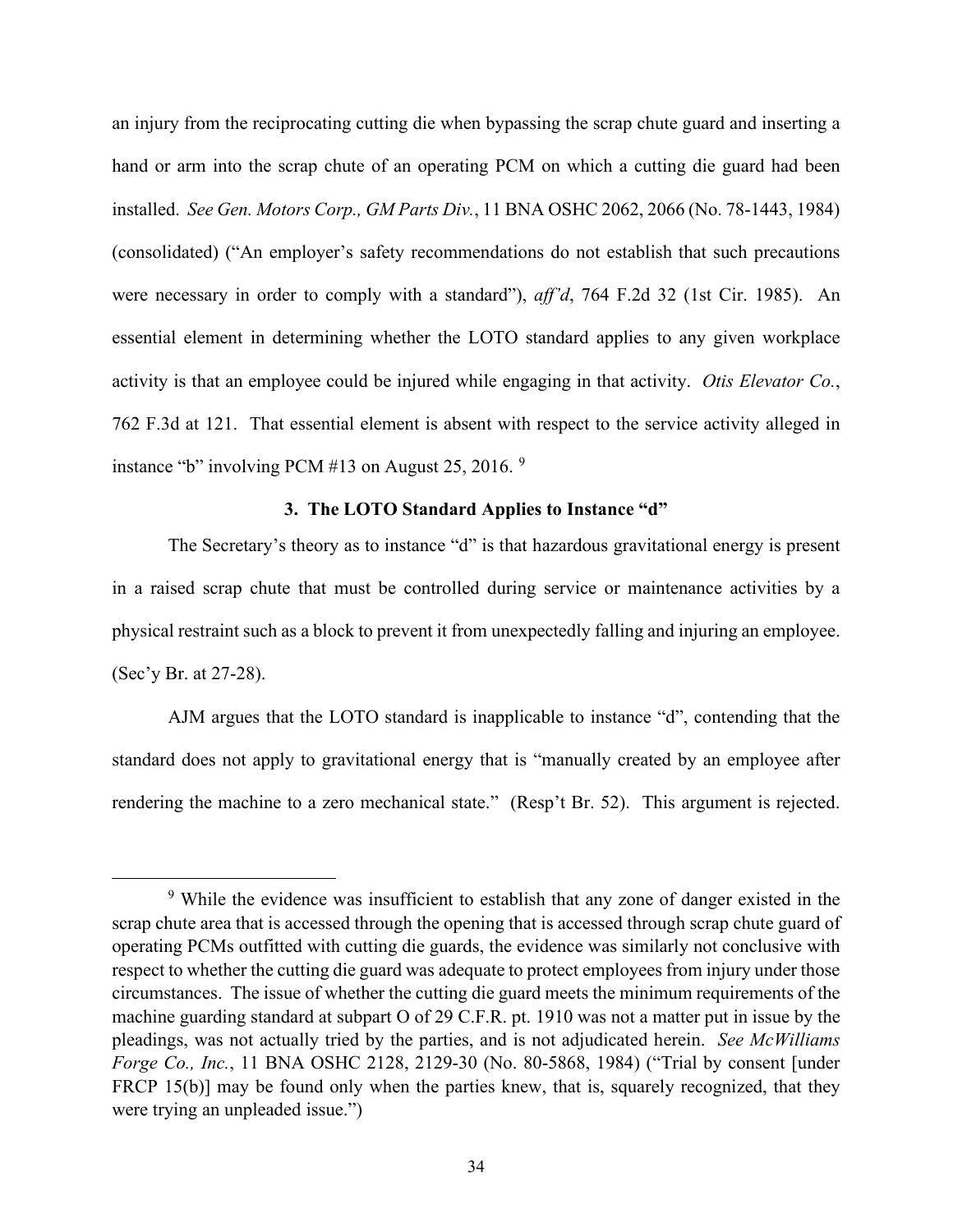AJM points to commentary in the LOTO standard's preamble as support for its argument, but that commentary evinces the Secretary's rationale for *not* incorporating the concept of "zero mechanical state" into the LOTO standard. 54 Fed. Reg. at 36678.

More importantly, the text of the LOTO standard does not permit the interpretation that AJM urges. The LOTO standard "applies to the control of energy during the servicing and/or maintenance of machines and equipment." § 1910.147(a)(2)(i). The defined term "service and/or maintenance" does not embody the temporal component that AJM now urges, but provides simply that the term means "[w]orkplace activities … where the employee may be exposed to the unexpected ... release of hazardous energy" without reference to whether such "hazardous energy" was present either before or after servicing or maintenance activities commenced. § 1910.147(b) (quoted in full *supra* footnote 8). There are likely myriad scenarios involving the service or maintenance of complex machinery during which hazardous energy materializes while the workplace activity is progress. To allow such a workplace activity to proceed without requiring that the hazardous energy be controlled to protect employees from injury would be at odds with the LOTO standard's stated purpose "to prevent unexpected energization, start-up or release of stored energy in order to prevent injury to employees." § 1910.147(a)(3)(i); *see also Action Elec.*, 868 F.3d at 1335 (noting that the LOTO standard's "clear thrust … is broadly to ensure safety where an employee performs legitimate workplace activities directed at the relevant machine" where the employee may be exposed to hazardous energy while engaged in such activities). The cited LOTO standard applies to instance "d".

# **4. Collateral Issue as to Application of LOTO Standard – The "E-Stop Method" For Clearing Scrap from Scrap Chute**

AJM's work rules required that all guards on the PCMs be closed while the PCMs were running. (Findings of Fact ¶ 30). Compliance with that rule would preclude an adjuster opening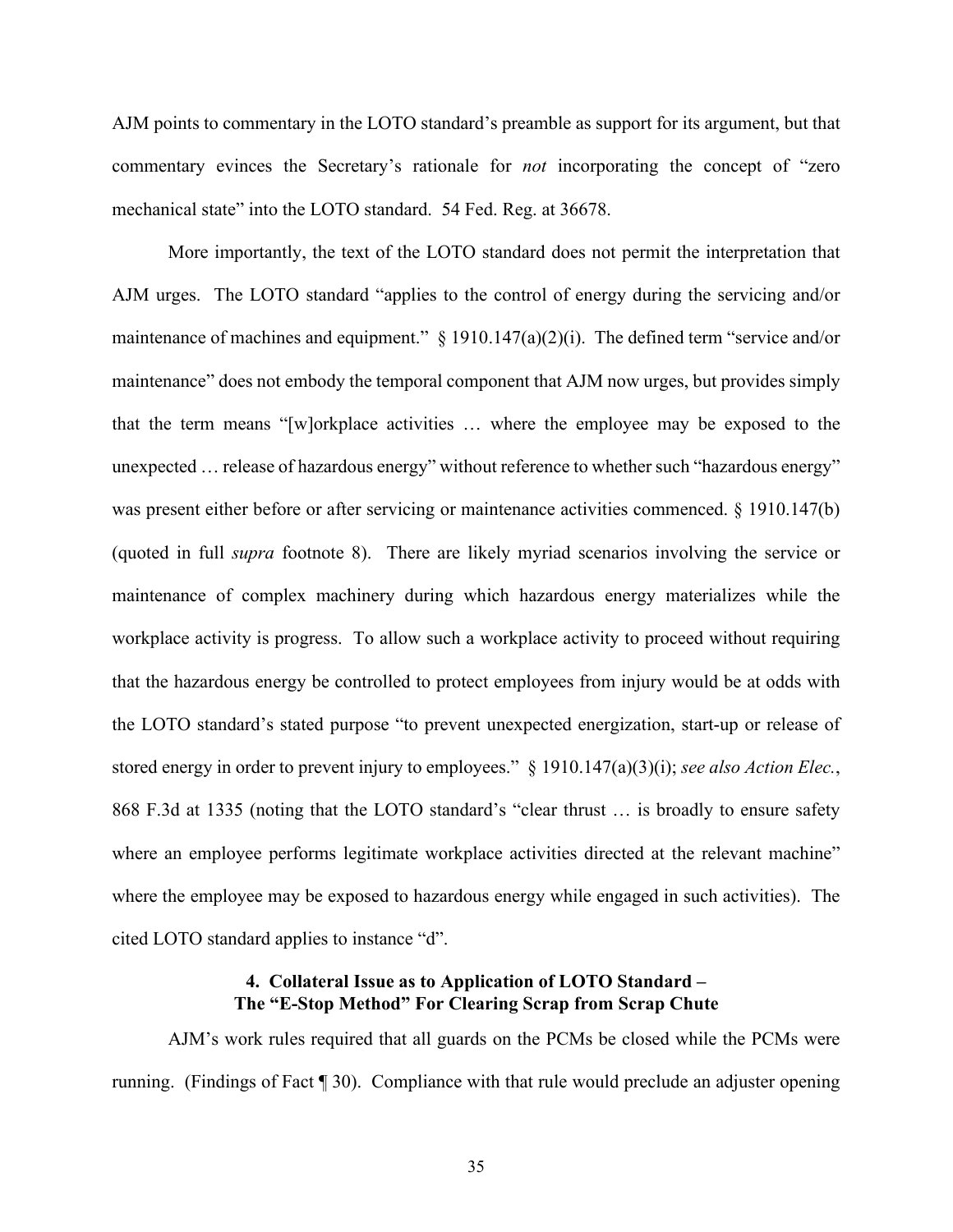the scrap chute guard for any purpose while a PCM is running, to include bypassing the scrap chute guard to manually clear scrap paper from the scrap chute.

AJM permitted adjusters to open the scrap chute guard and reach inside the scrap chute area of PCMs to clear scrap paper manually when the machines were *not* running by using either the LOTO Method or the E-Stop Method. (*See* Findings of Fact ¶ 50). The LOTO Method involves utilizing LOTO procedures. The E-Stop Method entails an adjuster activating the e-stop button located on the PCM's control panel and then, while remaining within arm's reach of the estop button, opening the scrap chute guard and manually clearing scrap paper from the scrap chute area.

The Secretary argues that utilization of the E-Stop Method is itself violative of the LOTO standard, while AJM argues that the LOTO standard does not apply when adjusters employ the E-Stop Method. (Sec'y Br. 33-34; Resp't Br. 74-79; Resp't Reply Br. at 30-34). The E-Stop Method is not directly implicated in adjudicating whether AJM violated the LOTO standard in any of the four instances alleged in the amended complaint, because there is no evidence that any of those instances involved employees utilizing the E-Stop Method.<sup>10</sup> It is therefore unnecessary to adjudicate whether utilization of the E-Stop Method violates the cited LOTO standard as the Secretary contends. However, considering the substantial effort put into litigating this issue, the merits of the question are addressed herein for the benefit of both the parties and any reviewing tribunal that may be asked to consider the question. Because the Secretary failed to establish that

 $10$  As to instances "a", "b" and "c", the Secretary does not argue, and none of the evidence suggests, that the CO observed any of the adjusters involved utilizing the E-Stop Method to remove scrap paper from the scrap chute. And as to instance "d" (relating to the amputation injury on May 8, 2016), even though the employee had activated the e-stop button located on the PCM's control panel before he raised the scrap chute to its upright position, he did not engage the e-stop as part of an attempt to clear scrap paper from the scrap chute (as adjusters do when utilizing the E-Stop Method). (See Findings of Fact  $\P$  60).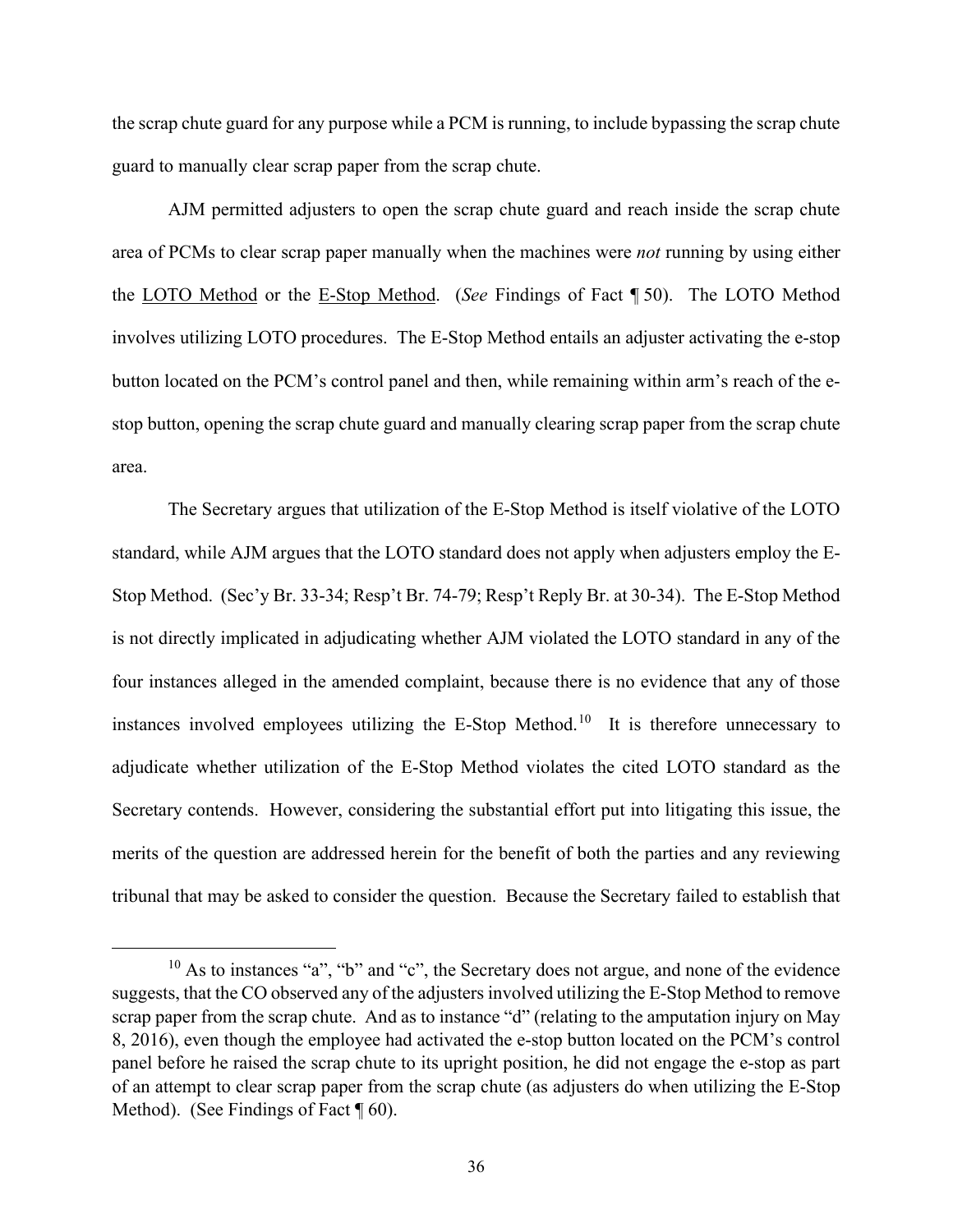using the E-Stop Method would expose employees to potential injury from the unexpected energization of the cutting die (*see* Findings of Fact ¶¶ 39, 42, 53), the Secretary has not established that the LOTO standard applies when employees utilize the E-Stop Method, as is discussed next in greater detail.<sup>11</sup>

The LOTO standard's "scope" provision,  $\S$  1910.147(a)(1)(i), provides that the standard "covers the servicing and maintenance of machines and equipment in which the *unexpected* energization or start up of the machines or equipment, or release of stored energy could cause injury to employees." Thus, the LOTO standard "applies only where the Secretary shows that unexpected energizing, start up or release of stored energy could occur and cause injury." *Gen. Motors Corp., Delco Chassis Div. (GM-Delco)*, 17 BNA OSHC 1217, 1218 (No. 91- 2973, 1995) (consolidated), *aff'd*, 89 F.3d 313 (6th Cir. 1996).

 $11$ The Secretary argues that the E-Stop Method "did not exist prior to the citation being issued," but rather that AJM concocted it afterwards. (Sec'y Br. 31-33). This argument is rejected. The record is replete with testimony from witnesses called by both parties that in the years before OSHA commenced the underlying investigation, the E-Stop Method was widely known, understood, and commonly utilized to clear scrap paper from the scrap chute. (*See* Findings of Fact ¶ 50).

The circumstantial evidence that the Secretary contends establishes that AJM concocted the E-Stop Method after the citation was issued was not preponderant. (Sec'y Br. 31-33). One item of circumstantial evidence is that during the investigation AJM management told the CO that employees were required to utilize LOTO procedures to clear scrap paper from the scrap chute area, and that they never mentioned the E-Stop Method to him. (Findings of Fact ¶ 76). Further, in an unverified interrogatory response made early in the litigation, AJM stated that the use of LOTO procedures was mandatory when clearing scrap paper from the scrap chute. (Ex. C-29 at 8). Both of these circumstances support at least a reasonable suspicion that AJM fabricated the E-Stop Method post-citation. However, that reasonable suspicion was refuted decisively by the abundant and uncontroverted testimony from witnesses called by both parties that the E-Stop Method was well known and frequently utilized well before the commencement of the investigation. The circumstantial evidence cited by the Secretary suggests at the least that AJM was less than fully forthcoming with both (1) the CO before the citation was issued, and (2) with its attorneys in the preparation of the unverified interrogatory response. But that evidence does not establish that AJM concocted the E-Stop Method after the citation was issued.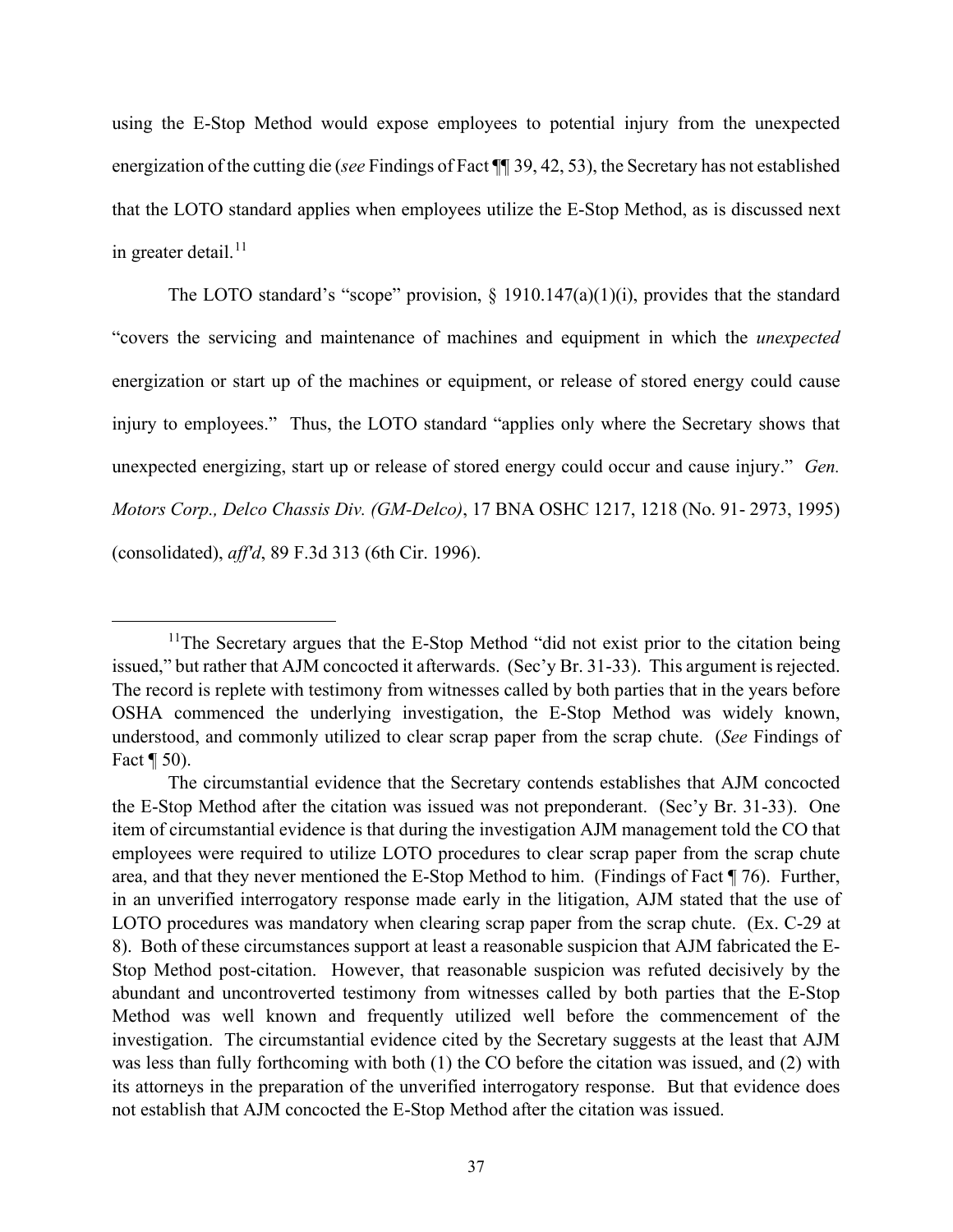The E-Stop Method does not itself constitute a protocol that would meet to the LOTO standard's substantive requirements, and AJM does not argue that it does.<sup>12</sup> (T. 585). The Secretary argues that only LOTO procedures may be used to clear scrap paper from the scrap chute, and consequently AJM's use of the E-Stop Method to do so violates the cited LOTO standard.

The Secretary failed to establish that the LOTO standard applied to the use of the E-Stop Method because the evidence was insufficient to support the conclusion that the unexpected energization or startup or release of stored energy could occur and cause injury while clearing scrap paper by using the E-Stop Method. (*See* Findings of Fact ¶¶ 39, 42, 53).

The Commission has rejected the Secretary's implicit position that the LOTO standard "presumes that there always is a hazard of unexpected energization, etc., on every industrial machine and piece of equipment during servicing and maintenance." *GM-Delco*, 17 BNA OSHC at 1220. Rather, the Commission has determined that the "terms of the standard clearly place the burden on the Secretary to *show* that there is such a hazard as to the cited machines and equipment." *Id.* (emphasis in original). The Commission has decided that control circuit type devices in machines may operate in such a manner that eliminates the potential of injury from hazardous energy during certain servicing or maintenance activities, so that the LOTO standard does not apply in those circumstances. *See GM-Delco*, 17 BNA OSHC at 1220 (determining

<sup>&</sup>lt;sup>12</sup> Use of the E-Stop Method does not involve locking out or tagging out anything on a PCM, but even if it did, it could not constitute a compliant LOTO procedure. The locking or tagging out of an "energy isolating device" is an essential component of a compliant LOTO procedure. The LOTO standard's definition of "energy isolating device" expressly excludes "control circuit type devices," providing that "[p]ush buttons, selector switches and other control circuit type devices are not energy isolating devices." § 1910.147(b). The e-stops on the PCMs are "control circuit type" devices (see Findings of Fact, ¶¶ 38–39), and thus utilizing a procedure that relied on locking or tagging out the machine's e-stops would not constitute a procedure that met the LOTO standard's minimum requirements.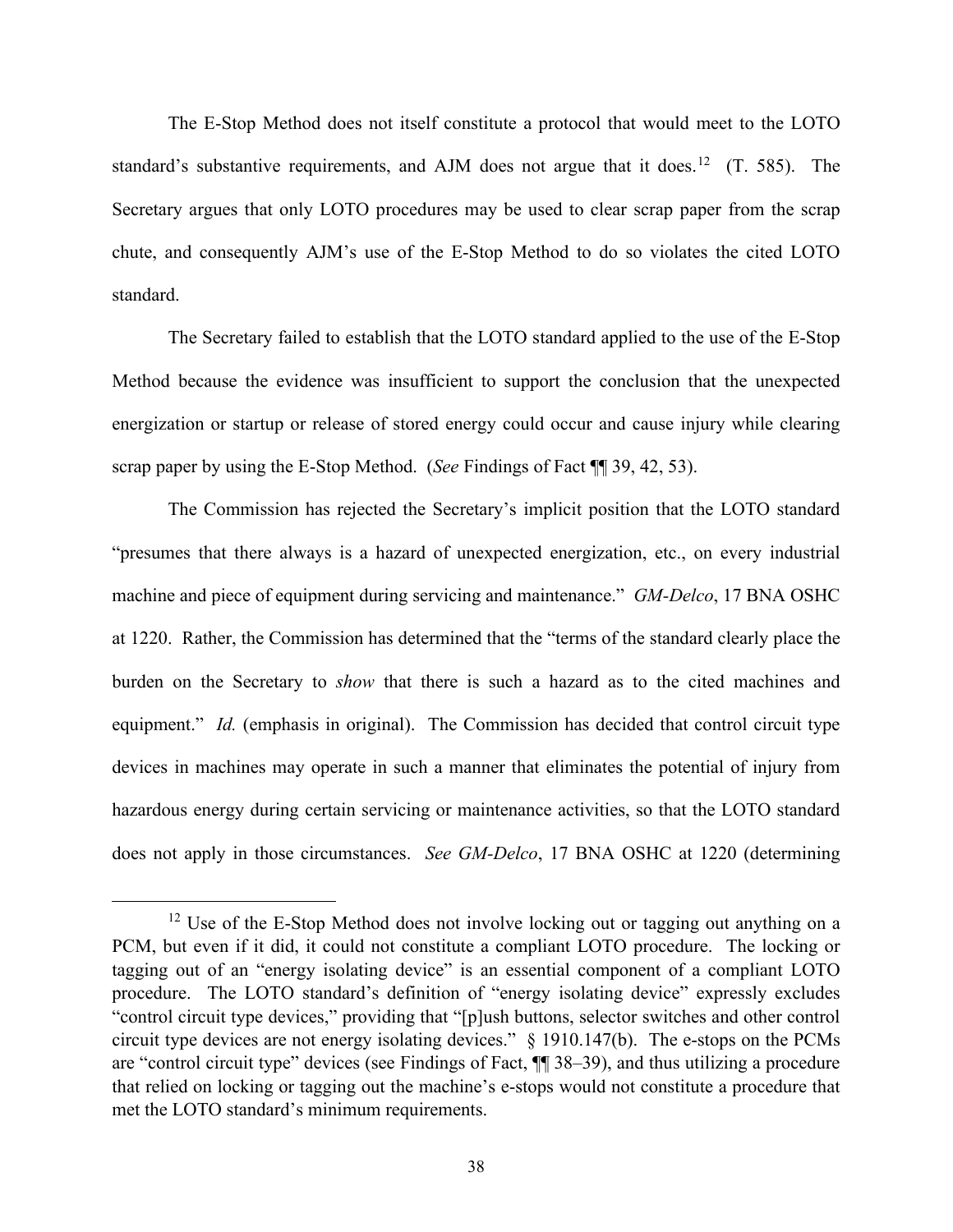LOTO standard not applicable where employer relied on control circuit type devices, including electronically interlocked gates and e-stop buttons, to eliminate the potential for injury from hazardous energy); *see also Alro Steel Corp.*, 25 BNA OSHC 1839, 1854 (No. 13-2115, 2015) (ALJ) (rejecting the argument that "relying on control circuitry allows the machine to remain energized and, therefore, subject to unexpected energization through accident or mechanical failure," and determining LOTO standard was not applicable because control circuitry prevented unexpected energization or start up or release of stored energy during a particular servicing activity).

The Secretary points to testimony that from time to time employees improperly utilized the E-Stop Method by failing to stay within arm's reach of the e-stop after having opened the scrap chute guard. (Sec'y Br. 33; e.g., T. 116-19, 331-32, 359-60). Such an improper utilization of the E-Stop Method could constitute a violation of the LOTO standard, because in such instances an employee could be exposed to hazardous energy and resultant injury while performing service or maintenance. However, the testimony regarding such instances of the mis-utilization of the E-Stop Method lacked specificity as to the time of occurrence or the precise context of such occurrences. That non-specific evidence is insufficient to establish the violations alleged by instances "a", "b" or "c" involved the improper use of the E-Stop Method.

The Secretary also points to anecdotal evidence of instances of e-stops malfunctioning. (Sec'y Br. 33-34). As set forth in the Findings of Fact (¶¶ 39, 42, 53), the preponderant evidence is that any failure in the e-stop circuit could result only in the machine shutting off and remaining off. (E.g., T. 1949, 2055-56, 2414, 2470, 2481-82). The plant manager, Roger Finckbone, who has been involved in the maintenance and servicing of the PCMs since 1997 (T. 2448), testified that the e-stops on the PCMs fail in the "off" position and that components of the machine cannot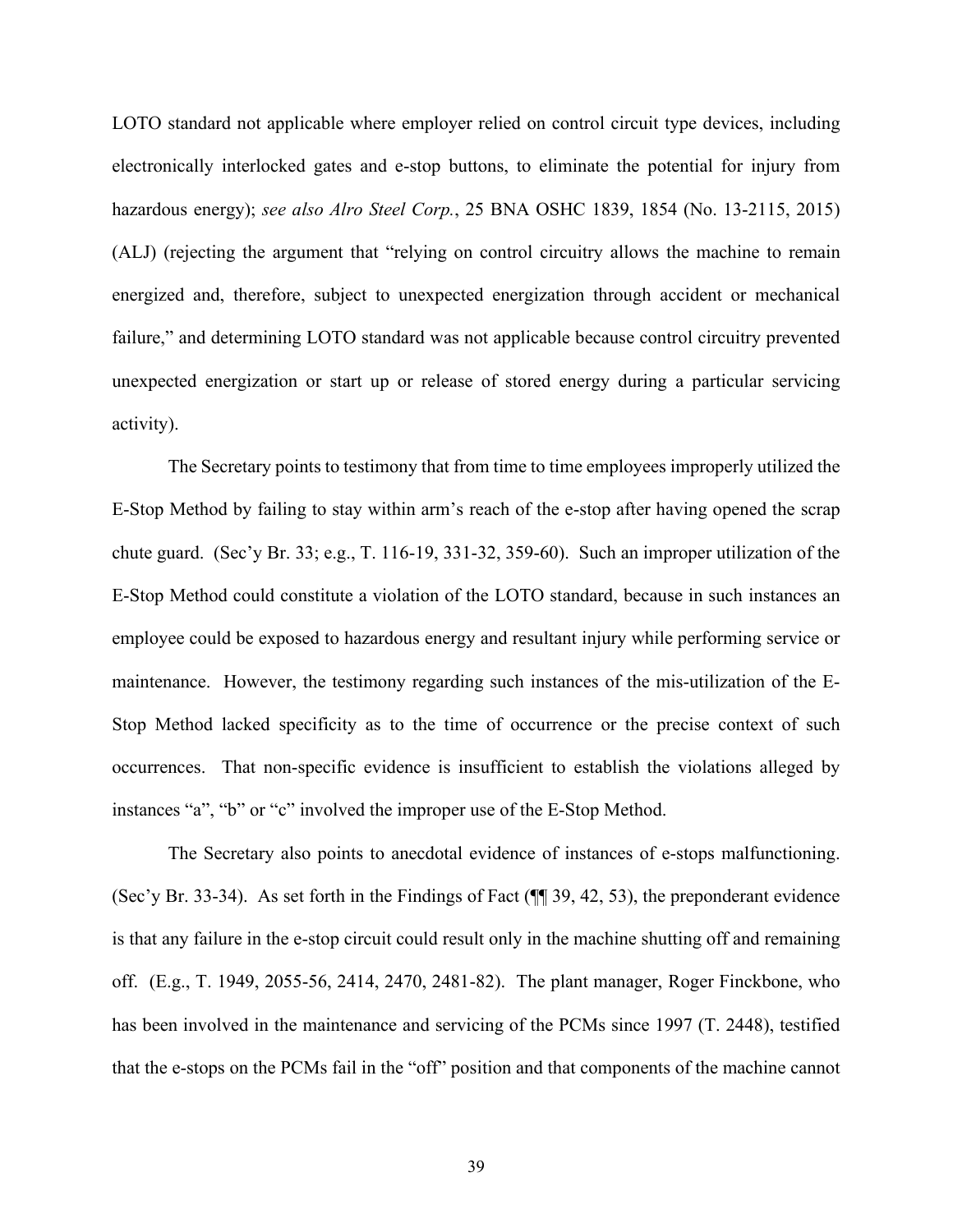move if an e-stop fails. This testimony was more authoritative that the vague anecdotal testimony of two former employees that engaging an e-stop (or activating the safety interlock upon opening the rear access doors) did not always cause the PCMs to shut down immediately and completely. (T. 218-19, 229-30, 333-34). *Cf. Conagra Flour Milling Co.*, 16 BNA OSHC 1137, 1141 (No. 88-1250, 1993) ("Generally speaking, where employees testify from their own knowledge and experience on matters that pertain to their specific work activities, their testimony should be given greater weight than that of witnesses who do not have first-hand experience with the operation in question").

AJM's written LOTO procedures do not contain any description of the E-Stop Method. (See Ex. C-3; R-15 at 5-7, 13). The Secretary argues that the absence of any such description in AJM's written LOTO procedures violates the provisions of the LOTO standard that prescribe the content of written LOTO procedures. (Sec'y Br. 32). *See* §§ 1910.147(c)(4)(ii)(A)—(D); *Angelica Textile Servs., Inc.*, 27 BNA OSHC 1246, 1250 n. 6 (No. 08-1774, 2018) (observing that the "LOTO standard mandates that procedures be documented" except in certain narrow circumstances), *vacated on other grounds*, 803 F. App'x 542 (2d Cir. 2020) (unpublished). It is not necessary to adjudicate whether AJM's written LOTO procedures were deficient because the Secretary's complaint does not allege any deficiencies in the way AJM documented its LOTO procedures. Moreover, the parties did not consent to trying the unpleaded issue of the adequacy of AJM's written LOTO procedures. *See McWilliams Forge Co., Inc.*, 11 BNA OSHC 2128, 2129-30 (No. 80-5868, 1984) ("Trial by consent [under Fed. R. Civ. P. 15(b)] may be found only when the parties knew, that is, squarely recognized, that they were trying an unpleaded issue.") This decision and order does not adjudicate whether the LOTO standard required that AJM's written LOTO procedures describe either (1) the E-Stop Method, or (2) the conditions in which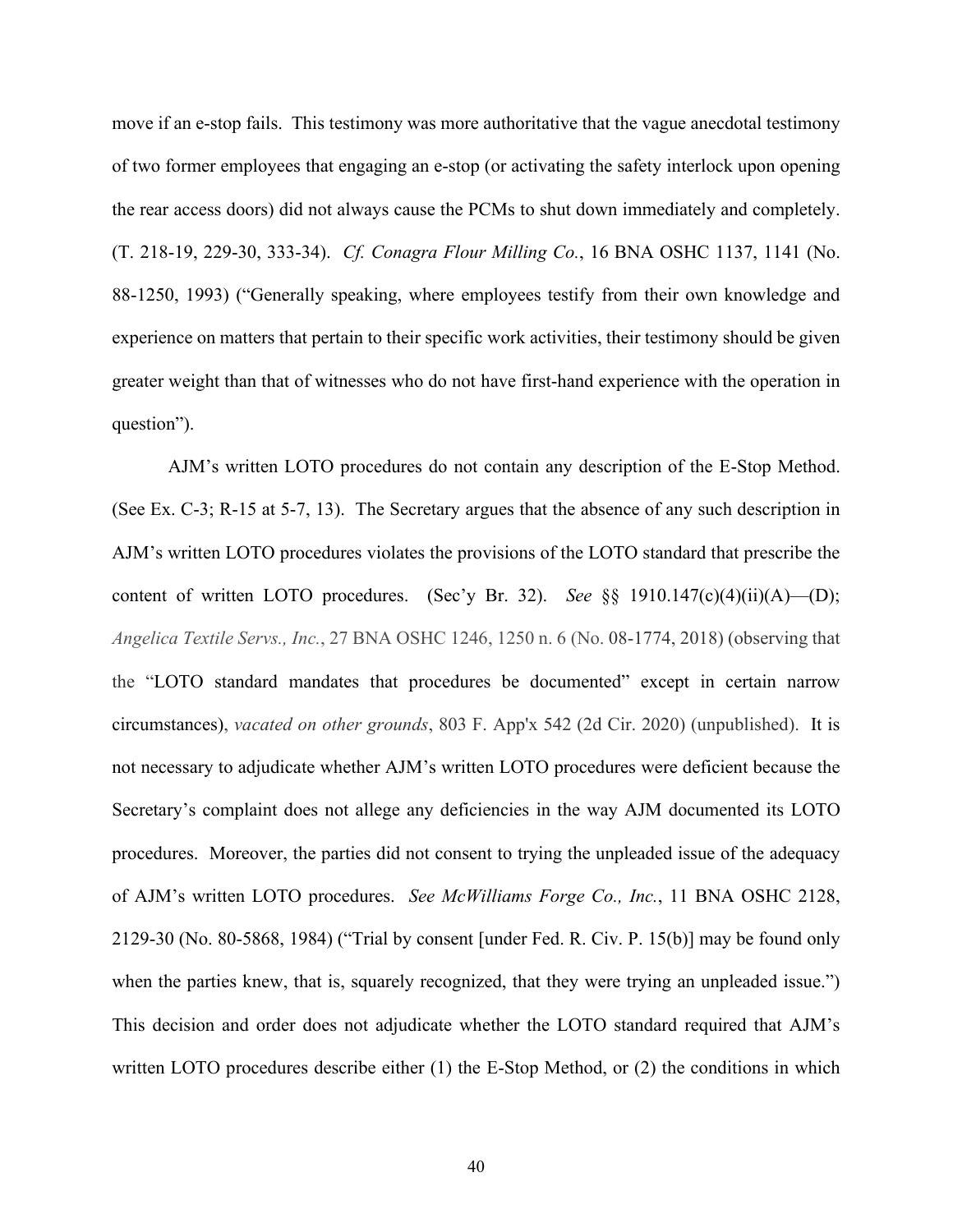employees were authorized to utilize the E-Stop Method to clear scrap paper from the scrap chute. *Cf. S. Hens, Inc.*, No. 17-0029, 2018 WL 2017592 at \*6 (O.S.H.R.C.A.L.J., Mar. 20, 2018) (concluding that the LOTO standard's provisions that prescribe the content of written LOTO procedures "is concerned with the 'how' of the lockout procedures, not the 'when'"), *aff'd* 930 F.3d 667, 676 (5th Cir. 2019).

AJM argues that the E-Stop Method constitutes an alternative measure to LOTO procedures so that it meets the "minor servicing exception" to the application of the LOTO standard. *See* NOTE to § 1910.147(a)(2)(ii) (containing "minor servicing" exception to subparagraph  $(a)(2)(ii)$ ). This argument is rejected. AJM did not plead the minor servicing exception as a matter in avoidance to the allegations of the complaint. *Westvaco Corp.*, 16 BNA OSHC 1374, 1377-78 (No. 90-1341, 1993) (noting that employer bears burden of proving that the LOTO standard's minor servicing exception applies); Fed. R. Civ. P.  $8(c)(1)$  (providing that "any avoidance or affirmative defense" must be affirmatively stated in responsive pleading). Also, the parties did not squarely recognize that they were trying that unpleaded issue. *McWilliams Forge Co., Inc.*, 11 BNA OSHC at 2129-30 (trial of unpleaded issues by consent).

## **5. Collateral Issue as to Application of LOTO Standard – Effectiveness of the Scrap Chute Door as a Machine Guard**

The Secretary asserts, in connection with various arguments, that the hinged scrap chute guard located near the PCM's control panel was not an effective machine guard because adjusters could bypass it quickly and with ease to clear scrap paper from the scrap chute of an operating PCM. The Secretary's argument is based in part on the evidence that (1) the manufacturer of the PCMs (Peerless) designed and manufactured the PCMs with a barrier or guard for the scrap chute with an interlock circuit that caused a running PCM to shut down when opened, (2) the PCMs at the Facility had been modified in a manner that had eliminated or bypassed this interlock feature,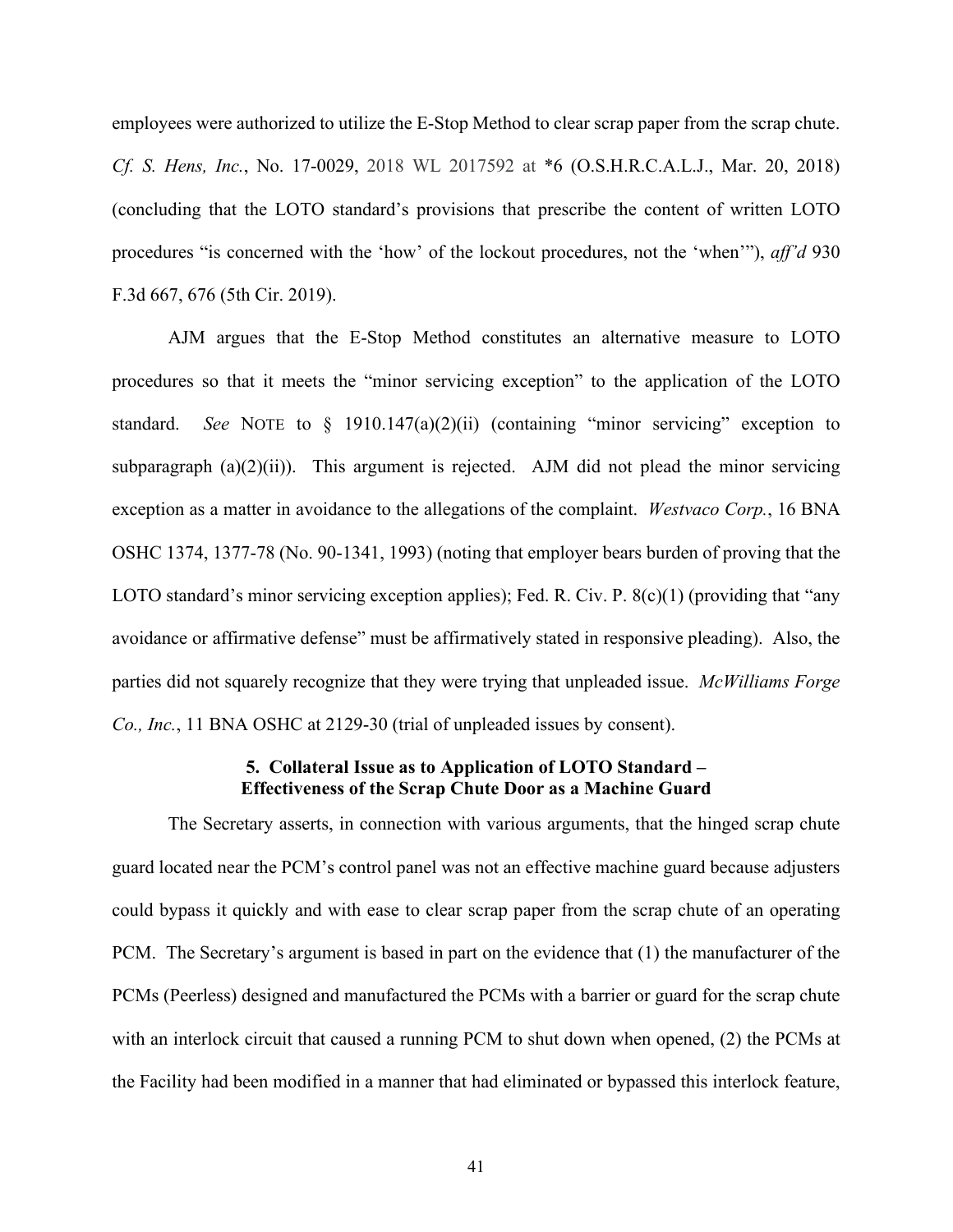so that opening the scrap chute guard did not cause the PCMs to shut down, (3) AJM designed, fabricated, and installed the scrap chute guards on the PCMs at the Facility (T. 1324), (4) Peerless informed AJM that for safety reasons it disapproved of the absence of interlock functionality on the guards, and (5) after Peerless expressed those concerns, AJM did not re-configure the guards to re-establish safety interlock functionality.<sup>13</sup>

The Secretary is substantially justified in his criticism of the efficacy of the hinged scrap chute guard in preventing employees from placing body parts in the dangerous scrap chute area of operating PCMs. The absence of an interlock feature on the AJM-designed scrap chute guard would have reasonably supported an allegation that the scrap chute guard violated the machine guarding standard found at 29 C.F.R. § 1910.212(a)(1) because employees could easily bypass the guard and access the dangerous scrap chute area of an operating PCM. *See HBD/Thermoid, Inc.*, 26 BNA OSHC 2068, 2080 (No. 16-1070, 2017) (ALJ) (deciding that a hinged guard that was easily bypassed by employees was inadequate and failed to meet the machine guarding requirements of § 1910.212(a)(1)), citing *Pass & Seymour, Inc.*, 7 BNA OSHC 1961, 1964 n. 5 (No. 76-4520, 1979) (stating "such a guarding method is only acceptable if installed in such a way that it cannot be easily circumvented by employees"); *see also Akron Brick and Block Co*., 3 BNA OSHC 1876, 1878 (No. 4859, 1976) (stating that "the method of machine guarding should not be

<sup>&</sup>lt;sup>13</sup> AJM was not the original owner of the PCMs at the Facility but rather acquired them from entities other than Peerless. (T. 1371-73). The record does not reflect whether AJM or some prior owner had modified the PCMs used at the Facility to bypass or eliminate the original interlock feature. However, the evidence did establish that AJM fabricated and installed the non-interlocked hinged scrap chute guard on each PCM, and that AJM could have configured the scrap chute guards with a safety interlock feature. (T. 1324-26, 1364, 1371-73).

After the citation was issued, AJM modified the scrap chute guard by causing it to be secured in its closed position by some type of fastener such as a bolt or screw. (T. 589). After that modification, it became necessary for employees to use a hand tool to remove the bolt or screw to open the scrap chute guard. (T. 2309).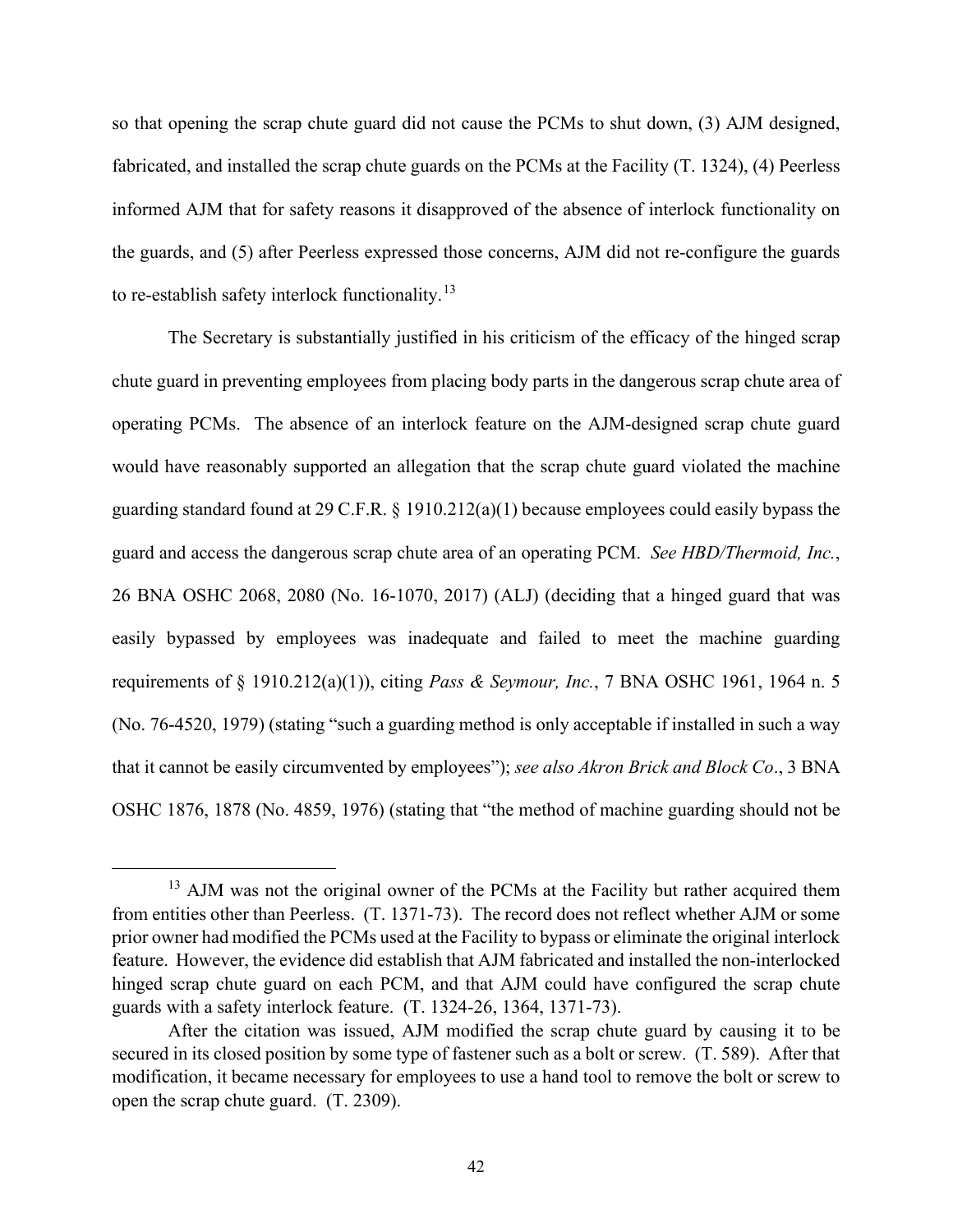predominantly dependent upon human behavior," and that workers take to the job "any tendency to neglect any specified course of conduct").

But the Secretary did not cite AJM for violating the machine guarding standard (subpt. O of 29 C.F.R. pt. 1910). Notwithstanding that the LOTO standard was "designed to seamlessly dovetail with the machine guarding protections that apply during normal production operations under" subpart O, *Dayton Tire*, 23 BNA OSHC 1247, 1253 (No. 94-1374, 2010), *aff'd in pertinent part,* 671 F.3d 1249 (D.C. Cir. 2012), the matter of whether the hinged scrap chute guard met the requirements of the machine guarding standard simply was not a matter put in issue by the pleadings, nor did the parties squarely recognize that they were trying that unpleaded issue. *McWilliams Forge Co., Inc.*, 11 BNA OSHC at 2129-30 (trial of unpleaded issues by consent).

# **6. Proof of Non-compliance for Instances "a", "b" and "c" -- Did Adjusters Bypass the Scrap Chute Guard to Clear Scrap When the PCMs Were Running?**

The CO's approximately 30-minute walkaround on the floor on August 25, 2016 spawned the LOTO violations that were ultimately alleged in instances "a", "b" and "c".14 The CO testified that during the walkaround he observed three adjusters on three different PCMs bypassing the scrap chute guard of operating PCMs to reach into the running machine and manually remove scrap paper. These employees were later identified to be James Beals on PCM #27 (instance "a"), Brandon Mendieta on PCM #13 (instance "b"), and Andrew Thompson on PCM #30 (instance "c").

The CO's testimony, if accepted at face value, would prove the violative conduct alleged in connection with each these three instances. AJM presented considerable countervailing

<sup>&</sup>lt;sup>14</sup> Even though the Secretary failed to establish that the cited LOTO standard applied to instance "b" (involving PCM #13 and adjuster Brandon Mendieta), the issue of whether the Secretary proved non-compliance with the cited standard as to instance "b" is adjudicated herein as well and is intended to provide an additional ground for vacating instance "b".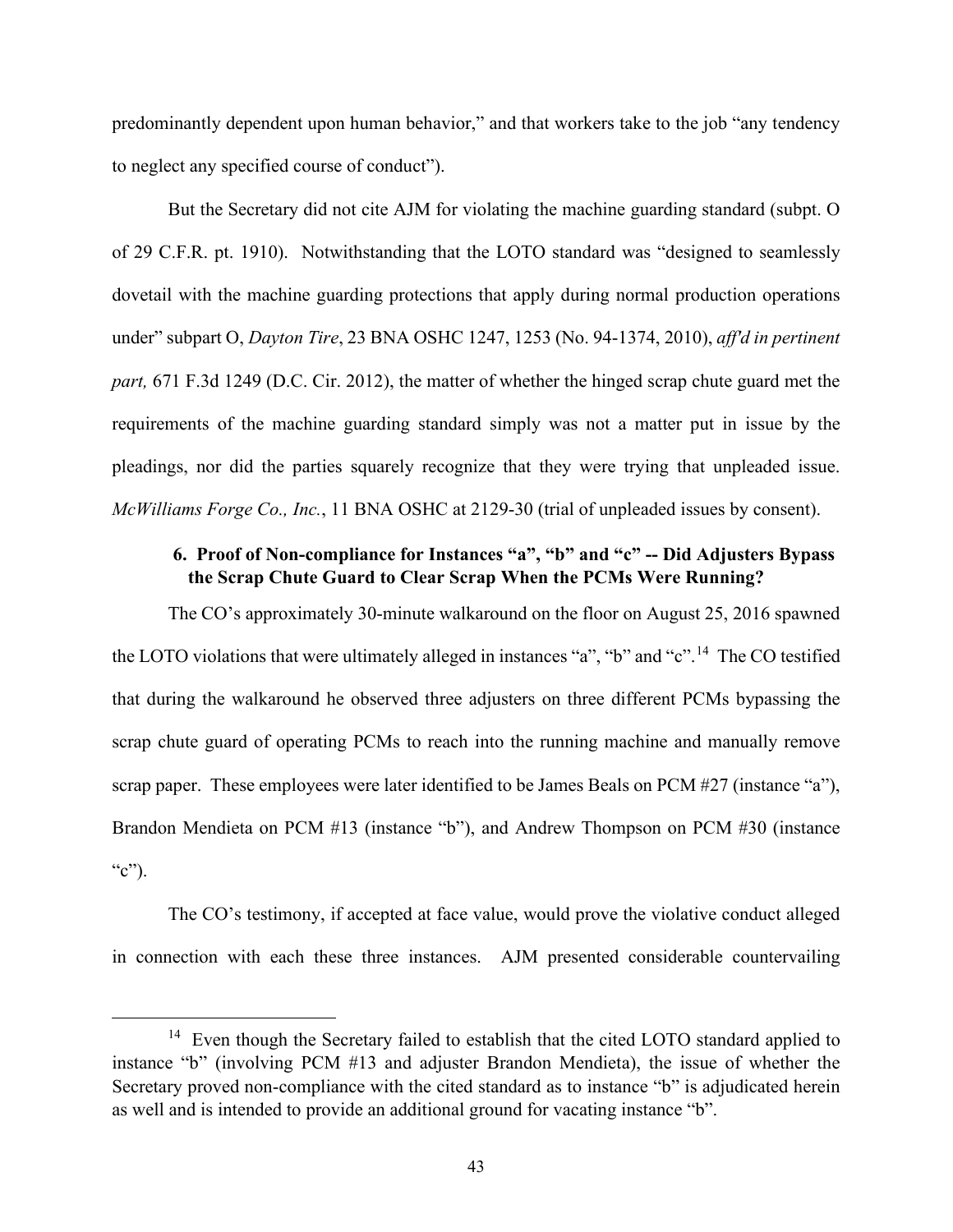evidence challenging the credibility and reliability of both the CO's testimony and the evidence that is corroborative of the CO's testimony. The undersigned, as the finder of fact, must scrutinize the whole of the evidence in determining whether the evidence that would prove the violative conduct was preponderant. For that reason, the following discussion goes into considerable detail in describing evidence bearing on whether the Secretary carried his burden to establish that there was noncompliance with the cited standard in the manners the Secretary alleged and sought to prove for instances "a", "b" and "c". *See Lake County Sewer Co.*, 22 BNA OSHC 1522, 1524 (No. 07-1786, 2009) (requiring Commission judge to "address all conflicting testimony, as well as any other record evidence relevant" to a material issue); *Agra Erectors, Inc.*, 19 BNA OSHC 1063, 1066 (No. 98-0866, 2000) (directing Commission judge to "give reasons for crediting the testimony of one witness over that of another that are accompanied by summaries of pertinent testimony and reasons for crediting the testimony").

The Secretary's theory of these three violations relates to a common servicing activity removing scrap paper that has become lodged in the scrap chute. The Secretary argues that it was common practice among adjusters at the Facility to use neither the LOTO Method nor the E-Stop Method for removing scrap paper from the scrap chute area, but rather to insert their hand or arm in the scrap chute of running PCMs to clear scrap paper manually. This is what the CO testified he saw three employees do on three different PCMs during his approximate 30-minute walkaround on August 25, 2016.

AJM argues that the activity that the CO described the three employees doing was prohibited and that employees complied with, and AJM effectively enforced, the work rule that all guards be closed when the PCM is operating. AJM contends the evidence that the three identified employees had reached into operating PCMs in the manner that the CO described was not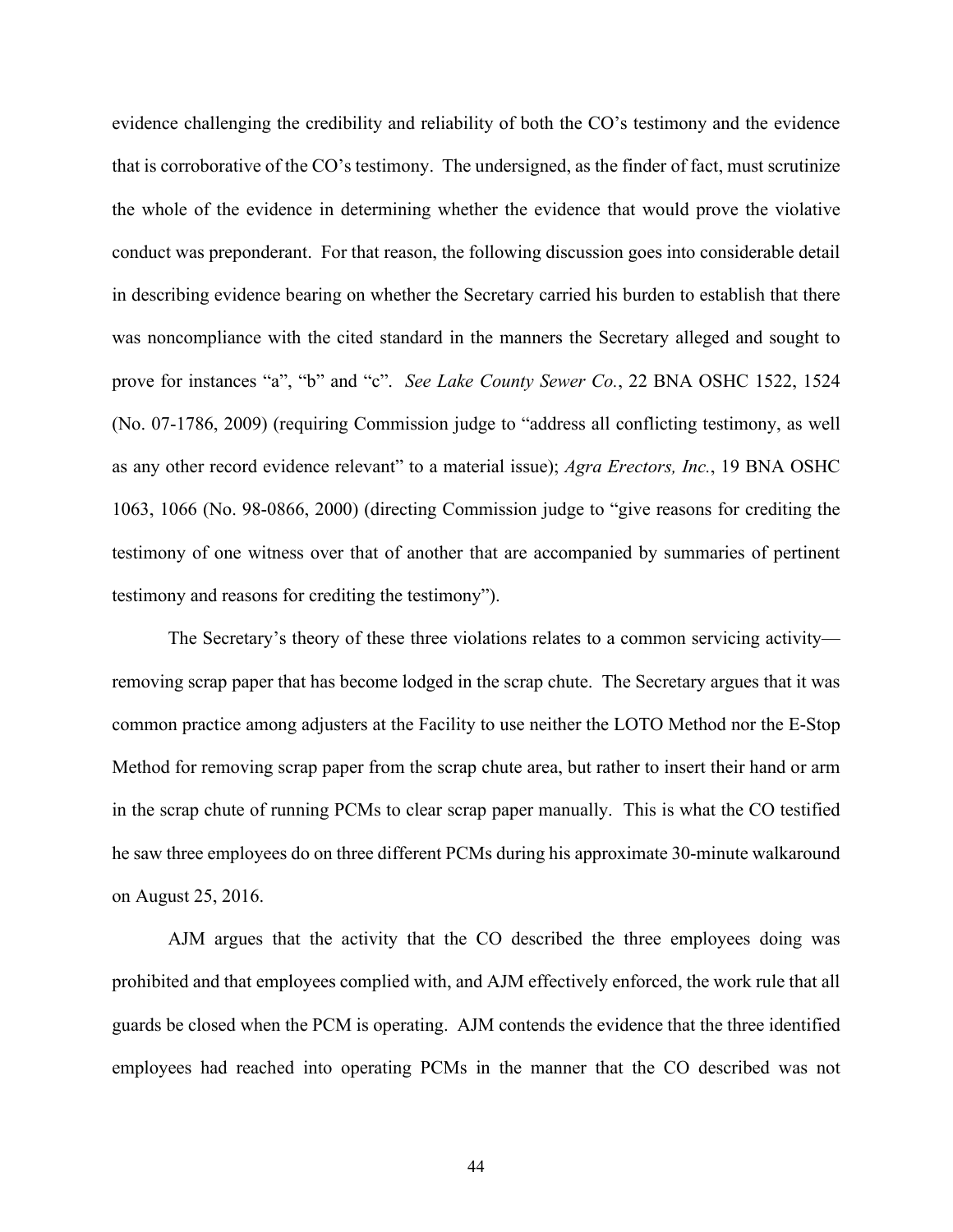sufficiently reliable or credible to prove by a preponderance that any of those employees engaged in the activity alleged.

# *a. Proof of Non-Compliance -- Instance "a"*  (PCM #27 Operated by James Beals)

The Secretary failed to meet his burden to establish that AJM violated  $\S$  1910.147(c)(4)(i) in the manner alleged in instance "a" of the LOTO citation.

## *i. Testimony of CO and James Beals*

Instance "a" pertains to PCM #27 that James Beals was operating on August 25, 2016. The CO testified that during his 30-minute walkaround on the production floor, he observed Beals engage in the following sequence of movements that occurred over a period of "one to three seconds." (T. 817-19). The CO testified that PCM #27 was in operation when he observed Beals open the scrap chute guard, reach into the scrap chute area up to his mid-forearm, remove scrap paper from the scrap chute area with his hand, and then close the guard. (T. 817-19). It is undisputed that the CO did *not* comment or remark to either Finckbone or Cutler about what he believed he had seen Beals do. (T. 825 & 1068 (CO testimony), T. 1590 (Cutler testimony), T. 2019 (Finckbone testimony)). Rather, after the walkaround the CO requested to speak privately with Beals, and AJM arranged for the CO to do so. The CO's testimony about what Beals told him in that private interview is murky. The CO did not expressly state that Beals had said to the CO privately that he had reached into the operating machine earlier *that day* in the manner that the CO testified that he had seen, although the CO unambiguously testified that Beals said that he sometimes reached into operating PCMs to clear scrap paper. (T. 829-30).

Beals testified that he generally did not use the E-Stop Method to clear paper from the scrap chute area unless "the paper jam was to the point where it was actually overflowing out of the scrap chute itself." (T. 198). He testified that instead of using the E-Stop Method, he usually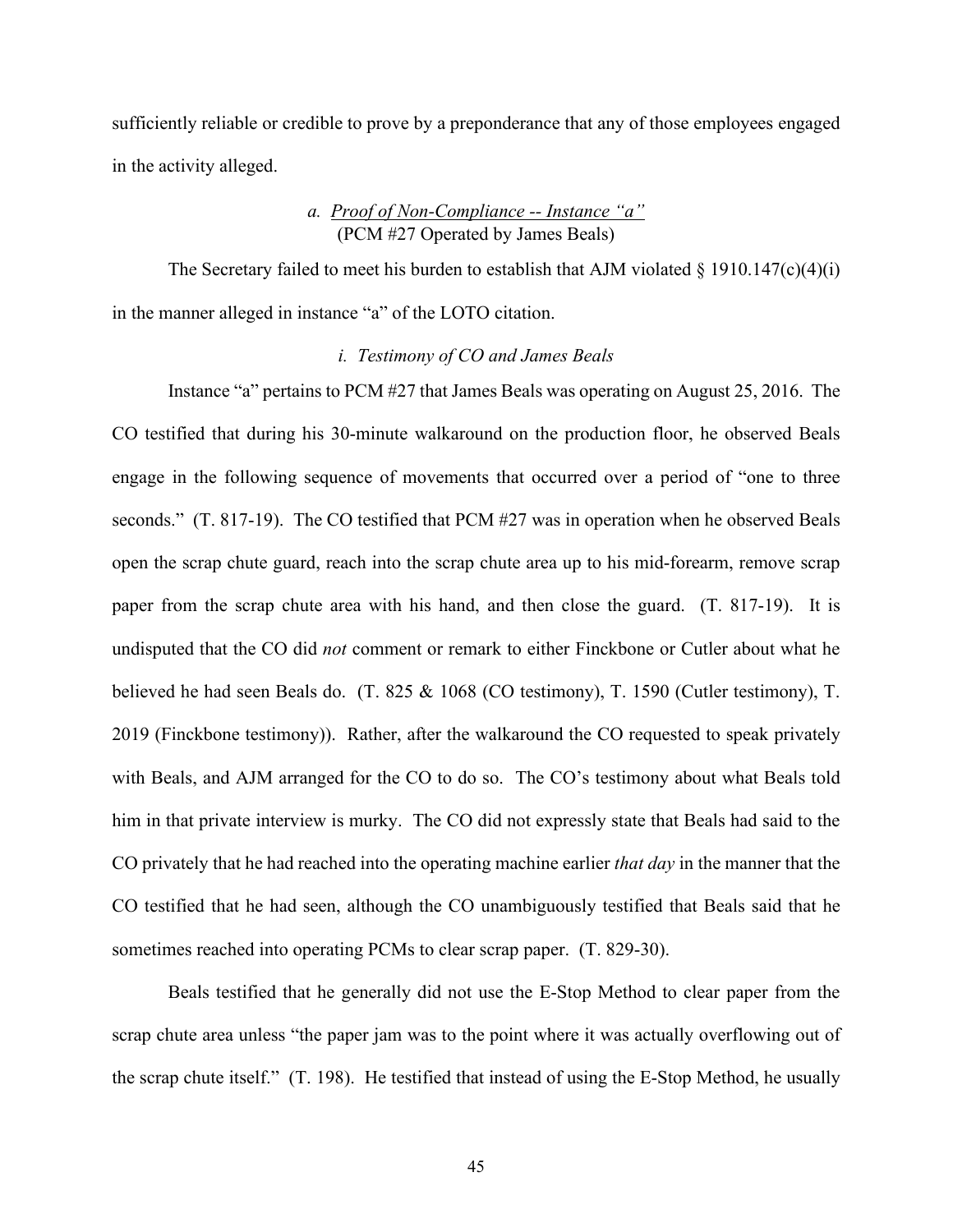opened the scrap chute guard while the PCM was in operation to clear out scrap paper that had gotten caught up in the scrap chute. (T. 194-199). Beals testified that he did this between two and twenty times a day for each PCM that he would be responsible for operating at any given time. The frequency with which the need arose to do this was affected by such factors as the ambient humidity and the moisture content of the paper stock. (T. 194-199). Beals testified that when removing scrap paper from the scrap chute in this manner, he would sometimes insert only his hand into the scrap chute area, while at other times he would reach in up to his elbow, and that the length of time to complete that process was "a couple of seconds," which was all the time needed to "[j]ust open the door, grab it, and keep it moving." (T. 199).

Beals testified that he learned to clear scrap paper from the scrap chute of operating PCMs in this manner from his trainers and from observing other adjusters. (T. 201). He testified that the practice "just came with the job" (T. 202) and was "just the way we worked" (T.200). He testified that he had once observed his floor supervisor (Don Gaddy) do this on a PCM that Beals was operating after Gaddy had come to assist him. (T. 202).

Beals also described times when scrap paper would become snagged on the adjustable air nozzle situated just inside the scrap chute door (which is the source of the bursts of air that expel the scrap paper from the scrap chute). (T. 196-99; *see also* T. 84-85; Ex. C-12, photo depicting the green-colored air hose near the center of the photo).

Beals acknowledged that AJM had a work rule that guards had to be in place when the PCMs were in operation, and he acknowledged further that over his tenure at AJM from April 2015 to November 2016 he had been disciplined for violating that rule. The record reflects Beals being formally disciplined for violating that rule on three separate occasions, the last such time being about eleven months before his employment was terminated in November 2016 (for a non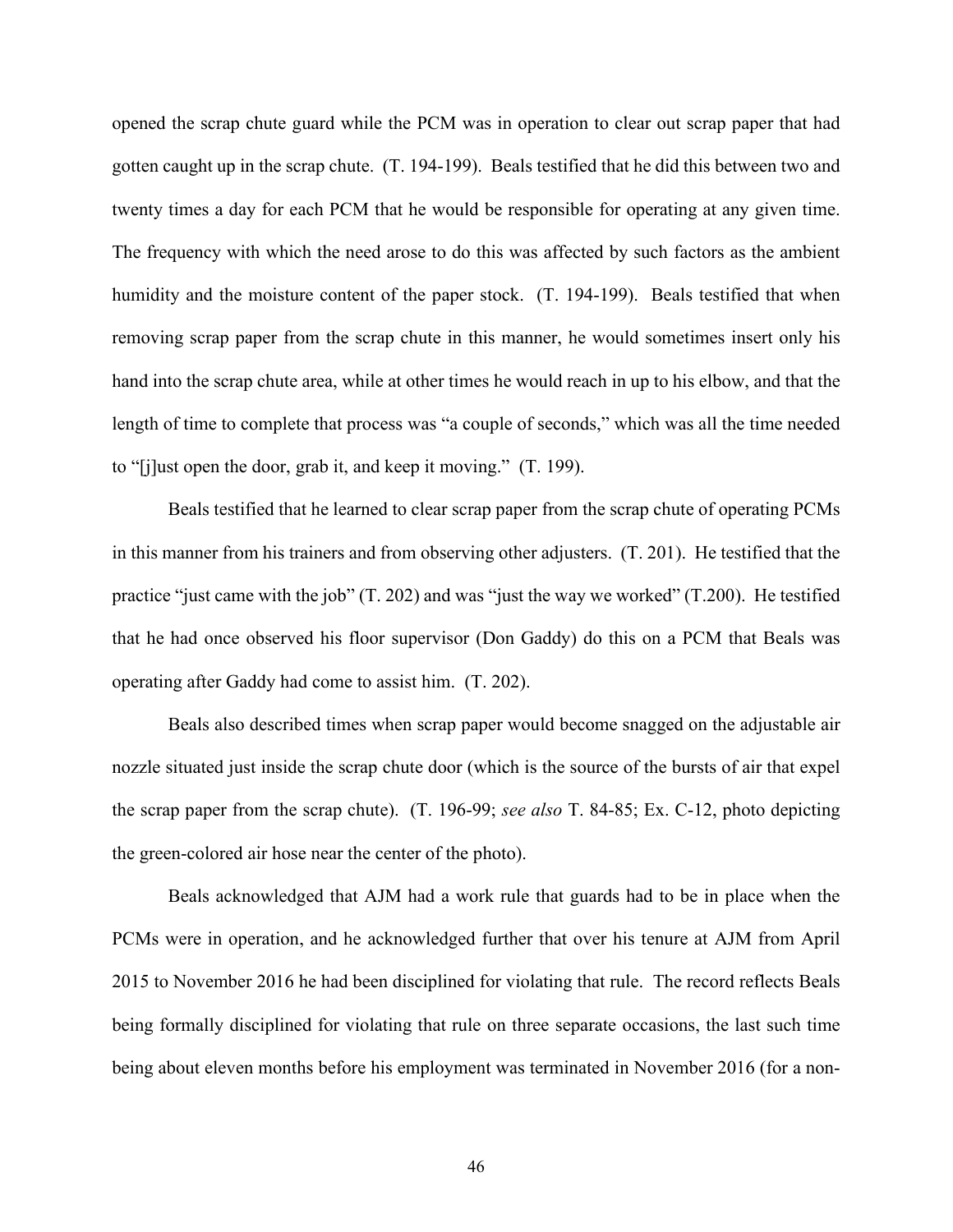safety related infraction). (T. 169, 258-260, 267, 274; Ex. R-26 at 21-29). Ex. R-26 at 2-3 [8/28/2015], 9-10 [10/15/2015], 12-13 [1/7/2016], 21-29 [termination 11/29/2016]). None of those disciplinary events involved Beals clearing scrap paper from the scrap chute of an operating machine. Beals testified that he had never been disciplined for bypassing the scrap chute guard and reaching into an operating machine in the manner that he described having done routinely during his work as an adjuster. (T. 294).

Mr. Beals was not asked, and he did not testify about, whether he had bypassed the scrap chute guard to remove scrap paper during the CO's walkaround on August 25, 2016 in the manner that the CO testified he had observed Beals doing.

### *ii. Testimony of Former AJM Employees Consistent with Beals' Testimony*

Three other former AJM employees called by the Secretary were corroborative of Beals' testimony that the practice of clearing scrap paper from the scrap chute of operating PCMs was a common practice of many adjusters. Those former employees were Dallas Benjamin, David Griner, and an employee with initials D.F.

## (A). Dallas Benjamin

Dallas Benjamin's testimony was corroborative of Beals' testimony with respect to the practice among adjusters to bypass the scrap chute guard when the PCMs were operating.

Benjamin was employed by AJM for only about three weeks. He started in August 2016 as an "adjuster-trainee" and was terminated soon thereafter for poor attendance. (T. 72, 130-31, 134, 169). Benjamin testified he had been assigned two PCMs to operate (T. 137), even though his training records indicate he remained an "adjuster-trainee" throughout his brief tenure and that he did not complete new adjuster training. (Ex. R-33). Like Beals, Benjamin described circumstances when scrap paper became snagged or "caught" in the scrap chute. (T. 87-88). Benjamin testified that he would sometimes open the scrap chute guard and clear the scrap paper

47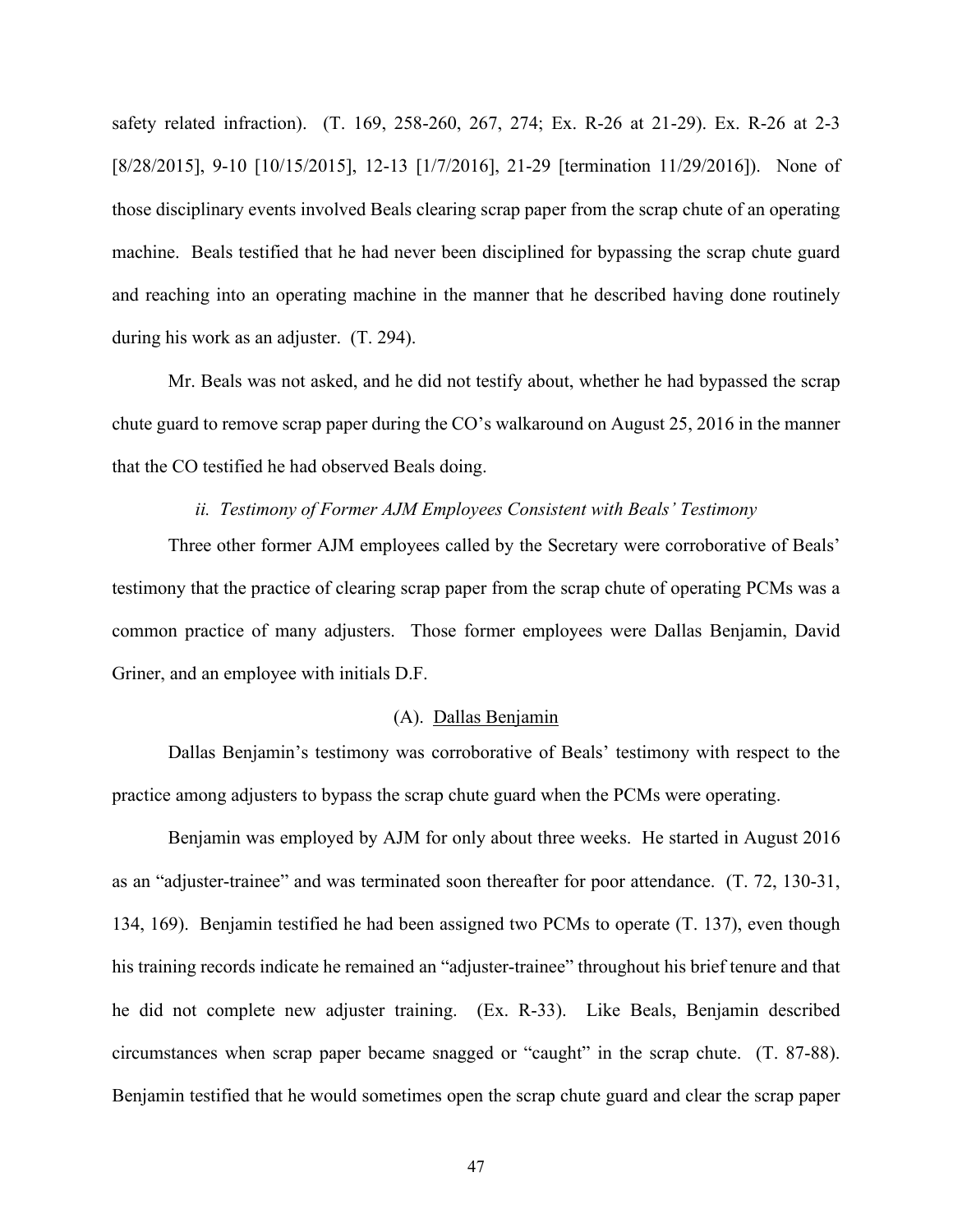manually while the machine was running by reaching in the scrap chute up to his forearm in a movement that took only "two seconds." (T. 88-92, 96). Benjamin testified further that he would manually adjust the air nozzle that is accessible through the scrap chute guard about ten times daily for each machine he was assigned to operate, and that most of the time the PCMs were running when he made this adjustment. (T. 94-96). He testified further that he cleared scrap paper from the scrap chute of a single PCM between 30- and 60-times day, and about half those times the machine would be running. For the other half of those times, he would activate an e-stop when a paper jam in the scrap chute "got out of hand," or the PCM would stop automatically (apparently when the sensor between the forming die and the stacker detected that finished product was not exiting the forming die). (T. 89-92). Benjamin testified that the process of reaching into the scrap chute of an operating machine to clear scrap paper took a "few seconds," in contrast to using the E-Stop Method, which took "about a few minutes." (T. 121-22). Benjamin did not know whether a supervisor had ever observed him putting his hand or arm into an operating PCM. (T. 152).

Benjamin testified that his trainer, whose name he did not recall, showed him how to clear scrap paper from the scrap chute and adjust the air nozzle when the machine was operating. (T. 75, 92-93, 96). He testified that he observed other adjusters clearing scrap paper and adjusting the air nozzle of operating PCMs every day that he had worked at AJM. (T. 93, 96-98).

# (B). David Griner

David Griner's testimony was corroborative of Beals' account of the circumstances in which adjusters bypassed the scrap chute guard of an operating PCM to remove scrap paper and to adjust the air nozzle.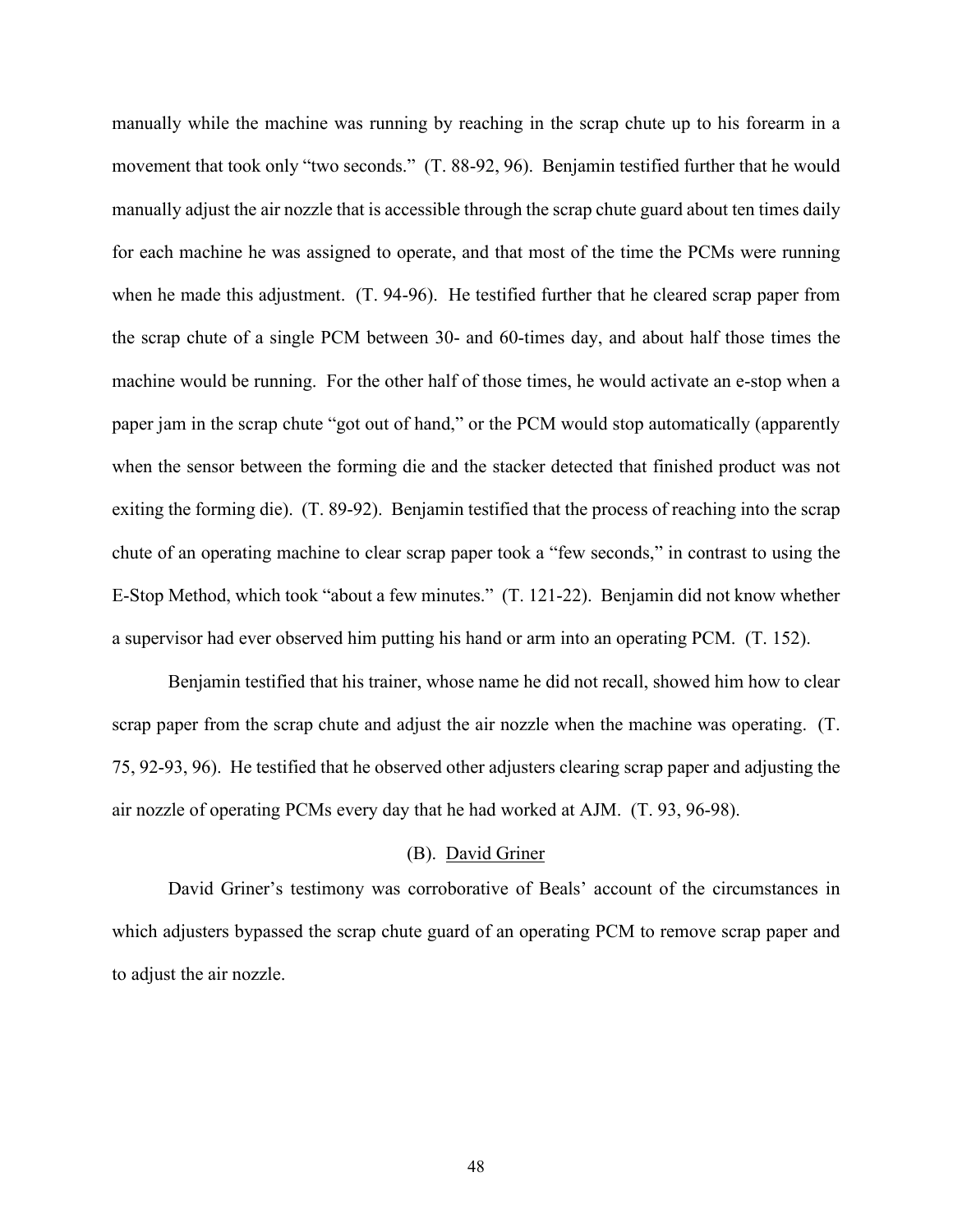Griner was employed at AJM as an adjuster from September 2014 to January 2017.<sup>15</sup> (T. 302-04; Ex. R-27 at 1; Ex. R-31). Griner described scrap paper accumulating in the PCM's scrap chute when the air nozzle was "not blowing correctly" and when the cutting die failed to make a complete cut of the paper stock. (T. 306-07). He testified that it was "not that often" that he would use the E-Stop Method to clear scrap paper from the scrap chute. (T. 316).

Griner testified that a "couple of times a day" he would clear scrap paper from the scrap chute while the machine was running if the scrap paper "was right there where I could get to it." (T. 314). He testified that he did this by manipulating the controls to stop paper from feeding into the cutting die area, but allowing the cutting die to continue to reciprocate and bypassing the scrap chute guard to manually clear the scrap paper from the scrap chute. (T. 314-19). He testified that he learned to do this by observing the plant manager (Roger Finckbone), the assistant plant manager (Marc Saylor), and his floor supervisor do the same thing, although Griner did not speak to whether he had been expressly trained to do this. (T. 319-20, 334). When asked whether he had ever been told not to reach into an operating machine, he responded "Not really," with no further explication. (T. 334).

Griner testified further that when he adjusted the air nozzle he would usually do so while the PCM was running because that way he was able to determine the manner in which the air was flowing as he adjusted the nozzle, which was not possible when the PCM was shut off, though he did not speak to whether he had been trained to do this. (T. 325-27). Adjusting the air nozzle with the machine running took only "a couple of seconds," while shutting the machine down to

 $15$  Griner testified that he quit AJM upon walking out of a meeting in which managers were giving him a "work improvement notice" for having left PCMs unattended. (T. 340-43). AJM's view of the circumstances of Griner's departure was that AJM terminated his employment after he walked out of that meeting. (T. 1656; Ex. R-27 at 1).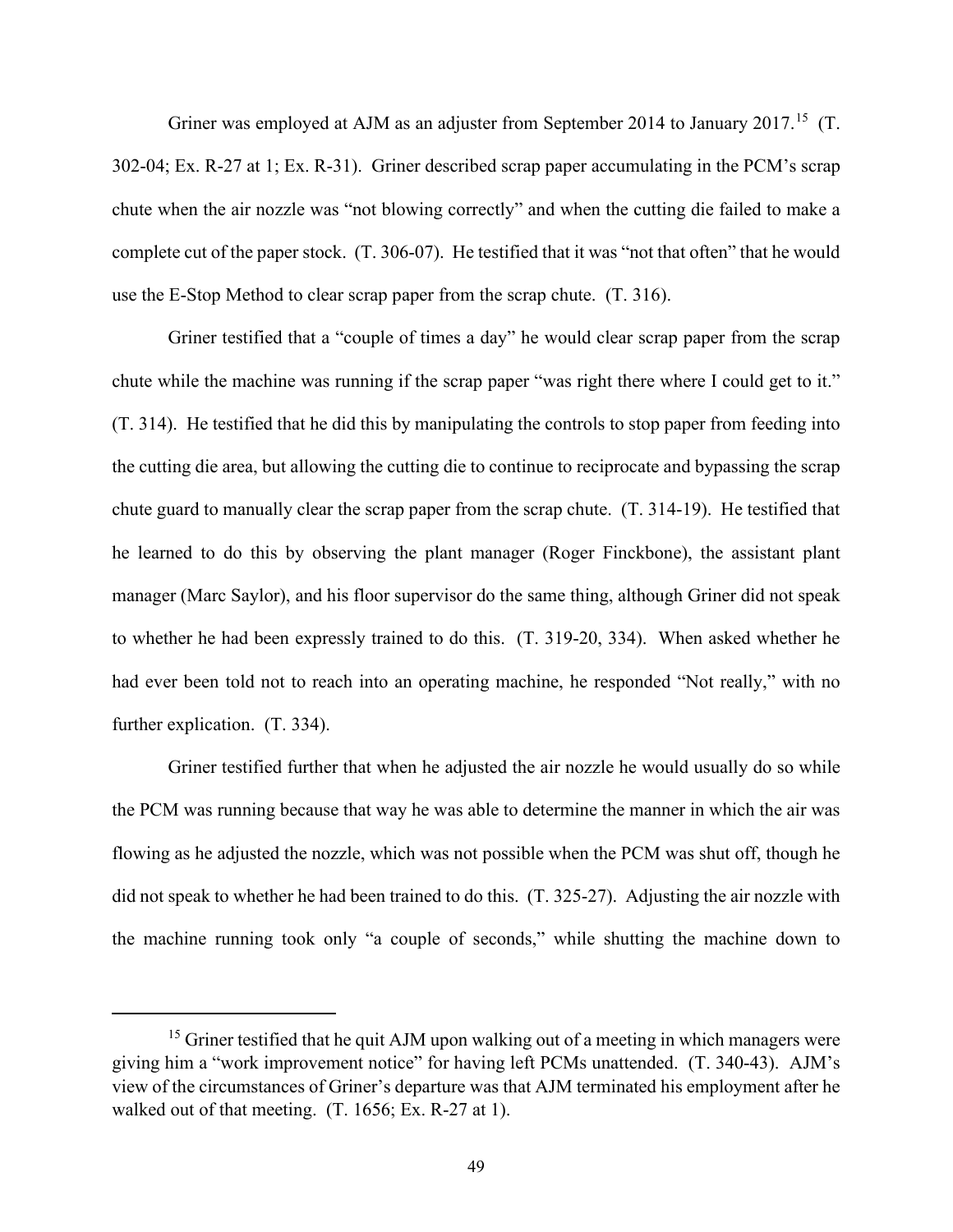complete the same task would take about five minutes. (T. 326-27). Griner testified that he had observed a floor supervisor (Egorov) and other adjusters adjust the air nozzle when the PCMs were running. (T. 327).

# (C). Adjuster "D.F."

The testimony of an employee with the initials D.F. corroborated Beals' account of the circumstances in which some adjusters cleared scrap paper from scrap chutes and adjusted air nozzles of operating PCMs.<sup>16</sup>

D.F. was employed as an adjuster at the Facility from March 2015 to September 2016, when he chose not to return to work after having taken a medical leave of absence. (T. 640-42, 689, 1676-77; Ex. R-39). D.F. testified that throughout his employment he inserted his hand into the scrap chute area of operating PCMs to clear scrap paper and to adjust the air nozzle, and that he did this as many as 20 to 30 times a day in a series of movements that were completed in "[j]ust seconds, like one or two seconds." (T. 662-63, 667, 672). He testified his trainer (an experienced adjuster who had the same initials -- D.F.) "showed me that way," but also cautioned him that "you wasn't supposed to" clear the paper that way "but, you know, that's the way you got to get this machine running," and so "[t]hat's how we do it." (T. 693, 695). D.F. testified he had observed other adjusters clear scrap paper from the scrap chutes of operating PCMs every day (T. 663, 670- 71, 695-96), and that he had observed floor supervisors (Egorov and Mays) do this as well. (T. 671-72). He testified that he would be "a bit concerned" about the proximity of his hand to the reciprocating cutting die when doing this, but that he did not believe he was putting himself at risk when doing so, explaining that "I'll be cautious," and "I know ... how to move." (T. 694).

 $16$  D.F. is the nephew of the employee who suffered the amputation injury on May 8, 2016, (and who for privacy considerations is identified in this Decision by initials "W.F."). (T. 640).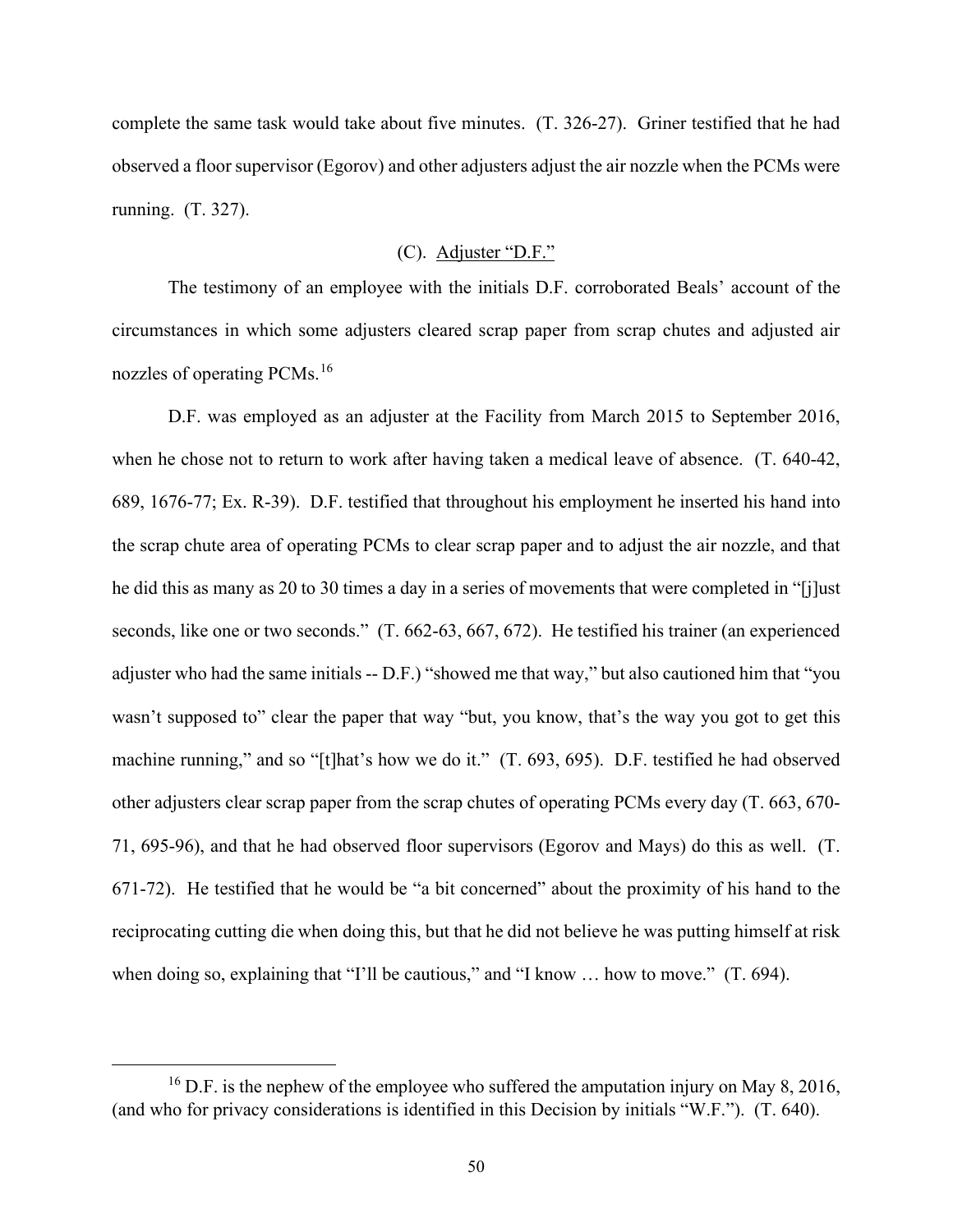# *iii. Competing Testimony of Current AJM Employees*

AJM presented testimony of current AJM employees who testified to substantial effect that (1) AJM's work rule was that all PCM guards had to remain in place when the machines were operating, (2) they had not observed employees clear scrap paper by bypassing the scrap chute guard of operating PCMs in violation of that rule, and (3) it was not a common or an accepted practice for employees to do so.

The plant manager, Roger Finckbone, who accompanied the CO throughout the CO's walkaround on August 25, 2016 (T. 2510-11), testified that during the walkaround he did not see Beals reach into a running PCM in the manner that the CO described. (T. 2516-19). However, Finckbone recalled that he had observed Beals holding open the scrap chute guard to PCM #27 and peering into the scrap chute area while the machine was operating. (T. 2516-17). Finckbone recalled further that when Beals realized that Finckbone was observing him do this, Beals immediately closed the scrap chute guard. (T. 2516-19). Finckbone testified that he instructed someone to discipline Beals with a written warning for operating the PCM with a guard open, but that he later learned that his instructions had not been carried out. (T. 2529-30). Finckbone testified further that he had never seen an employee access the scrap chute through the scrap chute guard of an operating PCM machine at the Facility, though he recollected having seen that happen "long ago," probably at another AJM plant where he had worked before the Facility opened in 2009. (T. 2438-39, 2494-96). He testified that employees were permitted to access the scrap chute through the scrap chute guard by utilizing either the LOTO Method or the E-Stop Method, and that it is generally necessary to remove scrap paper from the scrap chute about "five or six times a day depending on the diligence of the adjuster." (T. 2469, 2489).

The Facility's human resources manager, Robert Cutler, who along with Finckbone accompanied the CO during his 30-minute walkaround on August 25, 2016, similarly testified that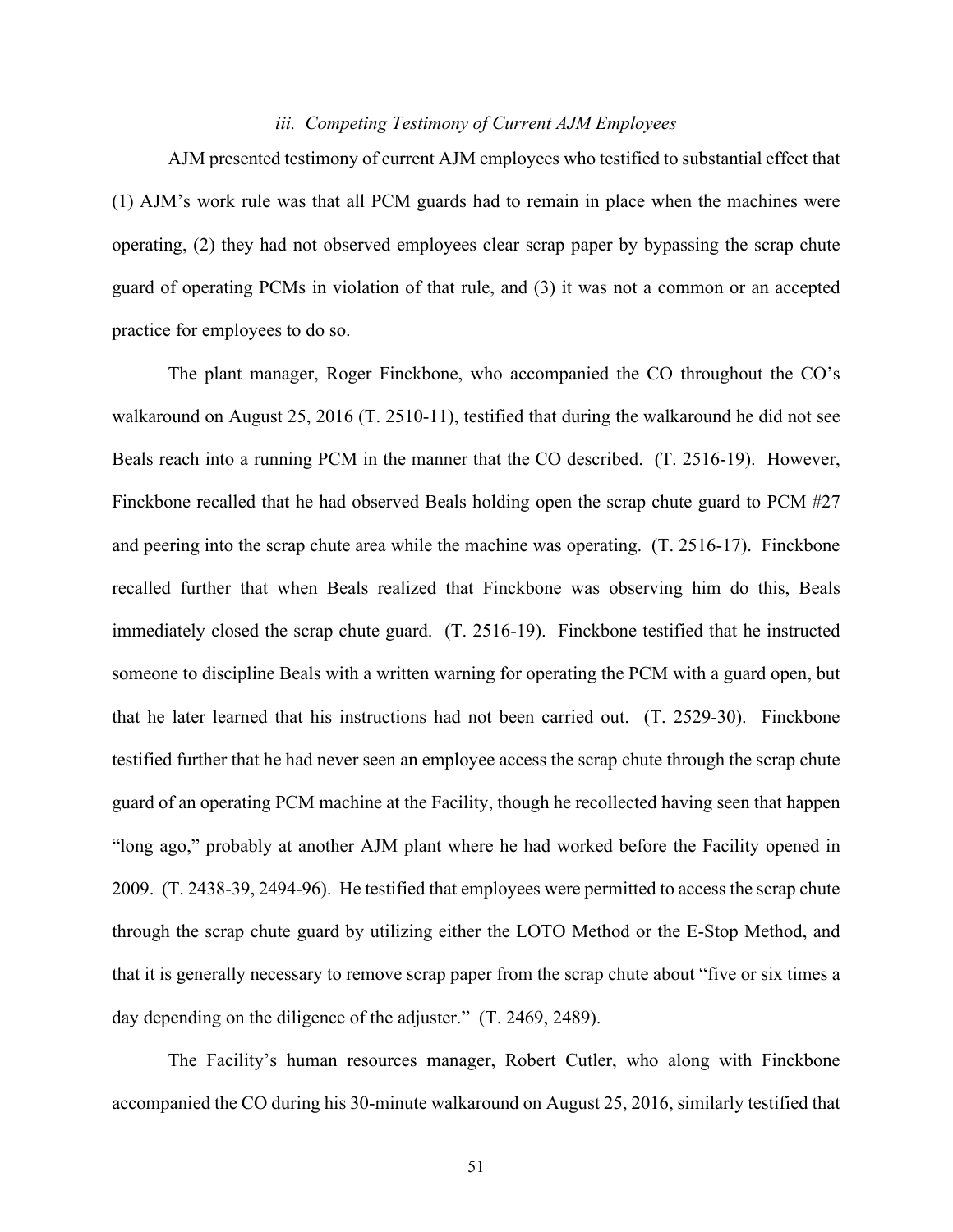he did not observe Beals reach into a PCM during the walkaround (or at any other time for that matter). Cutler testified that employees are "trained to leave the guards in place and if the guards are in place" employees cannot stick their hands in the scrap chute near the reciprocating cutting die. (T. 450-51).

The assistant plant manager since 2012, Marc Saylor, testified that he had never seen an adjuster reach into an operating PCM, and that employees were permitted to reach into PCMs only by utilizing either the E-Stop Method, LOTO procedures, or by engaging the interlock feature by opening the rear access doors. (T. 1870-73, 1881, 1885).

An employee who was an assistant foreman from 2011 to 2017, Dmitry Egorov, testified to the same effect as Mr. Saylor. (T. 1946-1948, 1960, 1977). He did not recall having ever seen an adjuster reach into the scrap chute area of an operating machine in the manner that Beals described. (T. 1960-61).

Another employee who had been a floor supervisor at the Facility since it opened in 2009, Lena Mays, testified that there were no exceptions to the rule that the scrap chute guard had to be closed at all times while a PCM was running. (T. 2173, 2252-53). She testified further that in her years as a floor supervisor she had never see an employee reach into the scrap chute of a running machine. (T. 2252-53). She testified that employees were permitted to remove scrap paper by accessing the scrap chute guard by employing either the LOTO Method or the E-Stop Method. (T. 2233-34, 2253-57). She testified further that employees were permitted to clear scrap paper from the rear of the PCMs by opening the interlocked rear access doors (and not having to utilize LOTO procedures when doing so). (T. 2321).

Another employee who had been a floor supervisor at the Facility since 2009, Bill Samosky, testified that employees were permitted to access the scrap chute through the scrap chute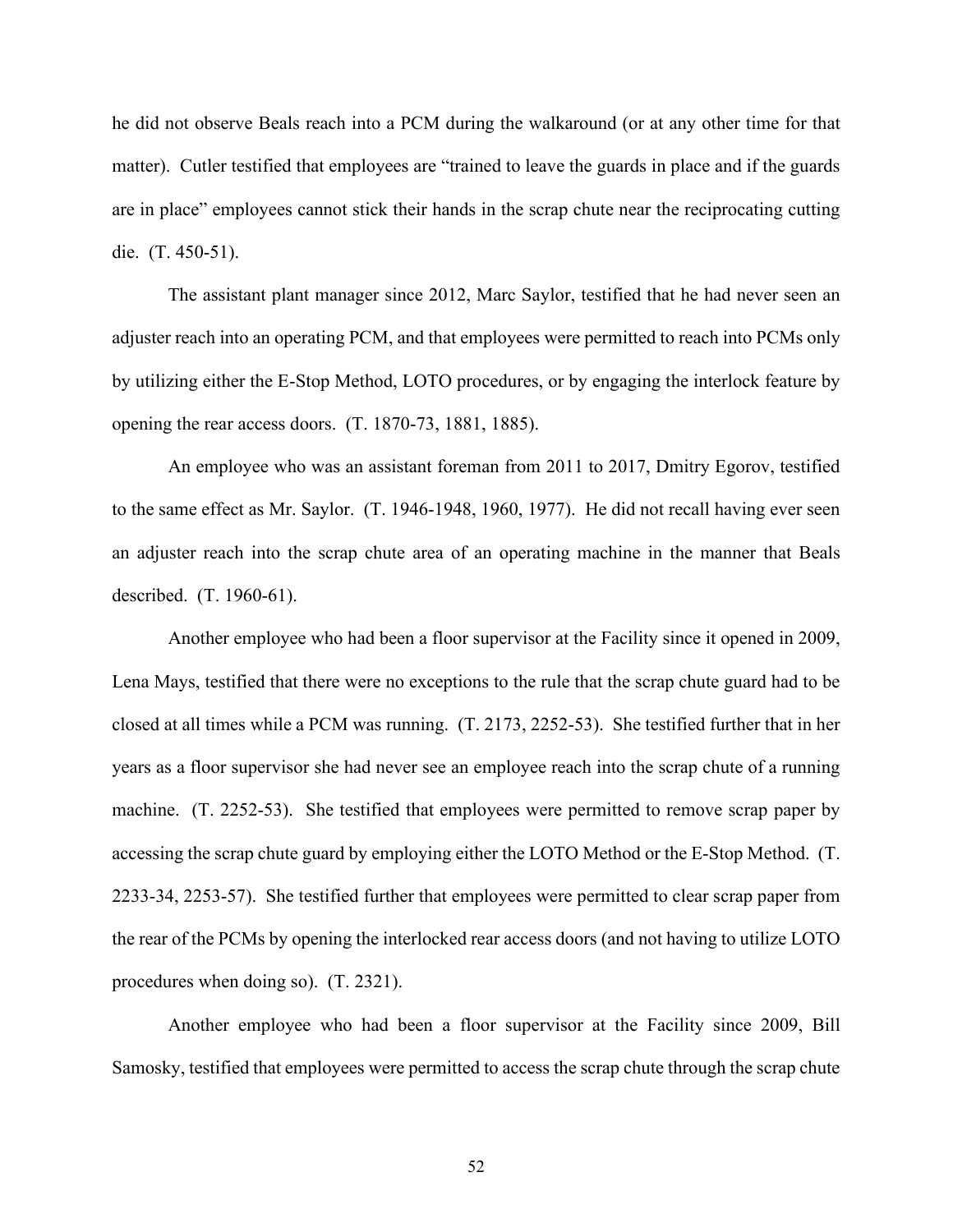guard only by utilizing either the LOTO Method or the E-Stop Method. (T. 2349-52). Employees were also permitted to open the interlocked rear access doors without using LOTO procedures, because the interlocks for the doors function like an e-stop. (2352-53). Samosky testified that he had never seen an employee reach into an operational machine, and that if he had seen such an act, he would have intervened and disciplined the employee. (T. 2361).

Another employee who was a floor supervisor at the time he testified, Don Gaddy, testified that employees are permitted to access the scrap chute through the scrap chute guard to clear scrap paper by utilizing either the LOTO Method or the E-Stop Method, and that he had never seen an employee attempt to clear scrap paper by accessing the scrap chute through the scrap chute guard of a running PCM. (T. 2572-76, 2587).

Another employee who was an assistant foreman at the time he testified, Brandon Mendieta (who had been working as an adjuster on August 25, 2016 when the CO made his walkaround), testified that adjusters are permitted to clear scrap paper from the scrap chute only by utilizing either the LOTO Method or the E-Stop Method, and that generally adjusters had to do this one or two times a day. (T. 2046-52, 2056-58).

### *iv. CO's Private Interviews of AJM Employees*

The CO's account of his private conversation with Beals on August 25, 2016 is described above. His accounts of his private conversations with Mendieta and Thompson that same day are discussed in connection with the discussion ahead on instances "b" and "c". In addition to the interviews of those three adjusters, the CO privately interviewed Lena Mays three weeks later, on September 14, 2016. (T. 1117). Mays has been employed at the Facility as a floor supervisor since the plant opened in 2009. (T. 2171, 2176). The CO testified that he asked Mays about adjusters reaching into operating machines to clear scrap paper, and that Mays responded by saying that she had "observed employees stick their hand inside the machine to try to remove scrap" as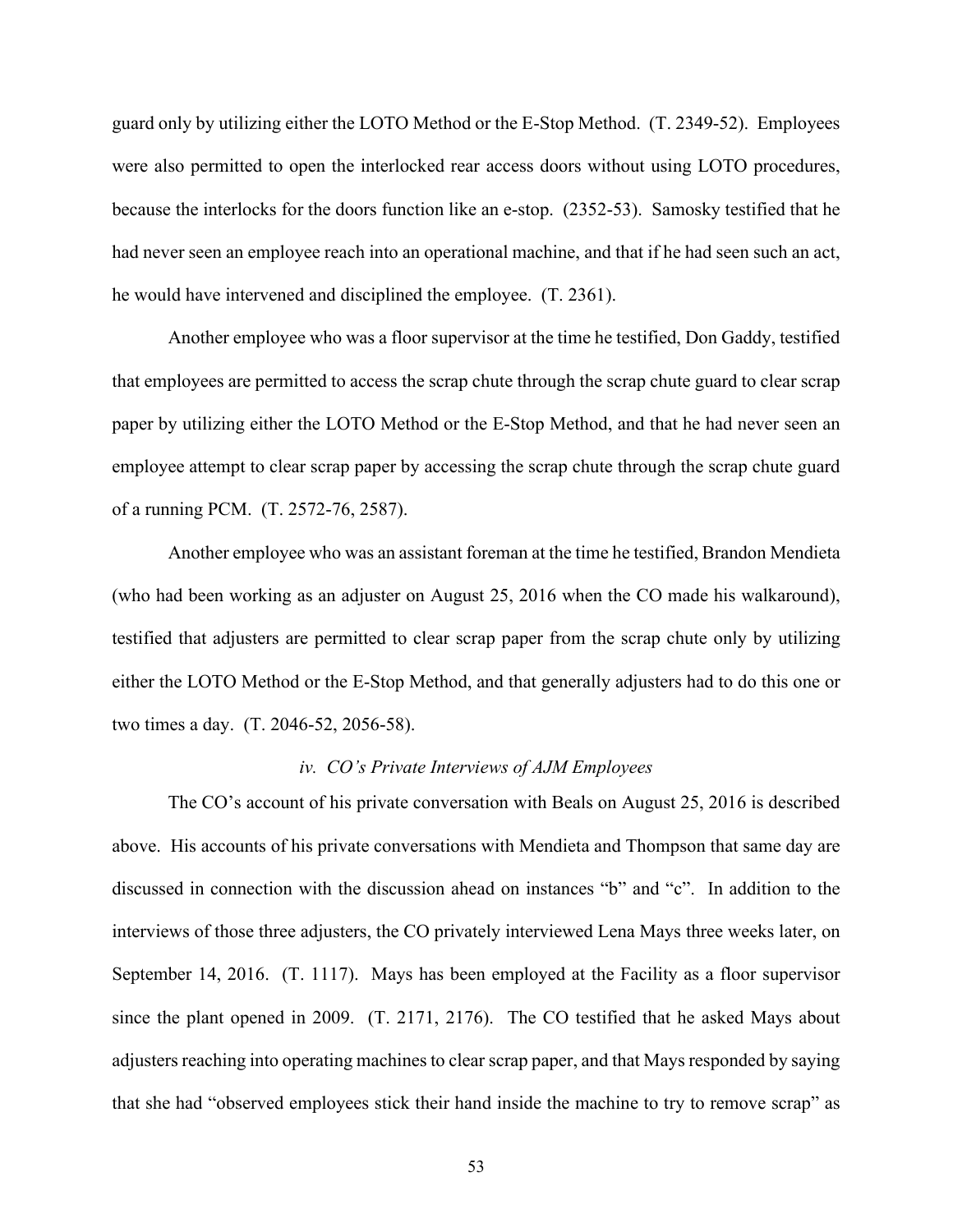recently as the week before, and in that particular instance she had orally reprimanded that employee for having done so. (T. 1130). The CO testified further that Mays told him she thought employees reached into operating machines because they get "used to the machine" and "feel like they are faster than the machine." (T. 1130-31). Mays testified at the hearing and expressly denied having ever seen employees reach into an operating machines (T. 2253, 2321), but she was never questioned to confirm or deny having said to the CO privately what the CO described in his testimony.

The CO's description of precisely what the three adjusters and Ms. Mays told him in private interviews is of uncertain reliability. Of the employees who testified at the hearing and who were also interviewed privately by the CO with respect to instances "a", "b" and "c" (Beals, Mendieta, Mays), only Mendieta was questioned at the hearing about whether he had said to the CO what the CO described in his testimony. As described below, Mendieta's testimony suggests that the CO had misunderstood him. Neither Beals nor Mays were provided the opportunity either to confirm or deny the CO's account of his private interviews, or to provide any context for what they had said to the CO privately.

In those private interviews, the CO questioned employees about complex activities on complex machinery. Such circumstances sometimes heighten the possibility of miscommunication. Another significant factor that bears on whether the CO understood what the employees were attempting to say to him, is that AJM managers caused the CO to reasonably, but erroneously, understand that AJM required adjusters to utilize LOTO procedures to clear paper jams from the scrap chute. But in truth, adjusters were not limited to using LOTO procedures. Rather, they were permitted also to utilize the E-Stop Method. While it may be that AJM management did not intentionally mislead the CO, the CO's reasonable belief that AJM required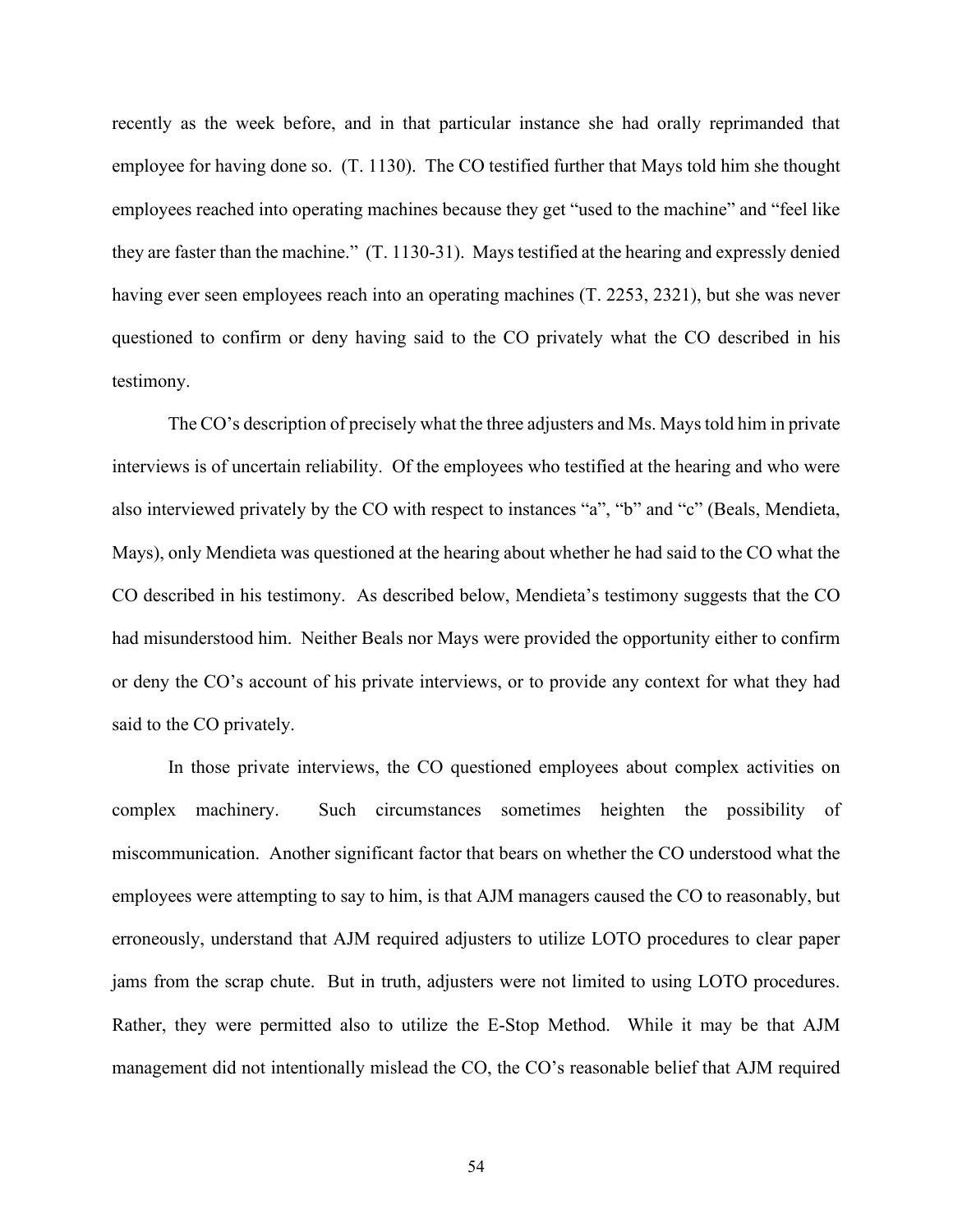adjusters to use LOTO procedures to remove scrap paper from the scrap chute may have resulted in the CO misunderstanding or misinterpreting what employees were attempting to communicate to him in the private interviews.

In addition, the investigative file that the CO compiled contains a number of substantial errors that AJM highlights in its closing briefs in its challenge to the reliability of the CO's testimony. (Resp't Br. 60-65). While perfection in an investigative file and in a CO's recollection of past events is not required, some of the errors highlighted raise legitimate concerns regarding the CO's attention to certain detail in the conduct of the investigation and the accuracy of some of his recollections.

## *v. Violative Condition for Instance "a" Not Proven*

A preponderance of the evidence establishes that Beals, and at least some other adjusters, had a personal practice of clearing scrap paper from the scrap chute of an operating PCM in the manner that is alleged in instance "a". (Findings of Fact ¶ 54). But the evidence is insufficient to establish by a preponderance that the CO actually observed Beals do this during his walkaround on August 25, 2016, or that Beals told the CO that he had done so during in the CO's private interview with Beals later that day. Finckbone's testimony that during the walkaround he observed Beals violating the AJM policy of operating the PCM with a guard open, but did not observe him reach in the machine, is somewhat controverting of the CO's testimony, and raises the inference that the CO misperceived what he thought he had seen Beals doing. It is notable also that the CO made no comment to Finckbone or Cutler that he had observed Beals reaching into the PCM in the manner that the CO testified. (T. 1068, 1590, 2519).

While there is substantial evidence that Beals engaged in the violative conduct during the CO's walkaround on August 25, 2016 as alleged in instance "a", on the whole of the record the evidence is closely balanced and not preponderant. *See Stanley Roofing Co., Inc.*, 21 BNA OSHC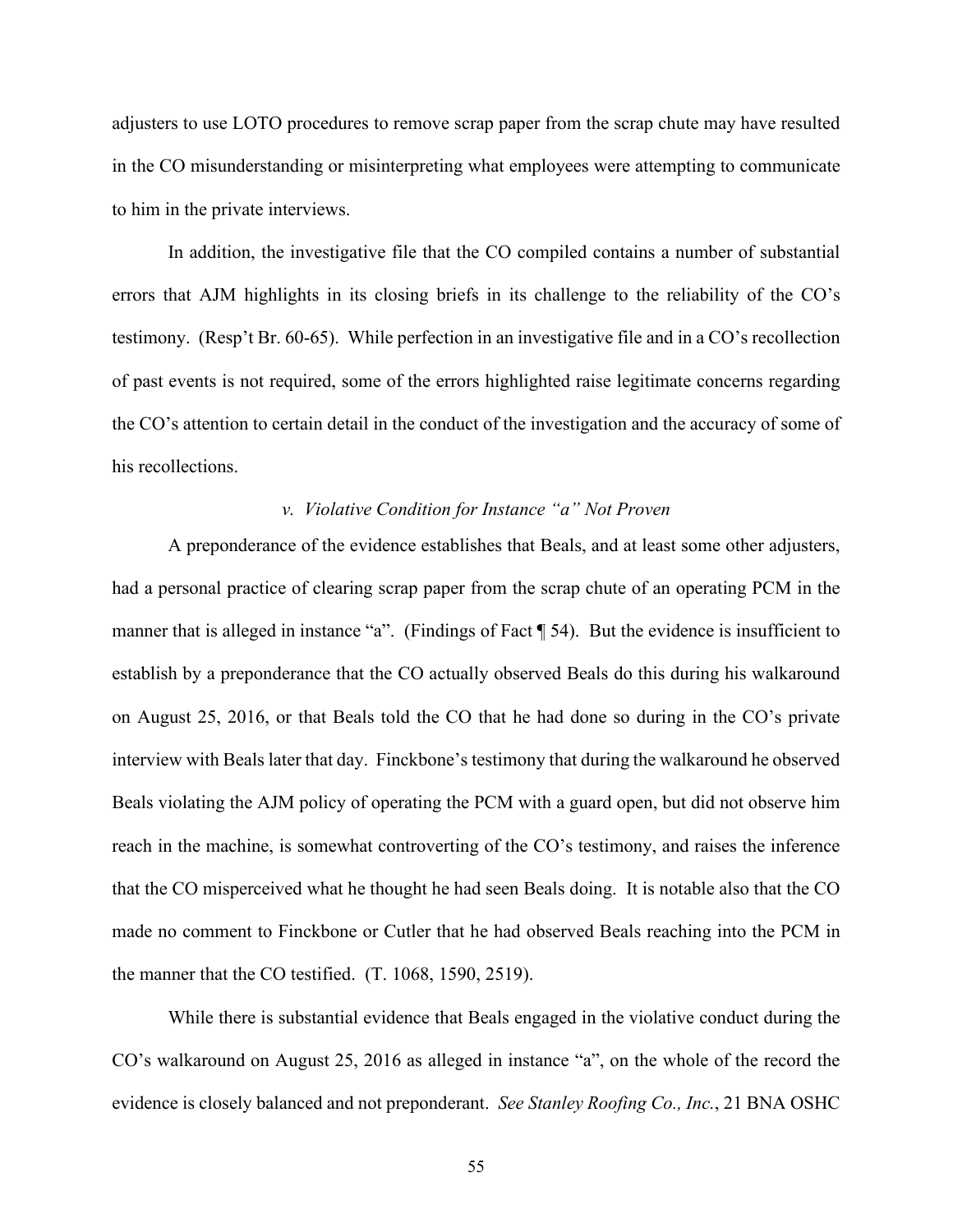1462, 1464 (No. 03-0997, 2006) (concluding that Secretary did not meet her burden of proof on a matter where the evidence was "essentially in equipoise"); *Schaffer v. Weast*, 546 U.S. 49, 56 (2005) (observing that the "burden of persuasion" answers "which party loses if the evidence is closely balanced"). The violative condition alleged in connection with instance "a" is not proven.

# b. *Proof of Non-Compliance -- Instance "b"*  (PCM #13 Operated by Brendan Mendieta)

Brandon Mendieta testified that he did not reach into an operating machine on August 25, 2016, directly controverting the CO's testimony that he had observed Mendieta do so twice. But Mendieta admitted that on that day he had removed the forming die guard (which is adjacent to the scrap chute guard) on a PCM that was not running (because he had engaged an e-stop), and that he had left the PCM unattended with the forming die guard off, in violation of a work rule. (T. 2124-28; Ex. C-4A). Mendieta testified that the plant manager (Finckbone) observed this and called him over to correct him about leaving the guard off the non-operating machine, and that he then replaced the guard. (T. 2124-28). Finckbone corroborated Mendieta's account, testifying that he had observed that Mendieta had left a guard off PCM #13 in violation of a work rule, even though the PCM was not operating at the time. (T. 2512-15).

The CO testified that, after he saw Mendieta reach into the PCM the second time, he "made a little reference" to Finckbone and Cutler" about "what [Mendieta] did," and that one of them then approached Mendieta and spoke with him privately. (T. 833-34). In contrast, Finckbone and Cutler both testified that the CO did not make any mention to them during the walkaround that he had seen Mendieta reach into the scrap chute of an operating PCM. (T. 1578, 2513). Both Finckbone and Cutler testified that during the walkaround, they did not observe Mendieta reach into the scrap chute area of PCM # 13 in the manner that the CO testified he had seen. (T. 1578, 2513).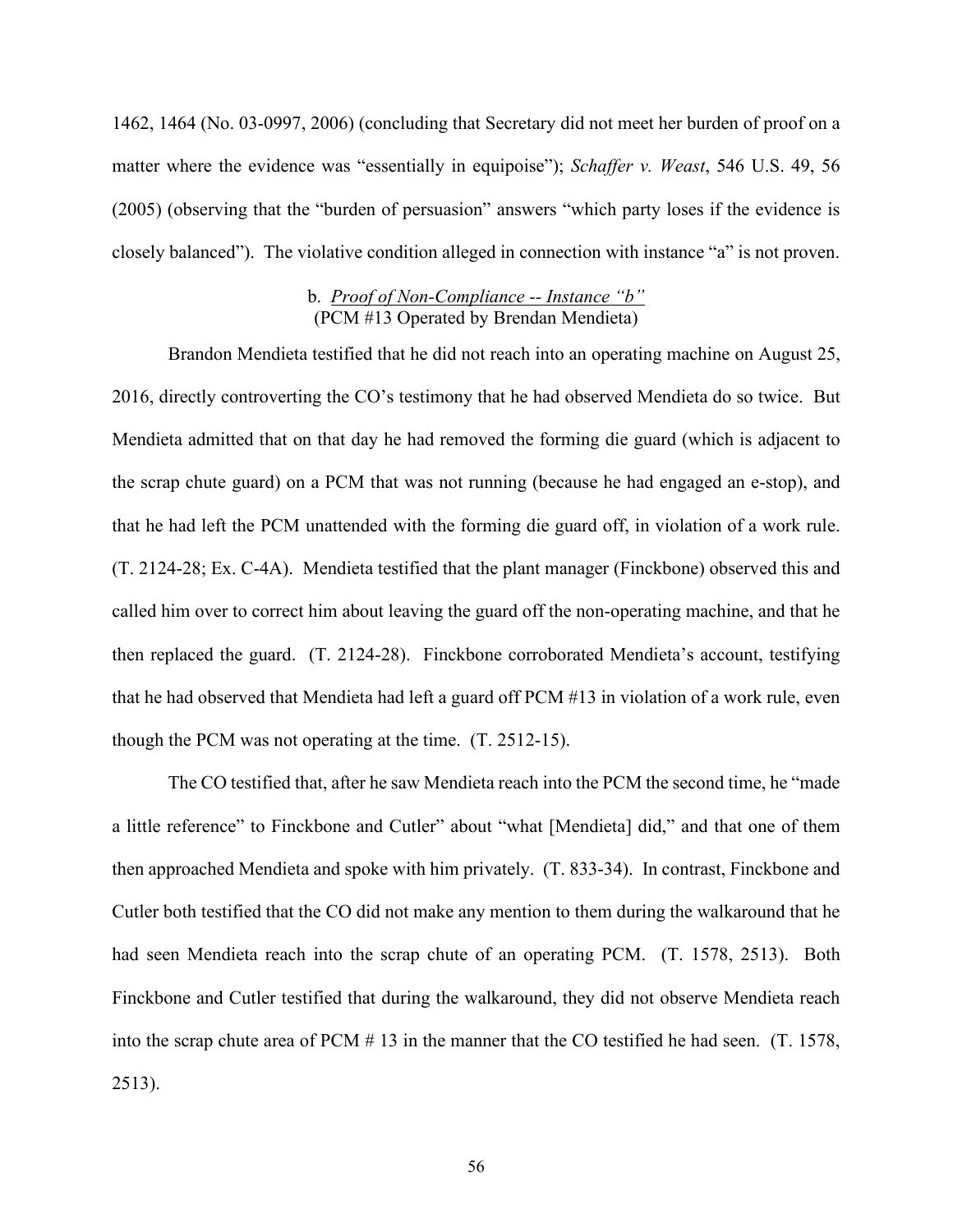The CO testified that when he interviewed Mendieta on August 25, 2016 after having seen him reach into an operating PCM twice, that "Mendieta informed me that he knew it wasn't something he was supposed to do as far as walking away from the machine if the scrap door was open," and "also … from what I recall, he … stated to me that he knew he wasn't supposed to stick his hand in that -- in the scrap chute area, but he had to remove the excess scrap paper." (T. 835). Mendieta did not expressly deny saying to the CO that he had reached into an operating machine that day, but he seemed to suggest in his testimony that he had simply told the CO that his infraction had been to leave a guard off a non-operating PCM. (T. 2127-28).

It is impossible to square the CO's testimony that he saw Mendieta reach into the PCM while it was operating, with the testimony of Finckbone and Mendieta that the PCM was not even operating at the time. The respective demeanors of these witnesses while testifying provide no basis for crediting one over the other. The evidence respecting the conduct of Mendieta that forms the basis of proving non-compliance for instance "b" is closely balanced and is in equipoise. *See Stanley Roofing Co., Inc.*, 21 BNA OSHC at 1464; *Schaffer v. Weast*, 546 U.S. at 56. The evidence is insufficient to meet the Secretary's burden to prove by a preponderance of the evidence the violative conduct alleged for instance "b".

## c. *Proof of Non-Compliance -- Instance "c"* (PCM #30 Operated by Andrew Thompson)

Andrew Thompson was operating PCM #30 on August 25, 2016, when he was still an "adjuster-trainee." (T. 2520; Ex. R-41 at 59-65). Finckbone testified that during the CO's walkaround that day, he did not observe Thompson reaching into the scrap chute area of an operating PCM. (T. 2520). The CO did not make any remark to Finckbone that he had observed Thompson reaching into the machine in the manner that the CO testified. (T. 2520).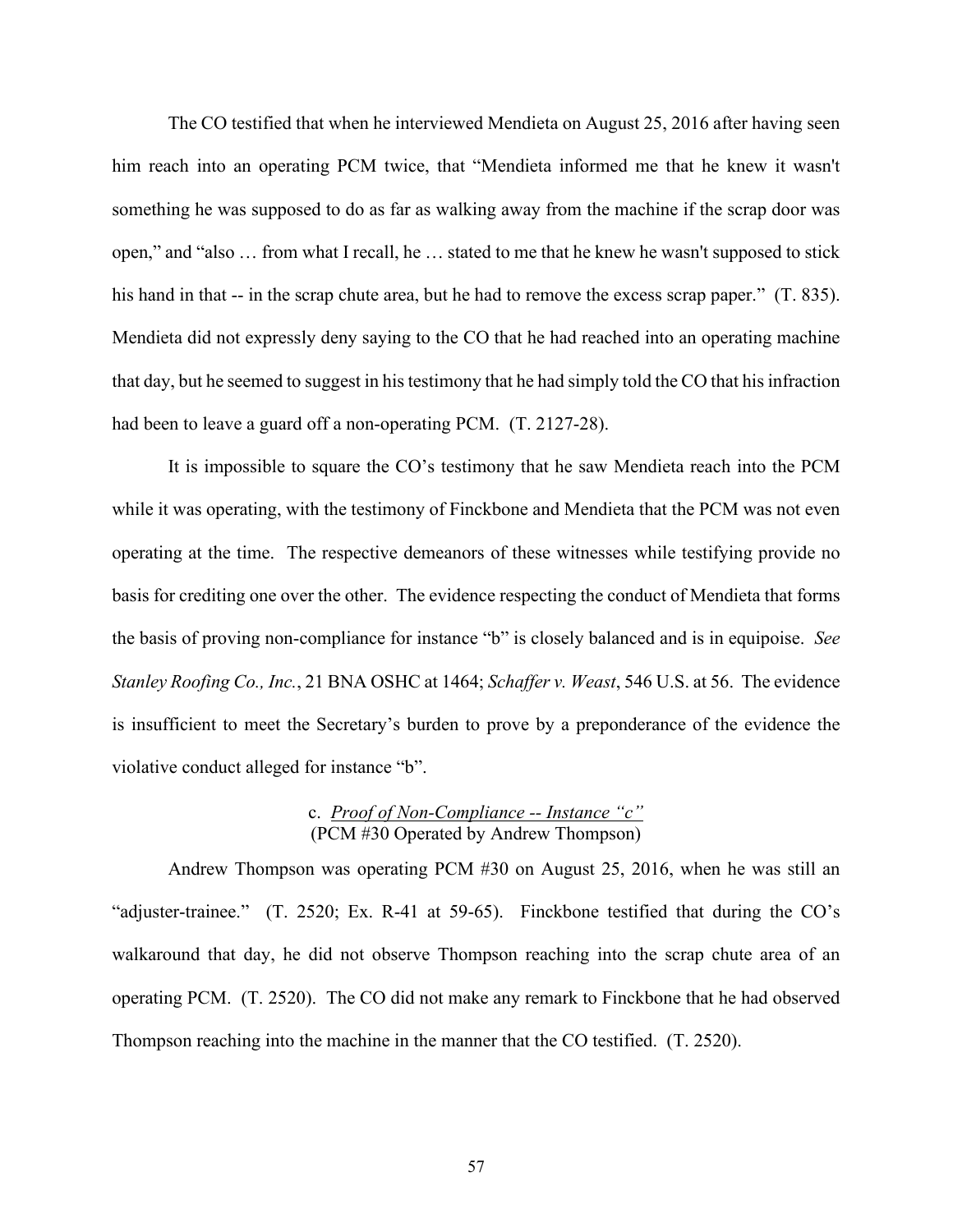Cutler testified that during the walkaround with the CO on August 25, 2016, he observed Thompson handling a roll of paper on the non-operator side of PCM #30, about 25 or 30 feet away from the scrap chute guard. Cutler testified he noticed that Thompson had left the forming die guard off the machine in violation of a work rule, so he left the CO's side and approached Thompson to correct Thompson on the spot for leaving the guard off the machine. Cutler testified that he did not see Thompson reach into the open scrap chute guard of PCM #30. Cutler testified further that the CO did not make any mention to him that the CO had seen Thompson reach into the scrap chute area of a running PCM to remove scrap paper, as the CO testified he had seen Thompson do. (T. 1583-89, 1727-28).

Thompson remained employed by AJM throughout the nearly five months that it took to complete the hearing (T. 2286), but neither party identified him as a person that the party might call to testify in their respective cases in chief, and neither party did. (*See* Joint Prehearing Statement, filed 10/3/2017). There is nothing in the record suggesting that Thompson was not available to testify. The record is silent regarding the parties' respective reasons for not attempting to call as a witness an individual whom the Secretary had identified as the employee who had engaged in the alleged violative conduct described in instance "c".

The CO testified about what he recalled Thompson telling him when the CO interviewed him privately on August 25, 2016. The CO testified that after his walkaround (during which he testified that he had seen Thompson bypass the scrap chute guard of an operating PCM to remove scrap paper), Thompson told him during a private interview that he had reached into the scrap chute of an operating machine to remove paper, and that "[h]e knew he wasn't supposed to…, but he was only trying to remove excess scrap paper from the machine." (T. 839-41). According to the CO, Thompson said that he had done so because "he had three other machines he was handling,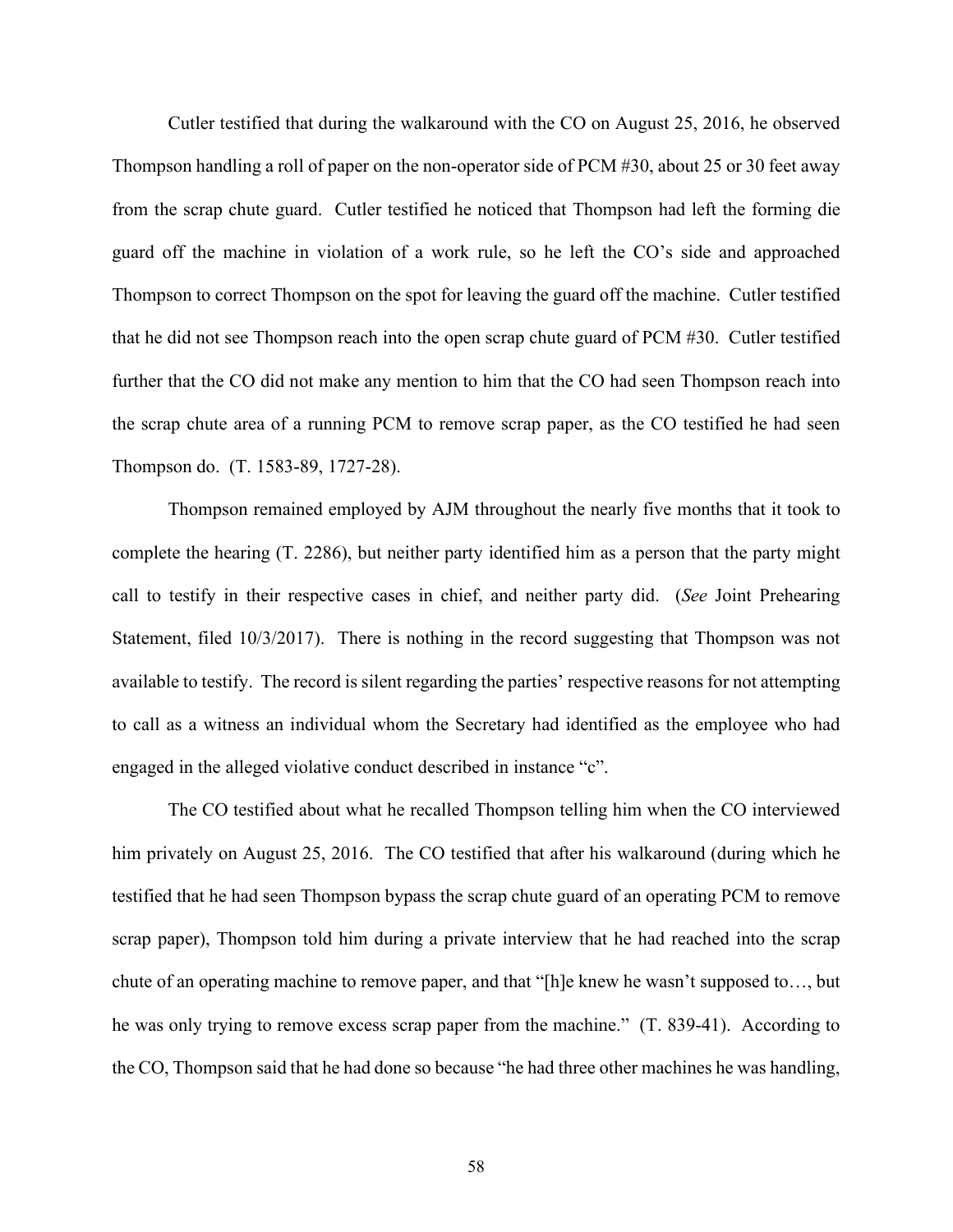and it was overwhelming, so he was trying to be as fast as possible." (T. 1127). After having his recollection refreshed with the notes that he took during his interview with Thompson, the CO testified that Thompson told him that scrap chutes get jammed with scrap paper "several times a day" and that Thompson said that he reaches into an operating PCM to clear the paper from the scrap chutes about 40% of those times, which amounts to "several times a day." (T. 842-43).

CO's testimony about what he saw Thompson do and what Thompson said to him privately simply cannot be squared or reconciled with the testimony of Finckbone and Cutler that Thompson was not even in the vicinity of the scrap chute guard at the time. There is as much reason to doubt the reliability of the CO's testimony as there is reason to doubt the credibility of the AJM witnesses on this issue. It is possible that if Thompson had been presented to testify, that the balance of the evidence would have tipped one way or the other. But the evidence of record as to the conduct alleged for instance "c" is closely balanced and is in equipoise as well. *Stanley Roofing Co., Inc.*, 21 BNA OSHC at 1464; *Schaffer v. Weast*, 546 U.S. at 56. The Secretary has not met his burden of proof to establish the alleged violative conduct as to instance "c".

# d. *Proof of Non-Compliance & Employee Access -- Instance "d"*  (PCM #16 Operated by W.F.)

As discussed above, the Secretary established that the cited LOTO standard applied to instance "d" which pertains to W.F.'s attempt to clear a paper jam located in the cutting die after he had raised the scrap chute to its upright position. For AJM to have complied with the cited standard would have involved AJM developing and directing the utilization of LOTO procedures that would protect employees from the release of gravitational energy in the raised scrap chute during service or maintenance activities. *Cf.* 54 Fed. Reg. at 36647 (explaining that one of "the most effective method[s] to prevent employee injury caused by the unanticipated movement of a component of a machine" is to "utilize a restraining device to prevent movement," such as "by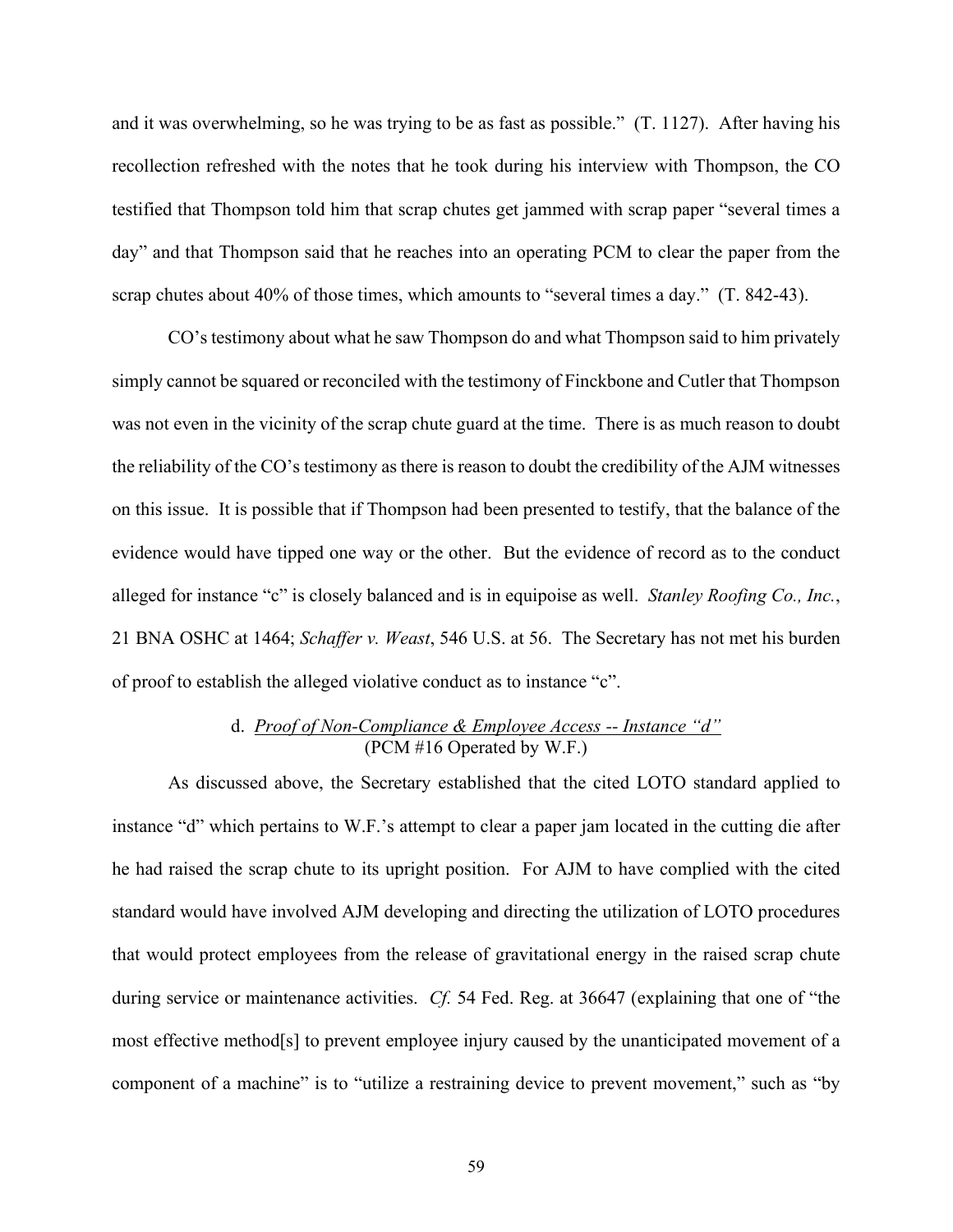blocking material or components"); § 1910.147(b) (defining the term "energy isolating device" to include "a block; and any similar device used to block or isolate energy"). AJM had no such LOTO procedures, and W.F. did not neutralize the gravitational energy in the raised scrap chute that amputated his finger, and thus AJM was not in compliance with the cited standard as to instance "d". W.F. was exposed to the hazardous energy of the raised scrap chute when he reached inside the PCM from the PCM's operator's side through the open scrap chute guard, and also while he reached inside the machine from the rear of the machine through the opened rear access doors. The amputation injury itself establishes the "employee access" element of the Secretary's burden of proof. *S&G Packaging Co.,* 19 BNA OSHC 1503, 1506 (No. 98-1107, 2001) (employee's injury resulting from the violative condition established employee access element).<sup>17</sup>

Only the "employer knowledge" element remains for the Secretary to meet his burden of proof as to instance "d".

# **7. Employer Knowledge – Instance "d"** (PCM #16 Operated by W.F.)

To establish the employer "knowledge" element of his burden of proof, "the Secretary must prove that the employer knew or, with the exercise of reasonable diligence, should have known of the conditions constituting the violation." *Cent. Fla. Equip. Rentals, Inc.*, 25 BNA OSHC 2147, 2155 (No. 08-1656, 2016). "The knowledge element is directed to the physical conditions that

<sup>&</sup>lt;sup>17</sup> The Secretary argues also that AJM violated the LOTO standard by not requiring that W.F. utilize LOTO procedures after accessing the interior of the PCM through the interlocked rear access doors, on the ground that the interlocked rear access doors involve the use of control circuitry. (Sec'y Br. at 34-35). For essentially the same reasons described in connection with the discussion of the E-Stop Method, *supra*, the Secretary has not established that employees accessing the interior of the machine through the interlocked rear access doors are exposed to hazardous energy. The Secretary has thus not established that the LOTO standard applies when employees access the interior of the PCM through the opened rear access doors (except for when an employee also raises the scrap chute from its operating position). (See Findings of Fact ¶¶ 36–37).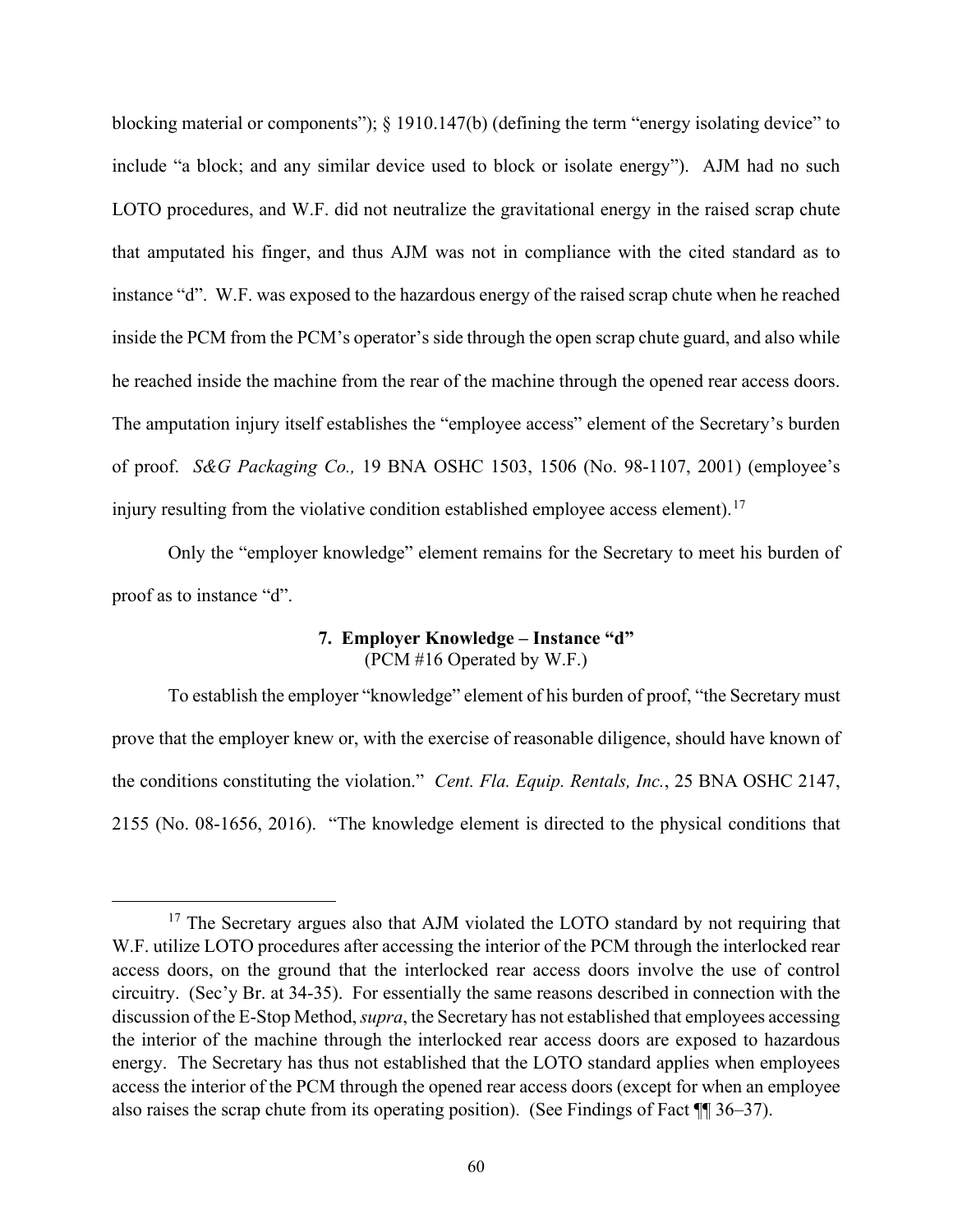constitute a violation, and the Secretary need not show that an employer understood or acknowledged that the physical conditions were actually hazardous." *Danis Shook Joint Venture XXV*, 19 BNA OSHC 1497, 1501 (No. 98-1192, 2001) (citation omitted), *aff'd*, 319 F.3d 805 (6th Cir. 2003); *see also S. Hens, Inc. v. OSHRC*, 930 F.3d 667, 676 (5th Cir. 2019) ("The showing required to establish knowledge is of the physical conditions constituting the violation, not of the specific OSHA regulation or of the probable consequences of the violation").

The physical condition that violated the LOTO standard as to instance "d" was the hazardous gravitational energy present in the raised scrap chute that caused injury to W.F. as he was clearing jammed paper on PCM #16 on May 8, 2016. For the Secretary to establish the alleged violation, Secretary must establish that AJM knew or, with the exercise of reasonable diligence, should have known of that violative physical condition. *Cent. Fla. Equip. Rentals, Inc.*, 25 BNA OSHC at 2155; *Danis Shook Joint Venture XXV*, 19 BNA OSHC at 1501.

Only the Secretary has addressed the employer knowledge element of instance "d" in posthearing briefing, arguing that the evidence established that AJM had both actual and constructive knowledge of the violative condition. (Sec'y Br. 36-44). AJM, although making no direct contrary argument, addresses the constructive knowledge issue obliquely in its argument in support of its affirmative defense of unforeseeable employee misconduct (UEM). (Resp't Br. 54-56; Resp't Reply Br. 21-25). *Cf. Burford's Tree, Inc.*, 22 BNA OSHC 1948, 1951-52 (No. 07-1899, 2010) (noting that the Commission has considered the "same factors in evaluating both an employer's constructive knowledge and the merits of an employer's unpreventable conduct affirmative defense"), *aff'd*, 413 F. App'x 222 (11th Cir. 2011) (unpublished); *S. Hens, Inc.*, 930 F.3d at 678 (noting that "the UEM inquiry often overlaps considerably with the main violation inquiry").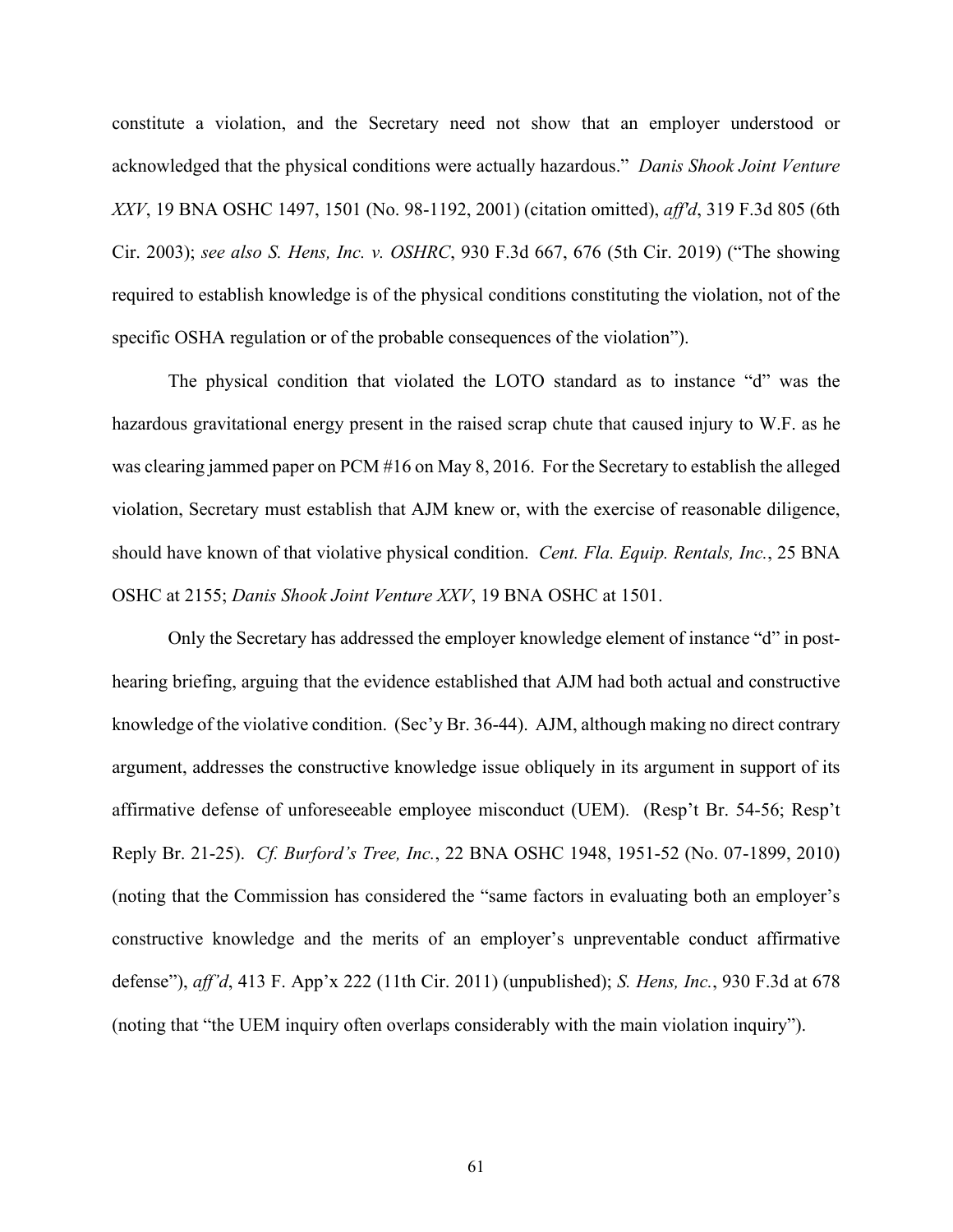Notwithstanding the absence of a direct countervailing argument from AJM on the issue of whether AJM had knowledge of the violative physical condition alleged in instance "d", that element of the Secretary's burden of proof remains a material issue that must be addressed and adjudicated on its merits. *See* Commission Rule 90(a), 29 C.F.R. § 2200.90(a) (providing that a Commission judge's decision must "include findings of fact, conclusions of law, and the reasons or bases for them, on all the material issues of fact, law, or discretion presented on the record"); 5 U.S.C.  $\S 557(c)(3)(a)$ ; Fed. R. Civ. P.  $52(a)(1)$ . It is apparent from the entirety of AJM's argument that it vigorously contests, albeit indirectly in the context of its UEM argument, the Secretary's assertion that AJM had constructive knowledge of the violative physical condition.<sup>18</sup>

<sup>&</sup>lt;sup>18</sup> Even though the Secretary has failed to carry his burden to prove that AJM had constructive knowledge of the violative physical condition, it is not a certainty that AJM would have established even a *prima facie* UEM defense, which is often simply a mirror image of what the Secretary must prove to establish constructive knowledge.

The first element of the UEM defense requires the employer to show that it had "established work rules designed to prevent the violative conditions from occurring." *Manganas Painting Co.*, 21 BNA OSHC 1964, 1997 (No. 94-0588, 2007). The work rule on which AJM pins its UEM defense is the rule prohibiting adjusters from raising the scrap chute to clear paper jams. (Ex. R-14 at 3-5, quoted in Findings of Fact ¶ 57). AJM implemented this work rule in the aftermath of an amputation injury that had occurred when an adjuster had raised the scrap chute while the PCM was running (and thus while the cutting die was reciprocating) and was injured by contact with the reciprocating cutting die. That employee was not injured from the hazardous gravitational injury that was present in the raised scrap chute. (*See* Findings of Fact ¶ 55). There is no evidence that the purpose of the rule was to prevent exposure to hazardous gravitational energy present in a raised scrap chute.

AJM does not assert that W.F.'s failure to utilize LOTO procedures to neutralize the gravitational energy in the raised scrap chute was a result of W.F.'s misconduct, and it could not reasonably make such an assertion because AJM had no such LOTO procedures. So it is at least questionable whether AJM's UEM defense to instance "d" was viable, because the work rule AJM relies upon to establish the defense was not designed or intended "to prevent the violative condition" from occurring (the "violative condition" being the gravitational energy present in a raised scrap chute that could cause injury to an employee). *Calpine Corp.*, 27 BNA OSHC 1014, 1020 (No. 07-0645, 2018), *aff'd*, 774 F. App'x 879, 882 (5th Cir. 2019) (unpublished) (concluding that employer failed to establish first prong of UEM defense because the work rule involved was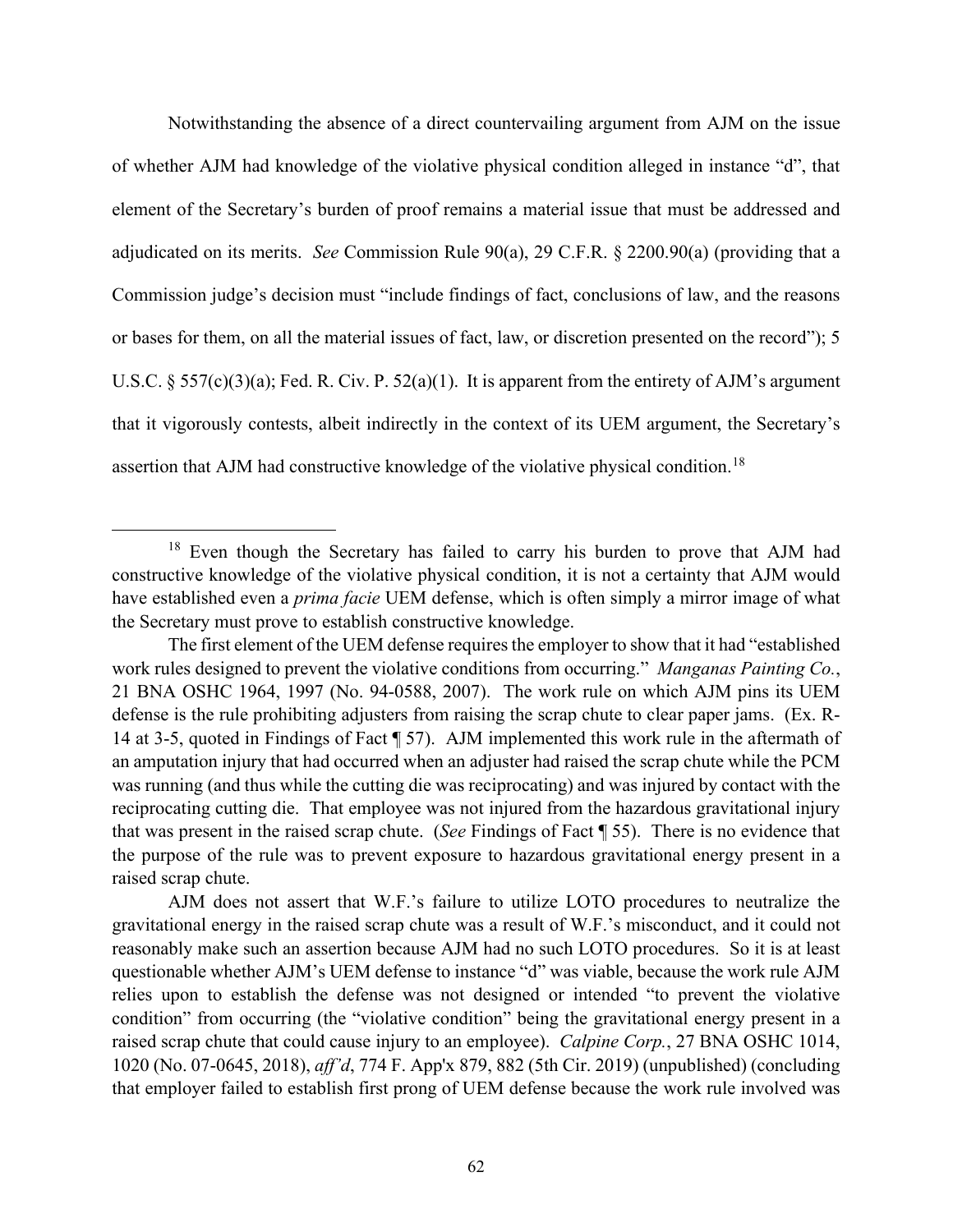#### a. *Actual Knowledge of the Violative Physical Condition Involved in Instance "d"*

AJM believed, albeit erroneously, that the LOTO standard was inapplicable to the gravitational energy present in a raised scrap chute, and consequently it had not developed LOTO procedures to protect employees from being injured by that hazardous energy. If AJM were to have had actual knowledge that W.F. had raised the scrap chute while clearing a paper jam, AJM would necessarily have had actual knowledge that he was not utilizing any prescribed LOTO procedure to neutralize the hazardous gravitational energy present in the raised scrap chute. But there is no evidence that AJM had actual knowledge that W.F. had raised the scrap chute while attempting to clear the paper jam, and thus AJM had no actual knowledge that the violative physical condition had materialized. (E.g., T. 524-25).

The Secretary argues that AJM's "*modus operandi* set forth in the trial record supports a finding that AJM had actual knowledge of workplace conditions," but none of the Secretary's arguments that purport to show actual knowledge of the violative condition involved in instance "d" support such a finding. (Sec'y Br. 37-40, 44). Rather, those arguments bear instead on whether AJM should be charged with having constructive knowledge of the violative physical condition. *See* Sec'y Br. 40, n. 9 (wherein the Secretary states that his arguments in support of "actual knowledge of the violative conditions also support a finding of constructive knowledge"). The

<sup>&</sup>quot;not equivalent to the cited standard"), citing *Daniel Int'l Corp.*, 9 BNA OSHC 2027, 2031 (No. 76-181, 1981), and *Boh Bros. Constr. Co., LLC*, 24 BNA OSHC 1067, 1075 (No. 09-1072, 2013) (rejecting UEM defense where employer's work rule did not meet cited standard's requirements); *S. Hens, Inc.*, 930 F.3d at 678 (determining a work rule to "keep hands off moving machinery" did not suffice to support UEM defense to a LOTO violation because the work rule did not "specifically match" the LOTO violation at issue); *Valdak Corp. v. OSHRC*, 73 F.3d 1466, 1469 (8th Cir. 1996) (noting that to establish UEM defense employer must prove "that it had a work rule in place which implemented the standard").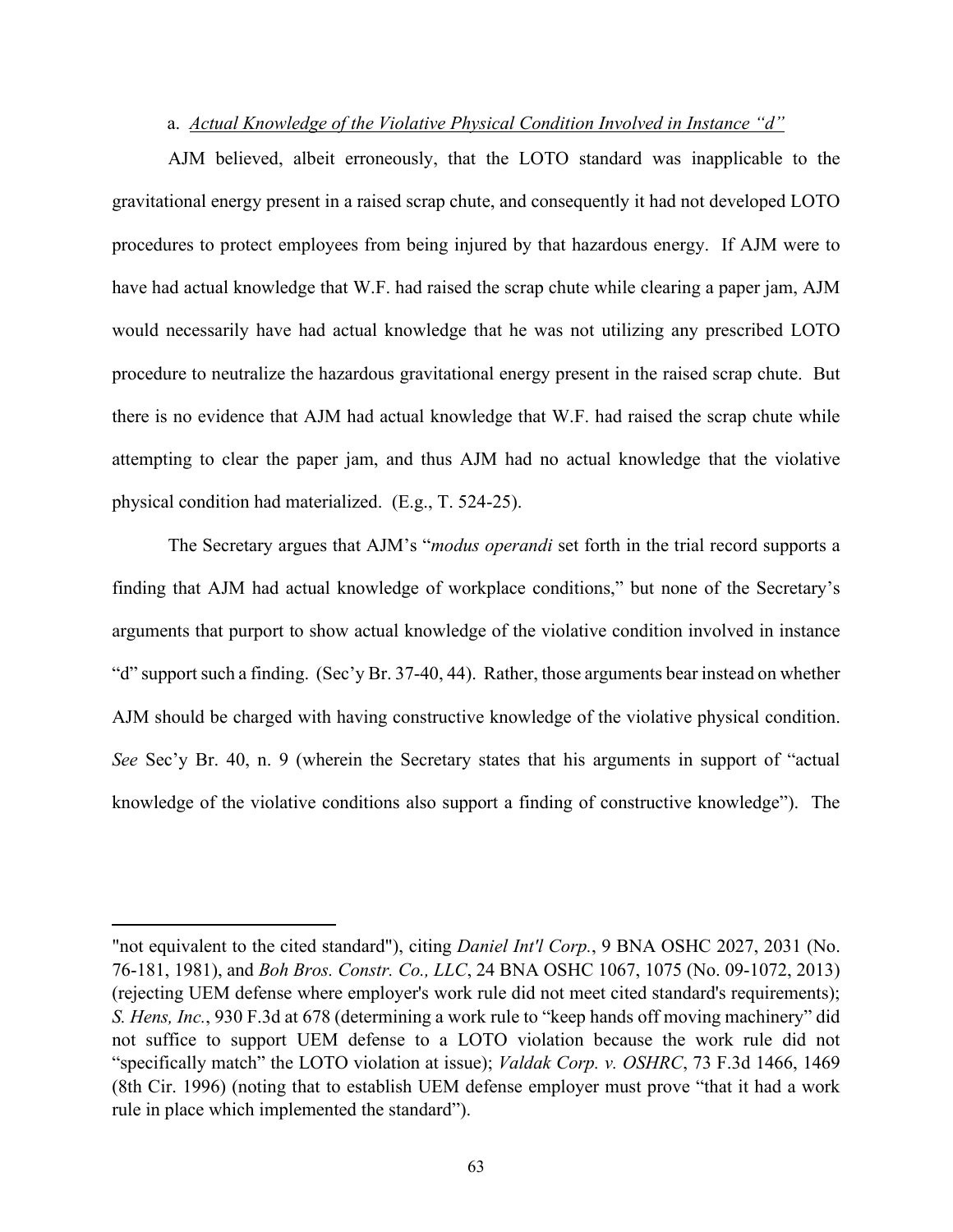Secretary's arguments made under the rubric of having proved actual knowledge will be addressed next in resolution of the issue of constructive knowledge.

#### b. *Constructive Knowledge of the Violative Physical Condition Involved in Instance "d"*

Where an employer lacks actual knowledge of a violative condition, the Secretary may prove that the employer had constructive knowledge by showing that the employer failed to exercise reasonable diligence to prevent or discover the violative condition. *See Ragnar Benson, Inc.*, 18 BNA OSHC 1937, 1940 (No. 97-1676, 1999). "In assessing reasonable diligence, the Commission considers several factors, including an employer's obligations to implement adequate work rules and training programs, adequately supervise employees, anticipate hazards, and take measures to prevent violations from occurring." *S.J. Louis Constr.*, 25 BNA OSHC 1892, 1894 (No. 12-1045, 2016). The regular enforcement of disciplinary procedures also bears on whether an employer has exercised reasonable diligence. *See Thomas Indus. Coatings*, 23 BNA OSHC 2082, 2088-89 (No. 06-1552, 2012).

Determining whether an employer had constructive knowledge of a violative condition involves "a fact-specific, practical inquiry, looking to company practice, the details of specific incidents, knowledge of supervisors imputable to the company, and commonsense inferences about what a company and its supervisors should know and do." *S. Hens, Inc.*, 930 F.3d at 676. Whether an employer has exercised reasonable diligence is a question of fact that will "vary with the facts of each case." *Martin v. OSHRC (Milliken & Co.)*, 947 F.2d 1483, 1485 (11th Cir. 1991).

The dispositive inquiry here is whether the Secretary proved that AJM failed to exercise reasonable diligence to prevent or discover the violative physical condition on May 8, 2016 of W.F. lifting the scrap chute while clearing a paper jam located in the cutting die. This is an extremely close question on this record, and there is substantial evidence that would support a finding either way. On balance, the evidence that AJM failed to exercise reasonable diligence in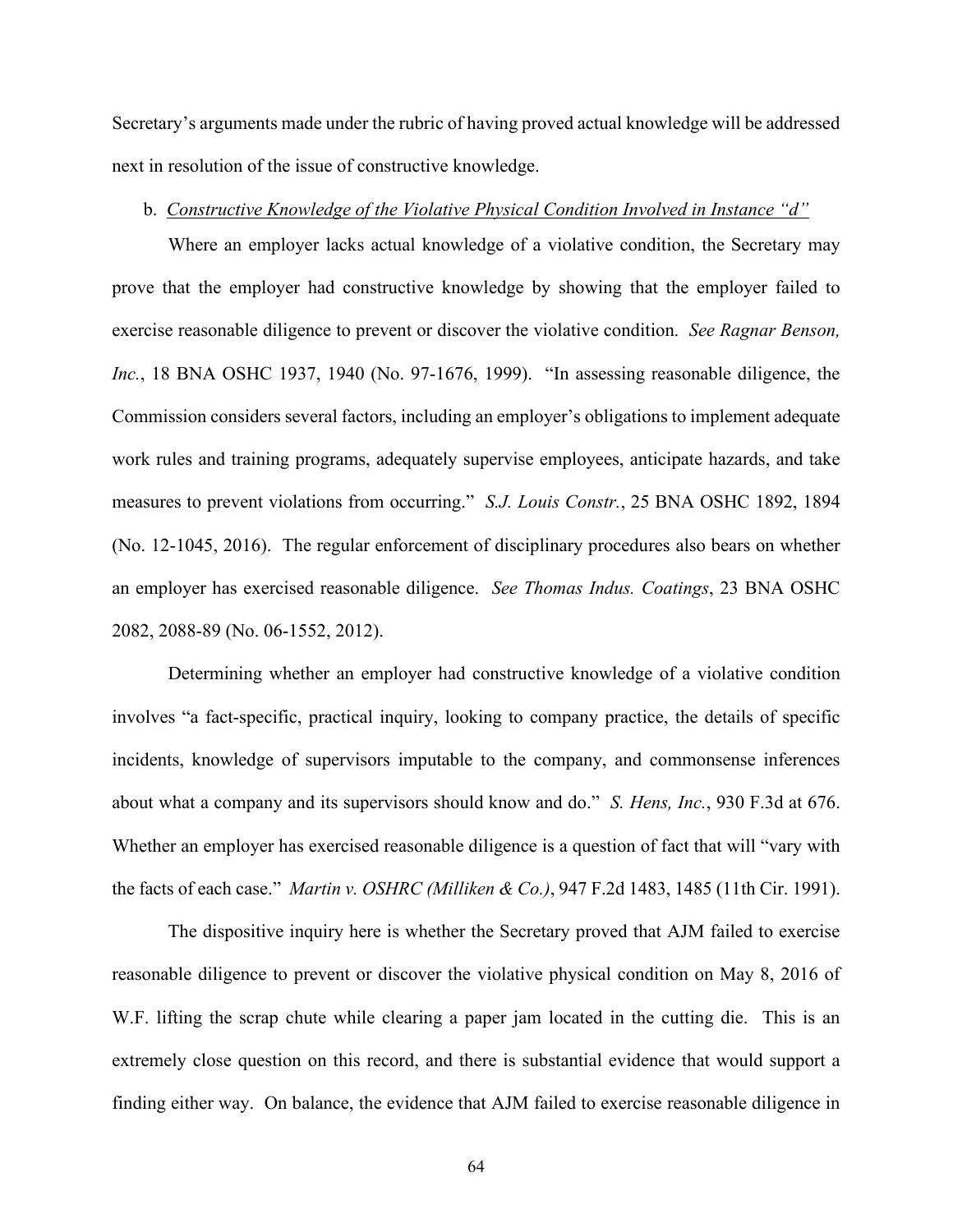preventing or discovering the violative physical condition was not preponderant, as described below.

# *i. Adequacy of Work Rules and Training Programs*

AJM implemented a categorical work rule in February 2015 prohibiting adjusters from raising the scrap chute to clear paper jams.<sup>19</sup> The adjusters who were employed when the rule was implemented, twenty-seven altogether, were trained on this work rule in one-on-one meetings with a trainer, and each of the twenty-seven adjusters signed a training document reflecting having received the training. (T. 1888-91, 2603-06; Ex. R-14 at 3-5). (The training document that the adjusters signed is set forth verbatim in the Findings of Fact ¶ 57.)

No adjuster who was trained on the rule expressed or demonstrated confusion about the rule's import. (T. 2606, 2362-64). W.F., the employee who sustained the amputation injury when he violated the rule about fifteen months after it had been implemented, acknowledged in his testimony that he had been trained on the rule and that he understood it. (T. 2776-79).

AJM's work rule and the training on it were clear and direct, and if all adjusters followed the rule the violative physical condition (raising the scrap chute without neutralizing its resulting gravitational energy) would never materialize when adjusters cleared paper jams.

After the rule was implemented in February 2015, there is no evidence that AJM took any measures to ensure that newly hired employees were indoctrinated on the rule, either formally or

 $19$  The rule was directed only to adjusters. There is evidence that the rule did not apply to AJM's approximately 10 to 15 maintenance mechanics. (T. 1435, 2423-24, 2477-78, 2498). But no evidence was presented of any circumstances in which maintenance mechanics could be injured during their maintenance activities by the gravitational energy that is present in a raised scrap chute. AJM's compliance with the LOTO standard with respect to the service and maintenance activities of its maintenance mechanics is not a matter in issue.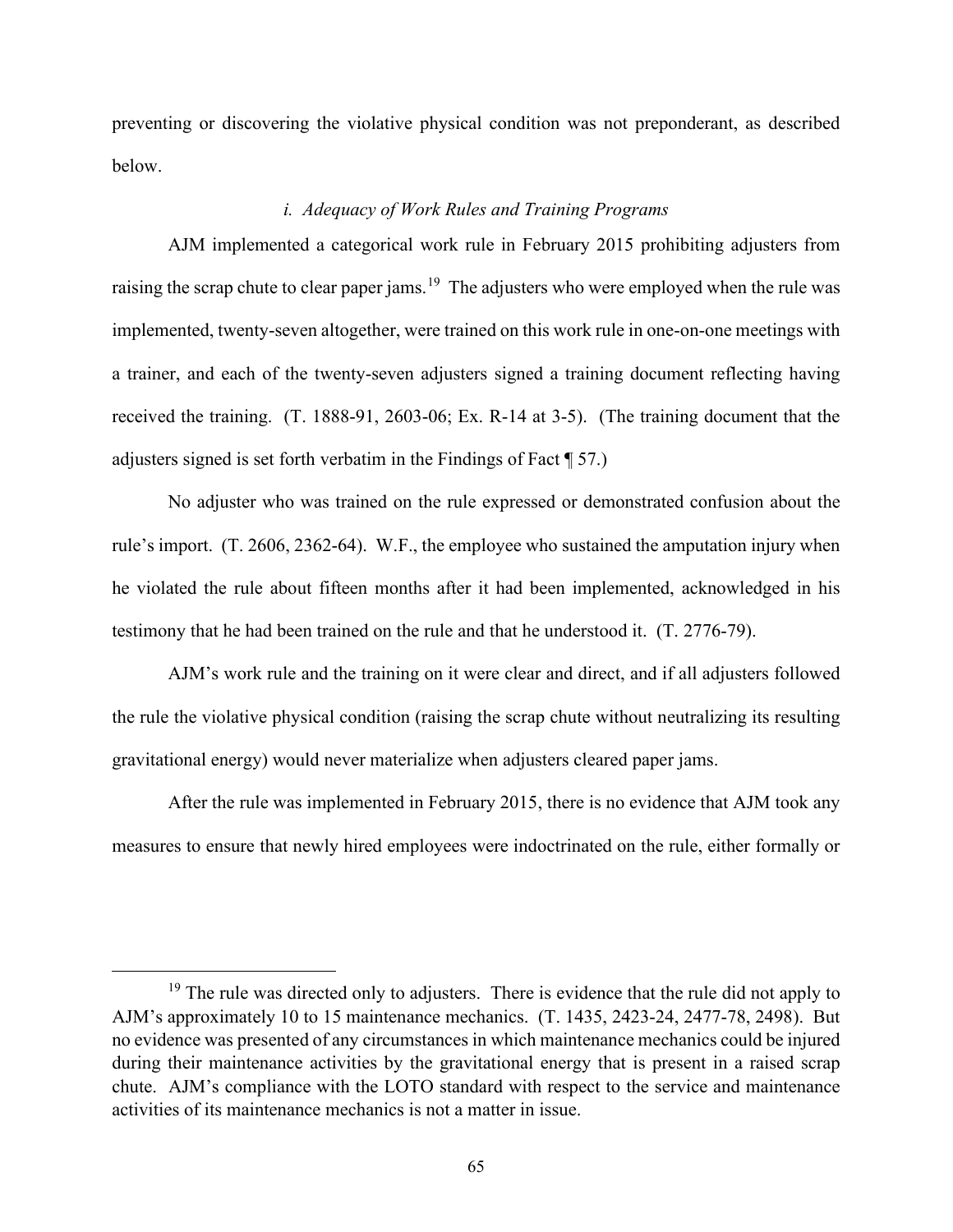informally. (Ex. R-13 at 5; Ex. R-17; *see* D. Benjamin and A. Thompson training records from 2016 at R-29, R-33, R-34, R-41).

No training documentation in evidence that post-dates the rule's implementation contains any reference or allusion to the rule, including the training documentation for subsequently hired adjuster-trainees. (*See* Exs. R-29, R-30, R-32, R-33, R-34; T. 1429-31, 1598-1612). According to the Facility's human resources manager, Robert Cutler, the "on-the-floor" training component for adjuster-trainees takes three to six months to complete, and includes training on clearing paper jams, although Cutler was not familiar with the precise content of the "on-the-floor" training in clearing paper jams. (T. 1740-42, 1744-46, 1925-26).

A floor supervisor, Dmitry Egorov, recalled the February 2015 training on the rule prohibiting the lifting of scrap chutes (T. 1963-65), and he mused that he "probably" had been trained "a couple of times" on the rule, although he could not "remember the last time." (T. 1985- 86). Egorov personally had never delivered formal training on the rule. (T. 1986). Egorov was not questioned about whether he had ever informally communicated the rule to adjusters or adjuster-trainees during his day-to-day to supervisory activities.

Another floor supervisor, Lena Mays, testified that she was not involved in the training provided to adjusters on the rule in February 2015, but she was aware of it from discussions with her manager. (T. 2313-14, 2329-30). She testified further that she was not involved in providing "on-the-floor" training to adjuster-trainees. (T. 2310-11; Ex. R-30).

Another floor supervisor employed at the Facility since 2009, Bill Samosky, recalled the 2015 implementation of the rule prohibiting adjusters from lifting the scrap chute to clear paper jams, and recalled no adjusters being confused or questioning the rule. (T. 2362-64). He was not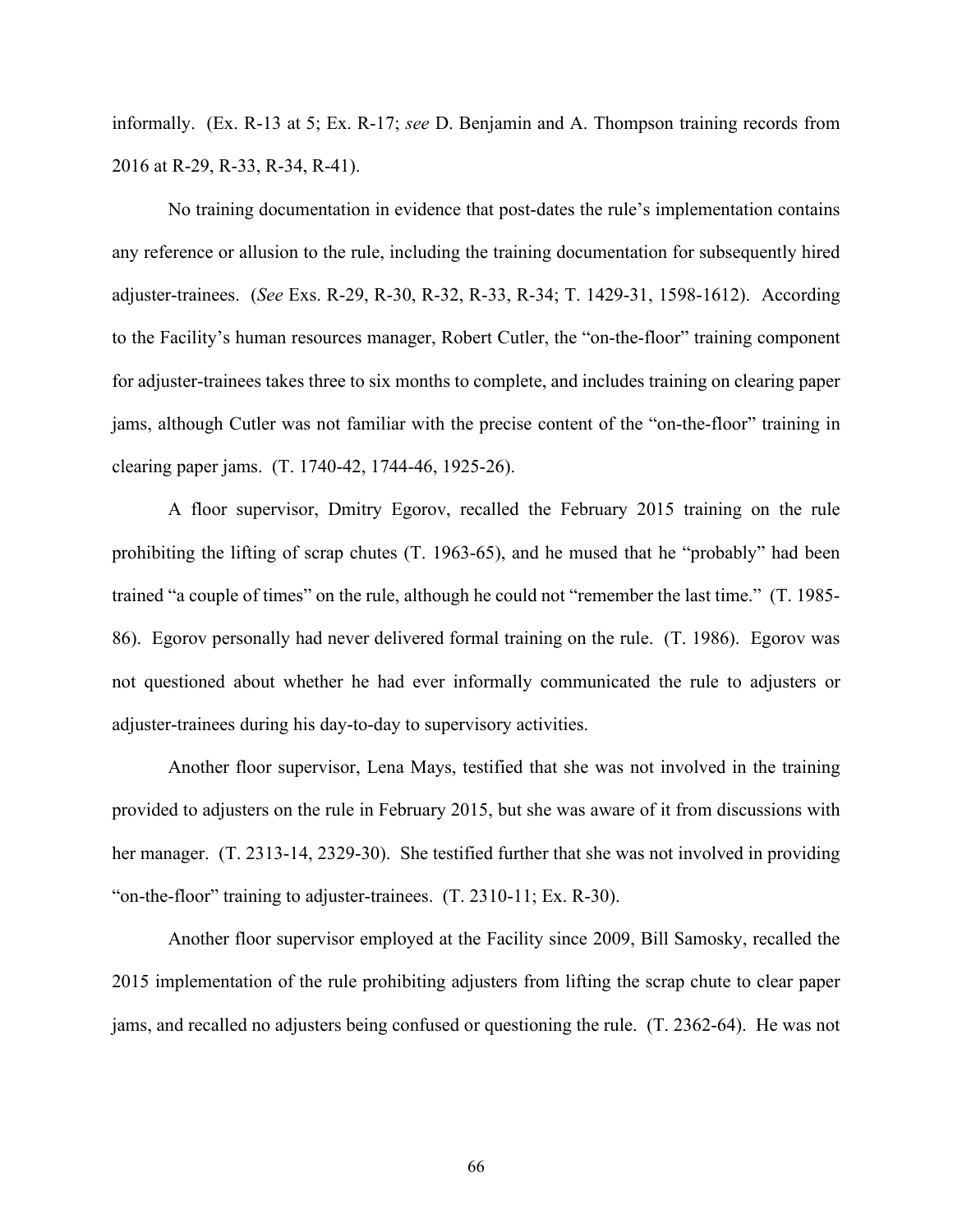questioned about whether he was aware of any reinforcement training on the rule or whether he had any knowledge about adjuster-trainees being trained on the rule.

Another floor supervisor, Don Gaddy, who had been one of the trainers who had delivered training on the rule to the adjusters in February 2015, testified that he was not aware of any subsequent reinforcement training having been provided on the rule. (T. 2699-2700). Like Lena Mays, Gaddy was likewise not involved in providing on-the-floor training to adjuster-trainees. (T. 2701-02). Gaddy was not asked whether he had knowledge of any subsequently hired adjustertrainees being informed of or being trained on the rule in their on-the-floor training.

Jorge Gonzales has been an adjuster since 2014. He has been involved in providing onthe-floor training to about 25 adjuster-trainees. (T. 2402, 2419). Gonzales was not questioned about whether he ever informed or instructed an adjuster-trainee about the rule prohibiting adjusters from raising the scrap chute to clear paper jams, although he did testify about having trained adjuster-trainees in LOTO procedures and in utilizing the E-Stop Method to clear paper jams. (T. 2419-20, 2428). He recalled the February 2015 training that implemented the rule, but he could not recall whether there had been any reinforcement training on the rule. (T. 2424).

D.F. is the nephew of W.F., and he started working as an adjuster in March 2015, about a month after AJM implemented and trained on the rule. (T. 640; Ex. R-39). D.F. testified that he typically raised the scrap chute once a day in the course of cleaning the PCM's rails, and that he learned to do this "[f]rom experience and … my trainer … showed me little tricks or whatever to do." (T. 656-58; *see* video clip at Ex. C-25, depicting blanks sliding down rails). D.F. described his trainer showing him how to clear scrap paper from the scrap chute of an operating PCM by reaching in through the opened scrap chute guard but telling him at the same time the practice violated AJM policy. D.F. testified: "He didn't teach me that way but he showed me the way,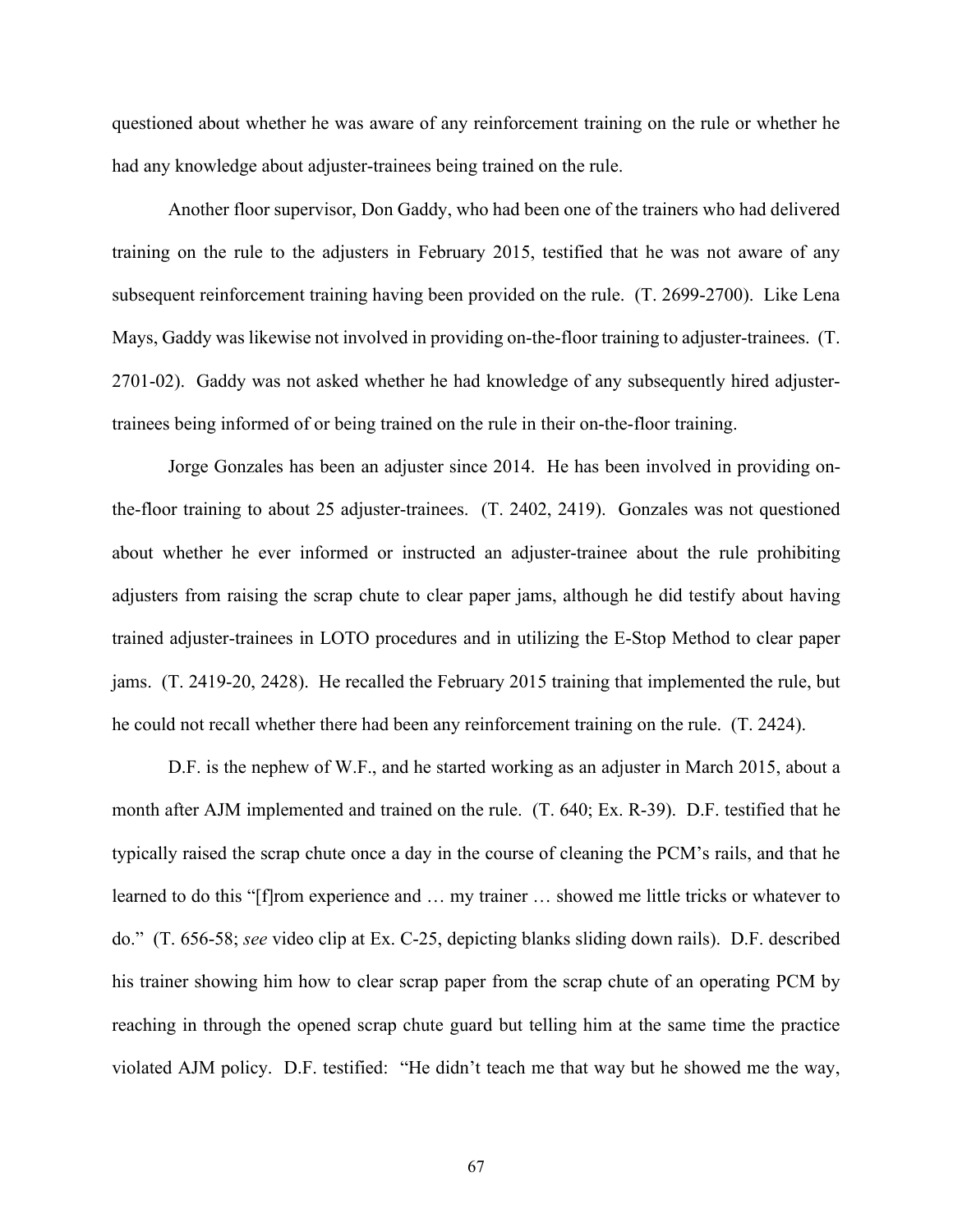you know, he told me you wasn't supposed to but, you know, that's the way you got to get this machine running. That's how we do it." (T. 695). D.F. did not directly say the adjuster who was training him showed him how to lift the scrap chute to clean the rails, though his testimony certainly is susceptible of that inference. (T. 658). D.F. was not asked whether his trainer or anyone informed him of the rule prohibiting the lifting of the scrap chute to clear paper jams, or whether he had any awareness of that work rule. D.F. was not asked whether he had ever raised the scrap chute to clear a paper jam.

The work rule prohibiting adjusters from raising the scrap chute to clear paper jams was adequate. It was clear and direct, even though by its terms it did not prohibit adjusters from raising the scrap chute for work activities other than clearing paper jams, such as cleaning the rails as D.F. described he did on a daily basis. The original training on the rule in February 2015 was also adequate, with no adjusters expressing confusion about the rule or voicing concerns that the compliance with the rule would hinder them in doing their jobs. (T. 2499, 2609).

The record reflects no formal training on the rule after its implementation and the initial training on it. There is no evidence that AJM formally incorporated the rule into its new adjuster training. The on-the-floor training that adjuster-trainees received as they shadowed experienced adjusters over a period of three to six months entailed training on 93 tasks specified on a checklist, but none of those 93 tasks referenced the rule prohibiting the lifting of the scrap chute to clear a paper jam. (Ex. R-41 at 59-65). Whether the experienced adjusters who were assigned to provide on-the-floor training to adjuster-trainees informed an adjuster-trainee of the rule would seem to have been wholly dependent upon whether the adjuster/trainer happened to think about it and to decide to communicate it to the adjuster-trainee. The evidence established that the on-the-floor training for adjuster-trainees sometimes included experienced adjusters showing adjuster-trainees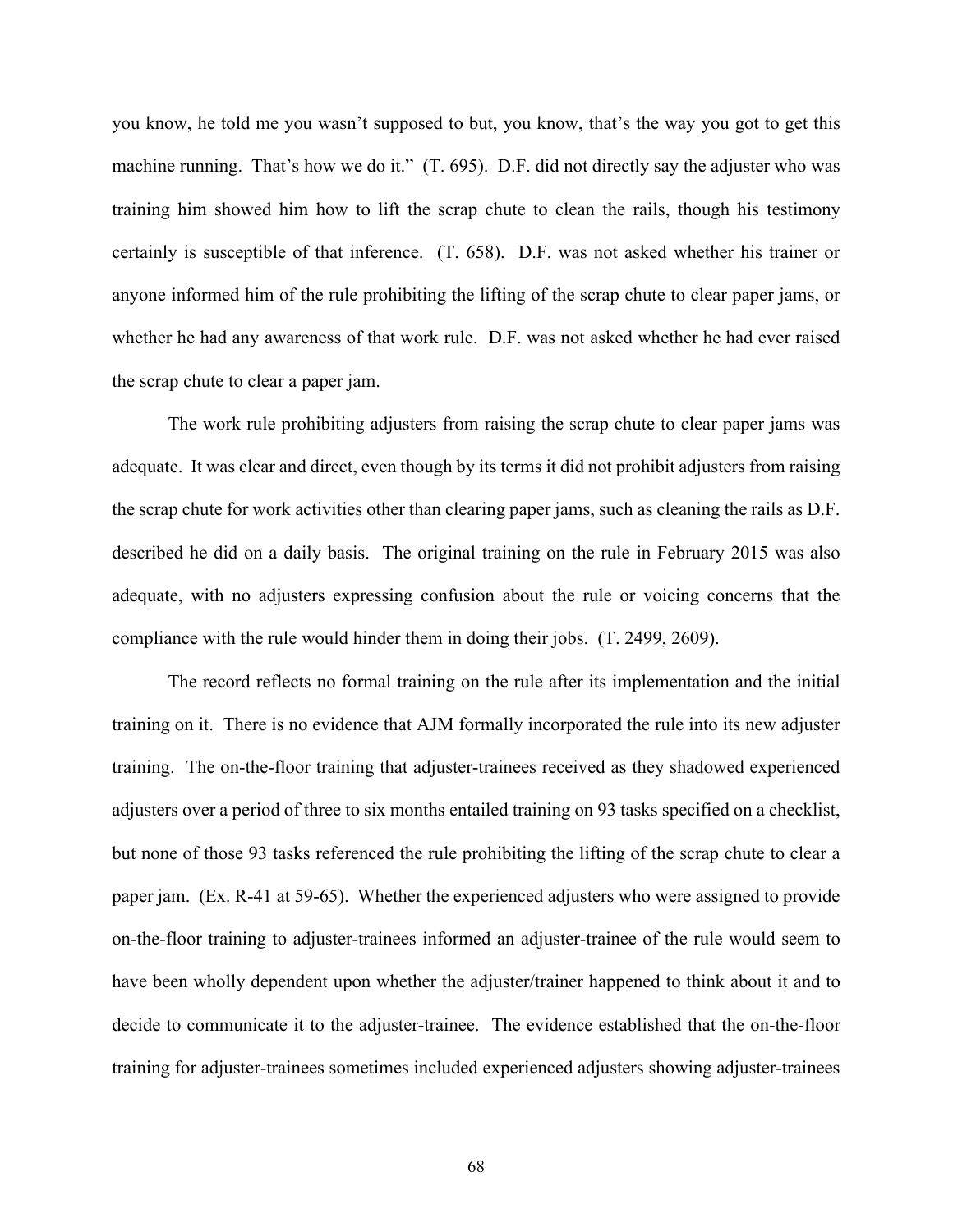means and methods that violated AJM work rules. (E.g., T. 695). This aspect of on-the floor training that was provided to at least some adjuster-trainees unavoidably communicated to those new employees that the breach of some safety rules was commonplace at the Facility, even if such violations were not expressly endorsed by supervisory personnel.

#### *ii. Adequacy of Supervision*

There is a clear divide in the testimony respecting the prevalence of the practice of lifting the scrap chute to clear paper jams. The former AJM adjusters presented by the Secretary indicated that even after AJM implemented the rule prohibiting adjusters from raising the scrap chute to clear paper jams, adjusters continued to do it and that supervisory personnel knew this and were even complicit in it. The testimony of current AJM employees and supervisors indicated the opposite.

James Beals started working at AJM about two months after AJM had implemented the rule that adjusters not lift the scrap chute when clearing a paper jam (T. 169; Ex. R-32), but he was not asked whether he had been informed of or knew about the rule prohibiting raising the scrap chute to clear paper jams. He testified that while he had raised the scrap chute to clear a paper jam, he had done so only "rarely." (T. 214). However, Beals testified that two or three times a week he would raise the scrap chute from its underside (apparently after having opened the interlocked rear access doors) in order to reach screws in the PCM's rails that needed to be tightened from time to time. (T. 213-14, 221-22). He testified that sometimes he would use a hand tool to block the scrap chute to prevent it from falling, and other times he would have someone else hold the scrap chute up to prevent it from falling. (T. 211-12, 222).

David Griner worked as an adjuster from June 2014 to January 2017. In February 2015 he was trained in and understood AJM's work rule prohibiting adjusters from lifting the scrap chute to clear paper jams. (T. 302-04, 350-52; Ex. R-14 at 3; Ex. R-27 at 1; Ex. R-31). Griner testified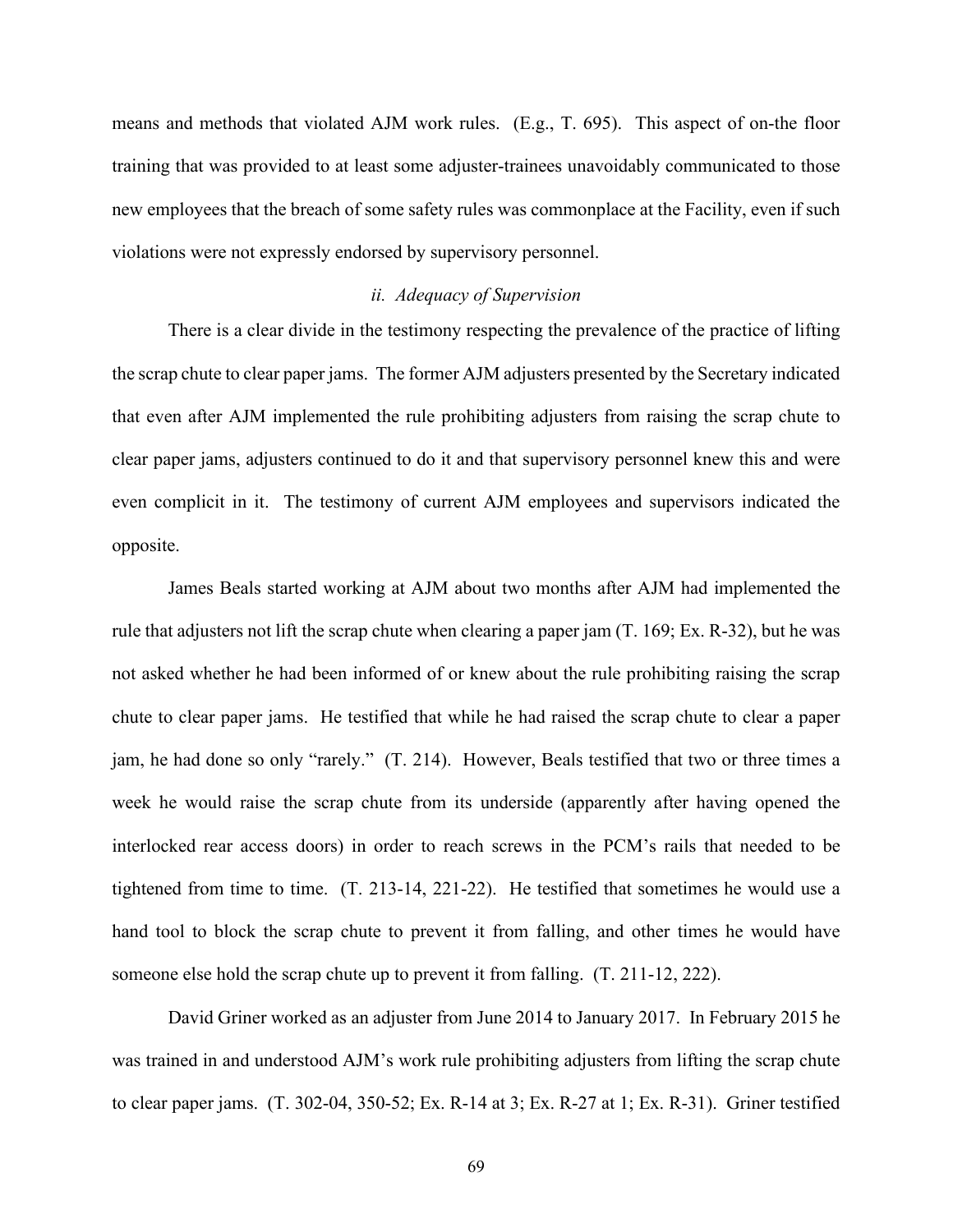that after this training, supervisors became strict on enforcing the rule for about two months, but then he began to see other adjusters, as well as floor supervisors (Egorov and Gaddy), reverting to the practice of lifting the scrap chute to clear paper jams. (T. 360-61). He testified that after seeing others revert to lifting the scrap chute, he started doing it too, and that sometimes the scrap chute would fall from its raised position. (T. 361-62). He was not asked how frequently he engaged in the practice or how frequently he observed others engage in the practice.

Dallas Benjamin was employed as an adjuster-trainee for about three weeks in August and September 2016. He testified that (1) during his short tenure he raised the scrap chute "maybe 10 to 15 times a day" to clear paper jams by accessing the scrap chute through the scrap chute guard on the operator's side of the PCM, (2) he had been taught to do this during his training, (3) he had witnessed other adjusters do the same thing every day, and (4) he had never been instructed to refrain from lifting the scrap chute. (T. 100-01, 153-55).

As previously noted, D.F., who worked as an adjuster from March 2015 to September 2016, testified that he typically raised the scrap chute once a day to clean the PCM's rails, but he was not asked whether he ever had occasion to raise the scrap chute to clear a paper jam. (T. 656-58).

W.F. was employed as an adjuster at the Facility from August 2013 through April 2017, when he voluntarily resigned and took other employment. (T. 2730-32; Exs. R-36 at 1; Ex. R-38 at 1-2). W.F. testified that in 2012 when he was an adjuster-trainee, he was taught to raise the scrap chute to clear paper jams, that this practice was "normal" at that time, and that he had raised the scrap chute to clear jams up until the time he sustained the amputation injury on May 8, 2016. (T. 2746-48). He testified further that he continued to raise the scrap chute to clear paper jams even *after* he suffered the amputation injury. (T. 2748). He testified that he typically lifted the scrap chute about once daily for each PCM he was operating. (T. 2748, 2733). He testified that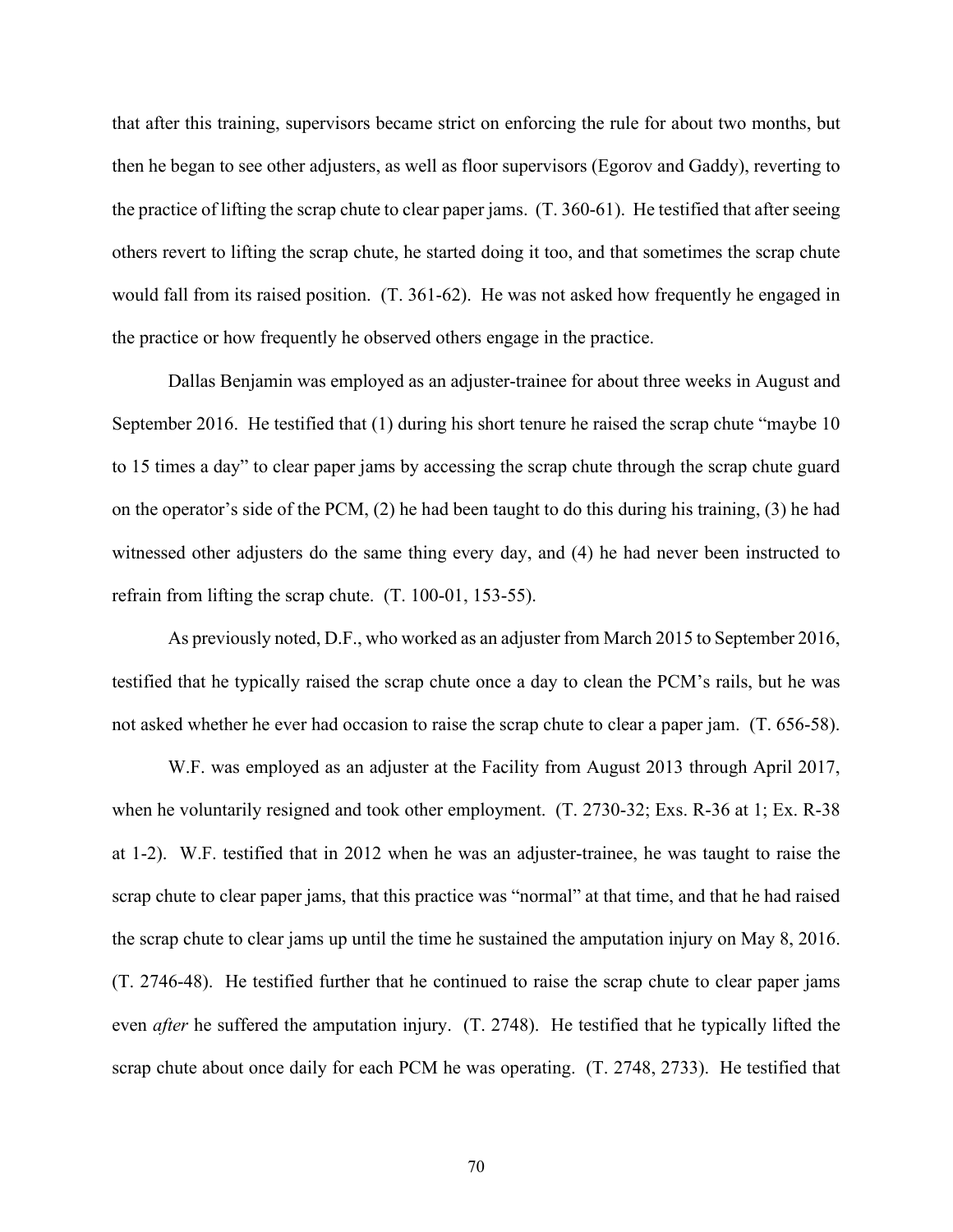after being trained in February 2015 on the rule not to raise the scrap chute to clear paper jams, that he continued to do so, explaining the rule "wasn't really being enforced like that." (T. 2817). He testified further that around the time of his injury in May 2016 he observed other adjusters lifting the scrap chute on a daily basis, and he had even observed his floor supervisors (Efrain Machuca<sup>20</sup> and Salvador Cruz) engage in the practice. (T. 2748-50, 2817-23, 2777). W.F. testified that he was able to clear paper jams faster by raising the scrap chute. (T. 2761).

In contrast, current AJM supervisors testified uniformly that in their surveying of the production floor that they had never seen adjusters raise the scrap chute to clear a paper jam after the rule prohibiting that practice was implemented.

The plant manager, Roger Finckbone, testified that he has never seen the scrap chute in the raised position on the production floor and he could conceive of no circumstances in which it would be necessary for an adjuster to raise the scrap chute in order to do their job. (T. 2498-2502). So far as he was aware, no adjusters had indicated that following the rule would hinder them in performing their job. (T. 2499).

Robert Cutler, the human resources manager at the Facility whose responsibilities included coordinating safety training, investigating accidents, and imposing employee discipline (T. 1425, 1428-30; Ex. R-1), testified he had never seen employees raise or lift the scrap chute, and that if he had, or if that activity had been reported and confirmed, the offending employee would have been disciplined. (T. 1668-73).

Marc Saylor, the assistant plant manager since 2012, testified that he spent four to six hours each day walking the production floor and that prior to implementation of the rule prohibiting

<sup>&</sup>lt;sup>20</sup> Transcript page 2749 and 2817 reflects the phonetic spelling of W.F.'s identifying Machuca. A correct spelling of the Machuca's name appears at T. 2104.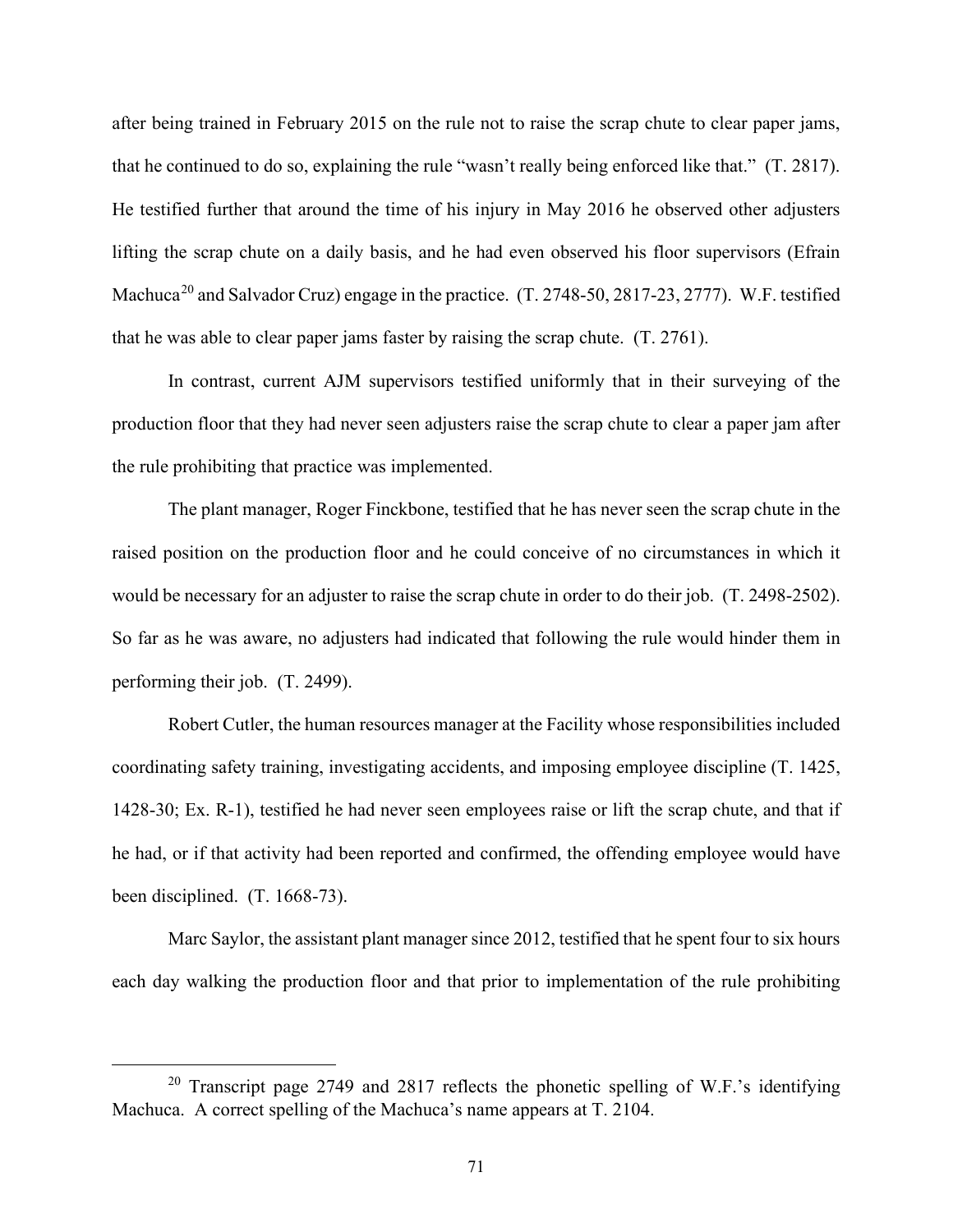lifting the scrap chute, he had not been aware that the scrap chute it was capable of being lifted. (T. 1861, 1887-88). He could not conceive of any reason for an adjuster to raise the scrap chute to do their job. (T. 1888).

Brandon Mendieta, who was W.F.'s immediate floor supervisor when he suffered the amputation injury in May 2016, testified that he had never seen W.F. or other adjusters raise the scrap chute. (T. 2109, 2122). (At the time of the CO's walkaround on August 25, 2016, Mendieta was no longer working as a floor supervisor (T. 2122).) Mendieta testified further that it was not necessary for adjusters to raise the scrap chute to do their job (T. 2095), and that before the rule was implemented in February 2015 he was unaware that the scrap chute was capable of being raised. (T. 2098).

Another floor supervisor, Lena Mays, who has worked at the Facility since it opened in 2009, testified that she had not known the scrap chute could be raised until the rule prohibiting adjusters from raising it to clear paper jams was implemented, and that after the rule was implemented she had not witnessed any adjuster raise the scrap chute. (T. 2279-81). She testified she knew of no reason an adjuster would need to raise the scrap chute to do their job, and that no adjuster had indicated to her that it was necessary to raise the scrap chute to perform their job. (T. 2280-81).

Another floor supervisor employed at the Facility since 2009, Bill Samosky, testified that he is on the floor 95% of the time checking employees' work practices. (T. 2334-39). He had been aware that the scrap chute could be raised before the rule prohibiting adjusters from doing so to clear paper jams was implemented. He testified that he believed adjusters would not need to raise it to do their jobs, and that he did not believe raising it made it easier to clear paper jams. (T. 2361-62, 2383-84).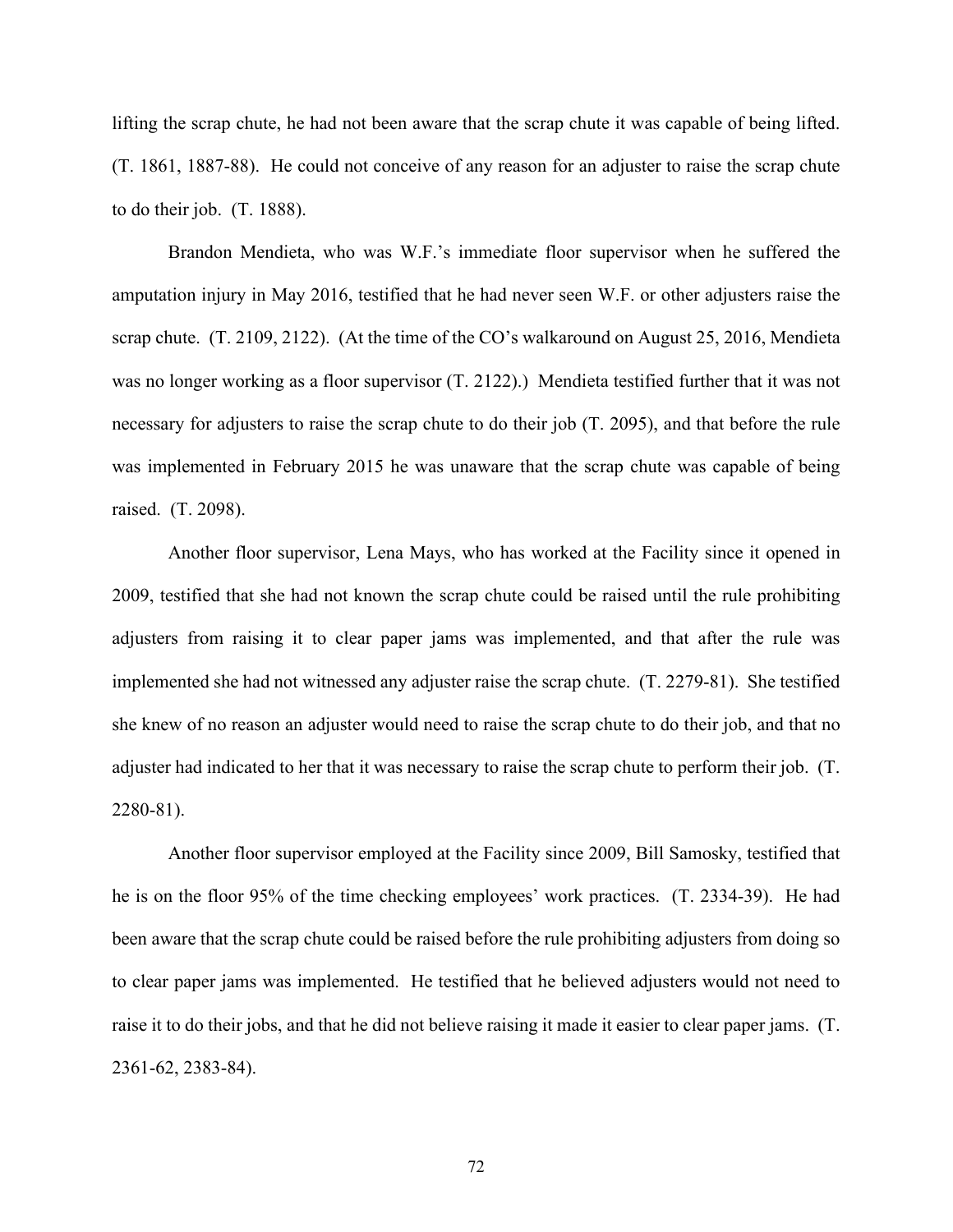A floor supervisor and a former adjuster, Dmitry Egorov, testified that he could not conceive of a reason for an adjuster to raise the scrap chute to do their jobs. (T. 1963).

One of the two non-supervisory employees called by AJM, Jorge Gonzales, has worked as an adjuster since 2014 and testified that he has never raised the scrap chute. (T. 2422). He testified further that he did not believe it was necessary for adjusters to do so to operate and adjust the PCMs. (T. 2422).

Before W.F. was disciplined in May 2016 for having raised the scrap chute while clearing a paper jam, no other employee had been disciplined for violating this rule. According to AJM managers and supervisors, no such violations had been identified and reported in the approximate fifteen months since the rule had been implemented. (T. 1621, 2610).

The testimony of the former AJM employees about the continued lifting of the scrap chute after the implementation of the rule prohibiting adjusters from raising it to clear paper jams was somewhat scattered with respect to the frequency and reasons adjusters had for lifting it. James Beals testified he had lifted the scrap chute to clear paper jams but had done so only rarely. D.F. testified he raised the scrap chute about one time a day, but only to clean the rails. David Griner testified that he continued to lift the scrap chute after seeing other adjusters and even floor supervisors do so, but he did not testify to how frequently he did so. W.F. testified that on average he raised the scrap chute to clear a jam about one time a day on each of the PCM's he was responsible for, and that he continued this practice even *after* he was seriously injured and then disciplined after having violated the rule. Dallas Benjamin, who worked for only three weeks and did not complete new adjuster training, testified that he lifted the scrap chute 10 to 15 times a day to clear paper jams. AJM argues that the testimony of the former employees should be discredited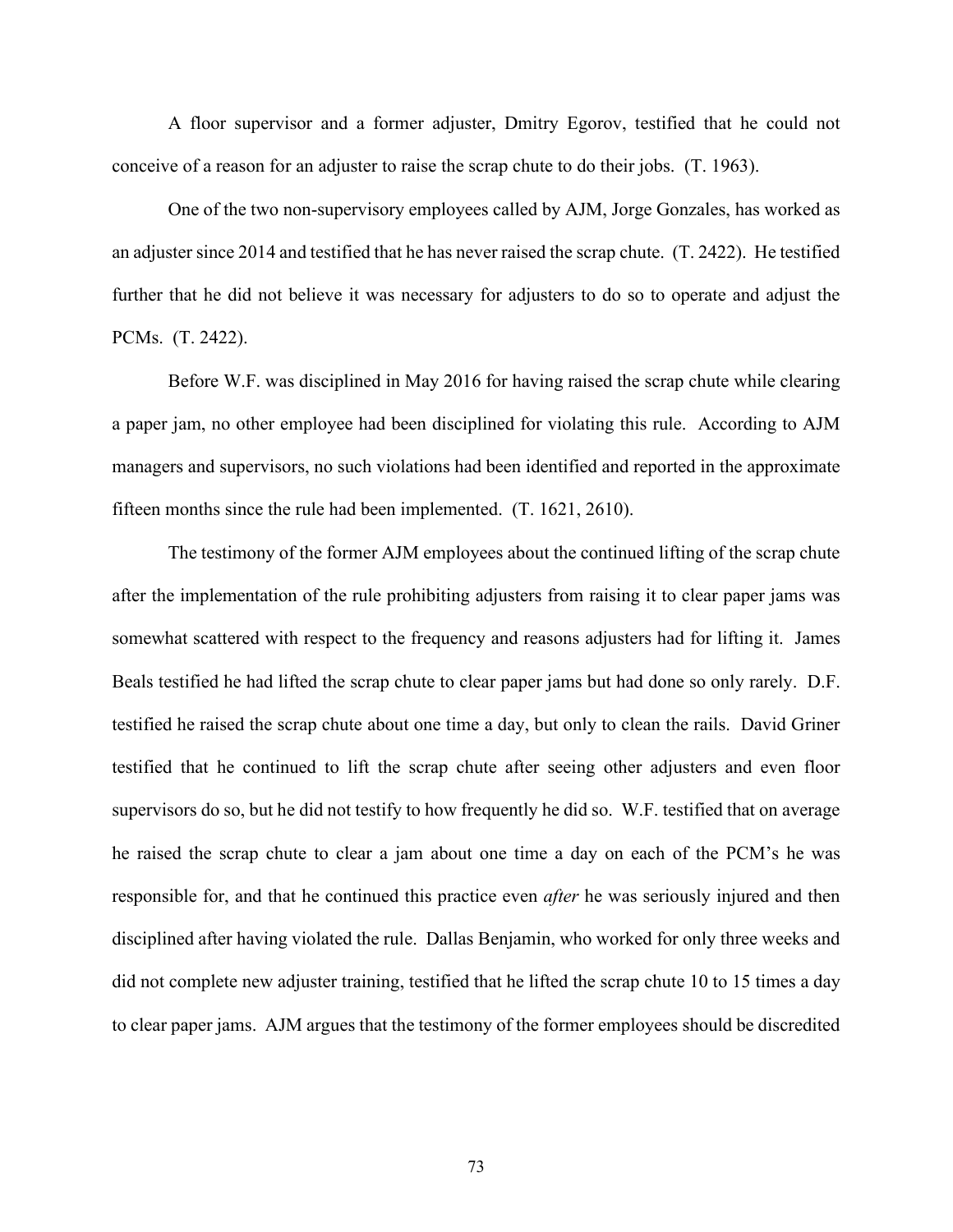for a variety of reasons, including that each had reasons to be disaffected and harbor biases against AJM.

The testimony of current AJM supervisors and employees was generally consistent that none had observed instances of adjusters violating the rule and none could conceive of a reason that an adjuster would need to do so to do their jobs.

The Secretary argues that because AJM modified the mounting mechanism for the scrap chute in a manner that allowed employees to raise the scrap chute with relative speed and ease, it should be inferred that "AJM wanted employees to raise the scrap chute." (Sec'y Br. 39). It is certainly reasonable to infer that this was AJM's objective when it modified the PCMs in this manner, which was sometime before AJM opened the Facility in 2009. (T. 1335). But it is far from clear on this record whether this modification was made to facilitate the work of adjusters rather than some other cohort of employees such as the maintenance mechanics, who are required to remove the scrap chute from time to time. (E.g., T. 1230, 1346-47, 2423-24, 2477-78, 2498). AJM's subsequent implementation in February 2015 of the work rule that was directed only at adjusters and that prohibited adjusters from raising the scrap chute to clear paper jams dispels the inference that the modification was made to entice adjusters to raise the scrap chute. Other evidence that some employees were unaware that the scrap chute could be raised prior to the rule being implemented in February 2015 (T. 2098, 2279), or had discovered only through inadvertence that the scrap chute could pivot upward (T. 2609, 2687), further suggests that AJM's modification to the way the scrap chutes were mounted in the PCMs was not made with a view to encouraging or allowing adjusters to raise the scrap chute. (T. 1346-47, 1375-76).

With the possible exception of Dallas Benjamin's testimony that he lifted the scrap chute 10 to 15 times a day over the course of his three weeks of employment as an adjuster-trainee, the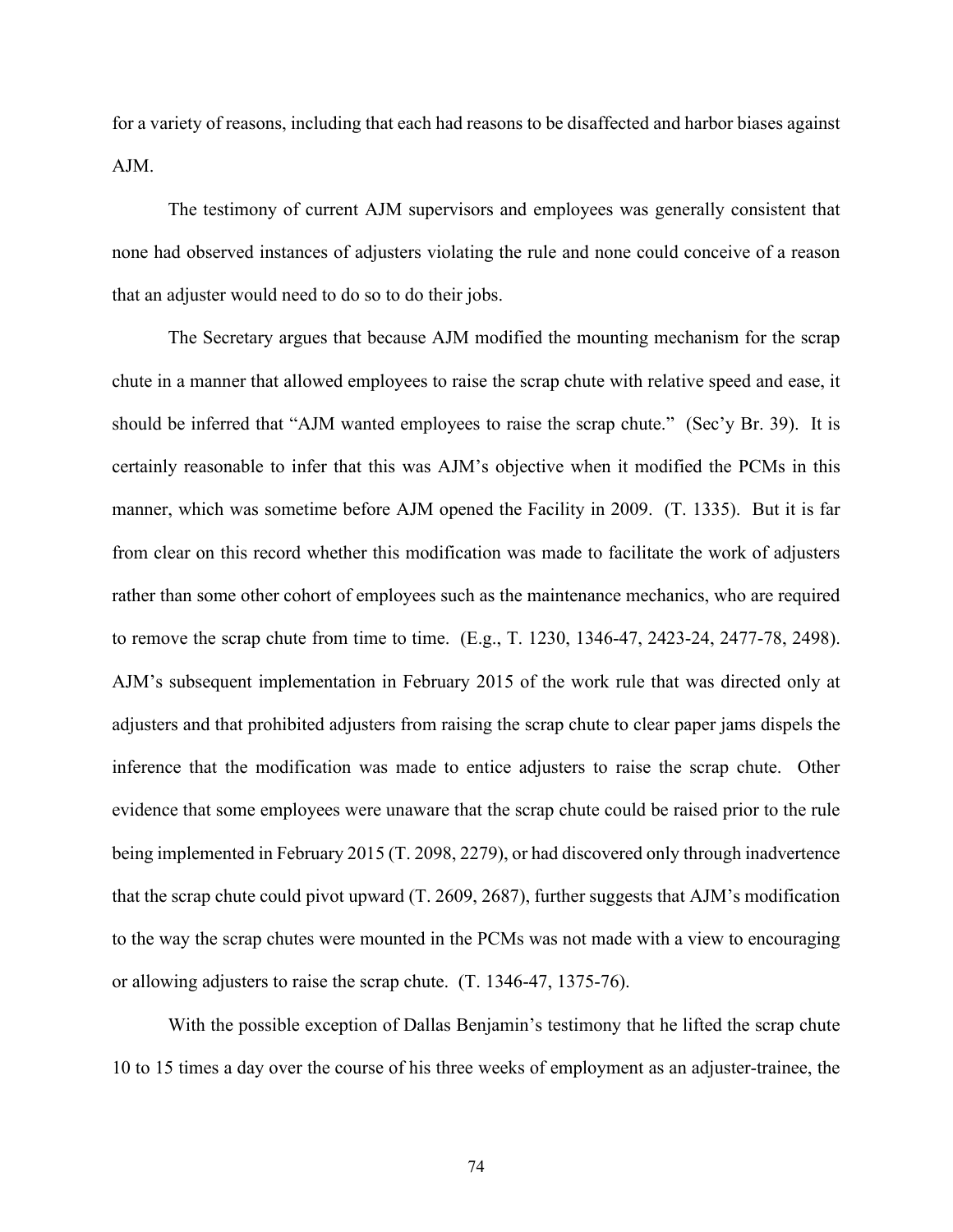testimony of former and current employees regarding their practices after the rule was implemented was facially credible. It is entirely believable that W.F., Griner, D.F., and Beals lifted the scrap chute in the manner and frequency with which they testified. Testimony that they had observed floor supervisors do the same is no more credible than the testimony of two of the supervisors they identified who essentially controverted having violated the rule themselves.

The whole of the evidence is insufficient, though barely, to prove by a preponderance that supervisory or managerial personnel had actual knowledge of the rule having been violated through the time of W.F.'s amputation injury on May 8, 2016. The evidence is insufficient to establish by a preponderance that AJM did not adequately supervise adjusters to prevent violations of the rule prohibiting the raising of the scrap chute to clear paper jams.

### *iii. Anticipating Hazards, and Measures to Prevent Occurrence of Violations*

The managers and supervisors at the Facility uniformly believed that adjusters had no need to raise the scrap chute to perform their duties. (E.g., T. 2609, 2498-2500). It was only after an employee was injured in February 2015 after raising the scrap chute while attempting to clear a paper jam that AJM implemented a rule prohibiting that conduct. Even though the rule was not intended to protect adjusters from the gravitational energy present in the raised scrap chute (see footnote 18 *supra*), compliance with the rule would have the unintended ancillary effect of preventing the hazardous physical condition involved in instance "d" from materializing. AJM's rule prohibiting the raising of the scrap chute to clear paper jams was an adequate measure to anticipate and prevent hazards from materializing in view of the AJM's conclusion that there existed no enticement for adjusters to raise the scrap chute to clear paper jams to make their work go faster and to increase their personal productivity. Although W.F. testified that it was his regular practice to raise the scrap chute to clear paper jams and that he believed doing so reduced the time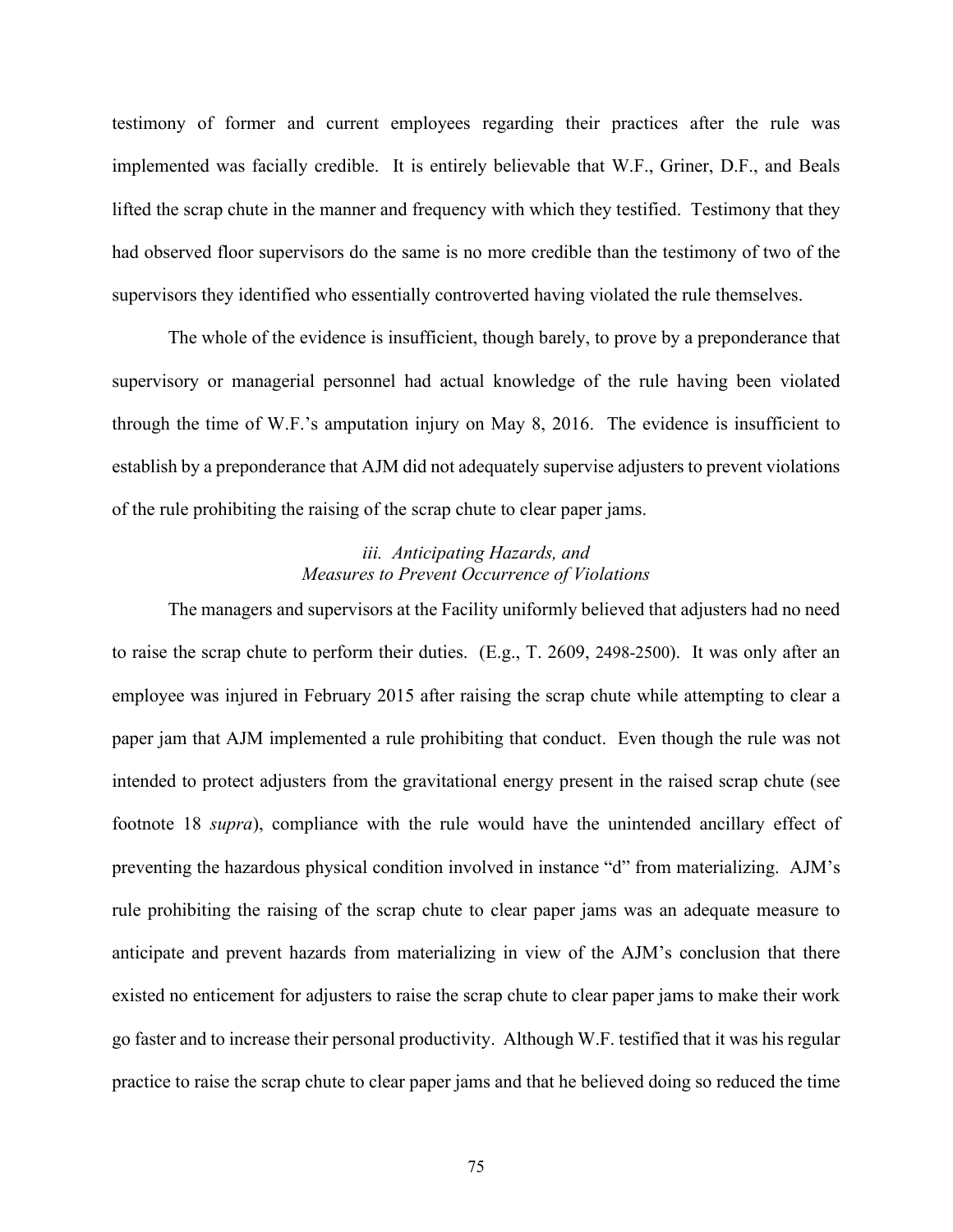it took to clear paper jams, the whole of the evidence was insufficient to establish that this practice was widespread among other adjusters, or that it provided a more expeditious means for adjusters to clear paper jams.

#### *iv. Regular Enforcement of Disciplinary Procedures*

About 250 employees staffed the Facility covering three shifts a day that included a bustling production floor with more than 30 PCMs. Of the 88 documented disciplinary enforcements in the record for violation of the AJM's Rule 6 (the safe work practices rule) from 2013 to September 30, 2016 (the date the citation was issued), 83 for were for a first violation (requiring a written warning), five were for a second violation (requiring a three-day suspension), and none were for a third violation (requiring termination).

Forty-seven of the 88 violations were for unspecified violations of Rule 6. Sixteen were for unspecified "safety apparel" violations, and eight were for failing to wear earplugs and/or safety glasses. (Exs. R-6, R-23, R. 26 at 2–3 and 9–10; see footnote 5 *supra* regarding duplications in disciplinary actions reflected in Exs. R-6 and R-23).

In the more than three years of disciplinary actions for safety violations in the record that preceded the issuance of the citation, seven of the 88 disciplinary actions were for employees operating machines with guards off. That number of disciplinary actions for violation of this fundamental rule of the workplace is particularly notable, in that while accompanying the CO on his 30-minute walkaround on August 25, 2016, Finckbone and Cutler between them observed the three adjusters involved in instances "a", "b", and "c" (Beals, Mendieta, and Thompson) violating that same rule. No formal discipline was imposed on any of those three employees for those infractions.

While it seems probable that at least some of the 47 unspecified Rule 6 disciplinary actions during this period had been for operating machines with guards off, the whole of the record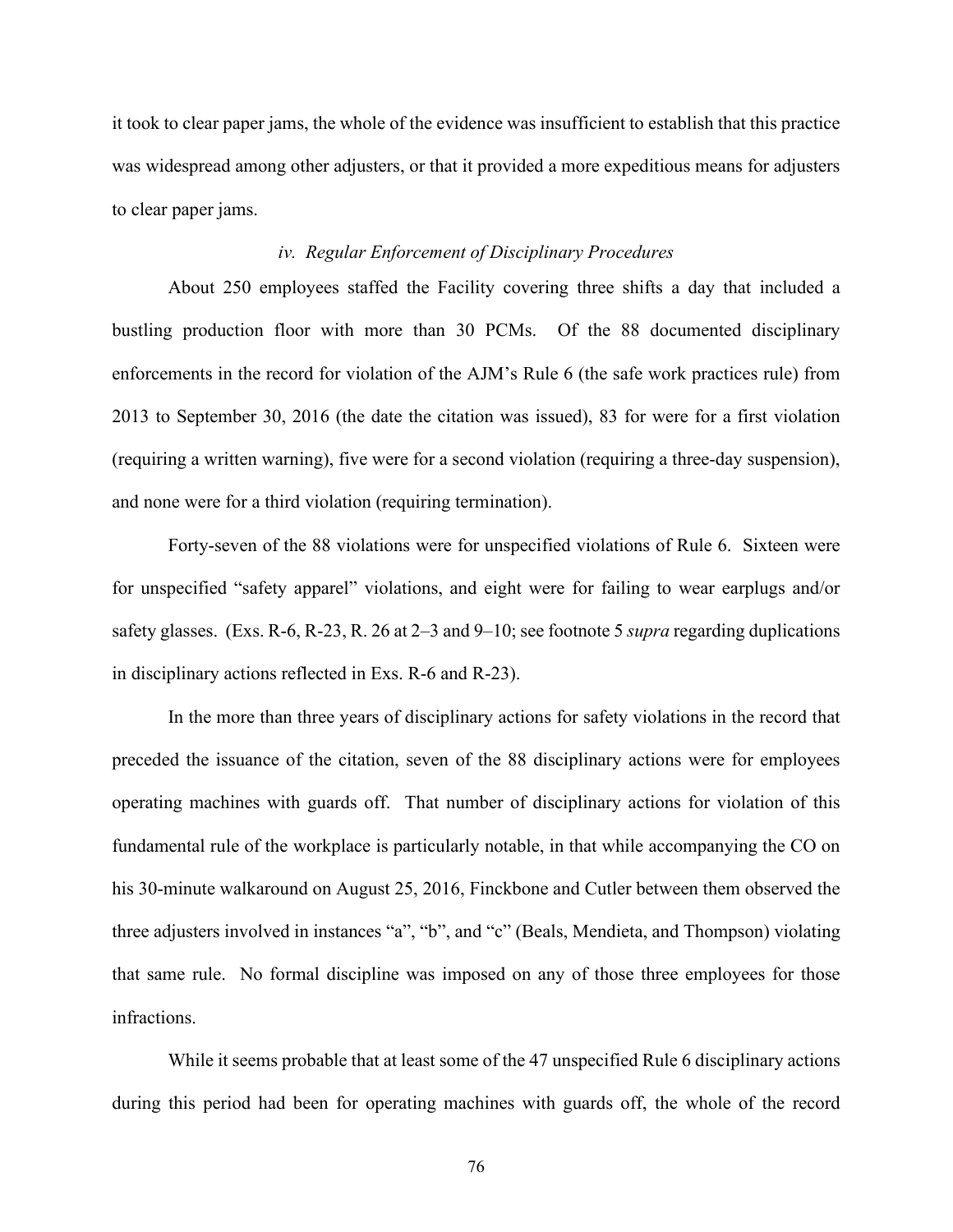strongly suggests that formal discipline as a consequence of breaching that rule was far from regular. Rather, it seems likely that supervisors frequently utilized their discretion simply to deliver oral warnings and coaching. This is what Cutler, the human resources manager, testified that he did regarding Thompson's violation of the rule that he observed on August 25, 2016 during the CO's 30-minute walkaround. And this is apparently what Finckbone, the plant manager, did with respect to Mendieta's violation that same day. (*See, e.g*. T. 527-28, 840, 1727-29, 2124-28, 2453-54).

While AJM's enforcement of its disciplinary protocol for safety infractions appears to have been far from uniform, the whole of the evidence does not indicate that the discretion that floor supervisors possessed to forego formal discipline rendered AJM's disciplinary program ineffective or inadequate. It is notable that several of the former employees that the Secretary called to testify had been disciplined for violations of various work rules including safety rules. W.F. was disciplined in November 2013 for operating machines with guards off. (Ex. R-23 at 54). James Beals was disciplined three times doing the same thing—in August and October 2015 and again in January 2016 (although, contrary to the disciplinary protocol set forth in Rule 6, he was not terminated for what in actuality had been his third violation of Rule 6 over a six-month period). (Ex. R-26 at 2-3, 9-10, 12-13).

## *v. Lack of Reasonable Diligence to Prevent or Discover Violative Condition for Instance "d" Not Proven*

Upon consideration of the factors relevant to determining whether the Secretary met his burden to prove that AJM failed to exercise reasonable diligence to prevent and discover the violative condition, the evidence is closely balanced and is in equipoise. The Secretary has failed to meet his burden to prove this element of the alleged violation by a preponderance of the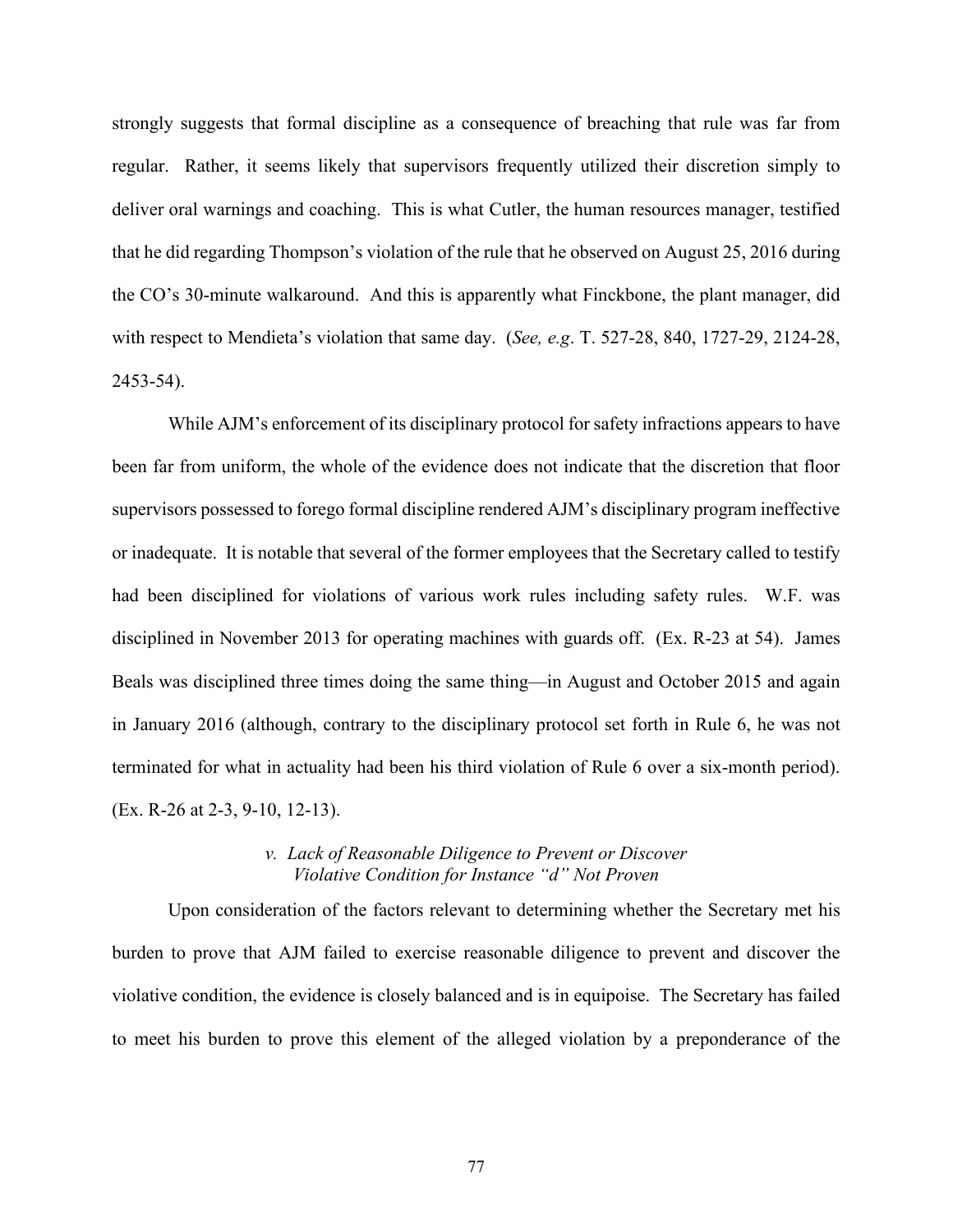evidence. *See Stanley Roofing Co., Inc.*, 21 BNA OSHC at 1464; *Schaffer v. Weast*, 546 U.S. at 56.

## **8. LOTO Citation Vacated**

There is substantial evidence in the record that would support opposite findings on the credibility and reliability of certain testimony. In the final analysis, the undersigned did not find one result more convincing than other differing results, all of which were grounded in crediting some testimony over other countervailing testimony. The undersigned is not reluctant to find that a witness has not been truthful or fully forthcoming when such a finding is warranted and reasons for that finding can be articulated. *E.g., Outfront Media, Inc.*, No. 17-2202, 2020 WL 3119466, at \*13 & \*19 (O.S.H.R.C.A.L.J., May 4, 2020). But on this record, there are insufficient reasons to discredit certain testimony or to accord greater credit to countervailing testimony on certain dispositive matters. This is the epitome of the evidence being in equipoise. The Secretary having failed to establish any of the four instances alleged to have violated the LOTO standard, citation 2, item 1 must be vacated.

#### **B. Hand Protection Citation– Section 1910.138(a)**

Serious citation 1, as first amended by the Secretary's complaint and amended a second time during the hearing, alleges that AJM violated § 1910.138(a) on or about August 17, 2016, averring that AJM "did not provide or ensure use of hand protection to employees who were exposed to harmful temperatures from the paper products exiting the Peerless Cutting Machines." The cited standard, § 1910.138(a), is titled "Hand protection" and is contained in the "Personal Protective Equipment" (PPE) subpart of Part 1910.

Section 1910.138(a) provides as follows: "*General requirements*. Employers shall select and require employees to use appropriate hand protection when employees' hands are exposed to hazards such as those from skin absorption of harmful substances; severe cuts or lacerations;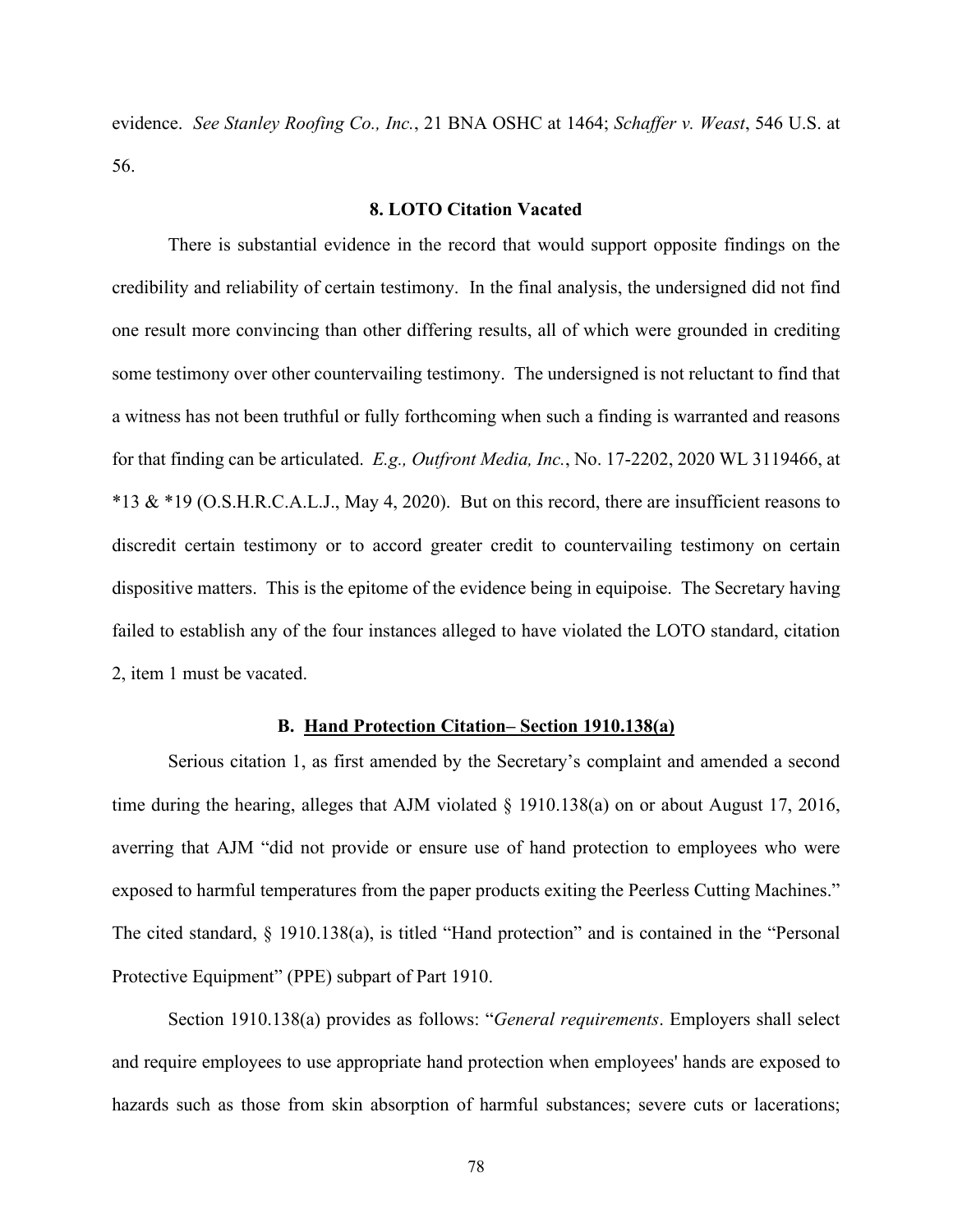severe abrasions; punctures; chemical burns; thermal burns; and harmful temperature extremes."

The Secretary's theory of the violation was that employees were exposed to a thermal hazard from having to handle stacks of paper plates and bowls that were heated from having recently been processed through the PCM's heated forming dies. (Sec'y Br. 46-53).

"To establish the applicability of a PPE standard that, by its terms, applies only where a hazard is present," the Secretary must demonstrate that "there is a significant risk of harm and that the employer had actual knowledge of a need for protective equipment, or that a reasonable person familiar with the circumstances surrounding the hazardous condition, including any facts unique to the particular industry, would recognize a hazard requiring the use of PPE." *Wal-Mart Distrib. Ctr. No. 6016*, 25 BNA OSHC 1396, 1400-01 (No. 08-1292, 2015), *aff'd in relevant part and vacated in part on other grounds*, 819 F.3d 200 (5th Cir. 2016). "The Secretary must show more than the mere possibility of or a potential for injury." *Andrew Catapano Enters., Inc.*, 17 BNA OSHC 1776, 1783 (No. 90-0050, 1996) (consolidated). Rather, in order to establish that an identified alleged hazard presents a "significant risk of harm," the Secretary must prove that the circumstances in the workplace are "likely to give rise to the alleged hazard" for which the PPE is needed. *See Pratt & Whitney Aircraft v. Donovan*, 715 F.2d 57, 63-67 (2d Cir. 1983).

The Secretary failed to prove that handling the paper products presented a significant risk of injury to employees from harmful temperatures. There was no evidence of the actual temperature of the stacks of paper plates and bowls that employees handled. There was no evidence of any employee having ever sustained a thermal injury from handling the stacks of paper plates, notwithstanding that a substantial number of packers, about 90% on the first shift (T. 2370) and about 70% on the third shift (T. 1937), opted not to wear gloves. There was no evidence regarding how much time it takes for a stack of plates or bowls to cool to within 30 °F. (or any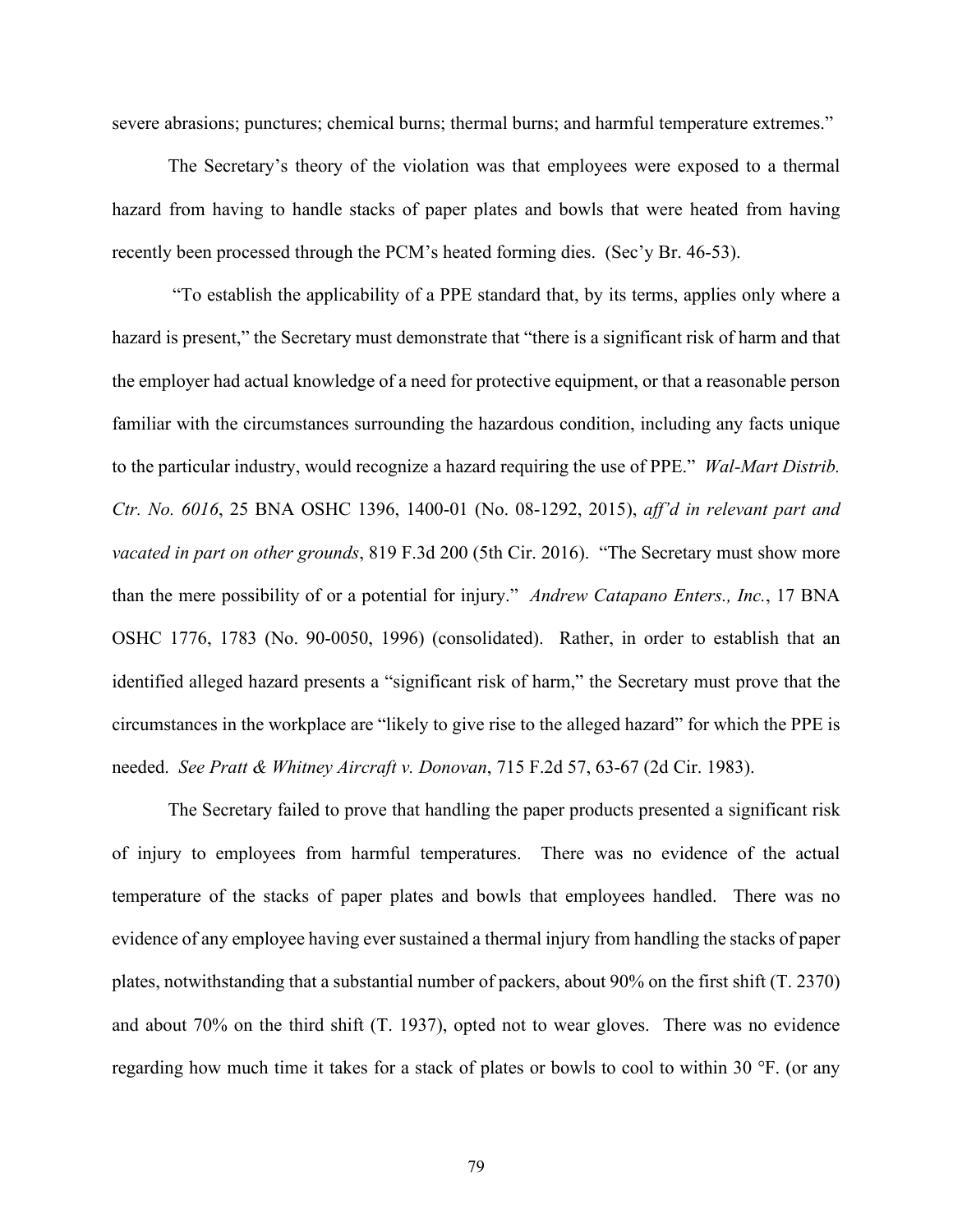other temperature) of the ambient temperature. There was no scientific or technical evidence respecting the temperatures at which the heated paper products, which by nature are nonconductive, are likely to present a significant risk of thermal injury to persons who were required to repeatedly handle the products. There was no scientific or technical evidence of the properties of the paper stock used at the Facility in retaining and dissipating heat following the paper's contact with the heated forming dies. There is no evidence of any measured time interval between the moment a stack of paper plates or bowls is discharged from the stacker and when the stack reaches the runout table, where the packers would handle them. (T. 2298).

The absence of the type of evidence described above would not necessarily be fatal to the Secretary's case, if there had been reliable testimonial evidence that handling the paper products presented a significant risk of injury from harmful temperatures. But testimony on the risk of such injury was not sufficiently probative to carry the Secretary's burden of proof.

The only witness that the Secretary presented who had worked as a packer at the Facility was Mr. Merris Hopson, who was a former employee who had worked as a packer for two months in 2016. (T. 563). Hopson's testimony, even when accepted at face value, is insufficient evidence to meet the Secretary's burden of proof. He testified he had not experienced any pain or discomfort due to heat from handling the plates, that the heat of the products caused "[j]ust a little tingling, I guess, smoothness in my fingers," and that there were never instances when the paper products were too hot to handle. (T. 559, 562). Hopson indicated that he and other packers allowed the stacks of products that are conveyed to the runout table "to cool off a little bit" before handling them. (T. 560). Hopson suggested further that in the atypical circumstances when a PCM malfunctions in a way that results in the forming die scorching the paper, packers would not immediately handle the scorched product. (T. 560-61).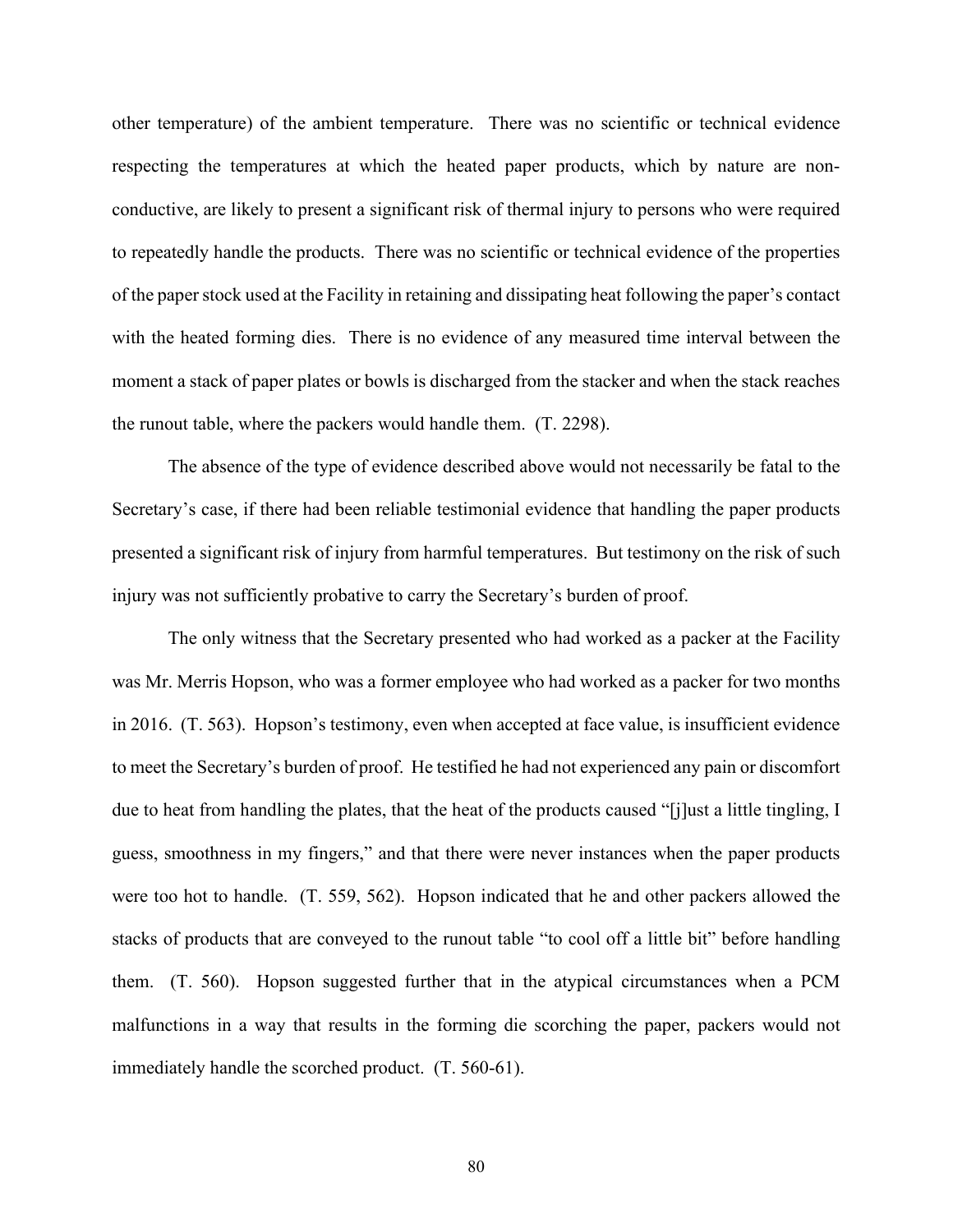Several other former AJM employees who had not worked as packers provided conclusory unsupported testimony that there was a significant risk of harm from handling the plates. (T. 238). For example, James Beals made the intuitively impossible supposition that the temperature of the plates exiting the forming dies was as much as 600 °F. (T. 238, 250).

James Griner was another former adjuster at AJM who provided conclusory testimony that "sometimes them plates come out pretty hot, and they burned my hands," but then he indicated that the product "didn't technically burn" (T. 357) and that he was never actually burned but rather that the product is "hot enough to where you can only hold them for a couple of seconds … and that's it." (T. 340). He testified that "not too often" but "every now and then" there would be malfunction and the forming dies would get too hot and the damaged product would be too hot to pick up. (T. 338-39). He did not testify having ever witnessed an employee handle product in that condition.

The CO testified that he conducted private interviews with two packers (Y. Valdez and T. Woolery). One of those packers told the CO that she bought and wore her own gloves because the product was "too hot for her hands" (T. 806, 812), and the other packer told the CO that the "paper plates are very hot when they" exit the PCM so he bought and used his own gloves. (T. 812). The statements of these two packers to the CO, not subjected to exploration on cross-examination, are insufficiently probative to establish that handling the product objectively posed a significant risk of thermal injury to employees.

The Secretary's evidence presented in support of the alleged PPE violation was substantially outweighed by countervailing testimony presented by AJM supporting its argument that the conditions at the Facility do not pose a significant risk of injury from contact with plates that retain residual heat after having exited the PCMs. (*See* evidence cited at Resp't Br. 35).

81